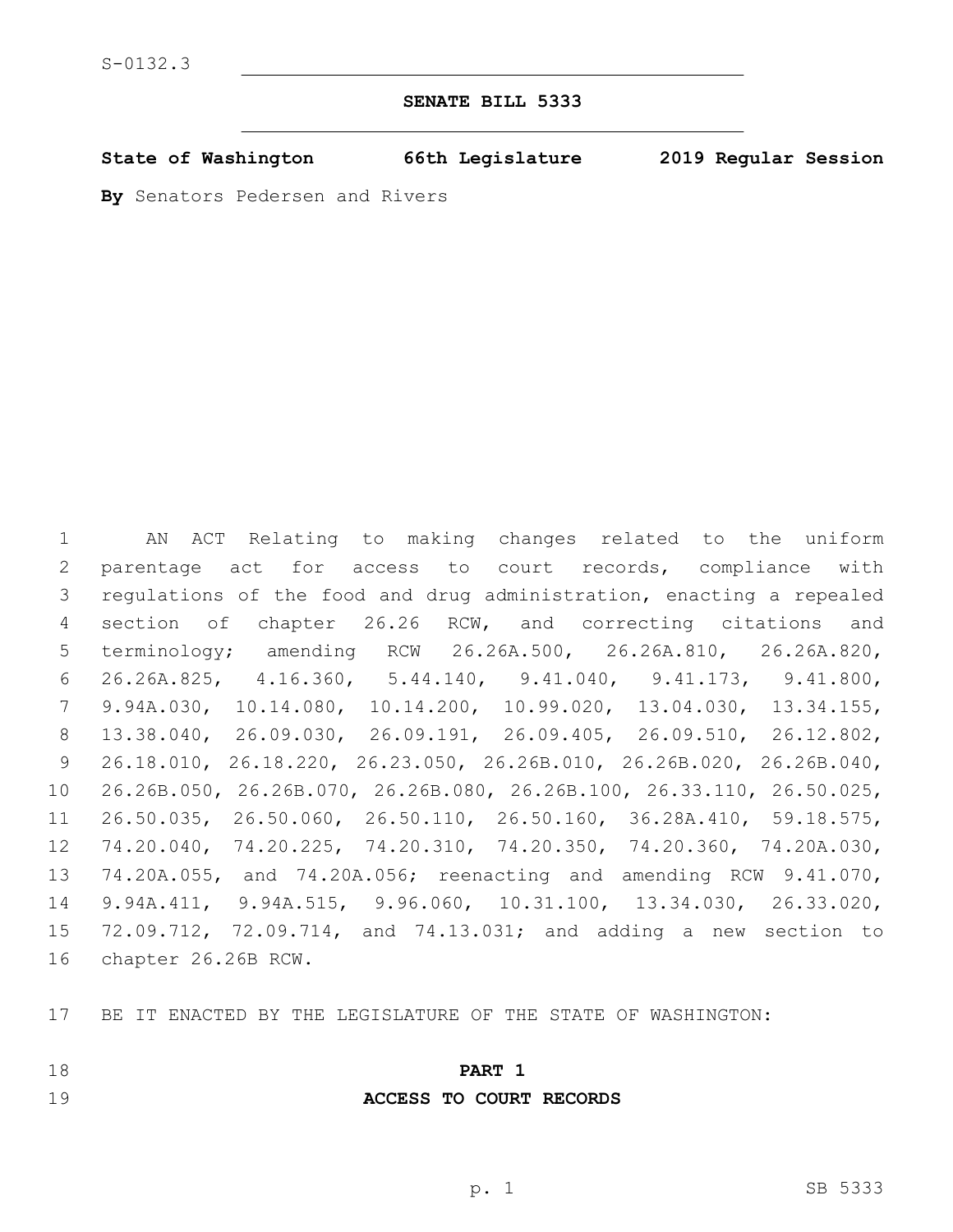1 **Sec. 1001.** RCW 26.26A.500 and 2018 c 6 s 520 are each amended to 2 read as follows:

3 (1) On request of a party and for good cause, the court may close 4 a proceeding under RCW 26.26A.400 through 26.26A.515 to the public.

 (2) A final order in a proceeding under RCW 26.26A.400 through 26.26A.515 is available for public inspection. ((Other papers and records are available for public inspection only with the consent of 8 the parties or by court order.)) Except as provided by applicable court rules, records entered after the entry of a final order 10 determining parentage in a proceeding under this chapter are publicly accessible.

#### 12 **PART 2**

### 13 **COMPLIANCE WITH FOOD AND DRUG ADMINISTRATION REGULATIONS**

14 **Sec. 2001.** RCW 26.26A.810 and 2018 c 6 s 803 are each amended to 15 read as follows:

16 (1) A gamete bank or fertility clinic licensed in this state 17 shall collect from a donor the donor's identifying information and 18 medical history at the time of the donation.

19 ((<del>If the</del>)) (2) A gamete bank or fertility clinic ((sends the)) 20 licensed in this state which receives gametes of a donor  $((\pm e))$ 21 collected by another gamete bank or fertility clinic((, the sending 22 gamete bank or fertility clinic shall forward any identifying 23 information and medical history of the donor, including the donor's 24 signed declaration under RCW 26.26A.815 regarding identity 25 disclosure, to the receiving gamete bank or fertility clinic. A 26 receiving gamete bank or fertility clinic licensed in this state)) 27 shall collect ((and retain the information about the donor and each 28 sending)) the name, address, telephone number, and email address of 29 the gamete bank or fertility clinic from which it received the 30 gametes.

31 (3) A gamete bank or fertility clinic licensed in this state 32 shall disclose the information collected under subsections (1) and 33 (2) of this section as provided under RCW 26.26A.820.

34 **Sec. 2002.** RCW 26.26A.820 and 2018 c 6 s 805 are each amended to 35 read as follows:

36 (1) On request of a child conceived by assisted reproduction who 37 attains eighteen years of age, a gamete bank or fertility clinic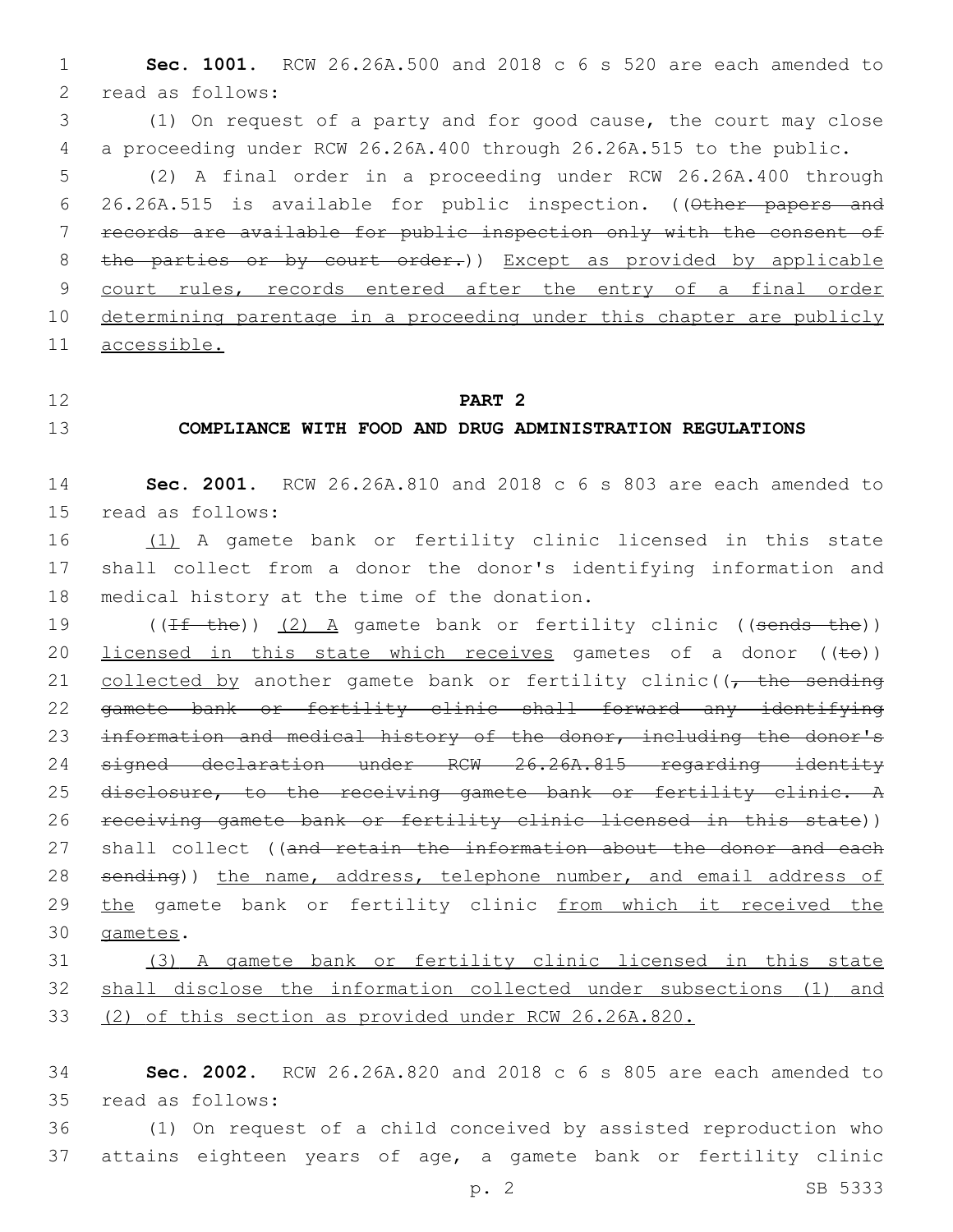1 licensed in this state which collected((, stored, or released for use)) the gametes used in the assisted reproduction shall make a good faith effort to provide the child with identifying information of the donor who provided the gametes, unless the donor signed and did not withdraw a declaration under RCW 26.26A.815(2)(b). If the donor signed and did not withdraw the declaration, the gamete bank or fertility clinic shall make a good faith effort to notify the donor, who may elect under RCW 26.26A.815(3) to withdraw the donor's 9 declaration.

 (2) Regardless whether a donor signed a declaration under RCW 26.26A.815(2)(b), on request by a child conceived by assisted reproduction who attains eighteen years of age, or, if the child is a minor, by a parent or guardian of the child, a gamete bank or 14 fertility clinic licensed in this state which collected the gametes used in the assisted reproduction shall make a good faith effort to provide the child or, if the child is a minor, the parent or guardian of the child, access to nonidentifying medical history of the donor.

 (3) On request of a child conceived by assisted reproduction who attains eighteen years of age, a gamete bank or fertility clinic licensed in this state which received the gametes used in the 21 assisted reproduction from another gamete bank or fertility clinic shall disclose the name, address, telephone number, and email address 23 of the gamete bank or fertility clinic from which it received the gametes.

 **Sec. 2003.** RCW 26.26A.825 and 2018 c 6 s 806 are each amended to 26 read as follows:

 (1) A gamete bank or fertility clinic licensed in this state 28 which collects( $(\tau$  stores, or releases)) gametes for use in assisted 29 reproduction shall ((collect and)) maintain identifying information and medical history about each gamete donor. The gamete bank or 31 fertility clinic shall ((collect and)) maintain records of gamete screening and testing and comply with reporting requirements, in accordance with federal law and applicable law of this state other 34 than this chapter.

 (2) A gamete bank or fertility clinic licensed in this state that receives gametes from another gamete bank or fertility clinic shall 37 maintain the name, address, and telephone number of the gamete bank or fertility clinic from which it received the gametes.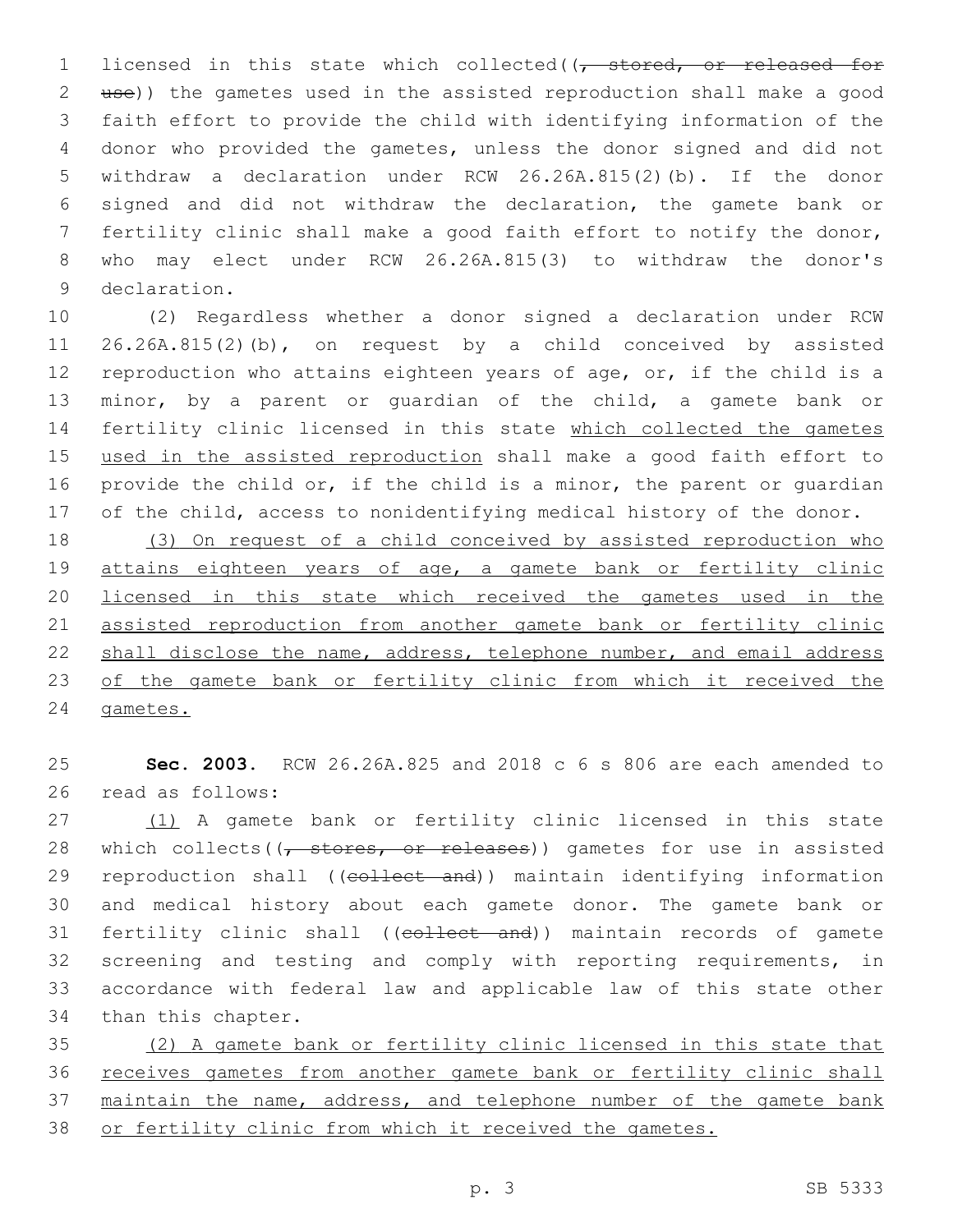**PART 3**

#### **ENACTING A REPEALED SECTION OF CHAPTER 26.26 RCW**

 NEW SECTION. **Sec. 3001.** A new section is added to chapter 26.26B RCW to read as follows:4

 (1) After the period for rescission of an acknowledgment of parentage provided in RCW 26.26A.235 has passed, a parent executing an acknowledgment of parentage of the child named therein may 8 commence a judicial proceeding for:

 (a) Making residential provisions or a parenting plan with regard to the minor child on the same basis as provided in chapter 26.09 11 RCW; or

 (b) Establishing a child support obligation under chapter 26.19 RCW and maintaining health care coverage under RCW 26.09.105.

 (2) Pursuant to RCW 26.09.010(3), a proceeding authorized by this 15 section shall be titled "In re the parenting and support of...."

 (3) Before the period for a challenge to the acknowledgment or denial of parentage has elapsed under RCW 26.26A.240, the petitioner must specifically allege under penalty of perjury, to the best of the petitioner's knowledge, that: (a) No person other than a person who 20 executed the acknowledgment of parentage is a parent of the child; (b) there is not currently pending a proceeding to adjudicate the parentage of the child or that another person is adjudicated the child's parent; and (c) the petitioner has provided notice of the proceeding to any other persons who have claimed parentage of the child. Should the respondent or any other person appearing in the action deny the allegations, a permanent parenting plan or residential schedule may not be entered for the child without the matter being converted to a proceeding to challenge the acknowledgment of parentage under RCW 26.26A.240 and 26.26A.445. A copy of the acknowledgment of parentage or the birth certificate issued by the state in which the child was born must be filed with the petition or response. The court may convert the matter to a proceeding to challenge the acknowledgment on its own motion.

### **PART 4**

#### **CORRECTING CITATIONS AND TERMINOLOGY**

 **Sec. 4001.** RCW 4.16.360 and 1983 1st ex.s. c 41 s 13 are each 37 amended to read as follows: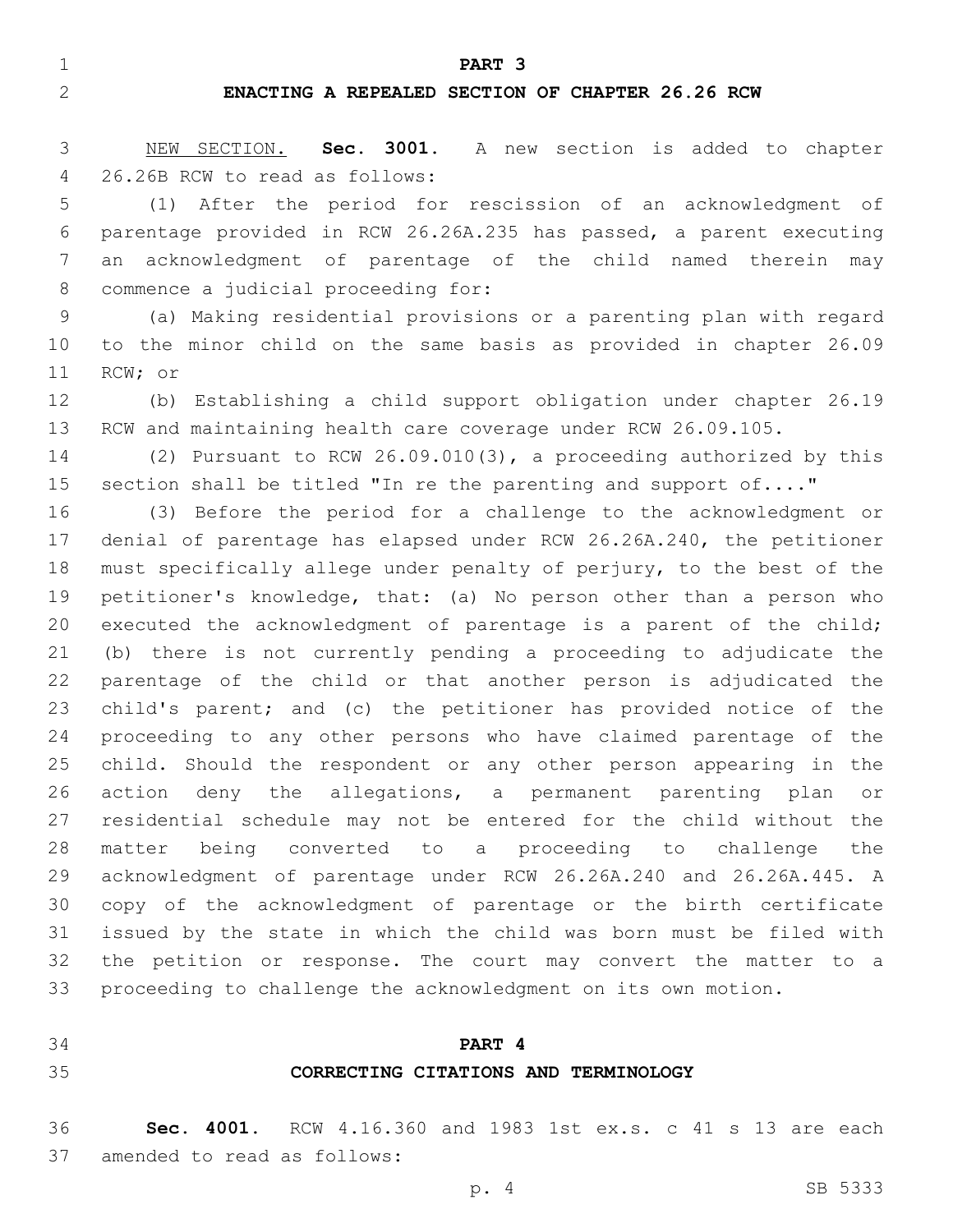This chapter does not limit the time in which an action for 2 determination of ((paternity)) parentage may be brought under chapter ((26.26)) 26.26A or 26.26B RCW.3

 **Sec. 4002.** RCW 5.44.140 and 2002 c 302 s 701 are each amended to 5 read as follows:

 In any proceeding regarding the determination of a family relationship, including but not limited to the parent and child relationship and the marriage relationship, a determination of family relationships regarding any person or persons who immigrated to the United States from a foreign country which was made or accepted by 11 the United States ((immigration and naturalization service)) 12 citizenship and immigration services at the time of that person or persons' entry into the United States creates a rebuttable presumption that the determination is valid and that the family relationship under foreign law is as made or accepted at the time of entry. Except as provided in RCW ((26.26.116(2))) 26.26A.115(2), the presumption may be overcome by a preponderance of evidence showing that a living person other than the person named by the United States ((immigration and naturalization service)) citizenship and immigration services is in the relationship in question.

 **Sec. 4003.** RCW 9.41.040 and 2018 c 234 s 1 are each amended to 22 read as follows:

 (1)(a) A person, whether an adult or juvenile, is guilty of the crime of unlawful possession of a firearm in the first degree, if the person owns, has in his or her possession, or has in his or her control any firearm after having previously been convicted or found not guilty by reason of insanity in this state or elsewhere of any 28 serious offense as defined in this chapter.

 (b) Unlawful possession of a firearm in the first degree is a class B felony punishable according to chapter 9A.20 RCW.

 (2)(a) A person, whether an adult or juvenile, is guilty of the crime of unlawful possession of a firearm in the second degree, if the person does not qualify under subsection (1) of this section for the crime of unlawful possession of a firearm in the first degree and the person owns, has in his or her possession, or has in his or her 36 control any firearm:

 (i) After having previously been convicted or found not guilty by reason of insanity in this state or elsewhere of any felony not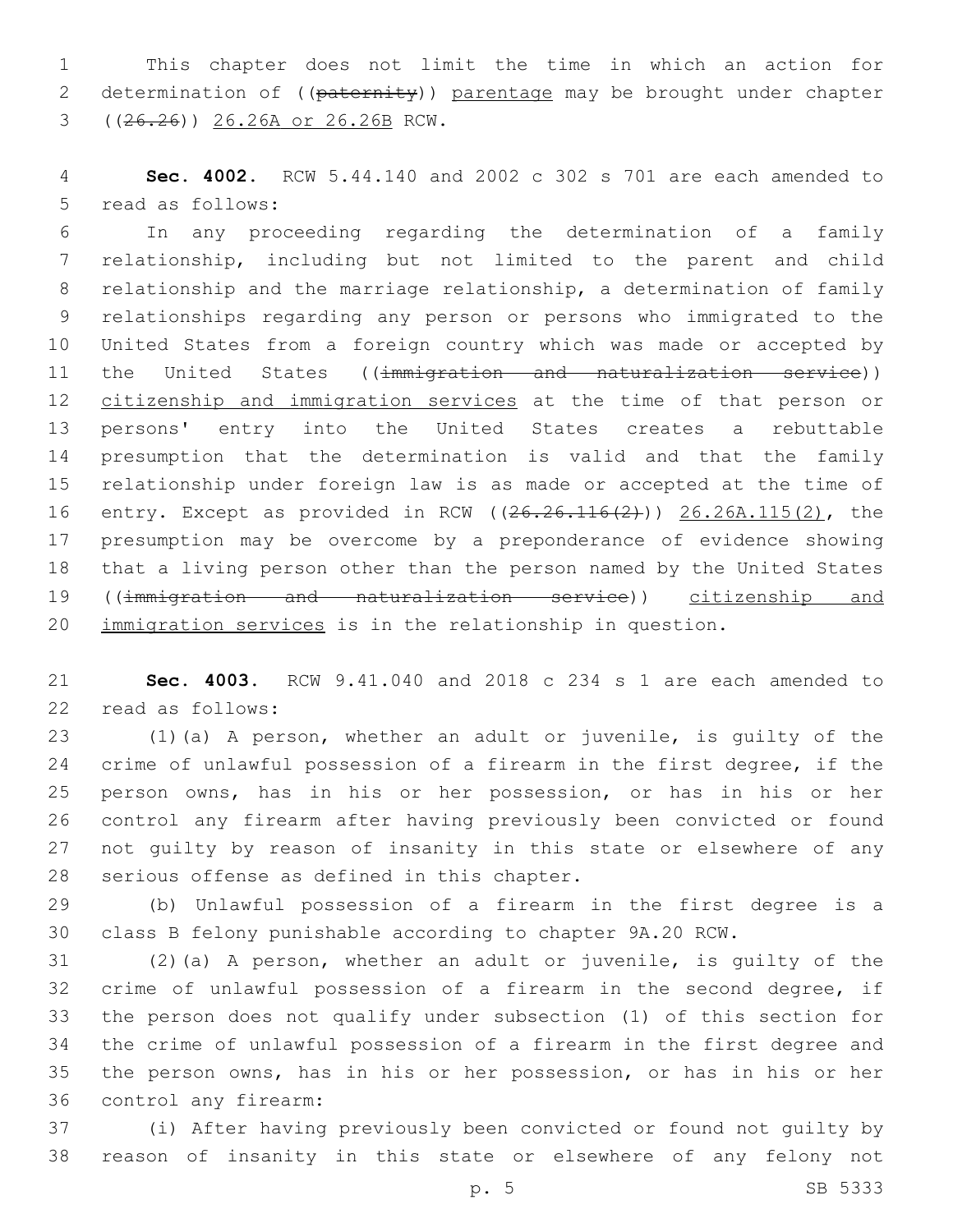specifically listed as prohibiting firearm possession under subsection (1) of this section, or any of the following crimes when committed by one family or household member against another, committed on or after July 1, 1993: Assault in the fourth degree, coercion, stalking, reckless endangerment, criminal trespass in the first degree, or violation of the provisions of a protection order or no-contact order restraining the person or excluding the person from a residence (RCW 26.50.060, 26.50.070, 26.50.130, or 10.99.040);

 (ii) After having previously been convicted or found not guilty by reason of insanity in this state or elsewhere of harassment when committed by one family or household member against another, 12 committed on or after June 7, 2018;

 (iii) During any period of time that the person is subject to a court order issued under chapter 7.90, 7.92, 9A.46, 10.14, 10.99, 15 26.09, 26.10, ((26.26)) 26.26A, 26.26B, or 26.50 RCW that:

 (A) Was issued after a hearing of which the person received actual notice, and at which the person had an opportunity to 18 participate;

 (B) Restrains the person from harassing, stalking, or threatening an intimate partner of the person or child of the intimate partner or person, or engaging in other conduct that would place an intimate partner in reasonable fear of bodily injury to the partner or child; 23 and

 (C)(I) Includes a finding that the person represents a credible 25 threat to the physical safety of the intimate partner or child; and

 (II) By its terms, explicitly prohibits the use, attempted use, or threatened use of physical force against the intimate partner or child that would reasonably be expected to cause bodily injury;

 (iv) After having previously been involuntarily committed for mental health treatment under RCW 71.05.240, 71.05.320, 71.34.740, 71.34.750, chapter 10.77 RCW, or equivalent statutes of another jurisdiction, unless his or her right to possess a firearm has been 33 restored as provided in RCW 9.41.047;

 (v) If the person is under eighteen years of age, except as 35 provided in RCW 9.41.042; and/or

 (vi) If the person is free on bond or personal recognizance pending trial, appeal, or sentencing for a serious offense as defined 38 in RCW 9.41.010.

 (b) (a)(iii) of this subsection does not apply to a sexual assault protection order under chapter 7.90 RCW if the order has been

p. 6 SB 5333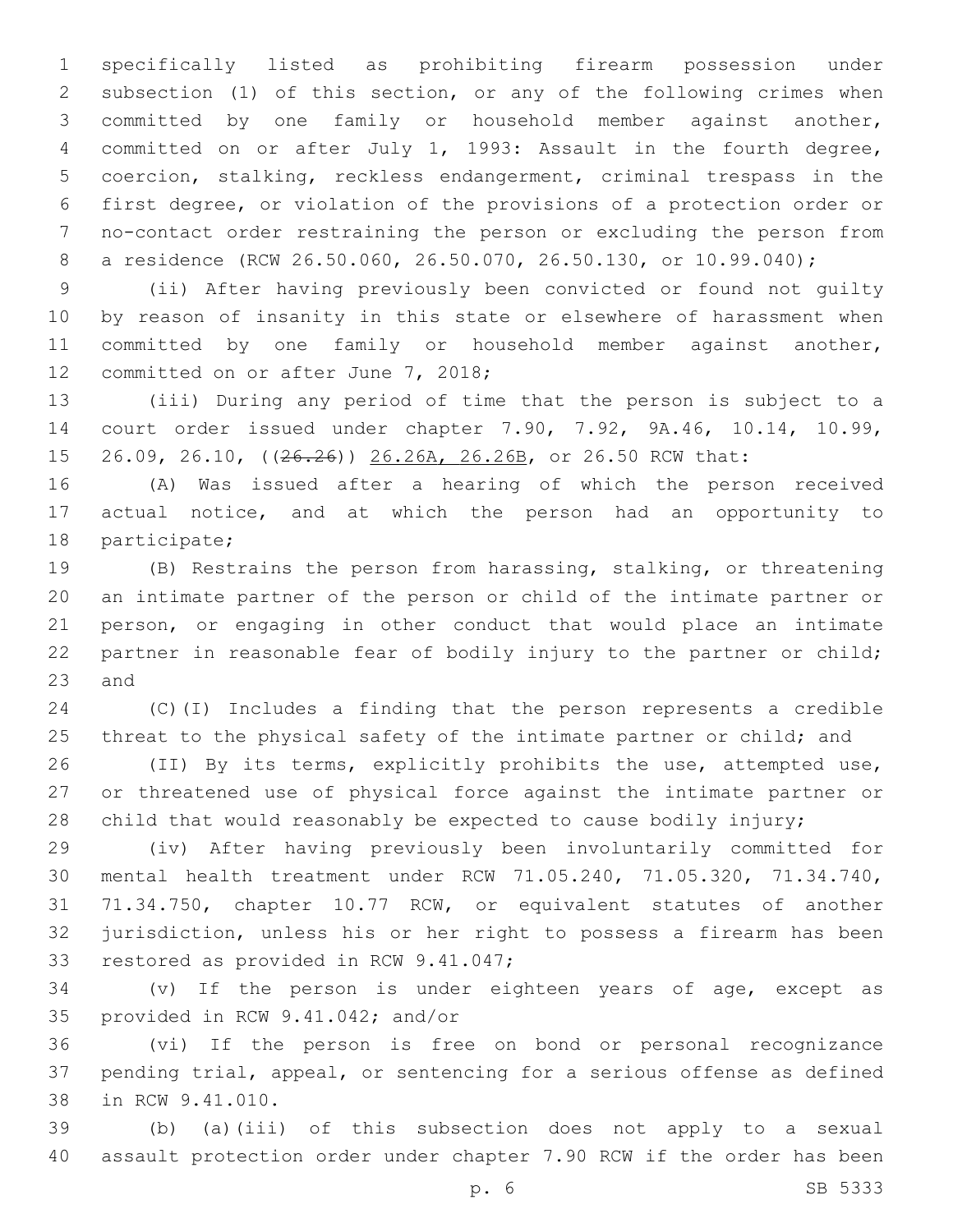modified pursuant to RCW 7.90.170 to remove any restrictions on 2 firearm purchase, transfer, or possession.

 (c) Unlawful possession of a firearm in the second degree is a class C felony punishable according to chapter 9A.20 RCW.

 (3) Notwithstanding RCW 9.41.047 or any other provisions of law, as used in this chapter, a person has been "convicted," whether in an adult court or adjudicated in a juvenile court, at such time as a plea of guilty has been accepted, or a verdict of guilty has been filed, notwithstanding the pendency of any future proceedings including but not limited to sentencing or disposition, post-trial or post-fact-finding motions, and appeals. Conviction includes a dismissal entered after a period of probation, suspension or deferral of sentence, and also includes equivalent dispositions by courts in jurisdictions other than Washington state. A person shall not be precluded from possession of a firearm if the conviction has been the subject of a pardon, annulment, certificate of rehabilitation, or other equivalent procedure based on a finding of the rehabilitation of the person convicted or the conviction or disposition has been the subject of a pardon, annulment, or other equivalent procedure based on a finding of innocence. Where no record of the court's disposition 21 of the charges can be found, there shall be a rebuttable presumption 22 that the person was not convicted of the charge.

 (4)(a) Notwithstanding subsection (1) or (2) of this section, a person convicted or found not guilty by reason of insanity of an offense prohibiting the possession of a firearm under this section other than murder, manslaughter, robbery, rape, indecent liberties, arson, assault, kidnapping, extortion, burglary, or violations with respect to controlled substances under RCW 69.50.401 and 69.50.410, who received a probationary sentence under RCW 9.95.200, and who received a dismissal of the charge under RCW 9.95.240, shall not be precluded from possession of a firearm as a result of the conviction or finding of not guilty by reason of insanity. Notwithstanding any other provisions of this section, if a person is prohibited from possession of a firearm under subsection (1) or (2) of this section and has not previously been convicted or found not guilty by reason of insanity of a sex offense prohibiting firearm ownership under subsection (1) or (2) of this section and/or any felony defined under any law as a class A felony or with a maximum sentence of at least twenty years, or both, the individual may petition a court of record to have his or her right to possess a firearm restored: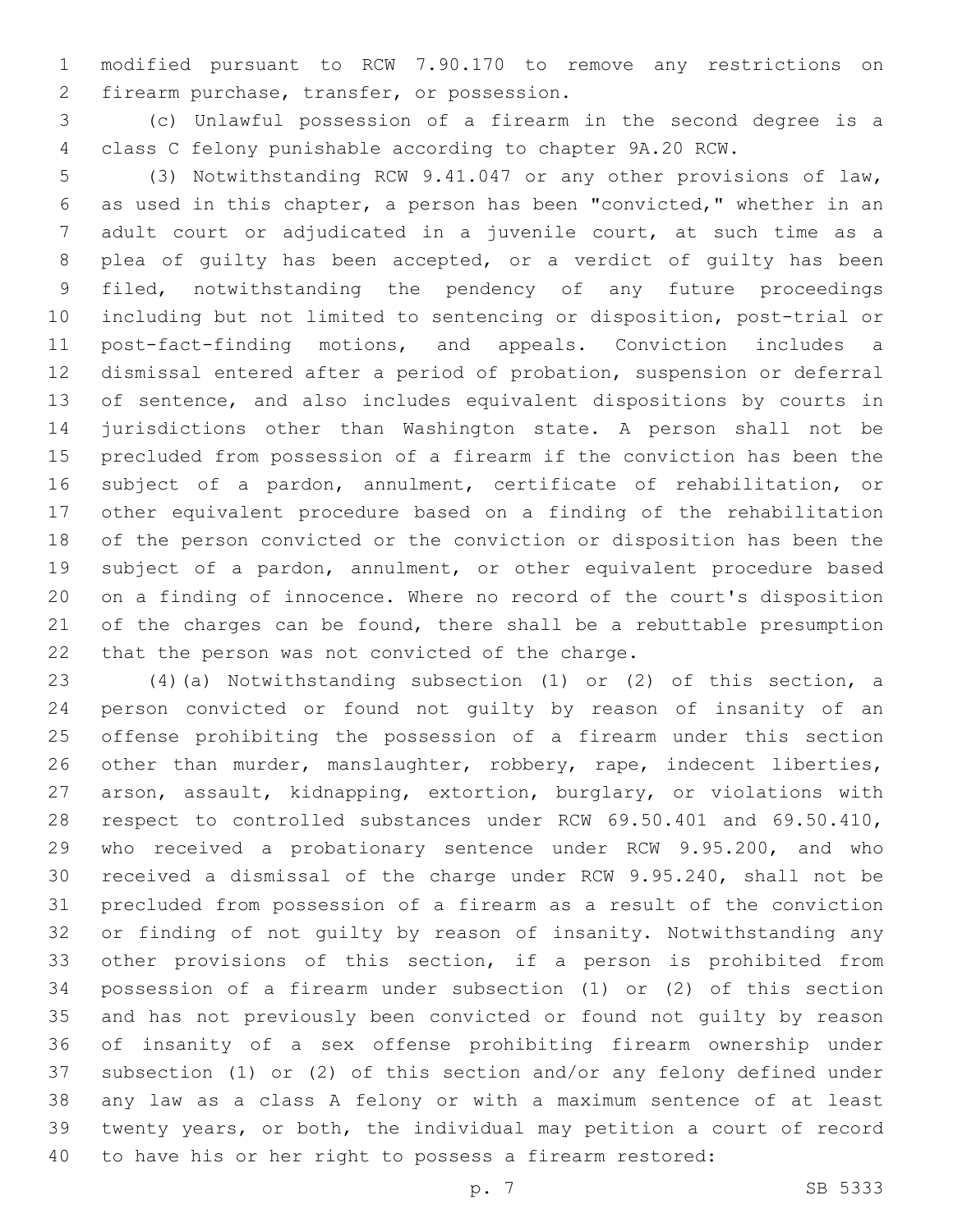(i) Under RCW 9.41.047; and/or1

 (ii)(A) If the conviction or finding of not guilty by reason of insanity was for a felony offense, after five or more consecutive years in the community without being convicted or found not guilty by reason of insanity or currently charged with any felony, gross misdemeanor, or misdemeanor crimes, if the individual has no prior felony convictions that prohibit the possession of a firearm counted as part of the offender score under RCW 9.94A.525; or

 (B) If the conviction or finding of not guilty by reason of insanity was for a nonfelony offense, after three or more consecutive years in the community without being convicted or found not guilty by reason of insanity or currently charged with any felony, gross misdemeanor, or misdemeanor crimes, if the individual has no prior felony convictions that prohibit the possession of a firearm counted as part of the offender score under RCW 9.94A.525 and the individual 16 has completed all conditions of the sentence.

 (b) An individual may petition a court of record to have his or her right to possess a firearm restored under (a) of this subsection (4) only at:19

 (i) The court of record that ordered the petitioner's prohibition 21 on possession of a firearm; or

 (ii) The superior court in the county in which the petitioner 23 resides.

 (5) In addition to any other penalty provided for by law, if a person under the age of eighteen years is found by a court to have possessed a firearm in a vehicle in violation of subsection (1) or (2) of this section or to have committed an offense while armed with a firearm during which offense a motor vehicle served an integral function, the court shall notify the department of licensing within twenty-four hours and the person's privilege to drive shall be revoked under RCW 46.20.265, unless the offense is the juvenile's first offense in violation of this section and has not committed an offense while armed with a firearm, an unlawful possession of a firearm offense, or an offense in violation of chapter 66.44, 69.52, 69.41, or 69.50 RCW.35

 (6) Nothing in chapter 129, Laws of 1995 shall ever be construed or interpreted as preventing an offender from being charged and subsequently convicted for the separate felony crimes of theft of a firearm or possession of a stolen firearm, or both, in addition to being charged and subsequently convicted under this section for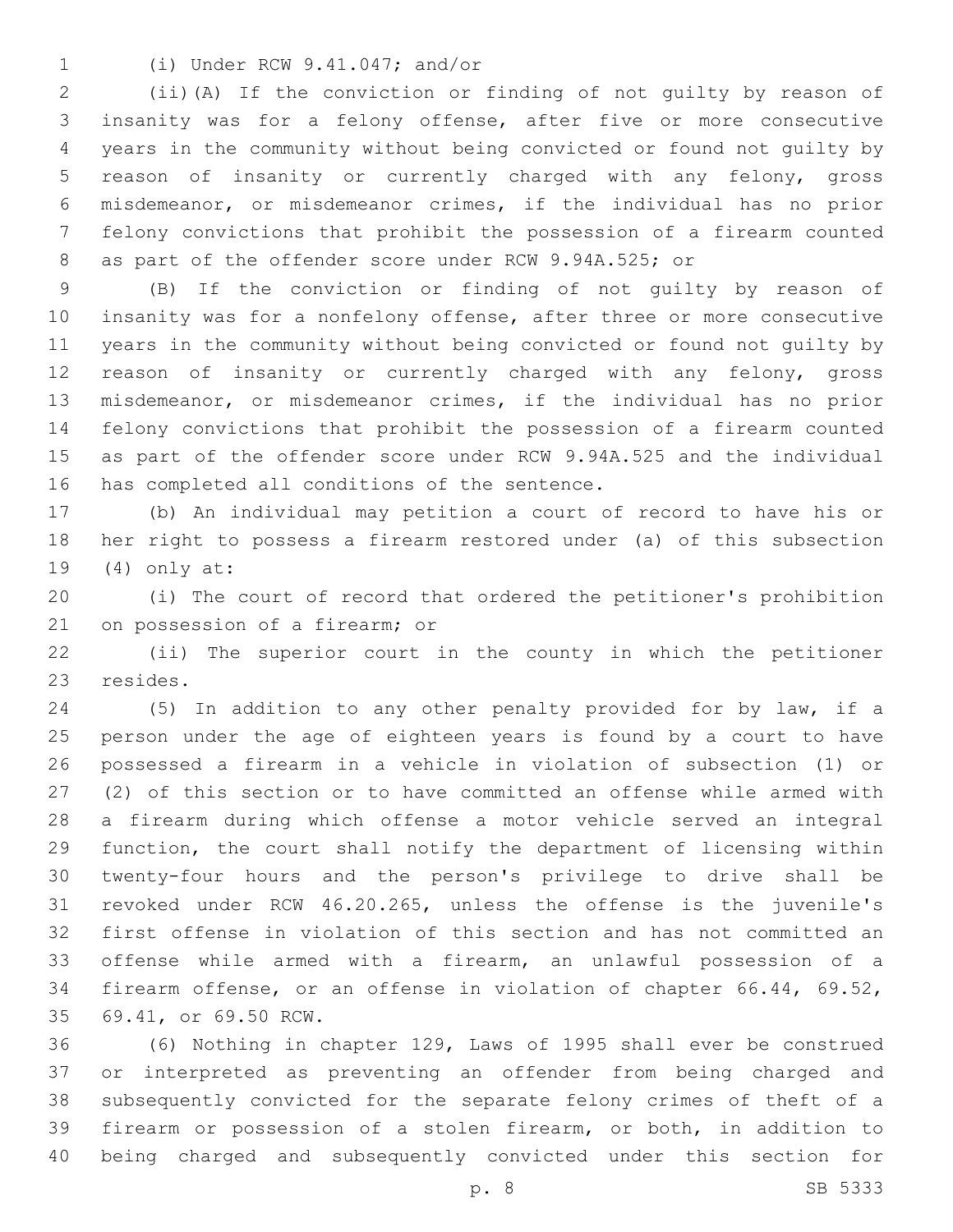unlawful possession of a firearm in the first or second degree. Notwithstanding any other law, if the offender is convicted under this section for unlawful possession of a firearm in the first or second degree and for the felony crimes of theft of a firearm or possession of a stolen firearm, or both, then the offender shall serve consecutive sentences for each of the felony crimes of 7 conviction listed in this subsection.

 (7) Each firearm unlawfully possessed under this section shall be 9 a separate offense.

 (8) For purposes of this section, "intimate partner" includes: A spouse, a domestic partner, a former spouse, a former domestic partner, a person with whom the restrained person has a child in common, or a person with whom the restrained person has cohabitated or is cohabitating as part of a dating relationship.

 **Sec. 4004.** RCW 9.41.070 and 2018 c 226 s 2 and 2018 c 201 s 6002 are each reenacted and amended to read as follows:

 (1) The chief of police of a municipality or the sheriff of a county shall within thirty days after the filing of an application of any person, issue a license to such person to carry a pistol concealed on his or her person within this state for five years from date of issue, for the purposes of protection or while engaged in business, sport, or while traveling. However, if the applicant does not have a valid permanent Washington driver's license or Washington state identification card or has not been a resident of the state for the previous consecutive ninety days, the issuing authority shall have up to sixty days after the filing of the application to issue a license. The issuing authority shall not refuse to accept completed applications for concealed pistol licenses during regular business 29 hours.

 The applicant's constitutional right to bear arms shall not be 31 denied, unless:

 (a) He or she is ineligible to possess a firearm under the provisions of RCW 9.41.040 or 9.41.045, or is prohibited from 34 possessing a firearm under federal law;

 (b) The applicant's concealed pistol license is in a revoked 36 status;

(c) He or she is under twenty-one years of age;

 (d) He or she is subject to a court order or injunction regarding firearms pursuant to chapter((s)) 7.90, 7.92, or 7.94 RCW, or RCW

p. 9 SB 5333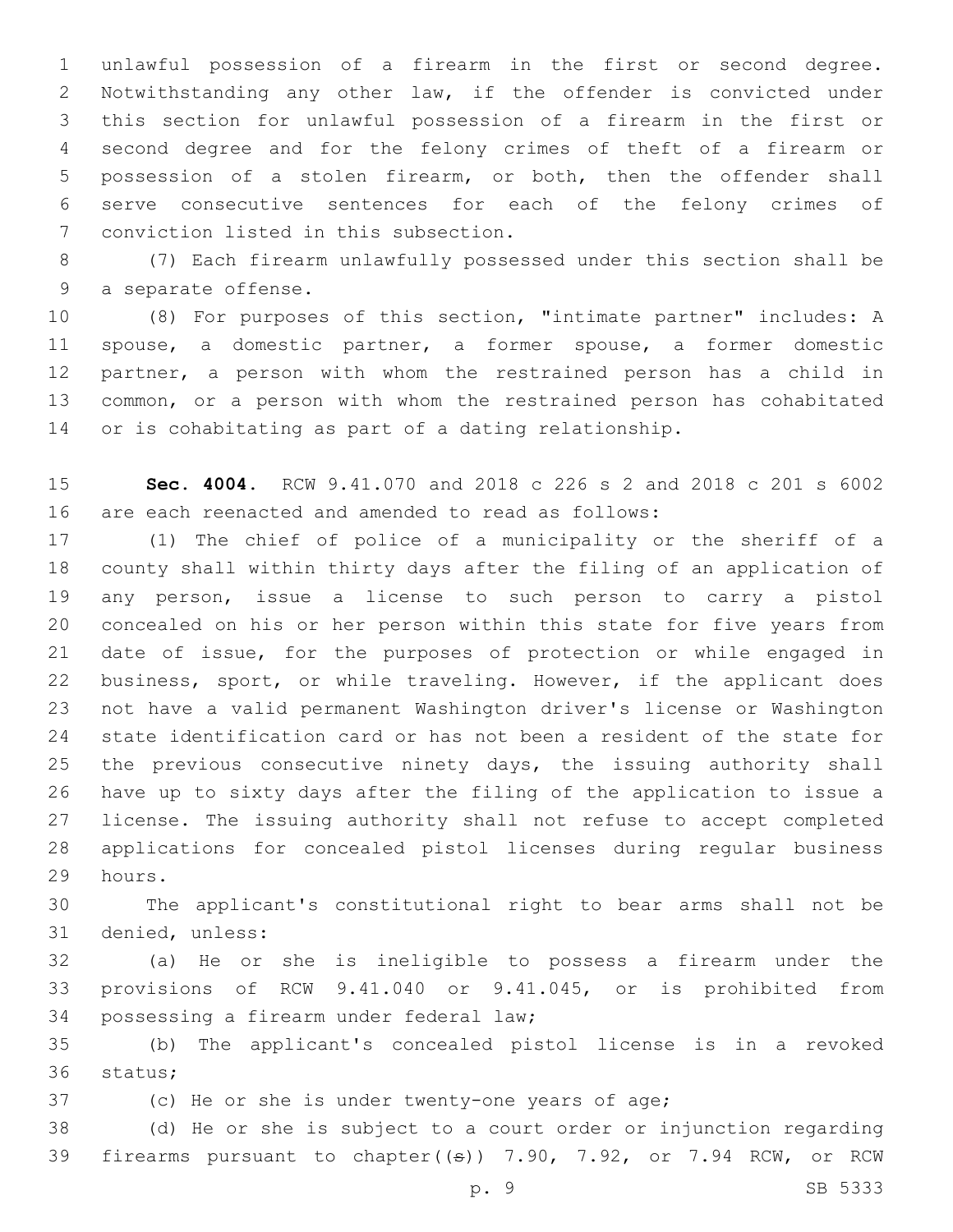9A.46.080, 10.14.080, 10.99.040, 10.99.045, 26.09.050, 26.09.060, 2 26.10.040, 26.10.115, ((<del>26.26.130</del>)) 26.26B.020, 26.50.060, or 3 26.50.070( $\left(\frac{\pi}{6} - \frac{26.26.590}{\pi}\right)$ );

 (e) He or she is free on bond or personal recognizance pending 5 trial, appeal, or sentencing for a felony offense;

 (f) He or she has an outstanding warrant for his or her arrest from any court of competent jurisdiction for a felony or misdemeanor; or8

 (g) He or she has been ordered to forfeit a firearm under RCW 9.41.098(1)(e) within one year before filing an application to carry 11 a pistol concealed on his or her person.

 No person convicted of a felony may have his or her right to possess firearms restored or his or her privilege to carry a concealed pistol restored, unless the person has been granted relief from disabilities by the attorney general under 18 U.S.C. Sec. 16 925(c), or RCW 9.41.040 (3) or (4) applies.

 (2)(a) The issuing authority shall conduct a check through the national instant criminal background check system, the Washington state patrol electronic database, the health care authority electronic database, and with other agencies or resources as appropriate, to determine whether the applicant is ineligible under RCW 9.41.040 or 9.41.045 to possess a firearm, or is prohibited from possessing a firearm under federal law, and therefore ineligible for 24 a concealed pistol license.

 (b) The issuing authority shall deny a permit to anyone who is found to be prohibited from possessing a firearm under federal or 27 state law.

 (c) This subsection applies whether the applicant is applying for a new concealed pistol license or to renew a concealed pistol 30 license.

 (3) Any person whose firearms rights have been restricted and who has been granted relief from disabilities by the attorney general under 18 U.S.C. Sec. 925(c) or who is exempt under 18 U.S.C. Sec. 921(a)(20)(A) shall have his or her right to acquire, receive, transfer, ship, transport, carry, and possess firearms in accordance with Washington state law restored except as otherwise prohibited by 37 this chapter.

 (4) The license application shall bear the full name, residential address, telephone number at the option of the applicant, email 40 address at the option of the applicant, date and place of birth,

p. 10 SB 5333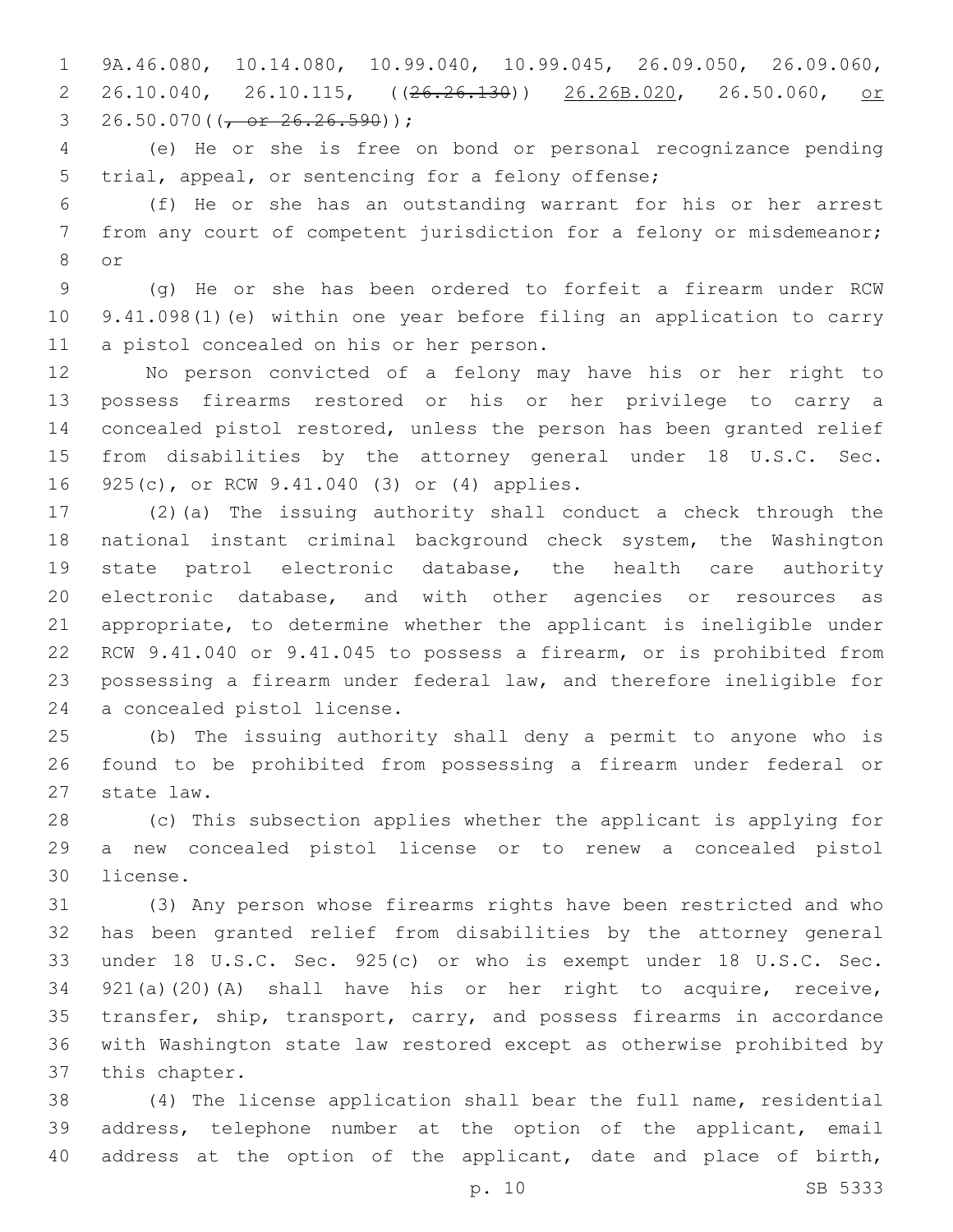race, gender, description, a complete set of fingerprints, and signature of the licensee, and the licensee's driver's license number or state identification card number if used for identification in applying for the license. A signed application for a concealed pistol license shall constitute a waiver of confidentiality and written request that the health care authority, mental health institutions, and other health care facilities release information relevant to the applicant's eligibility for a concealed pistol license to an 9 inquiring court or law enforcement agency.

 The application for an original license shall include a complete set of fingerprints to be forwarded to the Washington state patrol.

 The license and application shall contain a warning substantially 13 as follows:

 CAUTION: Although state and local laws do not differ, federal law and state law on the possession of firearms differ. If you are prohibited by federal law from possessing a firearm, you may be prosecuted in federal court. A state license is 18 mot a defense to a federal prosecution.

 The license shall contain a description of the major differences between state and federal law and an explanation of the fact that local laws and ordinances on firearms are preempted by state law and 22 must be consistent with state law.

 The application shall contain questions about the applicant's eligibility under RCW 9.41.040 and federal law to possess a pistol, the applicant's place of birth, and whether the applicant is a United States citizen. If the applicant is not a United States citizen, the applicant must provide the applicant's country of citizenship, United States issued alien number or admission number, and the basis on which the applicant claims to be exempt from federal prohibitions on firearm possession by aliens. The applicant shall not be required to produce a birth certificate or other evidence of citizenship. A person who is not a citizen of the United States shall, if applicable, meet the additional requirements of RCW 9.41.173 and produce proof of compliance with RCW 9.41.173 upon application. The license may be in triplicate or in a form to be prescribed by the 36 department of licensing.

 A photograph of the applicant may be required as part of the application and printed on the face of the license.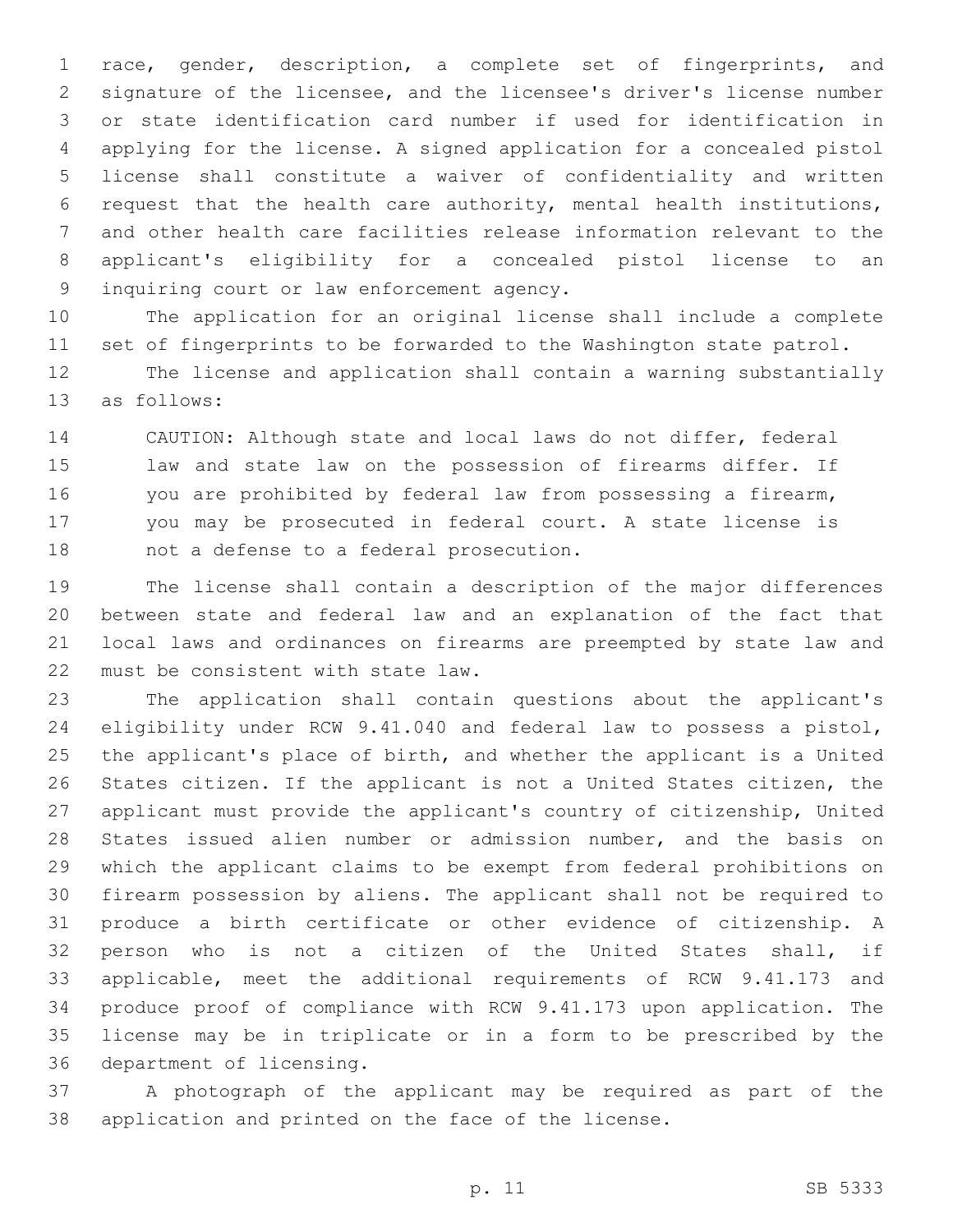The original thereof shall be delivered to the licensee, the duplicate shall within seven days be sent to the director of licensing and the triplicate shall be preserved for six years, by the 4 authority issuing the license.

 The department of licensing shall make available to law enforcement and corrections agencies, in an on-line format, all 7 information received under this subsection.

 (5) The nonrefundable fee, paid upon application, for the original five-year license shall be thirty-six dollars plus additional charges imposed by the federal bureau of investigation that are passed on to the applicant. No other state or local branch or unit of government may impose any additional charges on the 13 applicant for the issuance of the license.

14 The fee shall be distributed as follows:

(a) Fifteen dollars shall be paid to the state general fund;

 (b) Four dollars shall be paid to the agency taking the 17 fingerprints of the person licensed;

 (c) Fourteen dollars shall be paid to the issuing authority for 19 the purpose of enforcing this chapter;

 (d) Two dollars and sixteen cents to the firearms range account 21 in the general fund; and

 (e) Eighty-four cents to the concealed pistol license renewal 23 notification account created in RCW 43.79.540.

 (6) The nonrefundable fee for the renewal of such license shall be thirty-two dollars. No other branch or unit of government may impose any additional charges on the applicant for the renewal of the 27 license.

The renewal fee shall be distributed as follows:

(a) Fifteen dollars shall be paid to the state general fund;

 (b) Fourteen dollars shall be paid to the issuing authority for 31 the purpose of enforcing this chapter;

 (c) Two dollars and sixteen cents to the firearms range account 33 in the general fund; and

 (d) Eighty-four cents to the concealed pistol license renewal 35 notification account created in RCW 43.79.540.

 (7) The nonrefundable fee for replacement of lost or damaged licenses is ten dollars to be paid to the issuing authority.

 (8) Payment shall be by cash, check, or money order at the option of the applicant. Additional methods of payment may be allowed at the 40 option of the issuing authority.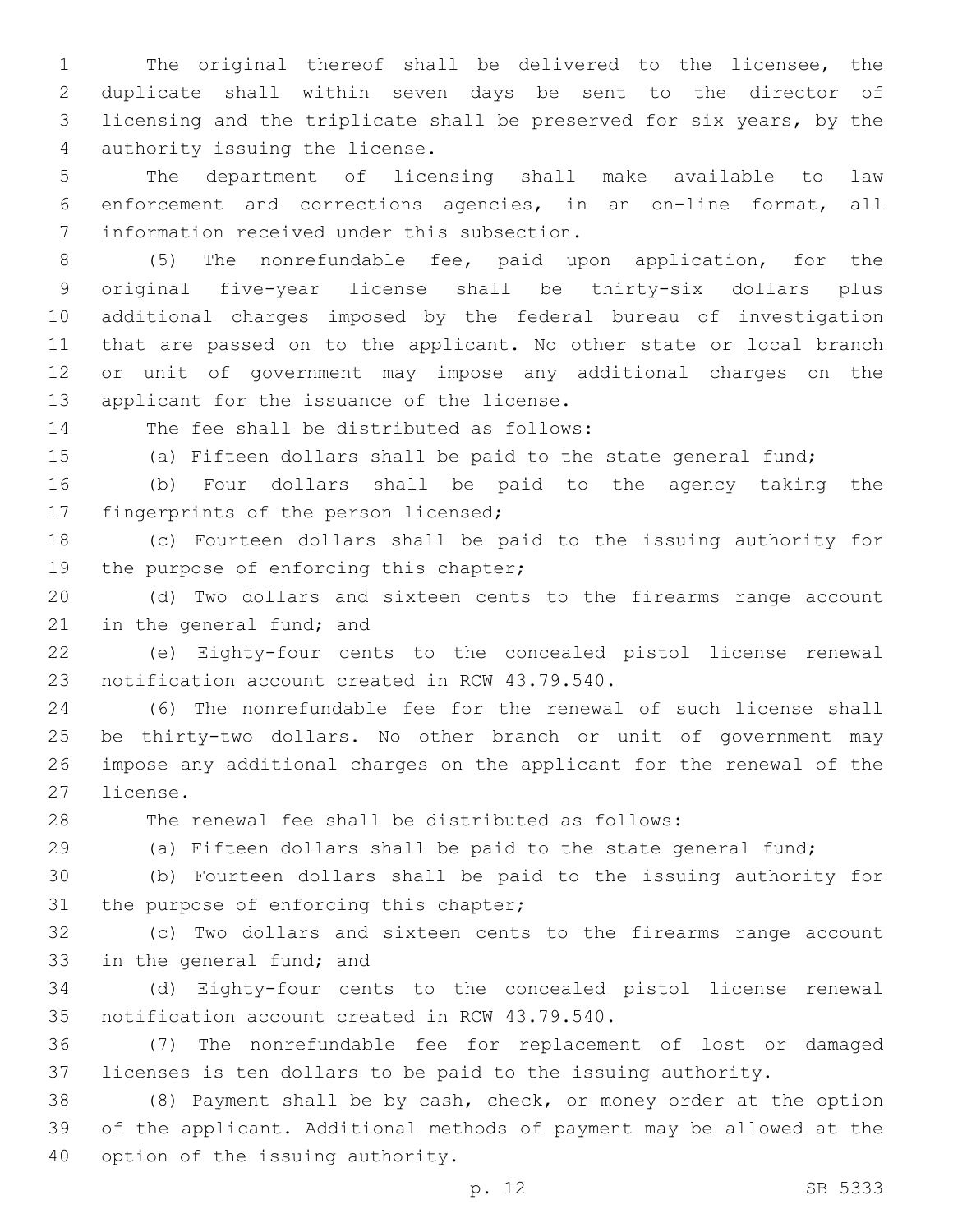(9)(a) A licensee may renew a license if the licensee applies for renewal within ninety days before or after the expiration date of the license. A license so renewed shall take effect on the expiration date of the prior license. A licensee renewing after the expiration date of the license must pay a late renewal penalty of ten dollars in addition to the renewal fee specified in subsection (6) of this 7 section. The fee shall be distributed as follows:

 (i) Three dollars shall be deposited in the state wildlife account and used exclusively first for the printing and distribution 10 of a pamphlet on the legal limits of the use of firearms, firearms 11 safety, and the preemptive nature of state law, and subsequently the support of volunteer instructors in the basic firearms safety training program conducted by the department of fish and wildlife. The pamphlet shall be given to each applicant for a license; and

 (ii) Seven dollars shall be paid to the issuing authority for the 16 purpose of enforcing this chapter.

 (b) Beginning with concealed pistol licenses that expire on or after August 1, 2018, the department of licensing shall mail a renewal notice approximately ninety days before the license expiration date to the licensee at the address listed on the concealed pistol license application, or to the licensee's new address if the licensee has notified the department of licensing of a change of address. Alternatively, if the licensee provides an email address at the time of license application, the department of licensing may send the renewal notice to the licensee's email address. The notice must contain the date the concealed pistol license will expire, the amount of renewal fee, the penalty for late renewal, and instructions on how to renew the license.

 (10) Notwithstanding the requirements of subsections (1) through (9) of this section, the chief of police of the municipality or the sheriff of the county of the applicant's residence may issue a temporary emergency license for good cause pending review under subsection (1) of this section. However, a temporary emergency license issued under this subsection shall not exempt the holder of the license from any records check requirement. Temporary emergency licenses shall be easily distinguishable from regular licenses.

 (11) A political subdivision of the state shall not modify the requirements of this section or chapter, nor may a political subdivision ask the applicant to voluntarily submit any information 40 not required by this section.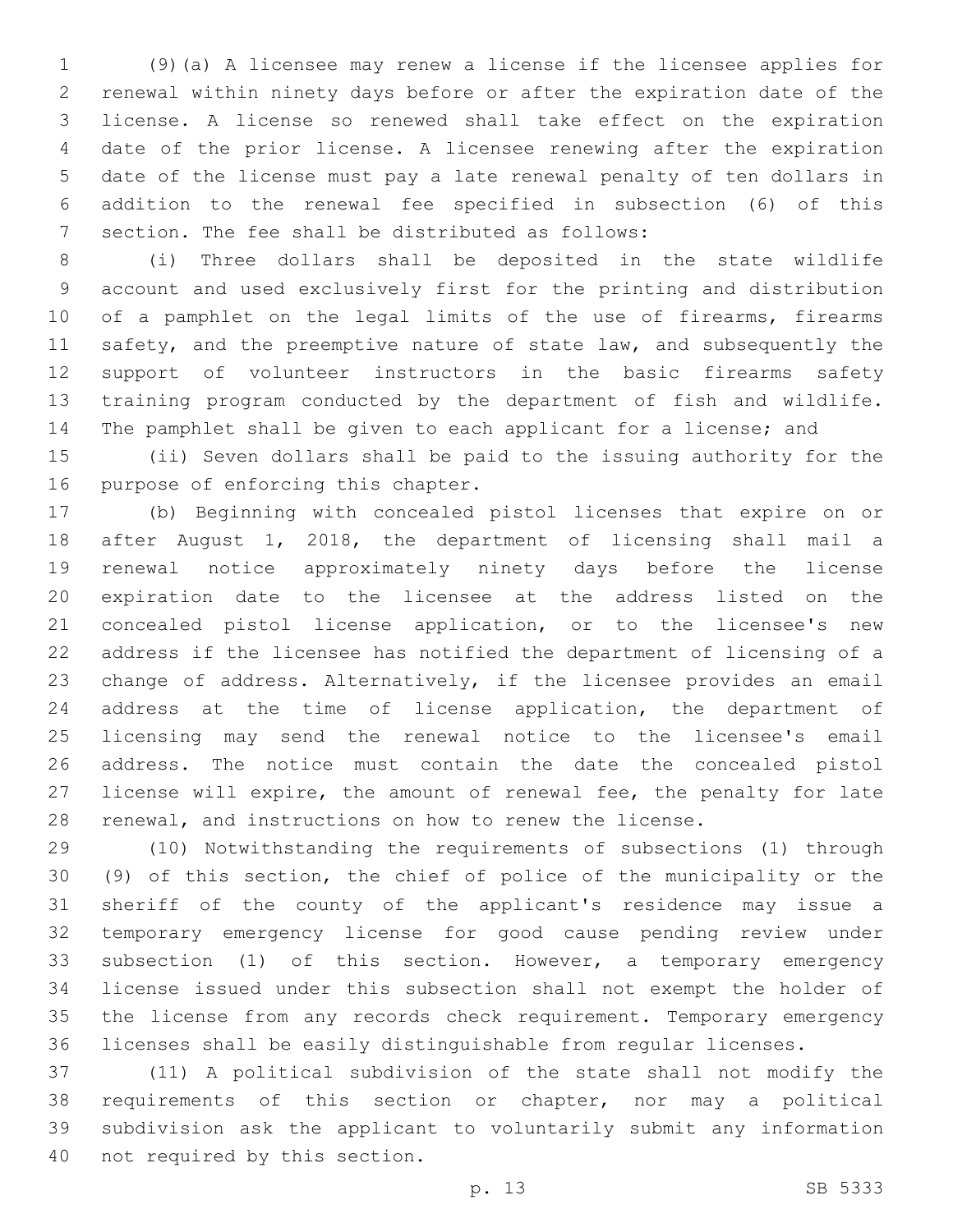(12) A person who knowingly makes a false statement regarding citizenship or identity on an application for a concealed pistol license is guilty of false swearing under RCW 9A.72.040. In addition to any other penalty provided for by law, the concealed pistol license of a person who knowingly makes a false statement shall be revoked, and the person shall be permanently ineligible for a 7 concealed pistol license.

(13) A person may apply for a concealed pistol license:

 (a) To the municipality or to the county in which the applicant resides if the applicant resides in a municipality;

 (b) To the county in which the applicant resides if the applicant 12 resides in an unincorporated area; or

(c) Anywhere in the state if the applicant is a nonresident.

 (14) Any person who, as a member of the armed forces, including the national guard and armed forces reserves, is unable to renew his or her license under subsections (6) and (9) of this section because of the person's assignment, reassignment, or deployment for out-of- state military service may renew his or her license within ninety days after the person returns to this state from out-of-state military service, if the person provides the following to the issuing authority no later than ninety days after the person's date of discharge or assignment, reassignment, or deployment back to this state: (a) A copy of the person's original order designating the specific period of assignment, reassignment, or deployment for out- of-state military service, and (b) if appropriate, a copy of the person's discharge or amended or subsequent assignment, reassignment, or deployment order back to this state. A license so renewed under this subsection (14) shall take effect on the expiration date of the prior license. A licensee renewing after the expiration date of the license under this subsection (14) shall pay only the renewal fee specified in subsection (6) of this section and shall not be required to pay a late renewal penalty in addition to the renewal fee.

 **Sec. 4005.** RCW 9.41.173 and 2018 c 201 s 6006 are each amended 34 to read as follows:

 (1) In order to obtain an alien firearm license, a nonimmigrant alien residing in Washington must apply to the sheriff of the county 37 in which he or she resides.

 (2) The sheriff of the county shall within sixty days after the filing of an application of a nonimmigrant alien residing in the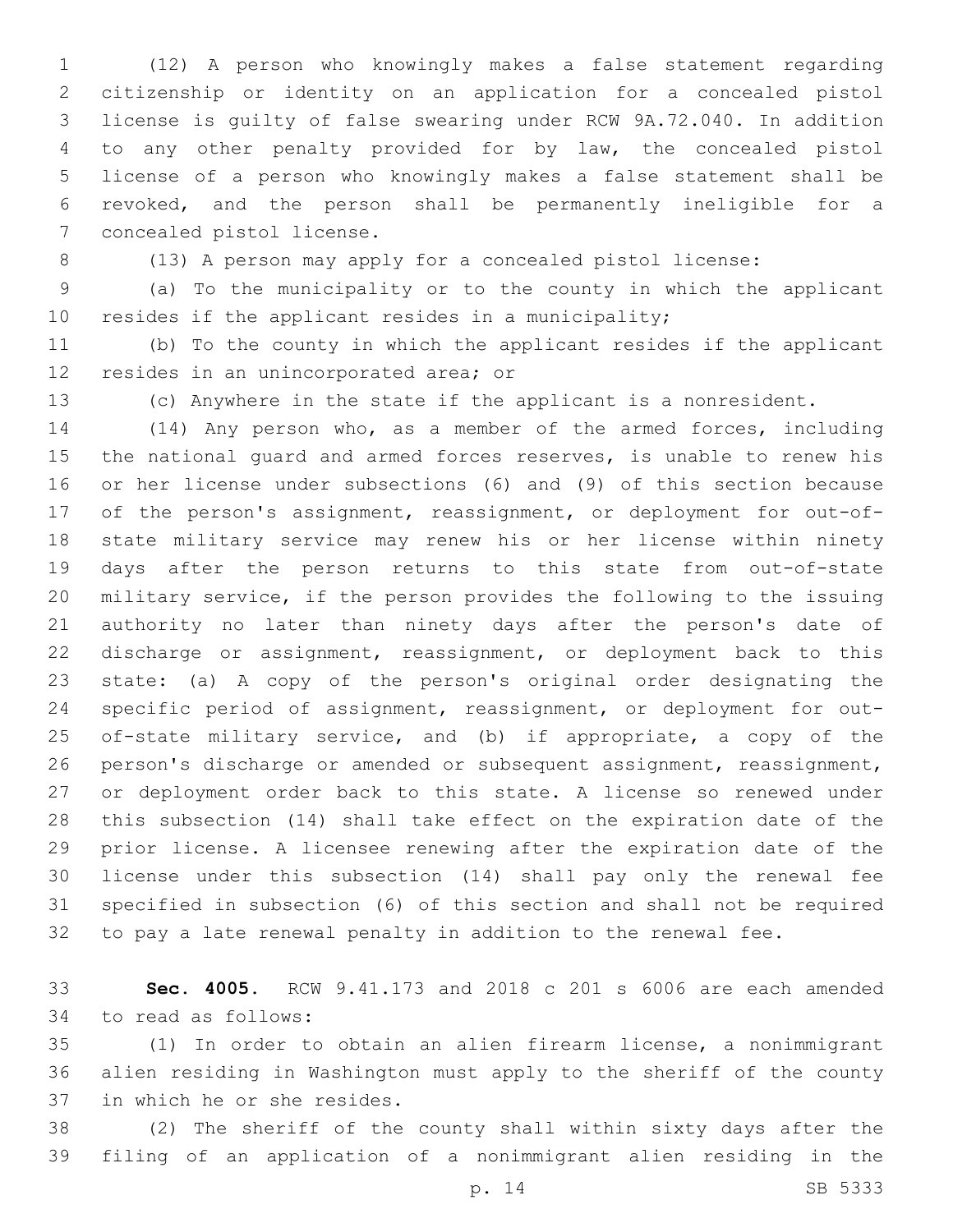state of Washington, issue an alien firearm license to such person to carry or possess a firearm for the purposes of hunting and sport shooting. The license shall be good for two years. The issuing authority shall not refuse to accept completed applications for alien firearm licenses during regular business hours. An application for a license may not be denied, unless the applicant's alien firearm 7 license is in a revoked status, or the applicant:

 (a) Is ineligible to possess a firearm under the provisions of 9 RCW 9.41.040 or 9.41.045;

 (b) Is subject to a court order or injunction regarding firearms pursuant to RCW 9A.46.080, 10.14.080, 10.99.040, 10.99.045, 26.09.050, 26.09.060, 26.10.040, 26.10.115, ((26.26.130)) 26.26B.020, 13 26.50.060, <u>or</u> 26.50.070( $(\sqrt{or} 26.26.590)$ );

 (c) Is free on bond or personal recognizance pending trial, 15 appeal, or sentencing for a felony offense; or

 (d) Has an outstanding warrant for his or her arrest from any court of competent jurisdiction for a felony or misdemeanor.

 No license application shall be granted to a nonimmigrant alien convicted of a felony unless the person has been granted relief from disabilities by the attorney general under 18 U.S.C. Sec. 925(c), or 21 unless RCW 9.41.040 (3) or (4) applies.

 (3) The sheriff shall check with the national crime information center, the Washington state patrol electronic database, the health care authority electronic database, and with other agencies or resources as appropriate, to determine whether the applicant is ineligible under RCW 9.41.040 or 9.41.045 to possess a firearm.

 (4) The license application shall bear the full name, residential 28 address, telephone number at the option of the applicant, date and place of birth, race, gender, description, a complete set of fingerprints, and signature of the applicant, a copy of the applicant's passport and visa showing the applicant is in the country legally, and a valid Washington hunting license or documentation that the applicant is a member of a sport shooting club.

 A signed application for an alien firearm license shall constitute a waiver of confidentiality and written request that the health care authority, mental health institutions, and other health care facilities release information relevant to the applicant's eligibility for an alien firearm license to an inquiring court or law 39 enforcement agency.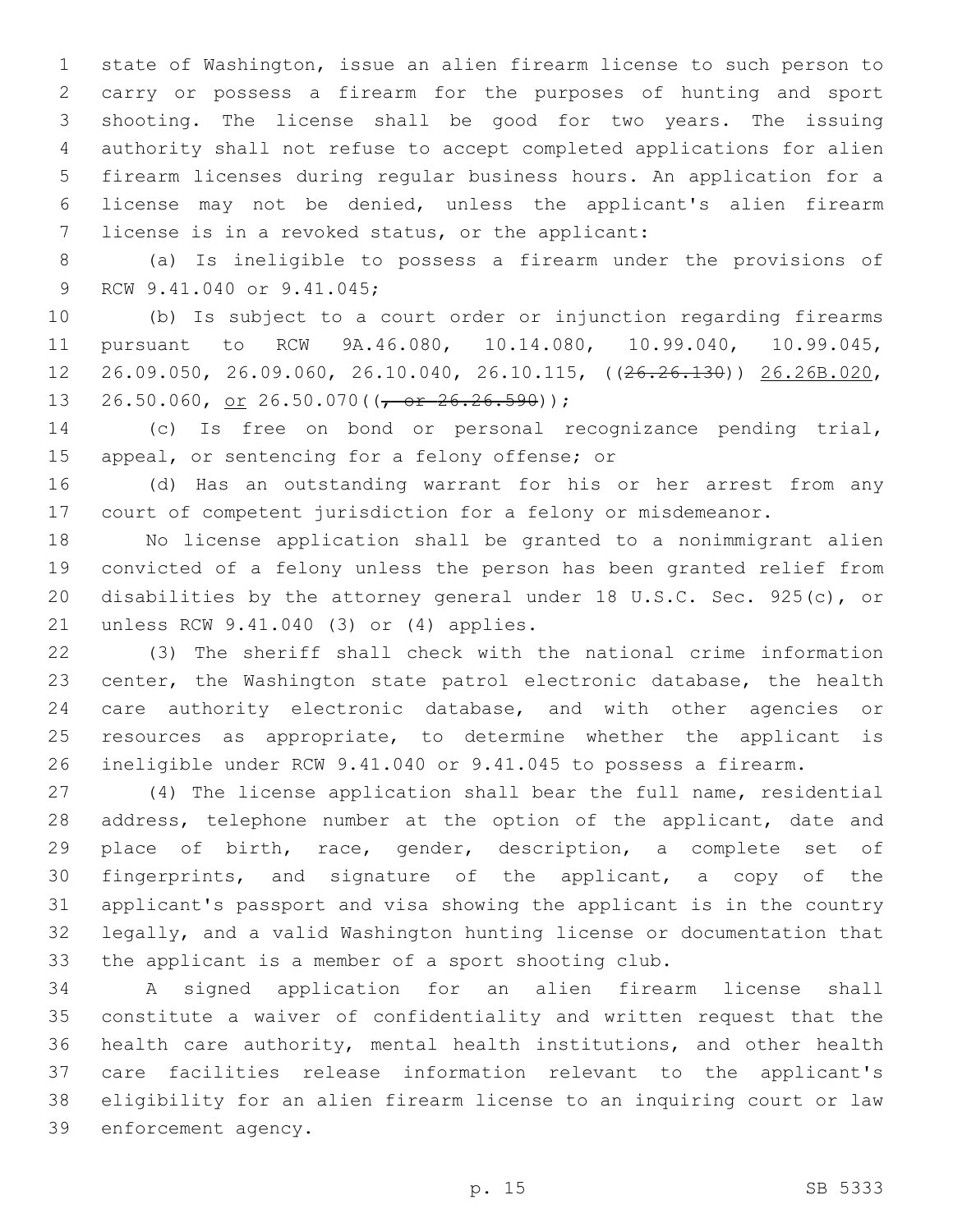The application for an original license shall include a complete set of fingerprints to be forwarded to the Washington state patrol. The license and application shall contain a warning substantially 4 as follows:

 CAUTION: Although state and local laws do not differ, federal law and state law on the possession of firearms differ. If you are prohibited by federal law from possessing a firearm, you may be prosecuted in federal court. A state license is 9 not a defense to a federal prosecution.

 The license shall contain a description of the major differences between state and federal law and an explanation of the fact that local laws and ordinances on firearms are preempted by state law and must be consistent with state law. The application shall contain questions about the applicant's eligibility under RCW 9.41.040 to possess a firearm. The nonimmigrant alien applicant shall be required to produce a passport and visa as evidence of being in the country 17 legally.

 The license may be in triplicate or in a form to be prescribed by the department of licensing. The original thereof shall be delivered to the licensee, the duplicate shall within seven days be sent to the director of licensing and the triplicate shall be preserved for six 22 years, by the authority issuing the license.

 The department of licensing shall make available to law enforcement and corrections agencies, in an online format, all 25 information received under this section.

 (5) The sheriff has the authority to collect a nonrefundable fee, paid upon application, for the two-year license. The fee shall be fifty dollars plus additional charges imposed by the Washington state patrol and the federal bureau of investigation that are passed on to the applicant. No other state or local branch or unit of government may impose any additional charges on the applicant for the issuance of the license. The fee shall be retained by the sheriff.

 (6) Payment shall be by cash, check, or money order at the option of the applicant. Additional methods of payment may be allowed at the 35 option of the sheriff.

 (7) A political subdivision of the state shall not modify the requirements of this section, nor may a political subdivision ask the applicant to voluntarily submit any information not required by this 39 section.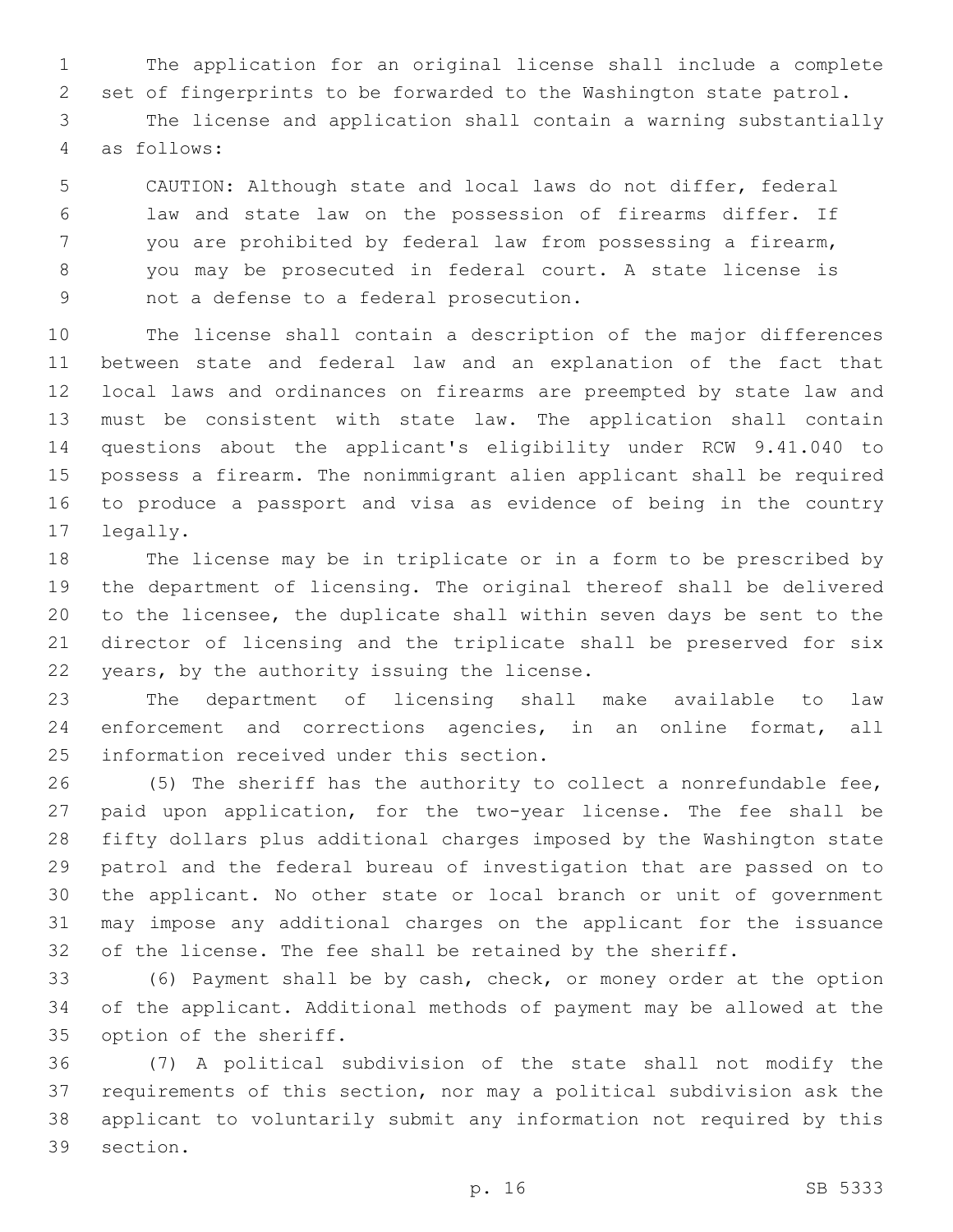(8) A person who knowingly makes a false statement regarding citizenship or identity on an application for an alien firearm license is guilty of false swearing under RCW 9A.72.040. In addition to any other penalty provided for by law, the alien firearm license of a person who knowingly makes a false statement shall be revoked, and the person shall be permanently ineligible for an alien firearm 7 license.

 **Sec. 4006.** RCW 9.41.800 and 2014 c 111 s 2 are each amended to 9 read as follows:

 (1) Any court when entering an order authorized under chapter 7.92 RCW, RCW 7.90.090, 9A.46.080, 10.14.080, 10.99.040, 10.99.045, 26.09.050, 26.09.060, 26.10.040, 26.10.115, ((26.26.130)) 26.26B.020, 13 26.50.060, <u>or</u> 26.50.070((<del>, or 26.26.590</del>)) shall, upon a showing by clear and convincing evidence, that a party has: Used, displayed, or threatened to use a firearm or other dangerous weapon in a felony, or previously committed any offense that makes him or her ineligible to possess a firearm under the provisions of RCW 9.41.040:

 (a) Require the party to surrender any firearm or other dangerous 19 weapon;

 (b) Require the party to surrender any concealed pistol license 21 issued under RCW 9.41.070;

 (c) Prohibit the party from obtaining or possessing a firearm or 23 other dangerous weapon;

 (d) Prohibit the party from obtaining or possessing a concealed 25 pistol license.

 (2) Any court when entering an order authorized under chapter 7.92 RCW, RCW 7.90.090, 9A.46.080, 10.14.080, 10.99.040, 10.99.045, 26.09.050, 26.09.060, 26.10.040, 26.10.115, ((26.26.130)) 26.26B.020, 29 26.50.060, <u>or</u> 26.50.070((<del>, or 26.26.590</del>)) may, upon a showing by a preponderance of the evidence but not by clear and convincing evidence, that a party has: Used, displayed, or threatened to use a firearm or other dangerous weapon in a felony, or previously committed any offense that makes him or her ineligible to possess a 34 firearm under the provisions of RCW 9.41.040:

 (a) Require the party to surrender any firearm or other dangerous 36 weapon;

 (b) Require the party to surrender a concealed pistol license 38 issued under RCW 9.41.070;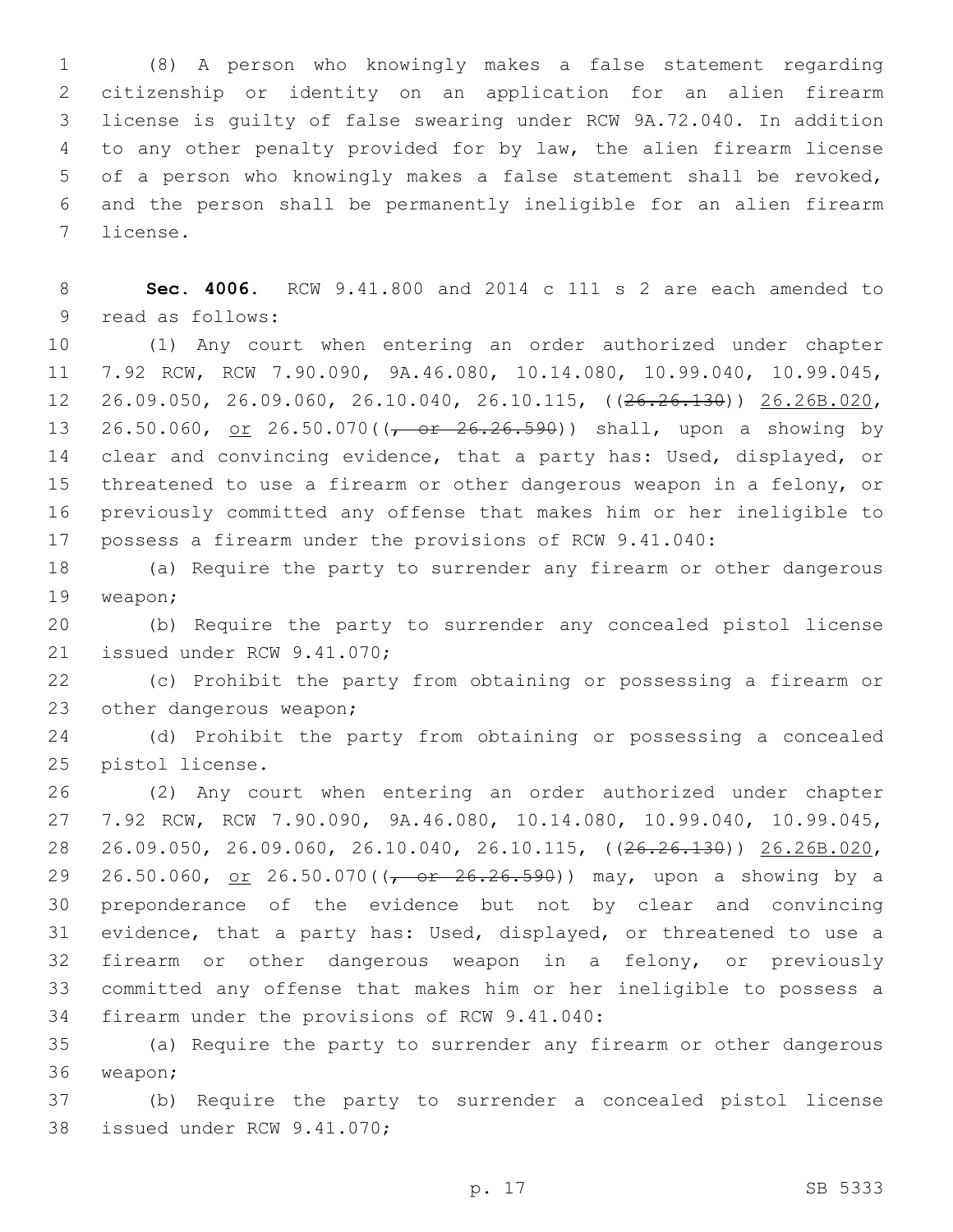(c) Prohibit the party from obtaining or possessing a firearm or 2 other dangerous weapon;

 (d) Prohibit the party from obtaining or possessing a concealed 4 pistol license.

 (3) During any period of time that the person is subject to a court order issued under chapter 7.90, 7.92, 9A.46, 10.14, 10.99, 26.09, 26.10, ((26.26)) 26.26A, 26.26B, or 26.50 RCW that:

 (a) Was issued after a hearing of which the person received actual notice, and at which the person had an opportunity to 10 participate;

 (b) Restrains the person from harassing, stalking, or threatening an intimate partner of the person or child of the intimate partner or person, or engaging in other conduct that would place an intimate partner in reasonable fear of bodily injury to the partner or child; 15 and

 (c)(i) Includes a finding that the person represents a credible threat to the physical safety of the intimate partner or child; and

 (ii) By its terms, explicitly prohibits the use, attempted use, or threatened use of physical force against the intimate partner or child that would reasonably be expected to cause bodily injury, the 21 court shall:

 (A) Require the party to surrender any firearm or other dangerous 23 weapon;

 (B) Require the party to surrender a concealed pistol license 25 issued under RCW 9.41.070;

 (C) Prohibit the party from obtaining or possessing a firearm or 27 other dangerous weapon; and

 (D) Prohibit the party from obtaining or possessing a concealed 29 pistol license.

 (4) The court may order temporary surrender of a firearm or other dangerous weapon without notice to the other party if it finds, on the basis of the moving affidavit or other evidence, that irreparable injury could result if an order is not issued until the time for 34 response has elapsed.

 (5) In addition to the provisions of subsections (1), (2), and (4) of this section, the court may enter an order requiring a party to comply with the provisions in subsection (1) of this section if it finds that the possession of a firearm or other dangerous weapon by any party presents a serious and imminent threat to public health or safety, or to the health or safety of any individual.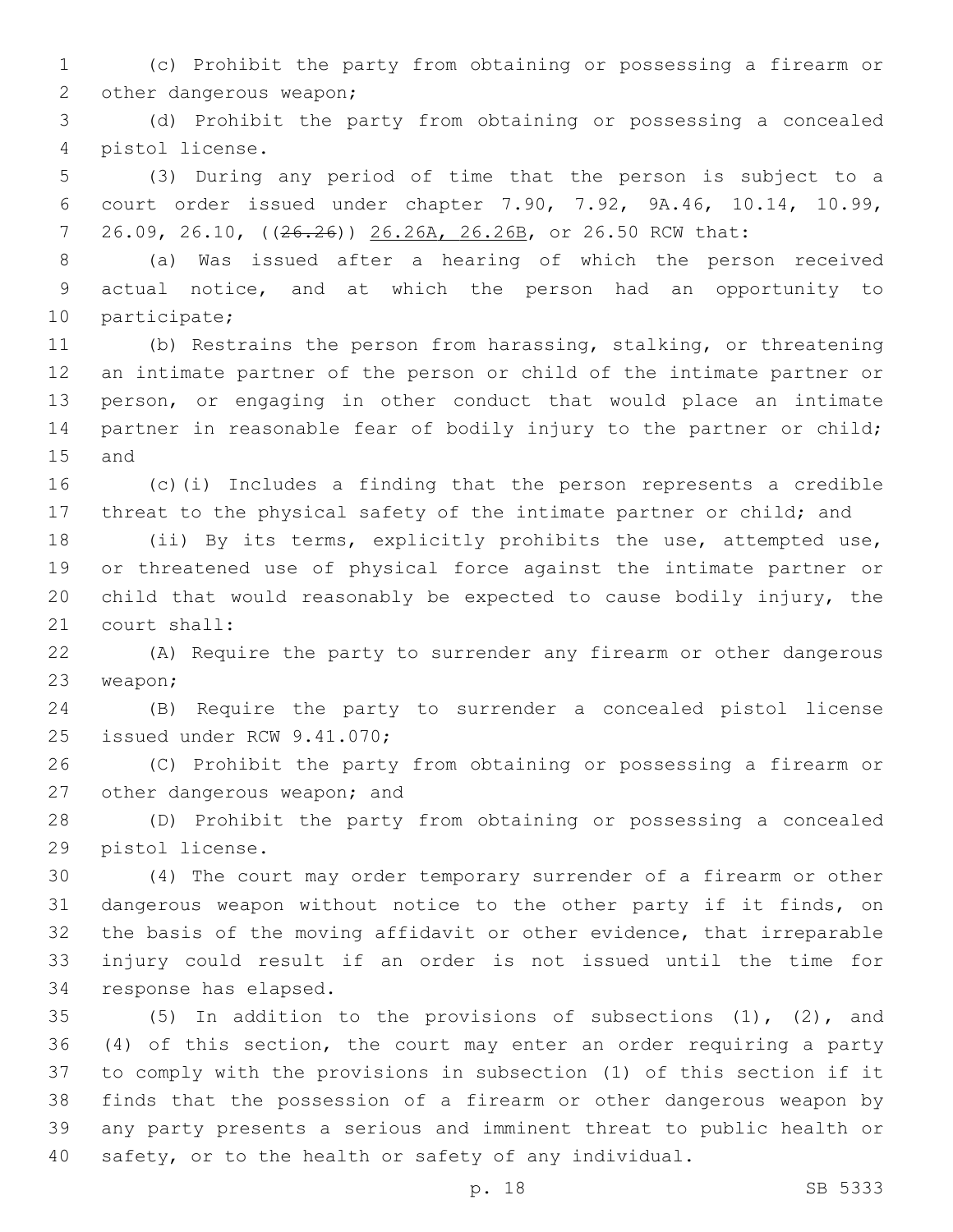(6) The requirements of subsections (1), (2), and (5) of this section may be for a period of time less than the duration of the order.3

 (7) The court may require the party to surrender any firearm or other dangerous weapon in his or her immediate possession or control or subject to his or her immediate possession or control to the sheriff of the county having jurisdiction of the proceeding, the chief of police of the municipality having jurisdiction, or to the restrained or enjoined party's counsel or to any person designated by 10 the court.

 **Sec. 4007.** RCW 9.94A.030 and 2018 c 166 s 3 are each amended to 12 read as follows:

 Unless the context clearly requires otherwise, the definitions in 14 this section apply throughout this chapter.

 (1) "Board" means the indeterminate sentence review board created 16 under chapter 9.95 RCW.

 (2) "Collect," or any derivative thereof, "collect and remit," or 18 "collect and deliver," when used with reference to the department, means that the department, either directly or through a collection agreement authorized by RCW 9.94A.760, is responsible for monitoring and enforcing the offender's sentence with regard to the legal financial obligation, receiving payment thereof from the offender, and, consistent with current law, delivering daily the entire payment to the superior court clerk without depositing it in a departmental 25 account.

(3) "Commission" means the sentencing guidelines commission.

 (4) "Community corrections officer" means an employee of the department who is responsible for carrying out specific duties in supervision of sentenced offenders and monitoring of sentence conditions.30

 (5) "Community custody" means that portion of an offender's sentence of confinement in lieu of earned release time or imposed as part of a sentence under this chapter and served in the community subject to controls placed on the offender's movement and activities 35 by the department.

 (6) "Community protection zone" means the area within eight hundred eighty feet of the facilities and grounds of a public or 38 private school.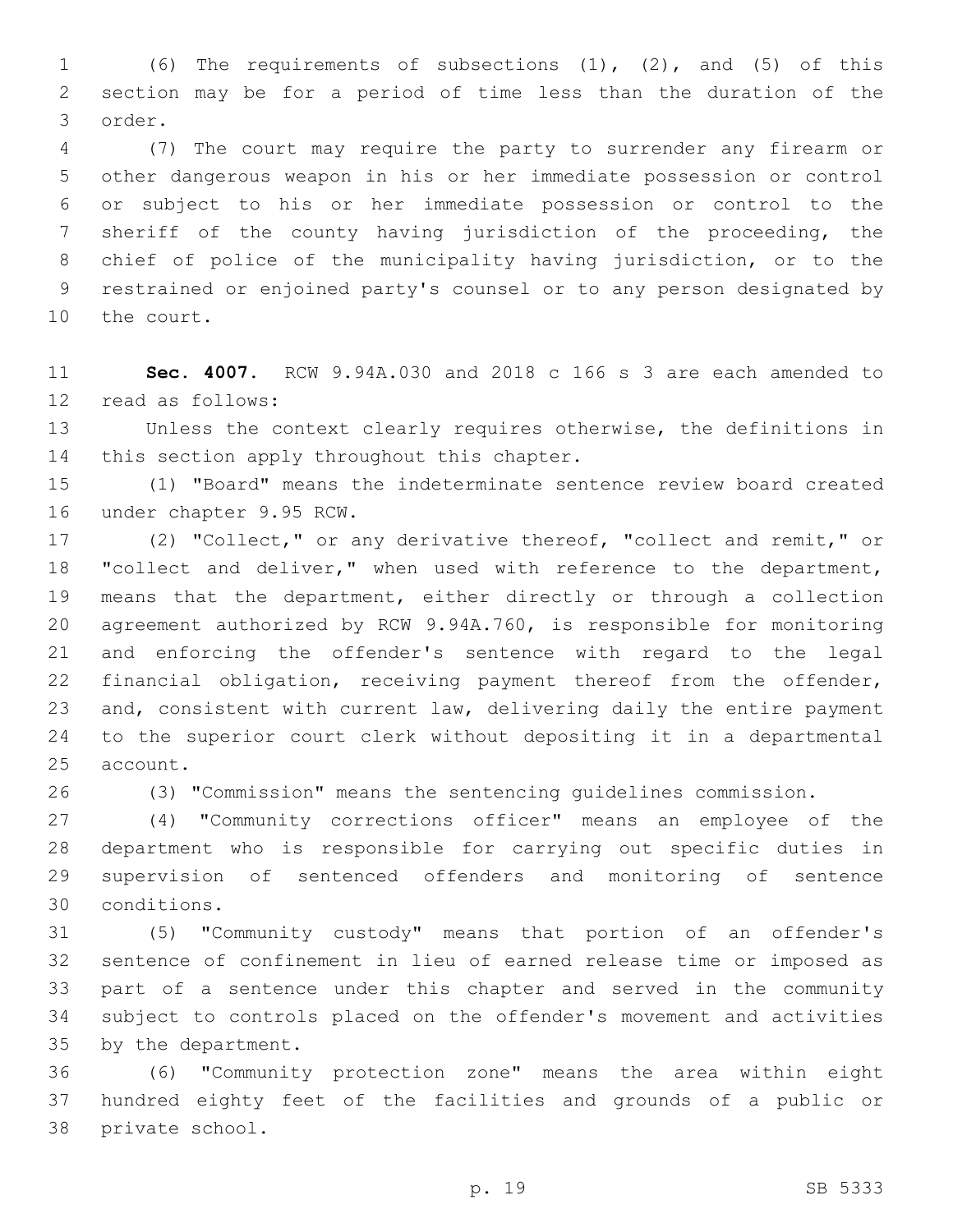(7) "Community restitution" means compulsory service, without compensation, performed for the benefit of the community by the offender.3

(8) "Confinement" means total or partial confinement.

 (9) "Conviction" means an adjudication of guilt pursuant to Title 10 or 13 RCW and includes a verdict of guilty, a finding of guilty, 7 and acceptance of a plea of quilty.

 (10) "Crime-related prohibition" means an order of a court prohibiting conduct that directly relates to the circumstances of the crime for which the offender has been convicted, and shall not be construed to mean orders directing an offender affirmatively to participate in rehabilitative programs or to otherwise perform affirmative conduct. However, affirmative acts necessary to monitor compliance with the order of a court may be required by the 15 department.

 (11) "Criminal history" means the list of a defendant's prior convictions and juvenile adjudications, whether in this state, in federal court, or elsewhere, and any issued certificates of restoration of opportunity pursuant to RCW 9.97.020.

 (a) The history shall include, where known, for each conviction (i) whether the defendant has been placed on probation and the length 22 and terms thereof; and (ii) whether the defendant has been 23 incarcerated and the length of incarceration.

 (b) A conviction may be removed from a defendant's criminal history only if it is vacated pursuant to RCW 9.96.060, 9.94A.640, 9.95.240, or a similar out-of-state statute, or if the conviction has 27 been vacated pursuant to a governor's pardon.

 (c) The determination of a defendant's criminal history is distinct from the determination of an offender score. A prior conviction that was not included in an offender score calculated pursuant to a former version of the sentencing reform act remains 32 part of the defendant's criminal history.

 (12) "Criminal street gang" means any ongoing organization, association, or group of three or more persons, whether formal or informal, having a common name or common identifying sign or symbol, having as one of its primary activities the commission of criminal acts, and whose members or associates individually or collectively engage in or have engaged in a pattern of criminal street gang activity. This definition does not apply to employees engaged in concerted activities for their mutual aid and protection, or to the

p. 20 SB 5333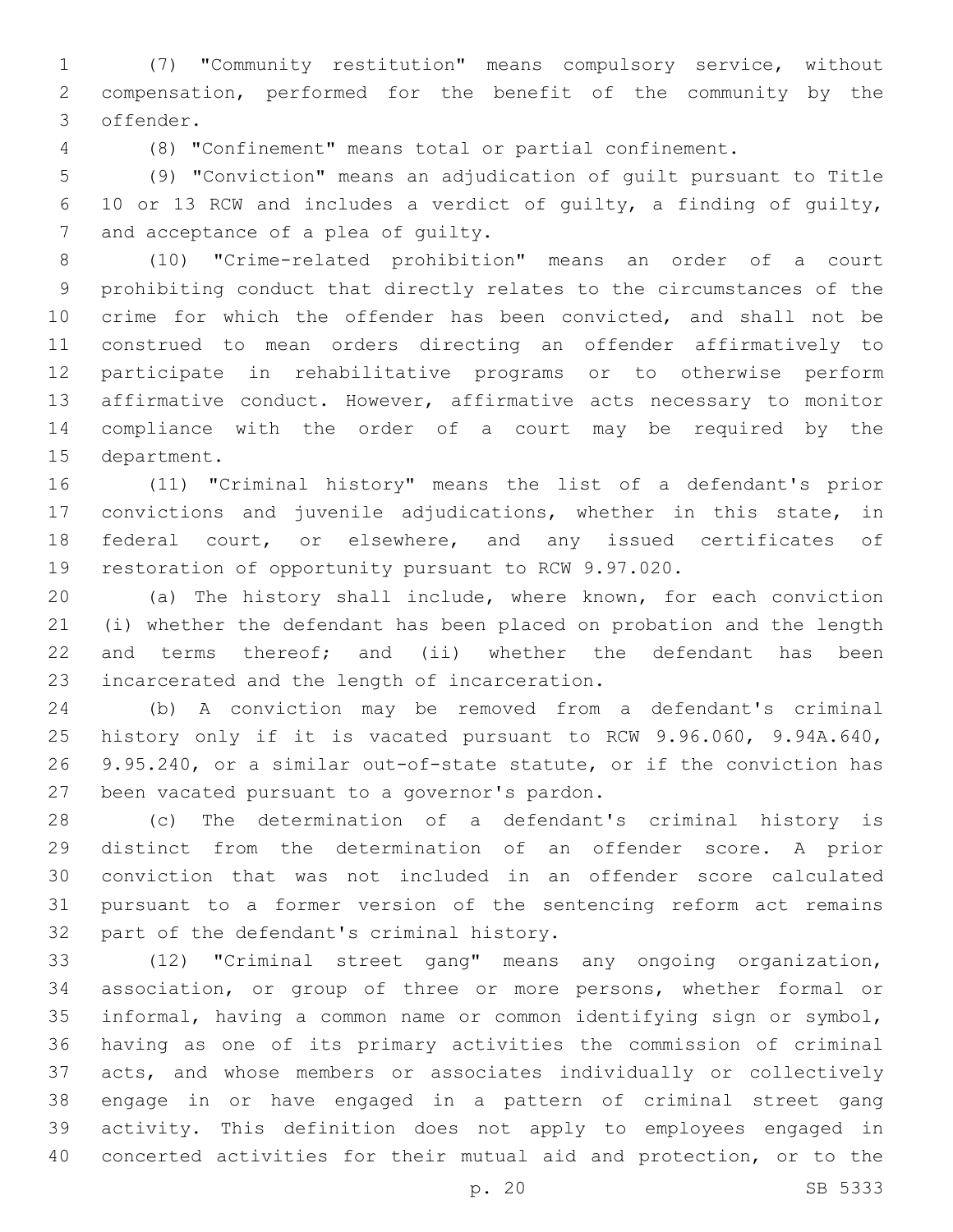activities of labor and bona fide nonprofit organizations or their 2 members or agents.

 (13) "Criminal street gang associate or member" means any person who actively participates in any criminal street gang and who intentionally promotes, furthers, or assists in any criminal act by 6 the criminal street gang.

 (14) "Criminal street gang-related offense" means any felony or misdemeanor offense, whether in this state or elsewhere, that is committed for the benefit of, at the direction of, or in association with any criminal street gang, or is committed with the intent to promote, further, or assist in any criminal conduct by the gang, or is committed for one or more of the following reasons:

(a) To gain admission, prestige, or promotion within the gang;

 (b) To increase or maintain the gang's size, membership, 15 prestige, dominance, or control in any geographical area;

 (c) To exact revenge or retribution for the gang or any member of 17 the gang;

 (d) To obstruct justice, or intimidate or eliminate any witness 19 against the gang or any member of the gang;

 (e) To directly or indirectly cause any benefit, aggrandizement, gain, profit, or other advantage for the gang, its reputation, 22 influence, or membership; or

 (f) To provide the gang with any advantage in, or any control or dominance over any criminal market sector, including, but not limited to, manufacturing, delivering, or selling any controlled substance (chapter 69.50 RCW); arson (chapter 9A.48 RCW); trafficking in stolen property (chapter 9A.82 RCW); promoting prostitution (chapter 9A.88 RCW); human trafficking (RCW 9A.40.100); promoting commercial sexual abuse of a minor (RCW 9.68A.101); or promoting pornography (chapter 9.68 RCW).30

 (15) "Day fine" means a fine imposed by the sentencing court that equals the difference between the offender's net daily income and the reasonable obligations that the offender has for the support of the 34 offender and any dependents.

 (16) "Day reporting" means a program of enhanced supervision designed to monitor the offender's daily activities and compliance with sentence conditions, and in which the offender is required to report daily to a specific location designated by the department or 39 the sentencing court.

(17) "Department" means the department of corrections.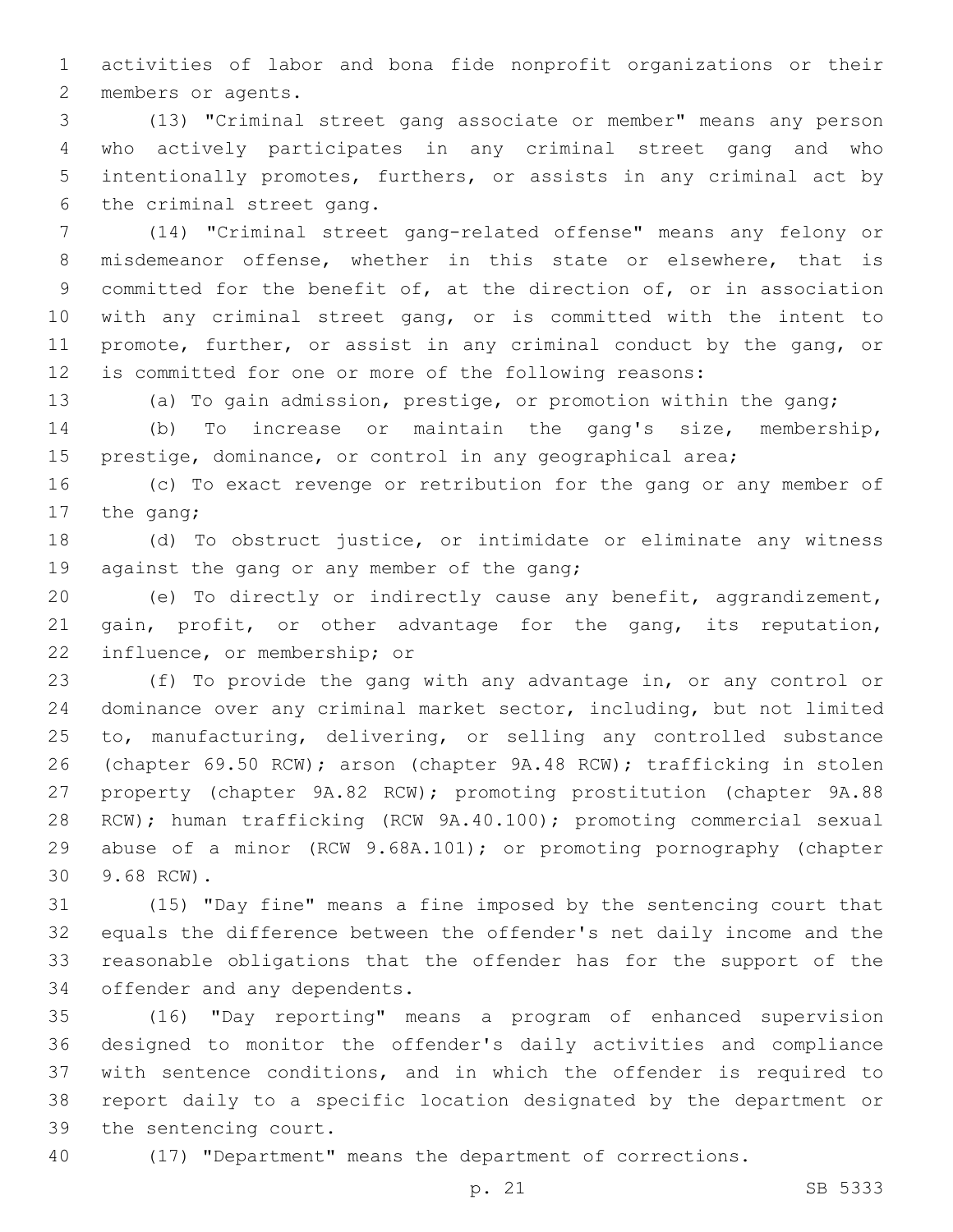(18) "Determinate sentence" means a sentence that states with exactitude the number of actual years, months, or days of total confinement, of partial confinement, of community custody, the number of actual hours or days of community restitution work, or dollars or terms of a legal financial obligation. The fact that an offender through earned release can reduce the actual period of confinement shall not affect the classification of the sentence as a determinate 8 sentence.

 (19) "Disposable earnings" means that part of the earnings of an offender remaining after the deduction from those earnings of any amount required by law to be withheld. For the purposes of this definition, "earnings" means compensation paid or payable for personal services, whether denominated as wages, salary, commission, bonuses, or otherwise, and, notwithstanding any other provision of law making the payments exempt from garnishment, attachment, or other process to satisfy a court-ordered legal financial obligation, specifically includes periodic payments pursuant to pension or retirement programs, or insurance policies of any type, but does not include payments made under Title 50 RCW, except as provided in RCW 20 50.40.020 and 50.40.050, or Title 74 RCW.

 (20) "Domestic violence" has the same meaning as defined in RCW 22 10.99.020 and 26.50.010.

 (21) "Drug offender sentencing alternative" is a sentencing option available to persons convicted of a felony offense other than a violent offense or a sex offense and who are eligible for the 26 option under RCW 9.94A.660.

(22) "Drug offense" means:27

 (a) Any felony violation of chapter 69.50 RCW except possession of a controlled substance (RCW 69.50.4013) or forged prescription for 30 a controlled substance (RCW 69.50.403);

 (b) Any offense defined as a felony under federal law that relates to the possession, manufacture, distribution, or 33 transportation of a controlled substance; or

 (c) Any out-of-state conviction for an offense that under the laws of this state would be a felony classified as a drug offense 36 under (a) of this subsection.

 (23) "Earned release" means earned release from confinement as 38 provided in RCW 9.94A.728.

 (24) "Electronic monitoring" means tracking the location of an individual, whether pretrial or posttrial, through the use of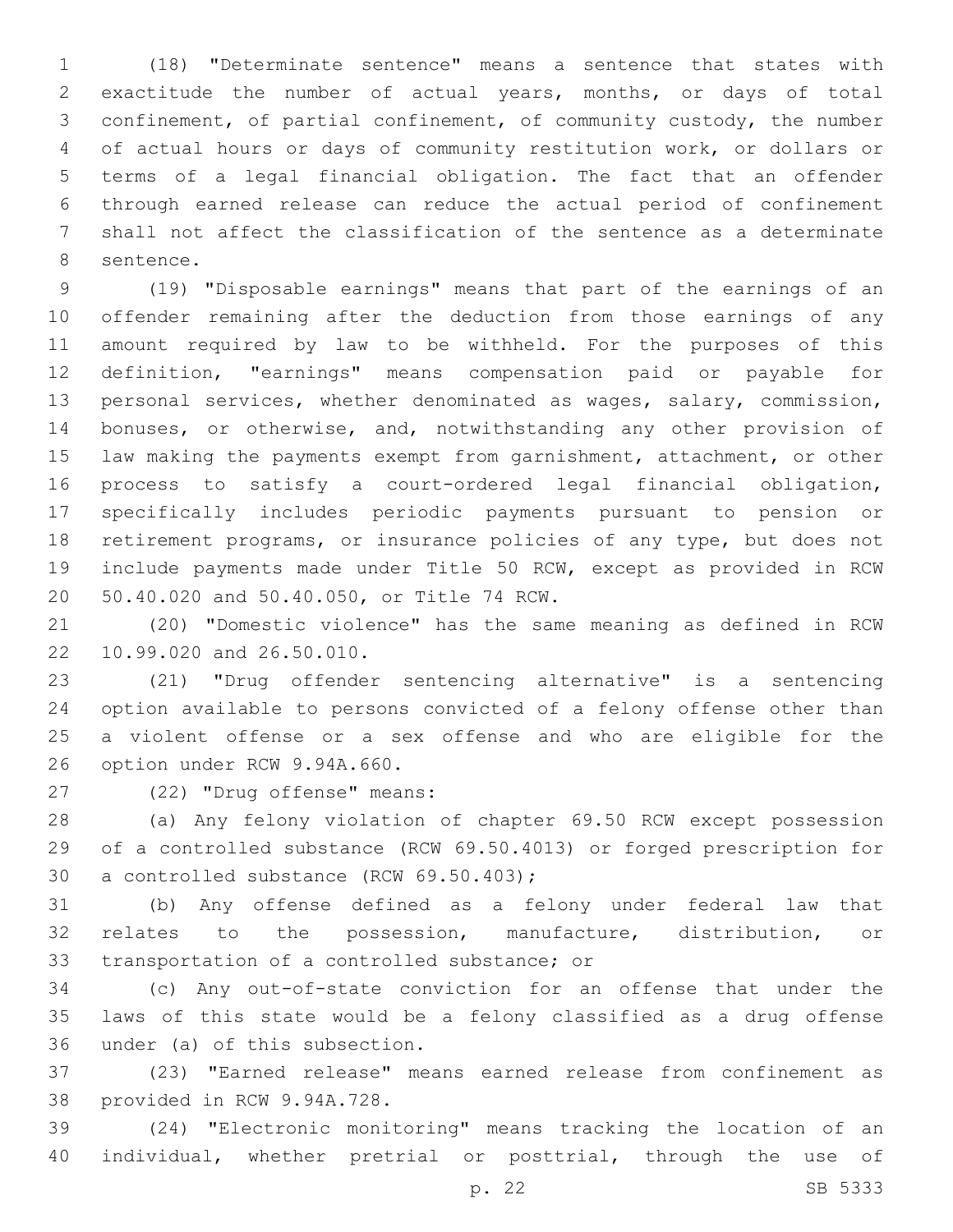technology that is capable of determining or identifying the monitored individual's presence or absence at a particular location including, but not limited to:3

 (a) Radio frequency signaling technology, which detects if the monitored individual is or is not at an approved location and notifies the monitoring agency of the time that the monitored individual either leaves the approved location or tampers with or 8 removes the monitoring device; or

 (b) Active or passive global positioning system technology, which detects the location of the monitored individual and notifies the monitoring agency of the monitored individual's location.

12 (25) "Escape" means:

 (a) Sexually violent predator escape (RCW 9A.76.115), escape in the first degree (RCW 9A.76.110), escape in the second degree (RCW 9A.76.120), willful failure to return from furlough (RCW 72.66.060), willful failure to return from work release (RCW 72.65.070), or willful failure to be available for supervision by the department 18 while in community custody (RCW 72.09.310); or

 (b) Any federal or out-of-state conviction for an offense that under the laws of this state would be a felony classified as an 21 escape under (a) of this subsection.

(26) "Felony traffic offense" means:22

 (a) Vehicular homicide (RCW 46.61.520), vehicular assault (RCW 46.61.522), eluding a police officer (RCW 46.61.024), felony hit-and- run injury-accident (RCW 46.52.020(4)), felony driving while under 26 the influence of intoxicating liquor or any drug (RCW 46.61.502(6)), or felony physical control of a vehicle while under the influence of intoxicating liquor or any drug (RCW 46.61.504(6)); or

 (b) Any federal or out-of-state conviction for an offense that under the laws of this state would be a felony classified as a felony 31 traffic offense under (a) of this subsection.

 (27) "Fine" means a specific sum of money ordered by the sentencing court to be paid by the offender to the court over a 34 specific period of time.

 (28) "First-time offender" means any person who has no prior convictions for a felony and is eligible for the first-time offender 37 waiver under RCW 9.94A.650.

 (29) "Home detention" is a subset of electronic monitoring and means a program of partial confinement available to offenders wherein the offender is confined in a private residence twenty-four hours a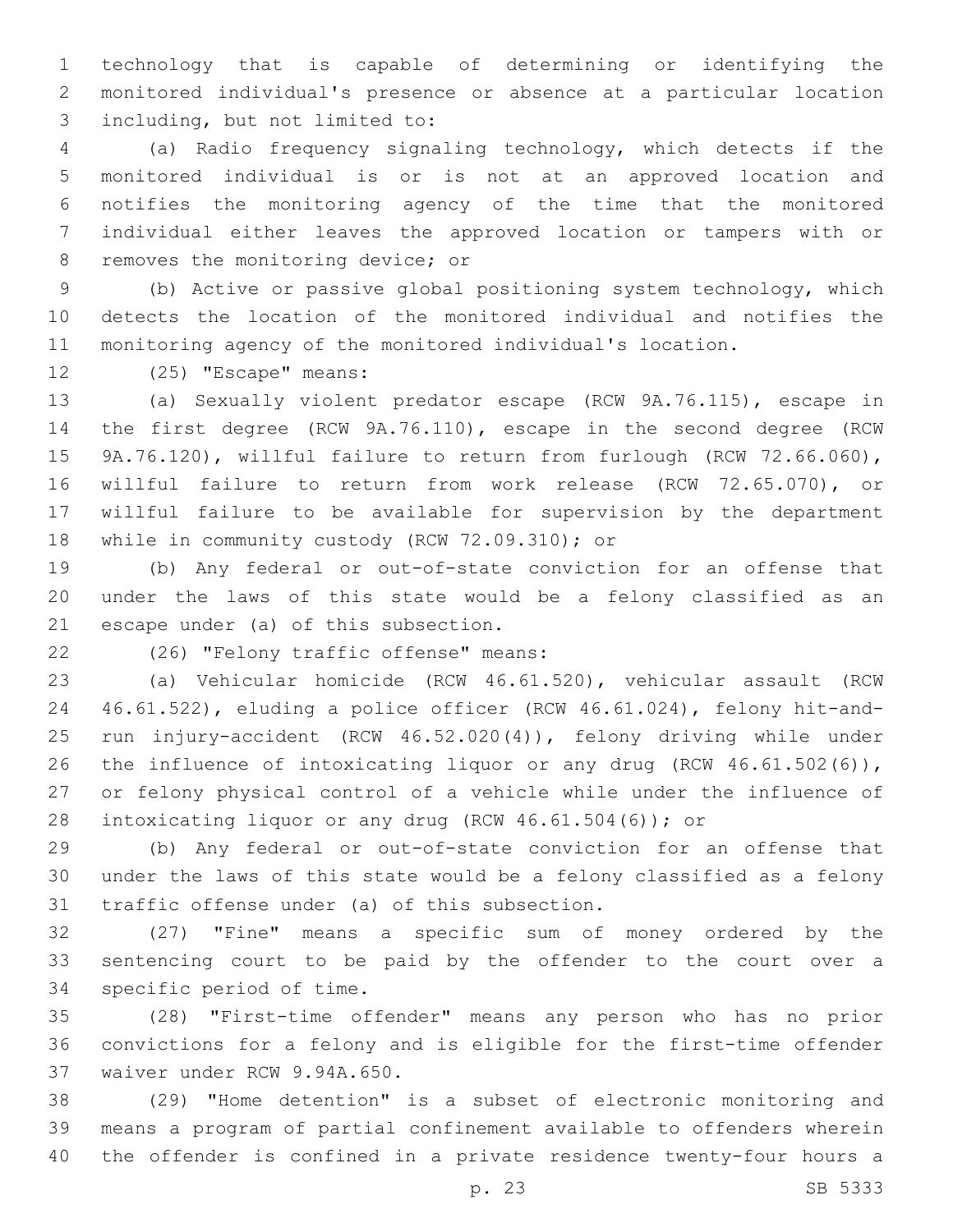day, unless an absence from the residence is approved, authorized, or otherwise permitted in the order by the court or other supervising agency that ordered home detention, and the offender is subject to 4 electronic monitoring.

 (30) "Homelessness" or "homeless" means a condition where an individual lacks a fixed, regular, and adequate nighttime residence 7 and who has a primary nighttime residence that is:

 (a) A supervised, publicly or privately operated shelter designed 9 to provide temporary living accommodations;

 (b) A public or private place not designed for, or ordinarily used as, a regular sleeping accommodation for human beings; or

 (c) A private residence where the individual stays as a transient 13 invitee.

 (31) "Legal financial obligation" means a sum of money that is ordered by a superior court of the state of Washington for legal financial obligations which may include restitution to the victim, statutorily imposed crime victims' compensation fees as assessed pursuant to RCW 7.68.035, court costs, county or interlocal drug funds, court-appointed attorneys' fees, and costs of defense, fines, and any other financial obligation that is assessed to the offender as a result of a felony conviction. Upon conviction for vehicular assault while under the influence of intoxicating liquor or any drug, RCW 46.61.522(1)(b), or vehicular homicide while under the influence of intoxicating liquor or any drug, RCW 46.61.520(1)(a), legal financial obligations may also include payment to a public agency of the expense of an emergency response to the incident resulting in the 27 conviction, subject to RCW 38.52.430.

 (32) "Minor child" means a biological or adopted child of the offender who is under age eighteen at the time of the offender's 30 current offense.

 (33) "Most serious offense" means any of the following felonies or a felony attempt to commit any of the following felonies:

 (a) Any felony defined under any law as a class A felony or criminal solicitation of or criminal conspiracy to commit a class A 35 felony;

36 (b) Assault in the second degree;

- 37 (c) Assault of a child in the second degree;
- (d) Child molestation in the second degree;
- 39 (e) Controlled substance homicide;
- 40 (f) Extortion in the first degree;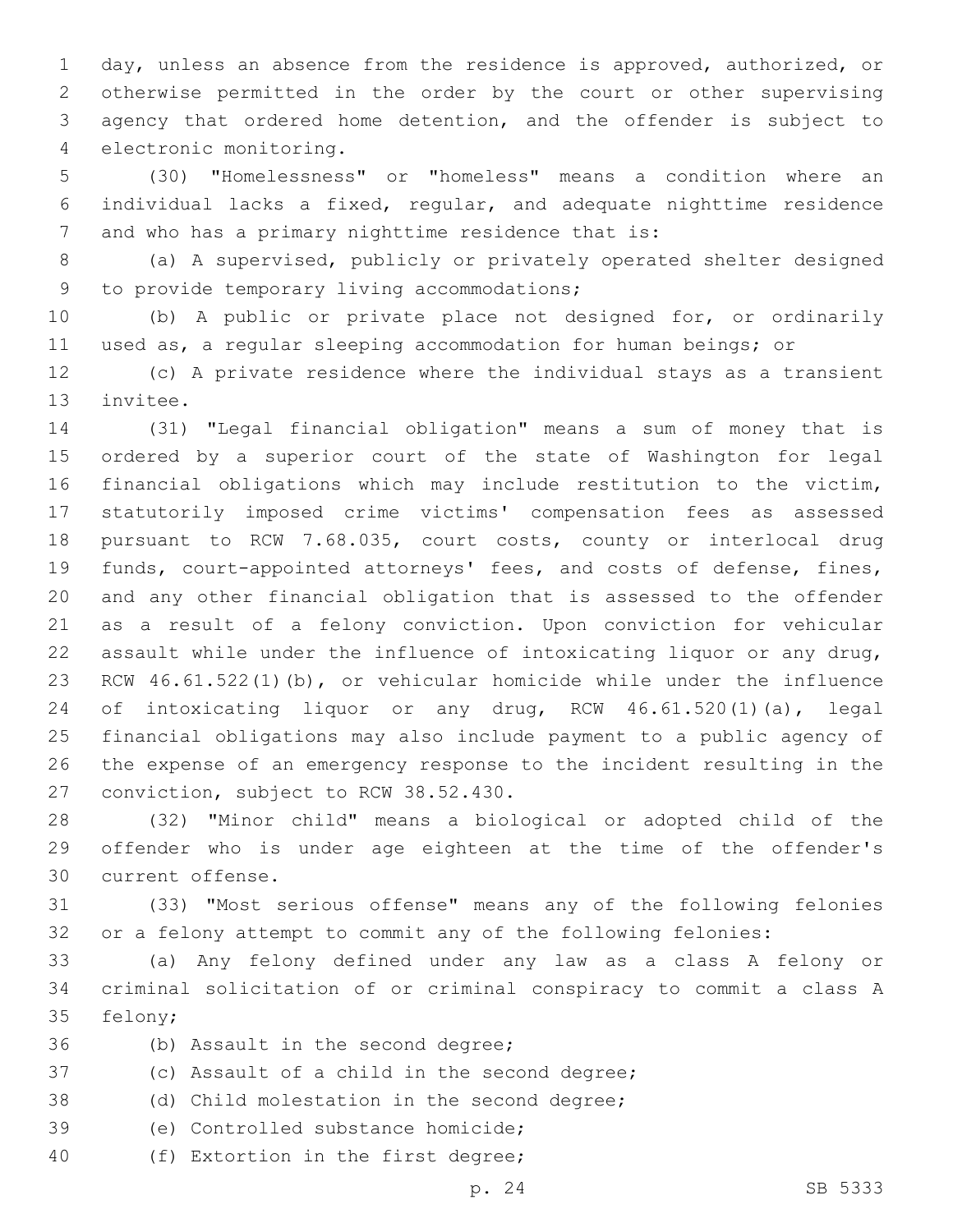(g) Incest when committed against a child under age fourteen; (h) Indecent liberties;2 3 (i) Kidnapping in the second degree; (j) Leading organized crime;4 5 (k) Manslaughter in the first degree; (l) Manslaughter in the second degree;6 (m) Promoting prostitution in the first degree; 8 (n) Rape in the third degree; 9 (o) Robbery in the second degree; 10 (p) Sexual exploitation; (q) Vehicular assault, when caused by the operation or driving of a vehicle by a person while under the influence of intoxicating liquor or any drug or by the operation or driving of a vehicle in a 14 reckless manner; (r) Vehicular homicide, when proximately caused by the driving of any vehicle by any person while under the influence of intoxicating liquor or any drug as defined by RCW 46.61.502, or by the operation 18 of any vehicle in a reckless manner; (s) Any other class B felony offense with a finding of sexual 20 motivation; (t) Any other felony with a deadly weapon verdict under RCW 22 9.94A.825; (u) Any felony offense in effect at any time prior to December 2, 1993, that is comparable to a most serious offense under this subsection, or any federal or out-of-state conviction for an offense that under the laws of this state would be a felony classified as a 27 most serious offense under this subsection; (v)(i) A prior conviction for indecent liberties under RCW 9A.44.100(1) (a), (b), and (c), chapter 260, Laws of 1975 1st ex. sess. as it existed until July 1, 1979, RCW 9A.44.100(1) (a), (b), and (c) as it existed from July 1, 1979, until June 11, 1986, and RCW 9A.44.100(1) (a), (b), and (d) as it existed from June 11, 1986, 33 until July 1, 1988; (ii) A prior conviction for indecent liberties under RCW 9A.44.100(1)(c) as it existed from June 11, 1986, until July 1, 1988, if: (A) The crime was committed against a child under the age of fourteen; or (B) the relationship between the victim and perpetrator is included in the definition of indecent liberties under RCW 9A.44.100(1)(c) as it existed from July 1, 1988, through July 27,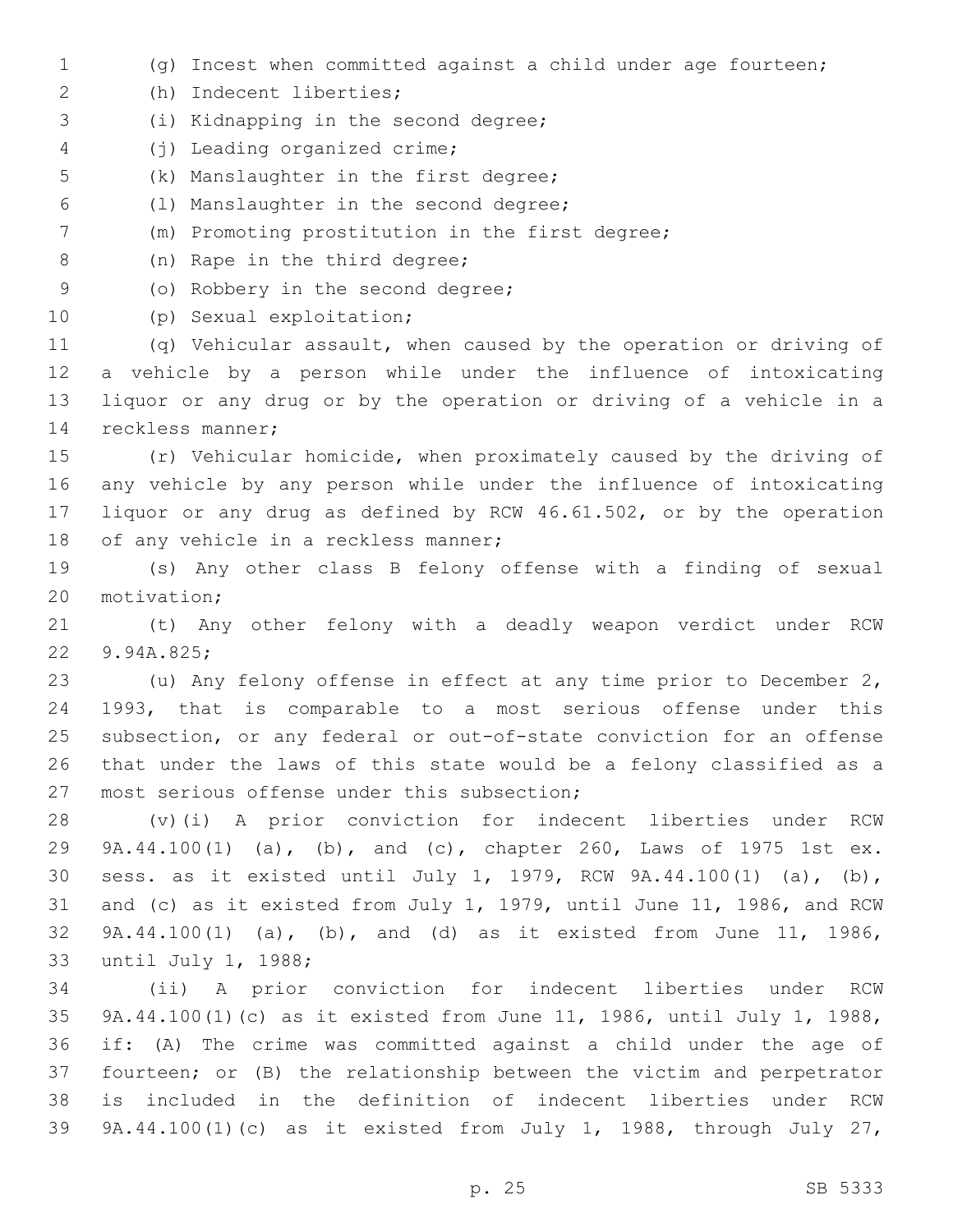1997, or RCW 9A.44.100(1) (d) or (e) as it existed from July 25, 1993, through July 27, 1997;2

 (w) Any out-of-state conviction for a felony offense with a finding of sexual motivation if the minimum sentence imposed was ten years or more; provided that the out-of-state felony offense must be comparable to a felony offense under this title and Title 9A RCW and the out-of-state definition of sexual motivation must be comparable to the definition of sexual motivation contained in this section.

 (34) "Nonviolent offense" means an offense which is not a violent 10 offense.

 (35) "Offender" means a person who has committed a felony established by state law and is eighteen years of age or older or is less than eighteen years of age but whose case is under superior court jurisdiction under RCW 13.04.030 or has been transferred by the appropriate juvenile court to a criminal court pursuant to RCW 13.40.110. In addition, for the purpose of community custody requirements under this chapter, "offender" also means a misdemeanant or gross misdemeanant probationer ordered by a superior court to probation pursuant to RCW 9.92.060, 9.95.204, or 9.95.210 and supervised by the department pursuant to RCW 9.94A.501 and 9.94A.5011. Throughout this chapter, the terms "offender" and 22 "defendant" are used interchangeably.

 (36) "Partial confinement" means confinement for no more than one year in a facility or institution operated or utilized under contract 25 by the state or any other unit of government, or, if home detention, electronic monitoring, or work crew has been ordered by the court or home detention has been ordered by the department as part of the parenting program or the graduated reentry program, in an approved residence, for a substantial portion of each day with the balance of the day spent in the community. Partial confinement includes work release, home detention, work crew, electronic monitoring, and a combination of work crew, electronic monitoring, and home detention.

(37) "Pattern of criminal street gang activity" means:

 (a) The commission, attempt, conspiracy, or solicitation of, or any prior juvenile adjudication of or adult conviction of, two or more of the following criminal street gang-related offenses:

 (i) Any "serious violent" felony offense as defined in this section, excluding Homicide by Abuse (RCW 9A.32.055) and Assault of a 39 Child 1 (RCW 9A.36.120);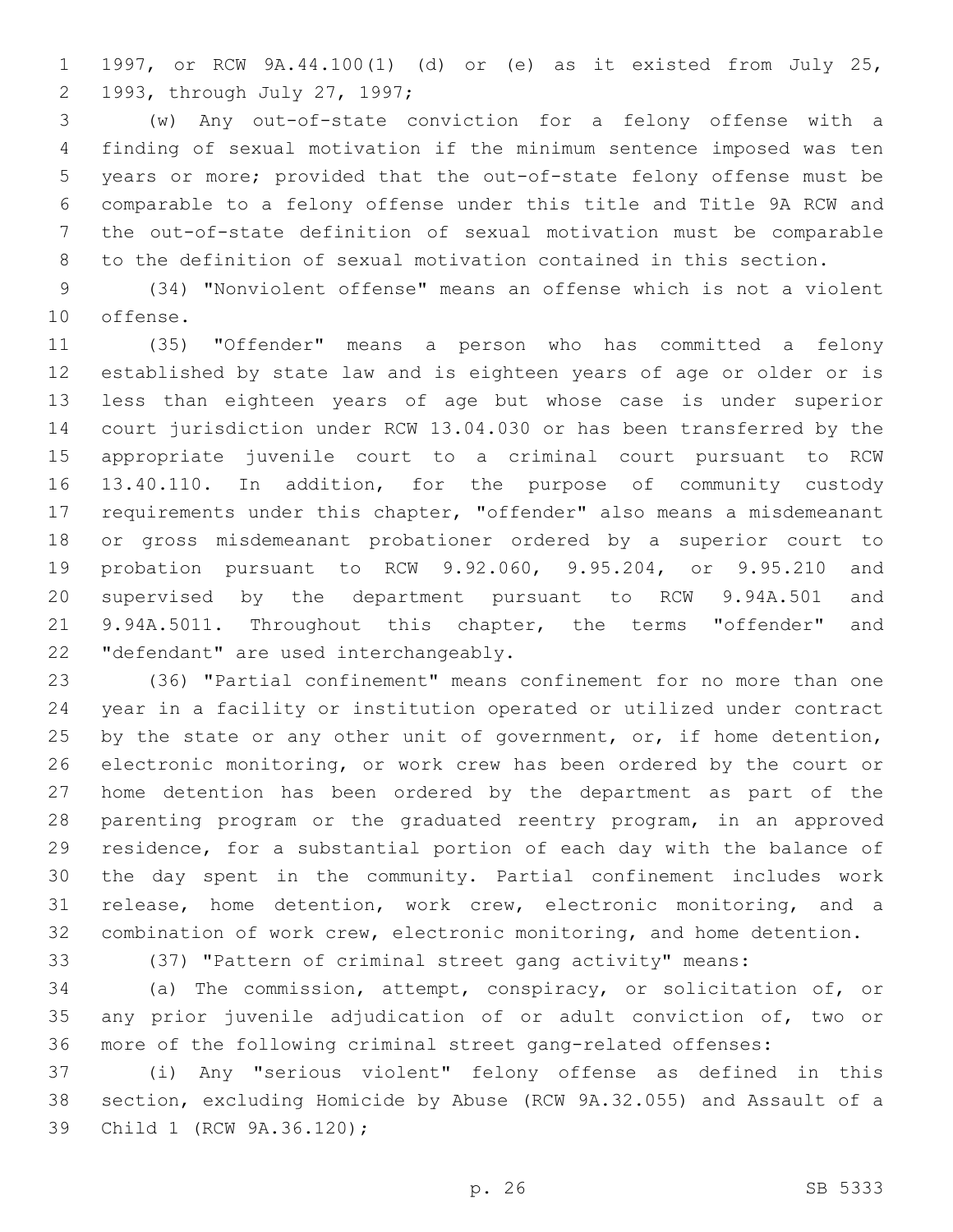1 (ii) Any "violent" offense as defined by this section, excluding 2 Assault of a Child 2 (RCW 9A.36.130); 3 (iii) Deliver or Possession with Intent to Deliver a Controlled 4 Substance (chapter 69.50 RCW); 5 (iv) Any violation of the firearms and dangerous weapon act (chapter 9.41 RCW);6 7 (v) Theft of a Firearm (RCW 9A.56.300); 8 (vi) Possession of a Stolen Firearm (RCW 9A.56.310); 9 (vii) Malicious Harassment (RCW 9A.36.080); 10 (viii) Harassment where a subsequent violation or deadly threat 11 is made (RCW 9A.46.020(2)(b)); 12 (ix) Criminal Gang Intimidation (RCW 9A.46.120); 13 (x) Any felony conviction by a person eighteen years of age or 14 older with a special finding of involving a juvenile in a felony 15 offense under RCW 9.94A.833; 16 (xi) Residential Burglary (RCW 9A.52.025); 17 (xii) Burglary 2 (RCW 9A.52.030); 18 (xiii) Malicious Mischief 1 (RCW 9A.48.070); 19 (xiv) Malicious Mischief 2 (RCW 9A.48.080); 20 (xv) Theft of a Motor Vehicle (RCW 9A.56.065); 21 (xvi) Possession of a Stolen Motor Vehicle (RCW 9A.56.068); 22 (xvii) Taking a Motor Vehicle Without Permission 1 (RCW 23  $9A.56.070$ ; 24 (xviii) Taking a Motor Vehicle Without Permission 2 (RCW 25  $9A.56.075$ ; 26 (xix) Extortion 1 (RCW 9A.56.120); 27 (xx) Extortion 2 (RCW 9A.56.130); 28 (xxi) Intimidating a Witness (RCW 9A.72.110); 29 (xxii) Tampering with a Witness (RCW 9A.72.120); 30 (xxiii) Reckless Endangerment (RCW 9A.36.050); 31 (xxiv) Coercion (RCW 9A.36.070); (xxv) Harassment (RCW 9A.46.020); or32 33 (xxvi) Malicious Mischief 3 (RCW 9A.48.090); 34 (b) That at least one of the offenses listed in (a) of this 35 subsection shall have occurred after July 1, 2008; 36 (c) That the most recent committed offense listed in (a) of this 37 subsection occurred within three years of a prior offense listed in 38 (a) of this subsection; and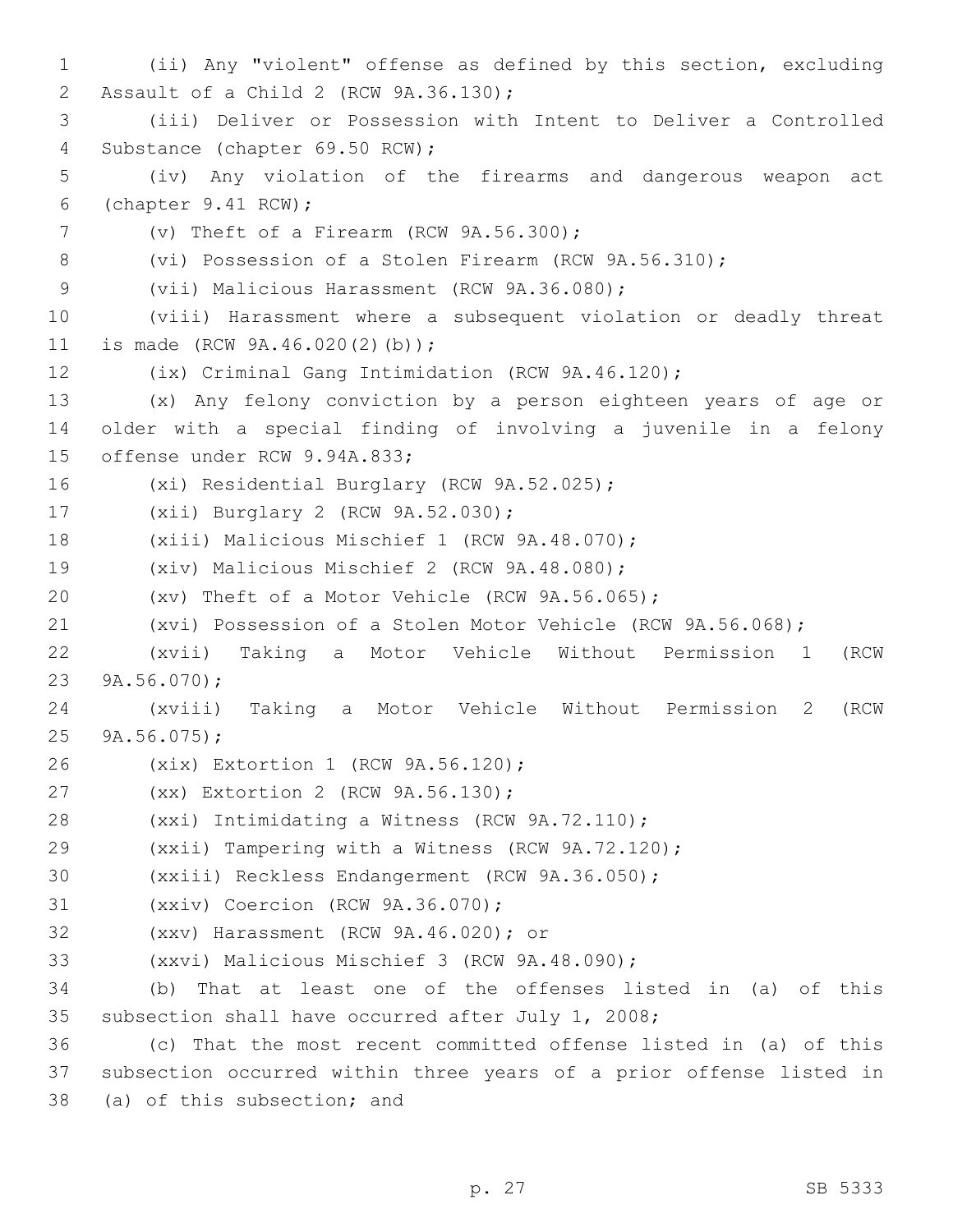(d) Of the offenses that were committed in (a) of this subsection, the offenses occurred on separate occasions or were 3 committed by two or more persons.

(38) "Persistent offender" is an offender who:4

 (a)(i) Has been convicted in this state of any felony considered 6 a most serious offense; and

 (ii) Has, before the commission of the offense under (a) of this subsection, been convicted as an offender on at least two separate occasions, whether in this state or elsewhere, of felonies that under the laws of this state would be considered most serious offenses and would be included in the offender score under RCW 9.94A.525; provided that of the two or more previous convictions, at least one conviction must have occurred before the commission of any of the other most serious offenses for which the offender was previously convicted; or

 (b)(i) Has been convicted of: (A) Rape in the first degree, rape of a child in the first degree, child molestation in the first degree, rape in the second degree, rape of a child in the second degree, or indecent liberties by forcible compulsion; (B) any of the following offenses with a finding of sexual motivation: Murder in the first degree, murder in the second degree, homicide by abuse, kidnapping in the first degree, kidnapping in the second degree, assault in the first degree, assault in the second degree, assault of a child in the first degree, assault of a child in the second degree, or burglary in the first degree; or (C) an attempt to commit any 25 crime listed in this subsection  $(38)(b)(i)$ ; and

 (ii) Has, before the commission of the offense under (b)(i) of this subsection, been convicted as an offender on at least one occasion, whether in this state or elsewhere, of an offense listed in (b)(i) of this subsection or any federal or out-of-state offense or offense under prior Washington law that is comparable to the offenses listed in (b)(i) of this subsection. A conviction for rape of a child in the first degree constitutes a conviction under (b)(i) of this subsection only when the offender was sixteen years of age or older when the offender committed the offense. A conviction for rape of a child in the second degree constitutes a conviction under (b)(i) of this subsection only when the offender was eighteen years of age or 37 older when the offender committed the offense.

 (39) "Predatory" means: (a) The perpetrator of the crime was a stranger to the victim, as defined in this section; (b) the perpetrator established or promoted a relationship with the victim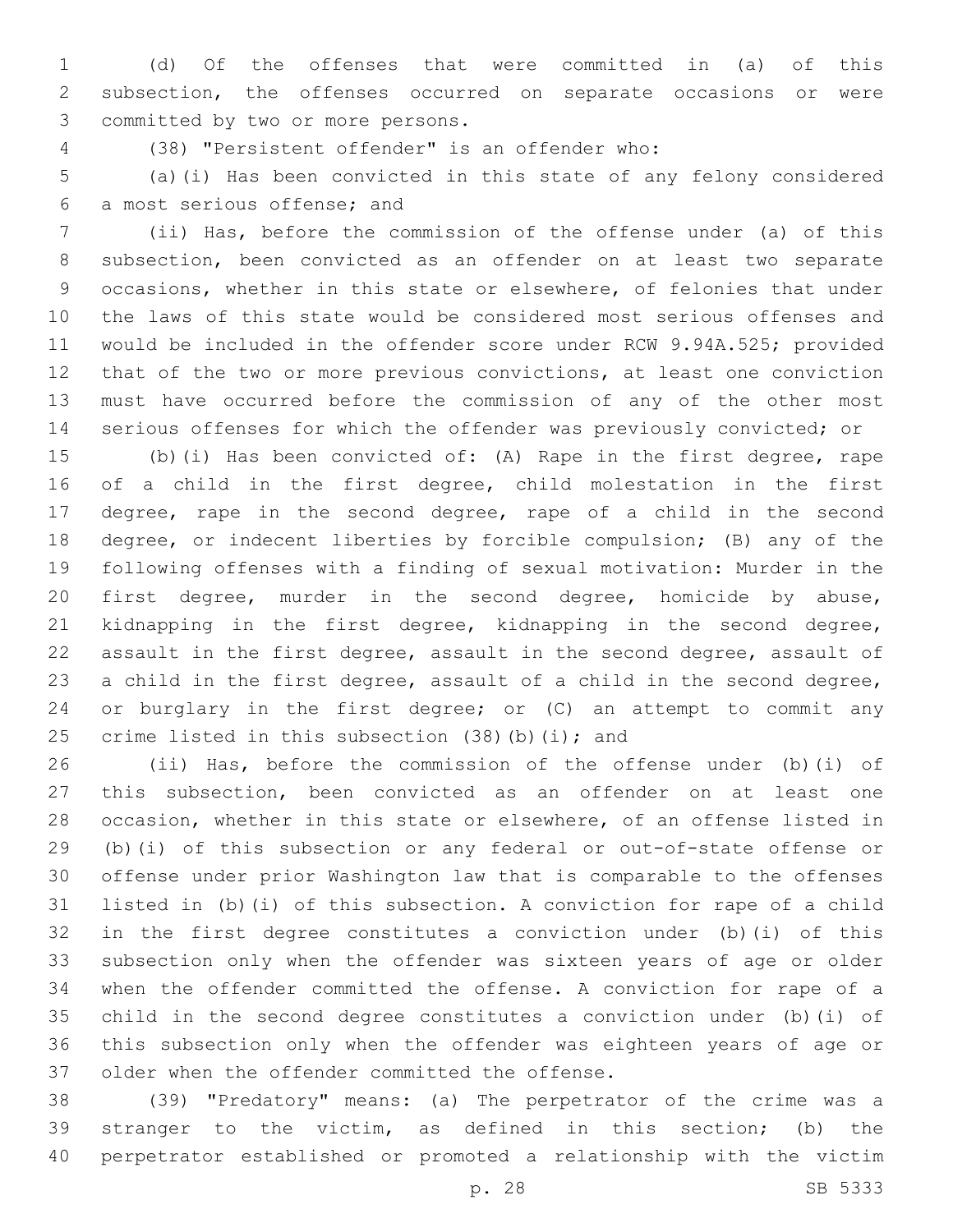prior to the offense and the victimization of the victim was a significant reason the perpetrator established or promoted the relationship; or (c) the perpetrator was: (i) A teacher, counselor, volunteer, or other person in authority in any public or private school and the victim was a student of the school under his or her authority or supervision. For purposes of this subsection, "school" does not include home-based instruction as defined in RCW 28A.225.010; (ii) a coach, trainer, volunteer, or other person in authority in any recreational activity and the victim was a participant in the activity under his or her authority or supervision; (iii) a pastor, elder, volunteer, or other person in authority in any church or religious organization, and the victim was a member or participant of the organization under his or her 14 authority; or (iv) a teacher, counselor, volunteer, or other person in authority providing home-based instruction and the victim was a student receiving home-based instruction while under his or her authority or supervision. For purposes of this subsection: (A) "Home- based instruction" has the same meaning as defined in RCW 28A.225.010; and (B) "teacher, counselor, volunteer, or other person in authority" does not include the parent or legal guardian of the 21 victim.

 (40) "Private school" means a school regulated under chapter 23 28A.195 or 28A.205 RCW.

(41) "Public school" has the same meaning as in RCW 28A.150.010.

(42) "Repetitive domestic violence offense" means any:

 (a)(i) Domestic violence assault that is not a felony offense 27 under RCW 9A.36.041;

 (ii) Domestic violence violation of a no-contact order under 29 chapter 10.99 RCW that is not a felony offense;

 (iii) Domestic violence violation of a protection order under chapter 26.09, 26.10, ((26.26)) 26.26A, 26.26B, or 26.50 RCW that is 32 not a felony offense;

 (iv) Domestic violence harassment offense under RCW 9A.46.020 34 that is not a felony offense; or

 (v) Domestic violence stalking offense under RCW 9A.46.110 that 36 is not a felony offense; or

 (b) Any federal, out-of-state, tribal court, military, county, or municipal conviction for an offense that under the laws of this state would be classified as a repetitive domestic violence offense under 40 (a) of this subsection.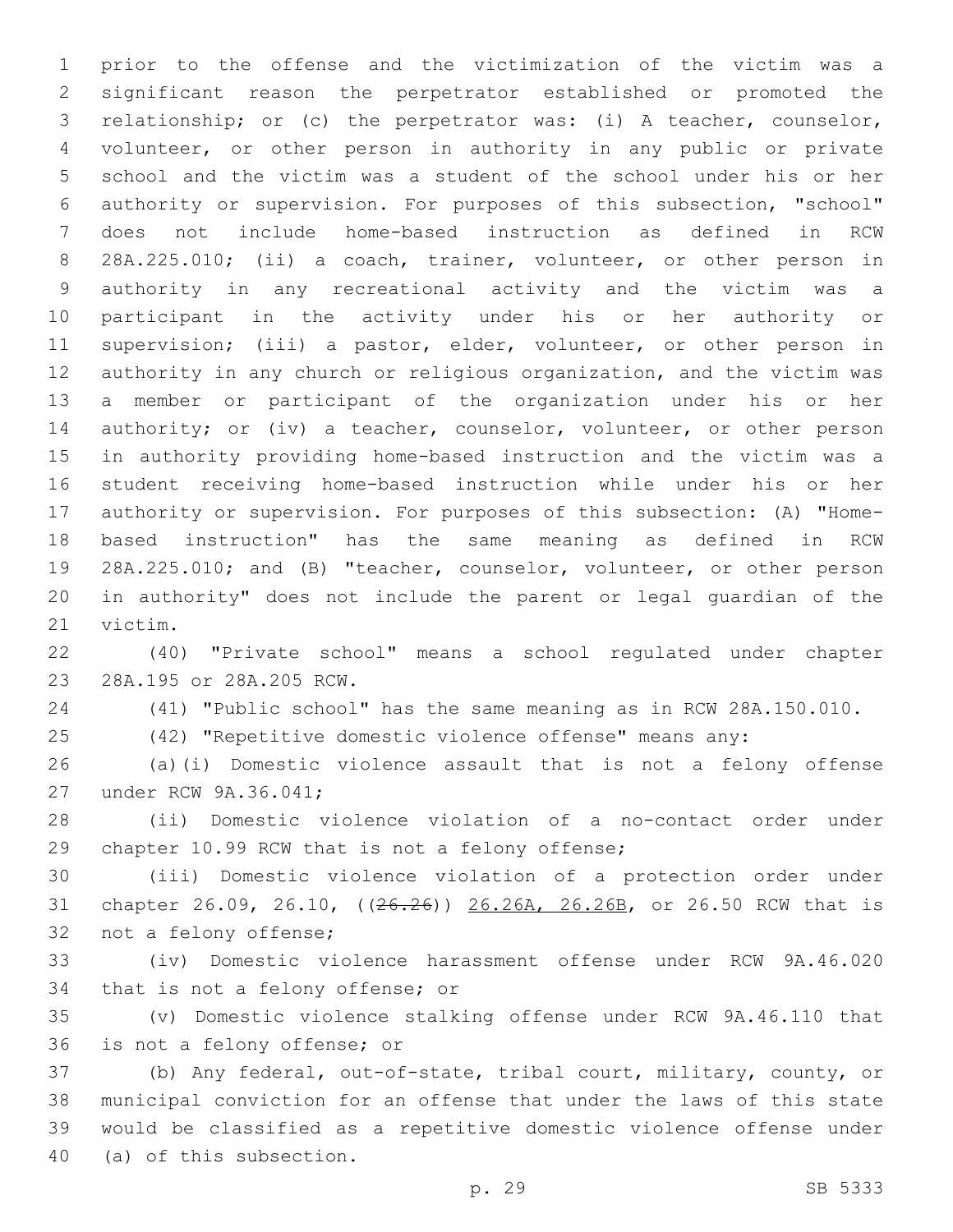(43) "Restitution" means a specific sum of money ordered by the sentencing court to be paid by the offender to the court over a specified period of time as payment of damages. The sum may include 4 both public and private costs.

 (44) "Risk assessment" means the application of the risk instrument recommended to the department by the Washington state institute for public policy as having the highest degree of predictive accuracy for assessing an offender's risk of reoffense.

(45) "Serious traffic offense" means:9

 (a) Nonfelony driving while under the influence of intoxicating liquor or any drug (RCW 46.61.502), nonfelony actual physical control while under the influence of intoxicating liquor or any drug (RCW 46.61.504), reckless driving (RCW 46.61.500), or hit-and-run an 14 attended vehicle (RCW 46.52.020(5)); or

15 (b) Any federal, out-of-state, county, or municipal conviction 16 for an offense that under the laws of this state would be classified 17 as a serious traffic offense under (a) of this subsection.

18 (46) "Serious violent offense" is a subcategory of violent 19 offense and means:

- 20 (a)(i) Murder in the first degree;
- 21 (ii) Homicide by abuse;

22 (iii) Murder in the second degree;

23 (iv) Manslaughter in the first degree;

- 24 (v) Assault in the first degree;
- 25 (vi) Kidnapping in the first degree;
- 26 (vii) Rape in the first degree;
- 27 (viii) Assault of a child in the first degree; or

28 (ix) An attempt, criminal solicitation, or criminal conspiracy to 29 commit one of these felonies; or

30 (b) Any federal or out-of-state conviction for an offense that 31 under the laws of this state would be a felony classified as a 32 serious violent offense under (a) of this subsection.

(47) "Sex offense" means:33

34 (a)(i) A felony that is a violation of chapter 9A.44 RCW other 35 than RCW 9A.44.132;

36 (ii) A violation of RCW 9A.64.020;

37 (iii) A felony that is a violation of chapter 9.68A RCW other 38 than RCW 9.68A.080;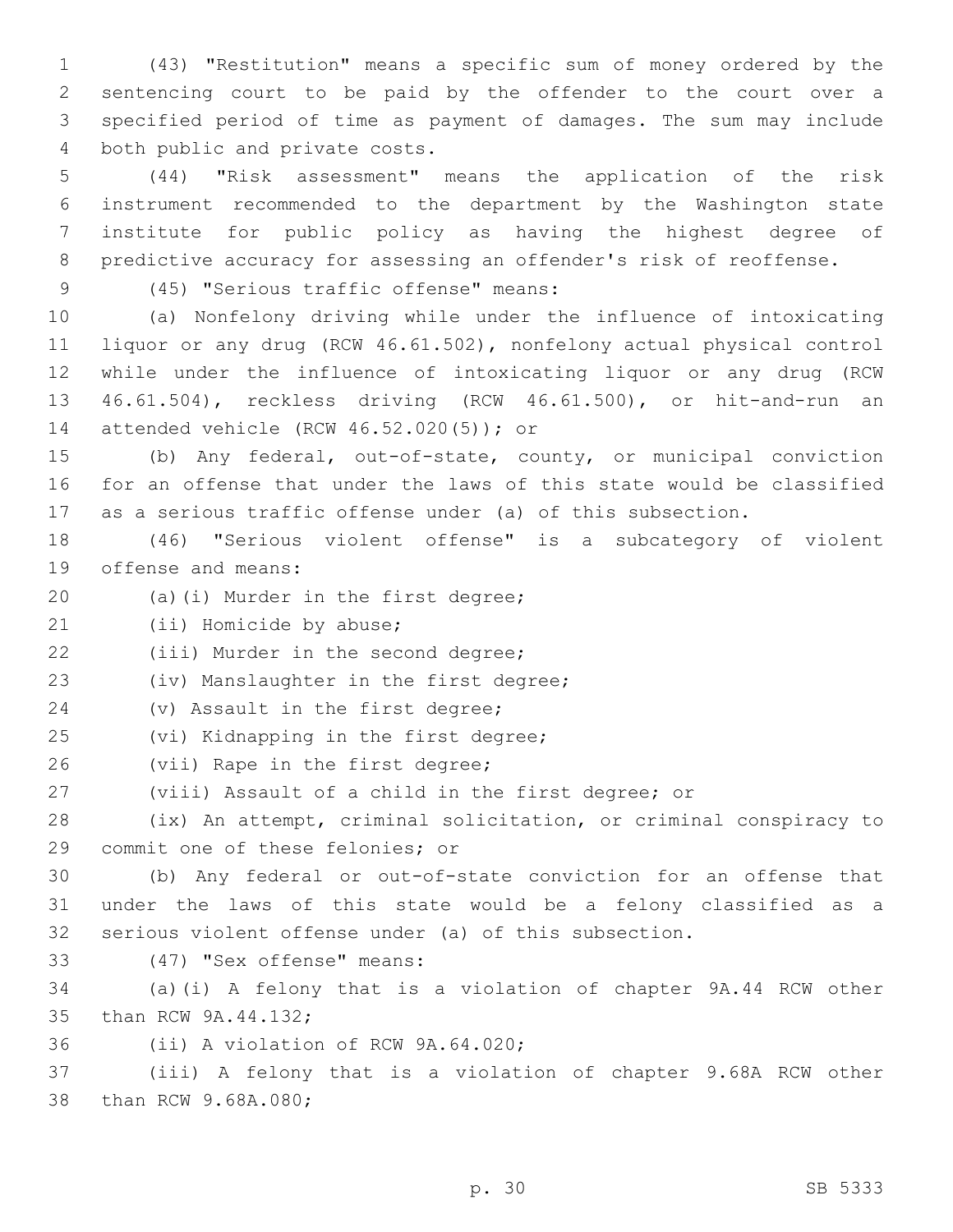(iv) A felony that is, under chapter 9A.28 RCW, a criminal attempt, criminal solicitation, or criminal conspiracy to commit such 3 crimes; or

 (v) A felony violation of RCW 9A.44.132(1) (failure to register as a sex offender) if the person has been convicted of violating RCW 9A.44.132(1) (failure to register as a sex offender) or 9A.44.130 prior to June 10, 2010, on at least one prior occasion;

 (b) Any conviction for a felony offense in effect at any time prior to July 1, 1976, that is comparable to a felony classified as a 10 sex offense in (a) of this subsection;

 (c) A felony with a finding of sexual motivation under RCW 12 9.94A.835 or 13.40.135; or

 (d) Any federal or out-of-state conviction for an offense that under the laws of this state would be a felony classified as a sex 15 offense under (a) of this subsection.

 (48) "Sexual motivation" means that one of the purposes for which the defendant committed the crime was for the purpose of his or her 18 sexual gratification.

 (49) "Standard sentence range" means the sentencing court's discretionary range in imposing a nonappealable sentence.

 (50) "Statutory maximum sentence" means the maximum length of time for which an offender may be confined as punishment for a crime as prescribed in chapter 9A.20 RCW, RCW 9.92.010, the statute defining the crime, or other statute defining the maximum penalty for 25 a crime.

 (51) "Stranger" means that the victim did not know the offender 27 twenty-four hours before the offense.

 (52) "Total confinement" means confinement inside the physical boundaries of a facility or institution operated or utilized under contract by the state or any other unit of government for twenty-four hours a day, or pursuant to RCW 72.64.050 and 72.64.060.

 (53) "Transition training" means written and verbal instructions and assistance provided by the department to the offender during the two weeks prior to the offender's successful completion of the work ethic camp program. The transition training shall include instructions in the offender's requirements and obligations during 37 the offender's period of community custody.

 (54) "Victim" means any person who has sustained emotional, psychological, physical, or financial injury to person or property as 40 a direct result of the crime charged.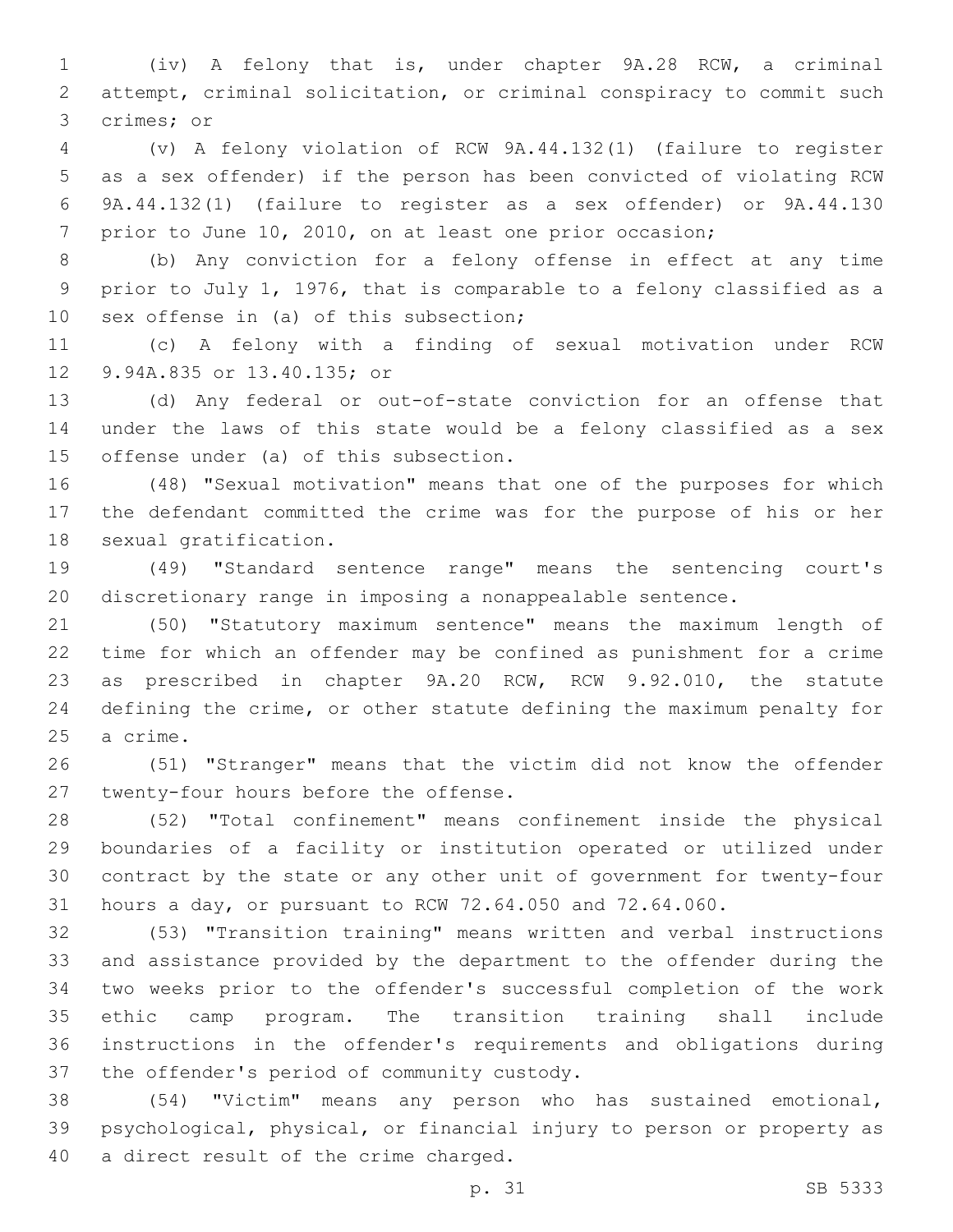- 
- (55) "Violent offense" means:1
- (a) Any of the following felonies:2

3 (i) Any felony defined under any law as a class A felony or an 4 attempt to commit a class A felony;

- 5 (ii) Criminal solicitation of or criminal conspiracy to commit a 6 class A felony;
- 7 (iii) Manslaughter in the first degree;
- 8 (iv) Manslaughter in the second degree;
- 9 (v) Indecent liberties if committed by forcible compulsion;
- 10 (vi) Kidnapping in the second degree;
- 11 (vii) Arson in the second degree;
- 12 (viii) Assault in the second degree;
- 13 (ix) Assault of a child in the second degree;
- 14 (x) Extortion in the first degree;
- 15 (xi) Robbery in the second degree;
- 16 (xii) Drive-by shooting;

 (xiii) Vehicular assault, when caused by the operation or driving of a vehicle by a person while under the influence of intoxicating liquor or any drug or by the operation or driving of a vehicle in a 20 reckless manner; and

 (xiv) Vehicular homicide, when proximately caused by the driving of any vehicle by any person while under the influence of intoxicating liquor or any drug as defined by RCW 46.61.502, or by 24 the operation of any vehicle in a reckless manner;

25 (b) Any conviction for a felony offense in effect at any time 26 prior to July 1, 1976, that is comparable to a felony classified as a 27 violent offense in (a) of this subsection; and

28 (c) Any federal or out-of-state conviction for an offense that 29 under the laws of this state would be a felony classified as a 30 violent offense under (a) or (b) of this subsection.

31 (56) "Work crew" means a program of partial confinement 32 consisting of civic improvement tasks for the benefit of the 33 community that complies with RCW 9.94A.725.

 (57) "Work ethic camp" means an alternative incarceration program as provided in RCW 9.94A.690 designed to reduce recidivism and lower the cost of corrections by requiring offenders to complete a comprehensive array of real-world job and vocational experiences, character-building work ethics training, life management skills development, substance abuse rehabilitation, counseling, literacy 40 training, and basic adult education.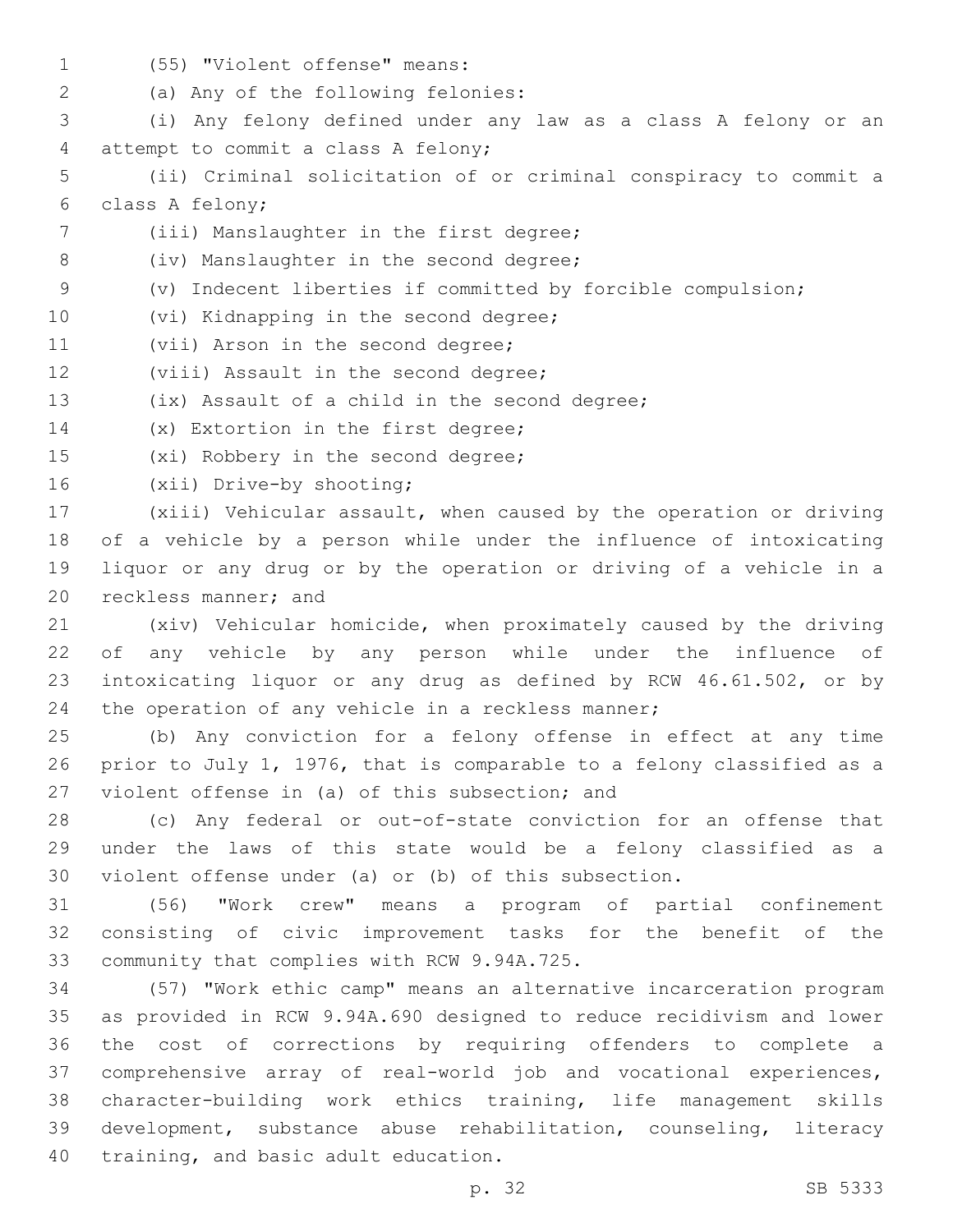(58) "Work release" means a program of partial confinement available to offenders who are employed or engaged as a student in a 3 regular course of study at school.

 **Sec. 4008.** RCW 9.94A.411 and 2017 c 272 s 2 and 2017 c 266 s 5 5 are each reenacted and amended to read as follows:

(1) Decision not to prosecute.6

 STANDARD: A prosecuting attorney may decline to prosecute, even though technically sufficient evidence to prosecute exists, in situations where prosecution would serve no public purpose, would defeat the underlying purpose of the law in question or would result 11 in decreased respect for the law.

12 GUIDELINE/COMMENTARY:

13 Examples

 The following are examples of reasons not to prosecute which 15 could satisfy the standard.

 (a) Contrary to Legislative Intent - It may be proper to decline to charge where the application of criminal sanctions would be clearly contrary to the intent of the legislature in enacting the 19 particular statute.

 (b) Antiquated Statute - It may be proper to decline to charge where the statute in question is antiquated in that:

(i) It has not been enforced for many years; and

 (ii) Most members of society act as if it were no longer in 24 existence; and

 (iii) It serves no deterrent or protective purpose in today's 26 society; and

 (iv) The statute has not been recently reconsidered by the 28 legislature.

 This reason is not to be construed as the basis for declining cases because the law in question is unpopular or because it is 31 difficult to enforce.

 (c) De Minimis Violation - It may be proper to decline to charge where the violation of law is only technical or insubstantial and where no public interest or deterrent purpose would be served by 35 prosecution.

 (d) Confinement on Other Charges - It may be proper to decline to charge because the accused has been sentenced on another charge to a 38 lengthy period of confinement; and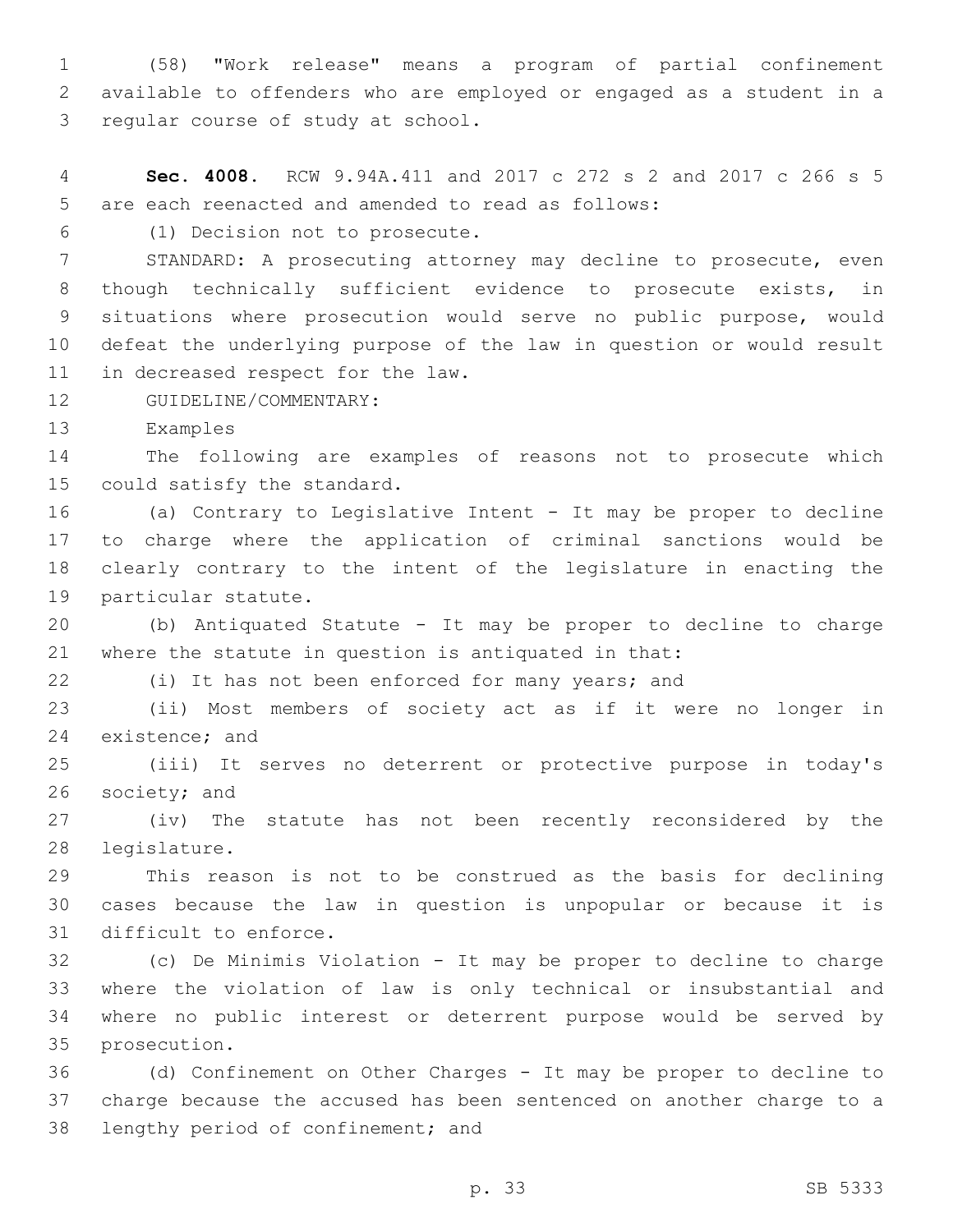(i) Conviction of the new offense would not merit any additional 2 direct or collateral punishment;

 (ii) The new offense is either a misdemeanor or a felony which is 4 not particularly aggravated; and

 (iii) Conviction of the new offense would not serve any 6 significant deterrent purpose.

 (e) Pending Conviction on Another Charge - It may be proper to decline to charge because the accused is facing a pending prosecution 9 in the same or another county; and

 (i) Conviction of the new offense would not merit any additional 11 direct or collateral punishment;

(ii) Conviction in the pending prosecution is imminent;

 (iii) The new offense is either a misdemeanor or a felony which 14 is not particularly aggravated; and

 (iv) Conviction of the new offense would not serve any 16 significant deterrent purpose.

 (f) High Disproportionate Cost of Prosecution - It may be proper to decline to charge where the cost of locating or transporting, or the burden on, prosecution witnesses is highly disproportionate to the importance of prosecuting the offense in question. This reason should be limited to minor cases and should not be relied upon in 22 serious cases.

 (g) Improper Motives of Complainant - It may be proper to decline charges because the motives of the complainant are improper and prosecution would serve no public purpose, would defeat the underlying purpose of the law in question or would result in 27 decreased respect for the law.

 (h) Immunity - It may be proper to decline to charge where immunity is to be given to an accused in order to prosecute another where the accused's information or testimony will reasonably lead to the conviction of others who are responsible for more serious criminal conduct or who represent a greater danger to the public 33 interest.

 (i) Victim Request - It may be proper to decline to charge because the victim requests that no criminal charges be filed and the 36 case involves the following crimes or situations:

 (i) Assault cases where the victim has suffered little or no 38 injury;

 (ii) Crimes against property, not involving violence, where no 40 major loss was suffered;

p. 34 SB 5333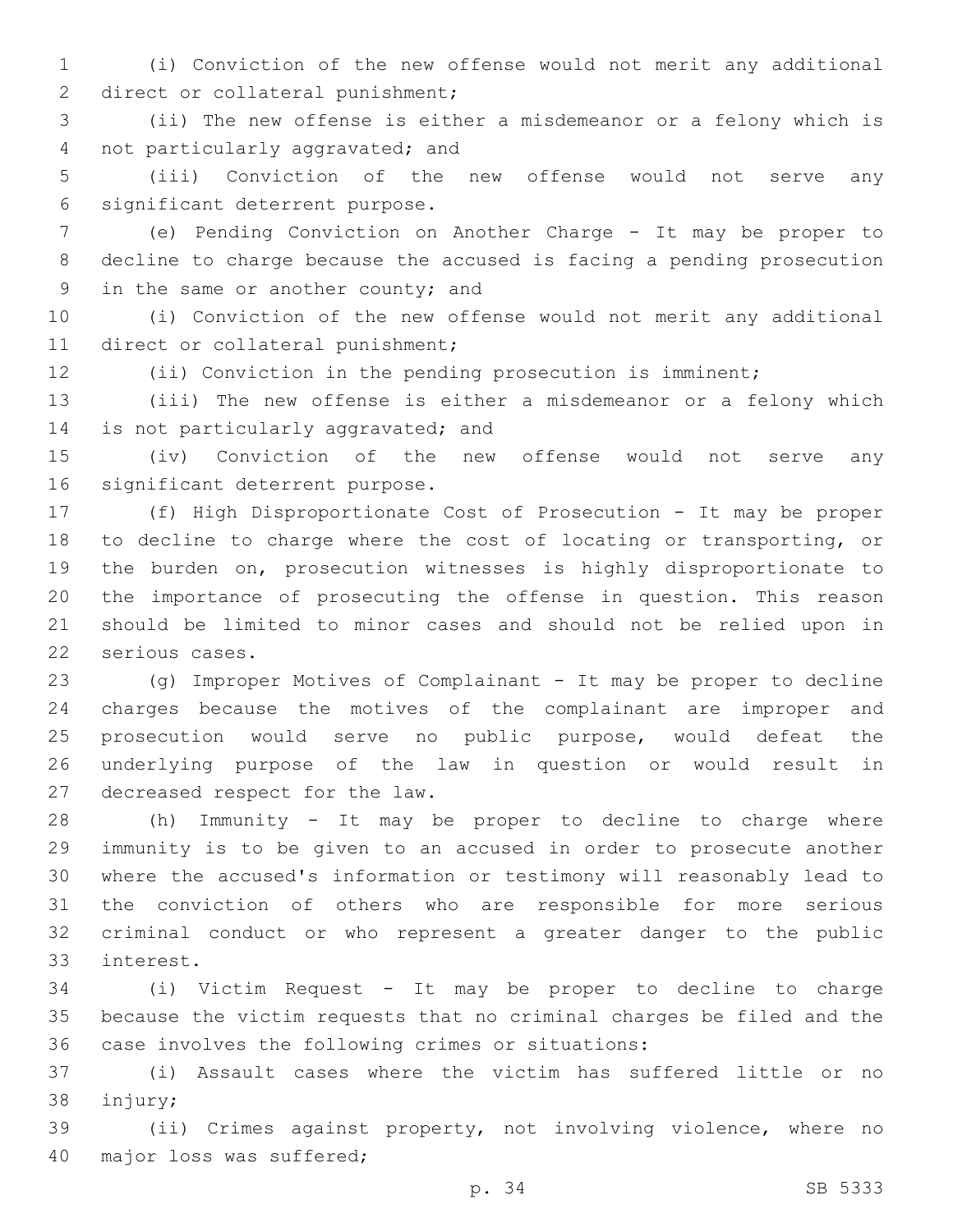1 (iii) Where doing so would not jeopardize the safety of society.

2 Care should be taken to insure that the victim's request is 3 freely made and is not the product of threats or pressure by the 4 accused.

5 The presence of these factors may also justify the decision to dismiss a prosecution which has been commenced.6

7 Notification

8 The prosecutor is encouraged to notify the victim, when 9 practical, and the law enforcement personnel, of the decision not to 10 prosecute.

11 (2) Decision to prosecute.

(a) STANDARD:12

 Crimes against persons will be filed if sufficient admissible evidence exists, which, when considered with the most plausible, reasonably foreseeable defense that could be raised under the evidence, would justify conviction by a reasonable and objective fact finder. With regard to offenses prohibited by RCW 9A.44.040, 9A.44.050, 9A.44.073, 9A.44.076, 9A.44.079, 9A.44.083, 9A.44.086, 9A.44.089, and 9A.64.020 the prosecutor should avoid prefiling agreements or diversions intended to place the accused in a program 21 of treatment or counseling, so that treatment, if determined to be beneficial, can be provided pursuant to RCW 9.94A.670.

 Crimes against property/other crimes will be filed if the admissible evidence is of such convincing force as to make it probable that a reasonable and objective fact finder would convict after hearing all the admissible evidence and the most plausible 27 defense that could be raised.

28 See table below for the crimes within these categories.

29 CATEGORIZATION OF CRIMES FOR PROSECUTING STANDARDS

- 30 CRIMES AGAINST PERSONS
- 31 Aggravated Murder (RCW 10.95.020)
- 32 1st Degree Murder (RCW 9A.32.030)
- 33 2nd Degree Murder (RCW 9A.32.050)
- 34 1st Degree Manslaughter (RCW 9A.32.060)
- 35 2nd Degree Manslaughter (RCW 9A.32.070)
- 36 1st Degree Kidnapping (RCW 9A.40.020)
- 37 2nd Degree Kidnapping (RCW 9A.40.030)
- 38 1st Degree Assault (RCW 9A.36.011)
- 39 2nd Degree Assault (RCW 9A.36.021)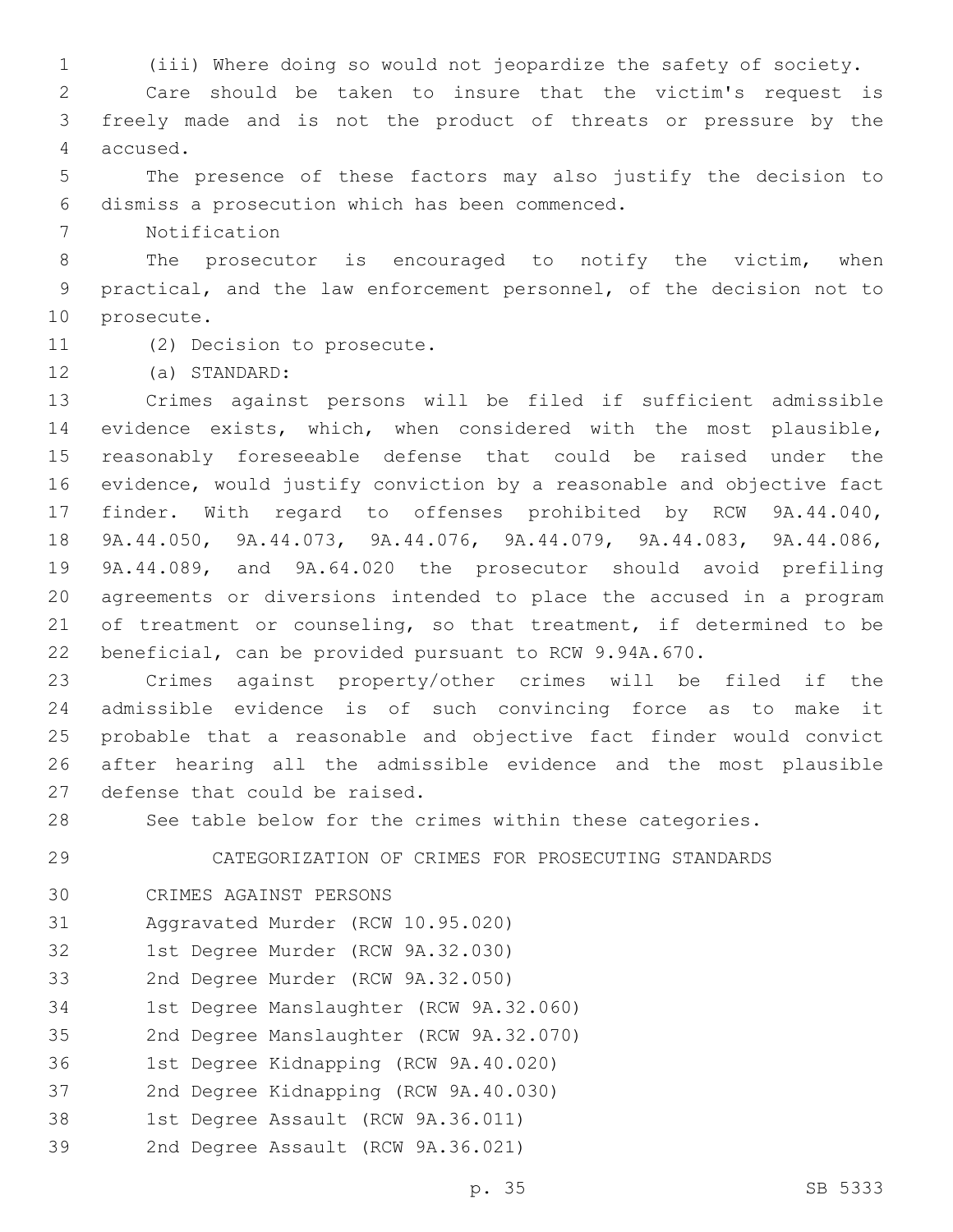1 3rd Degree Assault (RCW 9A.36.031) 2 4th Degree Assault (if a violation of RCW 9A.36.041(3)) 1st Degree Assault of a Child (RCW 9A.36.120)3 2nd Degree Assault of a Child (RCW 9A.36.130)4 5 3rd Degree Assault of a Child (RCW 9A.36.140) 6 1st Degree Rape (RCW 9A.44.040) 7 2nd Degree Rape (RCW 9A.44.050) 8 3rd Degree Rape (RCW 9A.44.060) 9 1st Degree Rape of a Child (RCW 9A.44.073) 10 2nd Degree Rape of a Child (RCW 9A.44.076) 11 3rd Degree Rape of a Child (RCW 9A.44.079) 12 1st Degree Robbery (RCW 9A.56.200) 13 2nd Degree Robbery (RCW 9A.56.210) 14 1st Degree Arson (RCW 9A.48.020) 15 1st Degree Burglary (RCW 9A.52.020) 16 1st Degree Identity Theft (RCW 9.35.020(2)) 17 2nd Degree Identity Theft (RCW 9.35.020(3)) 18 1st Degree Extortion (RCW 9A.56.120) 19 2nd Degree Extortion (RCW 9A.56.130) 20 1st Degree Criminal Mistreatment (RCW 9A.42.020) 21 2nd Degree Criminal Mistreatment (RCW 9A.42.030) 22 1st Degree Theft from a Vulnerable Adult (RCW 9A.56.400(1)) 23 2nd Degree Theft from a Vulnerable Adult (RCW 9A.56.400(2)) 24 Indecent Liberties (RCW 9A.44.100) 25 Incest (RCW 9A.64.020) 26 Vehicular Homicide (RCW 46.61.520) 27 Vehicular Assault (RCW 46.61.522) 28 1st Degree Child Molestation (RCW 9A.44.083) 29 2nd Degree Child Molestation (RCW 9A.44.086) 30 3rd Degree Child Molestation (RCW 9A.44.089) 31 1st Degree Promoting Prostitution (RCW 9A.88.070) 32 Intimidating a Juror (RCW 9A.72.130) 33 Communication with a Minor (RCW 9.68A.090) 34 Intimidating a Witness (RCW 9A.72.110) 35 Intimidating a Public Servant (RCW 9A.76.180) 36 Bomb Threat (if against person) (RCW 9.61.160) 37 Unlawful Imprisonment (RCW 9A.40.040) 38 Promoting a Suicide Attempt (RCW 9A.36.060) 39 Criminal Mischief (if against person) (RCW 9A.84.010) 40 Stalking (RCW 9A.46.110)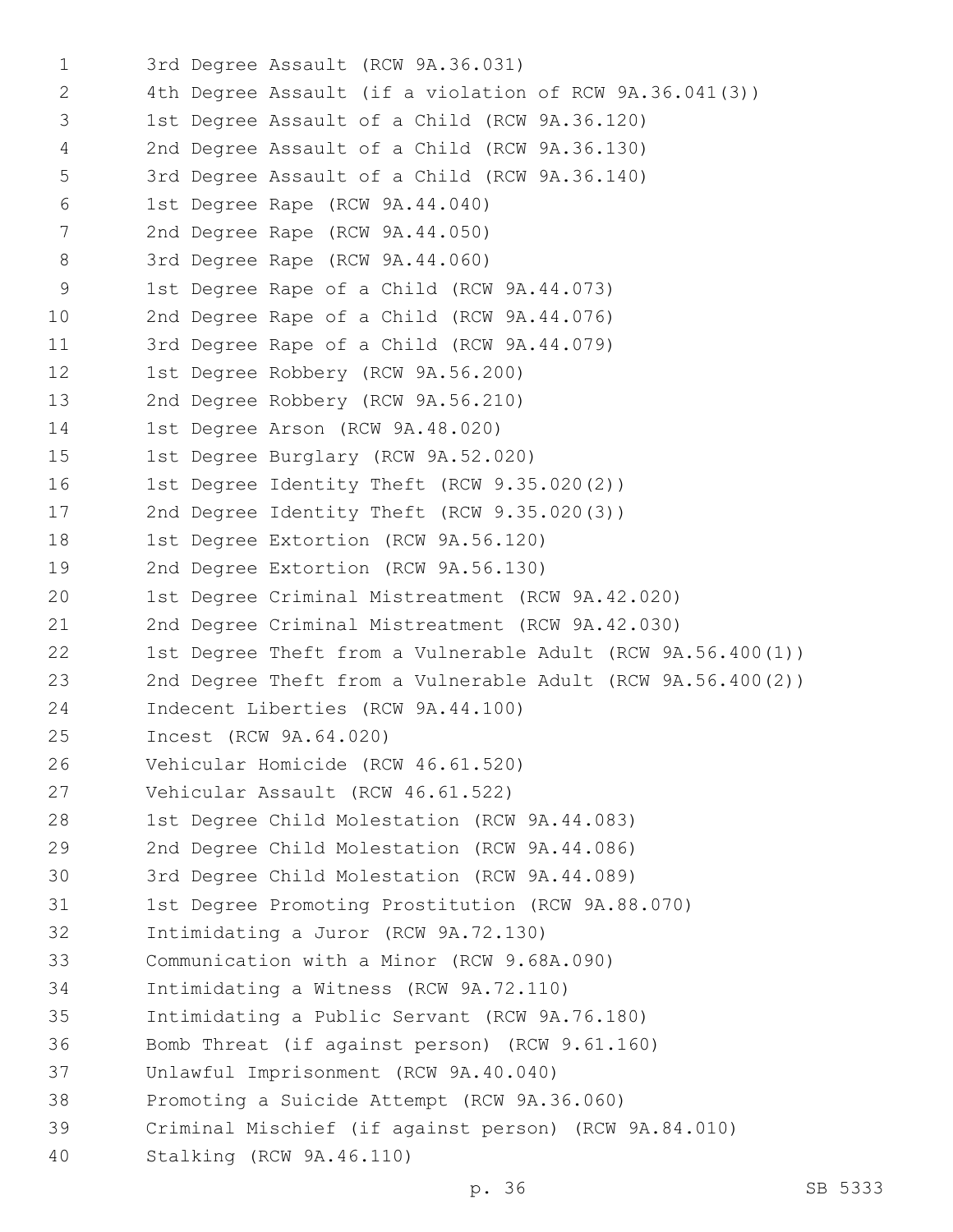Custodial Assault (RCW 9A.36.100)1 2 Domestic Violence Court Order Violation (RCW 10.99.040, 3 10.99.050, 26.09.300, 26.10.220, ((26.26.138)) 26.26B.050, 26.50.110, 26.52.070, or 74.34.145)4 5 Counterfeiting (if a violation of RCW 9.16.035(4)) 6 Felony Driving a Motor Vehicle While Under the Influence of Intoxicating Liquor or Any Drug (RCW 46.61.502(6))7 8 Felony Physical Control of a Motor Vehicle While Under the 9 Influence of Intoxicating Liquor or Any Drug (RCW 46.61.504(6)) 10 CRIMES AGAINST PROPERTY/OTHER CRIMES 11 2nd Degree Arson (RCW 9A.48.030) 12 1st Degree Escape (RCW 9A.76.110) 13 2nd Degree Escape (RCW 9A.76.120) 14 2nd Degree Burglary (RCW 9A.52.030) 15 1st Degree Theft (RCW 9A.56.030) 16 2nd Degree Theft (RCW 9A.56.040) 17 1st Degree Perjury (RCW 9A.72.020) 18 2nd Degree Perjury (RCW 9A.72.030) 19 1st Degree Introducing Contraband (RCW 9A.76.140) 20 2nd Degree Introducing Contraband (RCW 9A.76.150) 21 1st Degree Possession of Stolen Property (RCW 9A.56.150) 22 2nd Degree Possession of Stolen Property (RCW 9A.56.160) 23 Bribery (RCW 9A.68.010) 24 Bribing a Witness (RCW 9A.72.090) 25 Bribe received by a Witness (RCW 9A.72.100) 26 Bomb Threat (if against property) (RCW 9.61.160) 27 1st Degree Malicious Mischief (RCW 9A.48.070) 28 2nd Degree Malicious Mischief (RCW 9A.48.080) 29 1st Degree Reckless Burning (RCW 9A.48.040) 30 Taking a Motor Vehicle without Authorization (RCW 9A.56.070 and 31 9A.56.075) 32 Forgery (RCW 9A.60.020) 33 2nd Degree Promoting Prostitution (RCW 9A.88.080) 34 Tampering with a Witness (RCW 9A.72.120) 35 Trading in Public Office (RCW 9A.68.040) 36 Trading in Special Influence (RCW 9A.68.050) 37 Receiving/Granting Unlawful Compensation (RCW 9A.68.030) 38 Bigamy (RCW 9A.64.010) 39 Eluding a Pursuing Police Vehicle (RCW 46.61.024)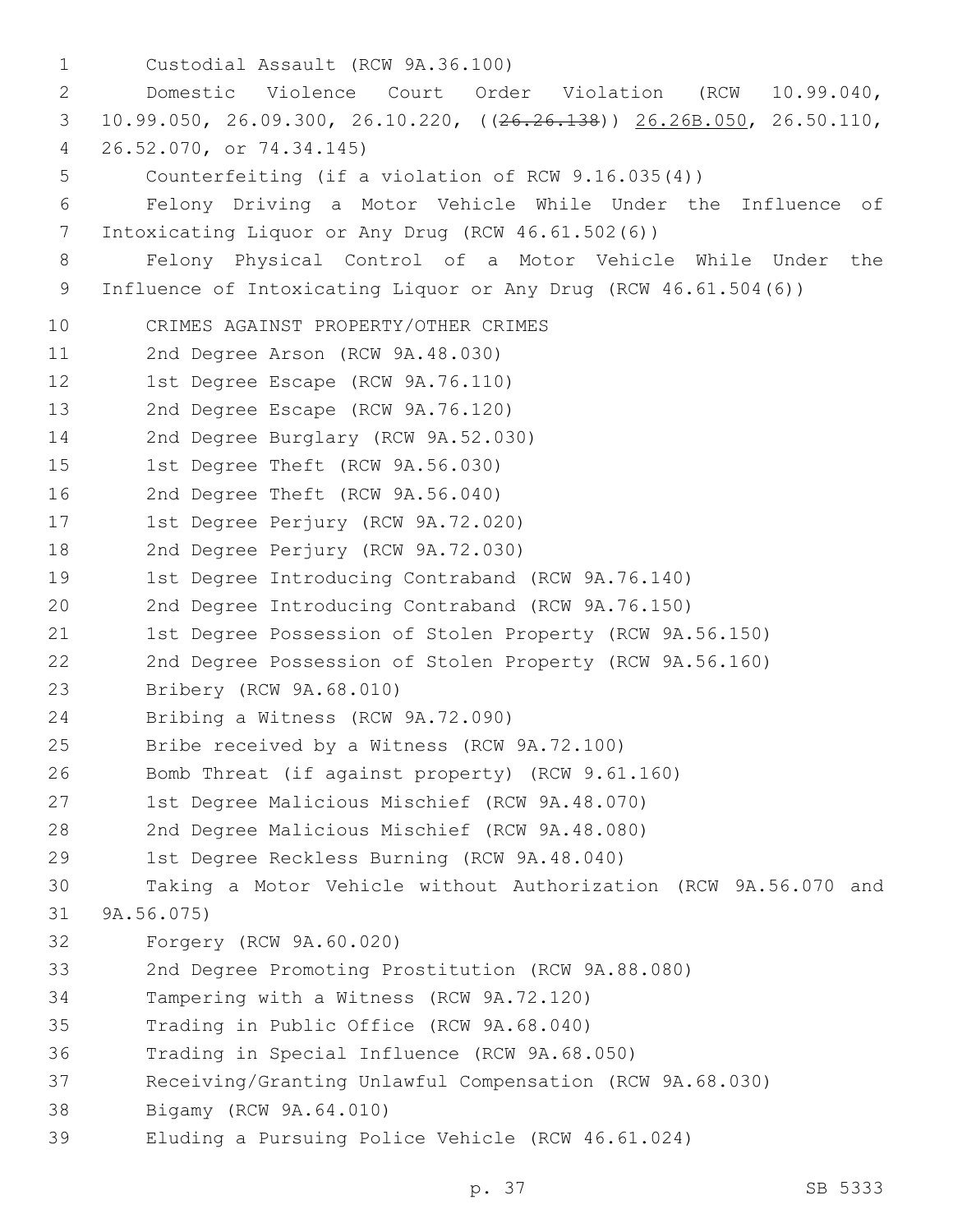- 1 Willful Failure to Return from Furlough
- 2 Escape from Community Custody
- 3 Criminal Mischief (if against property) (RCW 9A.84.010)
- 1st Degree Theft of Livestock (RCW 9A.56.080)4
- 5 2nd Degree Theft of Livestock (RCW 9A.56.083)
- ALL OTHER UNCLASSIFIED FELONIES6
- 7 Selection of Charges/Degree of Charge

8 (i) The prosecutor should file charges which adequately describe 9 the nature of defendant's conduct. Other offenses may be charged only 10 if they are necessary to ensure that the charges:

- 11 (A) Will significantly enhance the strength of the state's case 12 at trial; or
- 
- 13 (B) Will result in restitution to all victims.

14 (ii) The prosecutor should not overcharge to obtain a guilty 15 plea. Overcharging includes:

- 16 (A) Charging a higher degree;
- 
- 17 (B) Charging additional counts.

 This standard is intended to direct prosecutors to charge those crimes which demonstrate the nature and seriousness of a defendant's criminal conduct, but to decline to charge crimes which are not necessary to such an indication. Crimes which do not merge as a matter of law, but which arise from the same course of conduct, do 23 not all have to be charged.

(b) GUIDELINES/COMMENTARY:24

25 (i) Police Investigation

 A prosecuting attorney is dependent upon law enforcement agencies to conduct the necessary factual investigation which must precede the decision to prosecute. The prosecuting attorney shall ensure that a thorough factual investigation has been conducted before a decision to prosecute is made. In ordinary circumstances the investigation 31 should include the following:

32 (A) The interviewing of all material witnesses, together with the 33 obtaining of written statements whenever possible;

34 (B) The completion of necessary laboratory tests; and

35 (C) The obtaining, in accordance with constitutional 36 requirements, of the suspect's version of the events.

37 If the initial investigation is incomplete, a prosecuting 38 attorney should insist upon further investigation before a decision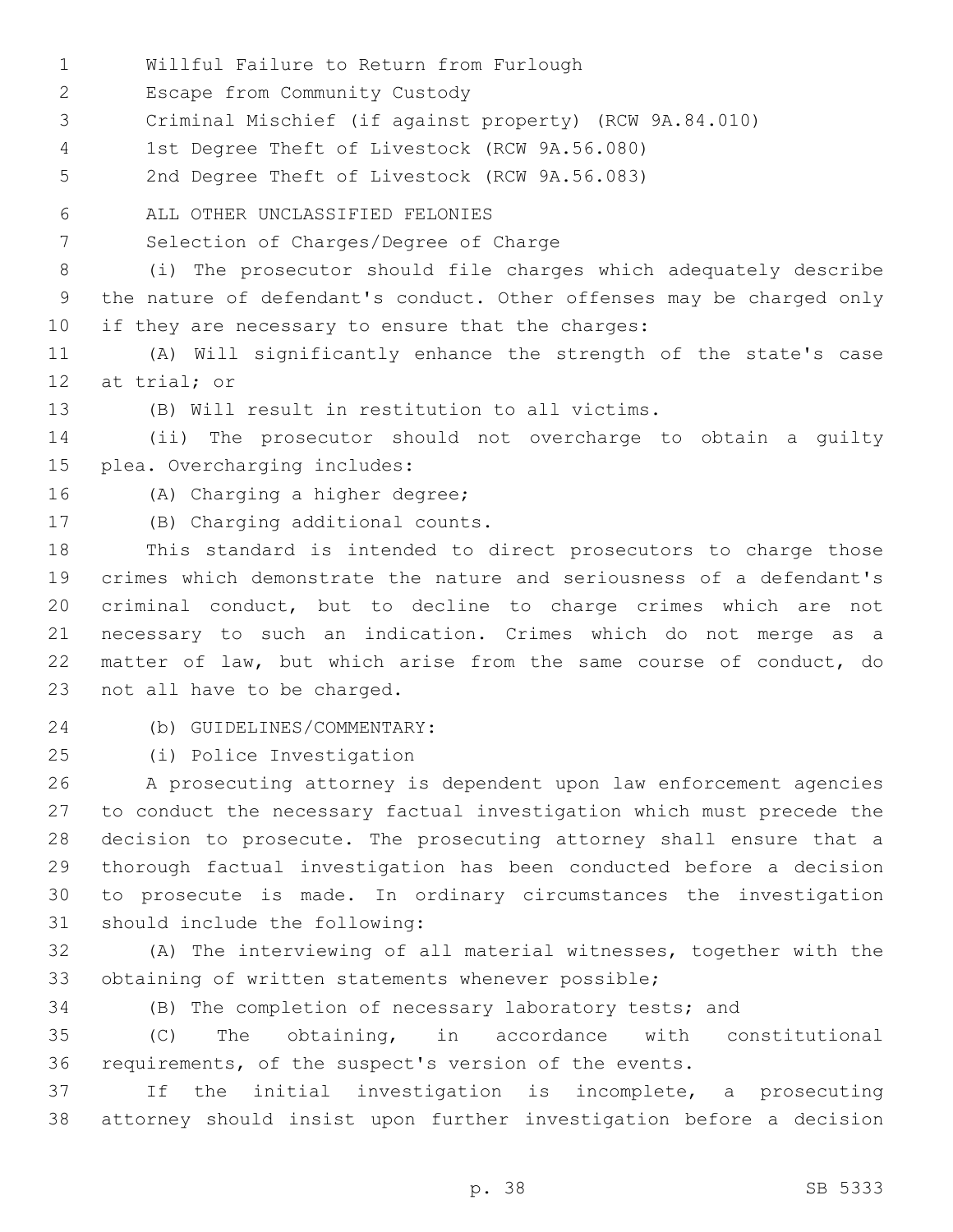to prosecute is made, and specify what the investigation needs to 2 include.

3 (ii) Exceptions

 In certain situations, a prosecuting attorney may authorize filing of a criminal complaint before the investigation is complete if:

(A) Probable cause exists to believe the suspect is guilty; and

 (B) The suspect presents a danger to the community or is likely 9 to flee if not apprehended; or

 (C) The arrest of the suspect is necessary to complete the 11 investigation of the crime.

 In the event that the exception to the standard is applied, the prosecuting attorney shall obtain a commitment from the law enforcement agency involved to complete the investigation in a timely manner. If the subsequent investigation does not produce sufficient evidence to meet the normal charging standard, the complaint should 17 be dismissed.

18 (iii) Investigation Techniques

 The prosecutor should be fully advised of the investigatory techniques that were used in the case investigation including:

21 (A) Polygraph testing;

(B) Hypnosis;22

23 (C) Electronic surveillance;

24 (D) Use of informants.

(iv) Prefiling Discussions with Defendant25

 Discussions with the defendant or his/her representative regarding the selection or disposition of charges may occur prior to the filing of charges, and potential agreements can be reached.

(v) Prefiling Discussions with Victim(s)

 Discussions with the victim(s) or victims' representatives regarding the selection or disposition of charges may occur before the filing of charges. The discussions may be considered by the prosecutor in charging and disposition decisions, and should be considered before reaching any agreement with the defendant regarding 35 these decisions.

 **Sec. 4009.** RCW 9.94A.515 and 2018 c 236 s 721 and 2018 c 7 s 7 are each reenacted and amended to read as follows:

TABLE 2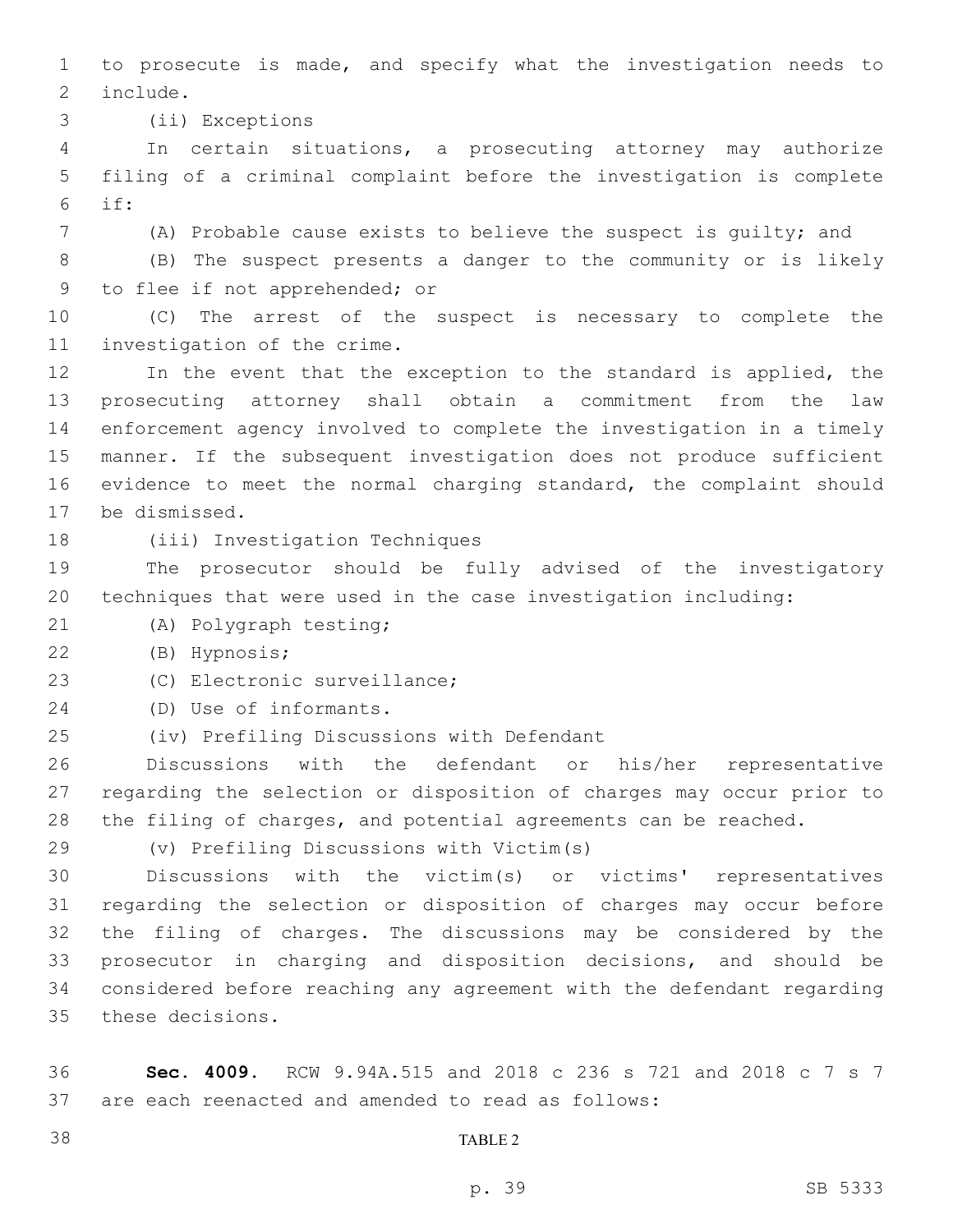| $\mathbf 1$    |      | CRIMES INCLUDED WITHIN EACH             |
|----------------|------|-----------------------------------------|
| $\overline{2}$ |      | SERIOUSNESS LEVEL                       |
| 3              | XVI  | Aggravated Murder 1 (RCW 10.95.020)     |
| $\overline{4}$ | XV   | Homicide by abuse (RCW 9A.32.055)       |
| 5              |      | Malicious explosion 1 (RCW              |
| 6              |      | 70.74.280(1)                            |
| 7              |      | Murder 1 (RCW 9A.32.030)                |
| 8              | XIV  | Murder 2 (RCW 9A.32.050)                |
| $\mathcal{G}$  |      | Trafficking 1 (RCW 9A.40.100(1))        |
| 10             | XIII | Malicious explosion 2 (RCW              |
| 11             |      | 70.74.280(2)                            |
| 12             |      | Malicious placement of an explosive 1   |
| 13             |      | (RCW 70.74.270(1))                      |
| 14             | XII  | Assault 1 (RCW 9A.36.011)               |
| 15             |      | Assault of a Child 1 (RCW 9A.36.120)    |
| 16             |      | Malicious placement of an imitation     |
| 17             |      | device 1 (RCW 70.74.272(1)(a))          |
| 18             |      | Promoting Commercial Sexual Abuse of    |
| 19             |      | a Minor (RCW 9.68A.101)                 |
| 20             |      | Rape 1 (RCW 9A.44.040)                  |
| 21             |      | Rape of a Child 1 (RCW 9A.44.073)       |
| 22             |      | Trafficking 2 (RCW 9A.40.100(3))        |
| 23             | XI   | Manslaughter 1 (RCW 9A.32.060)          |
| 24             |      | Rape 2 (RCW 9A.44.050)                  |
| 25             |      | Rape of a Child 2 (RCW 9A.44.076)       |
| 26             |      | Vehicular Homicide, by being under the  |
| 27             |      | influence of intoxicating liquor or     |
| 28             |      | any drug (RCW 46.61.520)                |
| 29             |      | Vehicular Homicide, by the operation of |
| 30             |      | any vehicle in a reckless manner        |
| 31             |      | (RCW 46.61.520)                         |
| 32             | X    | Child Molestation 1 (RCW 9A.44.083)     |
| 33             |      | Criminal Mistreatment 1 (RCW            |
| 34             |      | 9A.42.020)                              |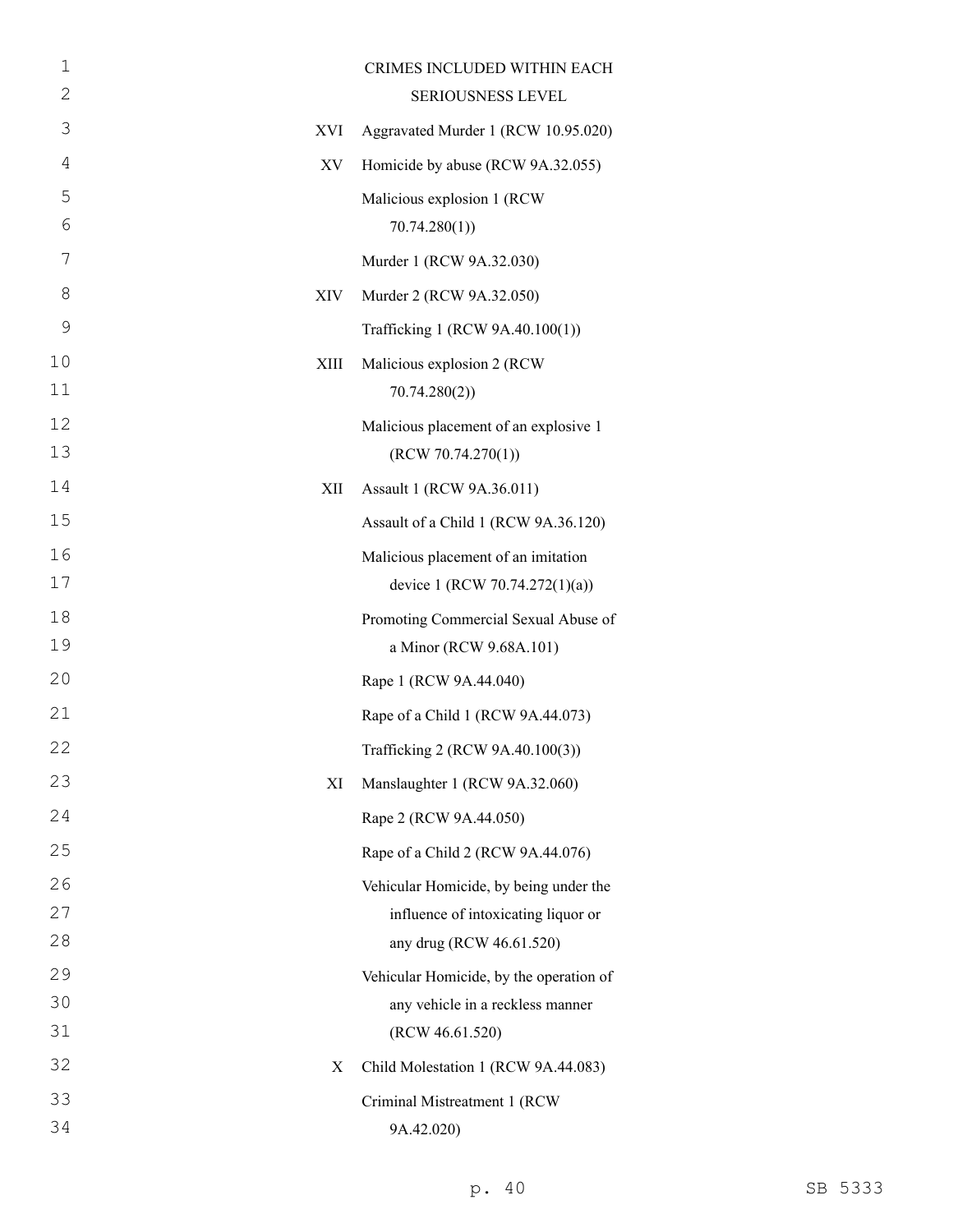| $\mathbf 1$ |             | Indecent Liberties (with forcible      |
|-------------|-------------|----------------------------------------|
| 2           |             | compulsion) (RCW                       |
| 3           |             | 9A.44.100(1)(a)                        |
| 4           |             | Kidnapping 1 (RCW 9A.40.020)           |
| 5           |             | Leading Organized Crime (RCW           |
| 6           |             | 9A.82.060(1)(a)                        |
| 7           |             | Malicious explosion 3 (RCW             |
| 8           |             | 70.74.280(3)                           |
| 9           |             | Sexually Violent Predator Escape (RCW  |
| 10          |             | 9A.76.115)                             |
| 11          | IX          | Abandonment of Dependent Person 1      |
| 12          |             | (RCW 9A.42.060)                        |
| 13          |             | Assault of a Child 2 (RCW 9A.36.130)   |
| 14          |             | Explosive devices prohibited (RCW      |
| 15          |             | 70.74.180)                             |
| 16          |             | Hit and Run-Death (RCW                 |
| 17          |             | 46.52.020(4)(a)                        |
| 18          |             | Homicide by Watercraft, by being under |
| 19          |             | the influence of intoxicating liquor   |
| 20          |             | or any drug (RCW 79A.60.050)           |
| 21          |             | Inciting Criminal Profiteering (RCW    |
| 22          |             | 9A.82.060(1)(b)                        |
| 23          |             | Malicious placement of an explosive 2  |
| 24          |             | (RCW 70.74.270(2))                     |
| 25          |             | Robbery 1 (RCW 9A.56.200)              |
| 26          |             | Sexual Exploitation (RCW 9.68A.040)    |
| 27          | <b>VIII</b> | Arson 1 (RCW 9A.48.020)                |
| 28          |             | Commercial Sexual Abuse of a Minor     |
| 29          |             | (RCW 9.68A.100)                        |
| 30          |             | Homicide by Watercraft, by the         |
| 31          |             | operation of any vessel in a reckless  |
| 32          |             | manner (RCW 79A.60.050)                |
| 33          |             | Manslaughter 2 (RCW 9A.32.070)         |
| 34          |             | Promoting Prostitution 1 (RCW          |
| 35          |             | 9A.88.070)                             |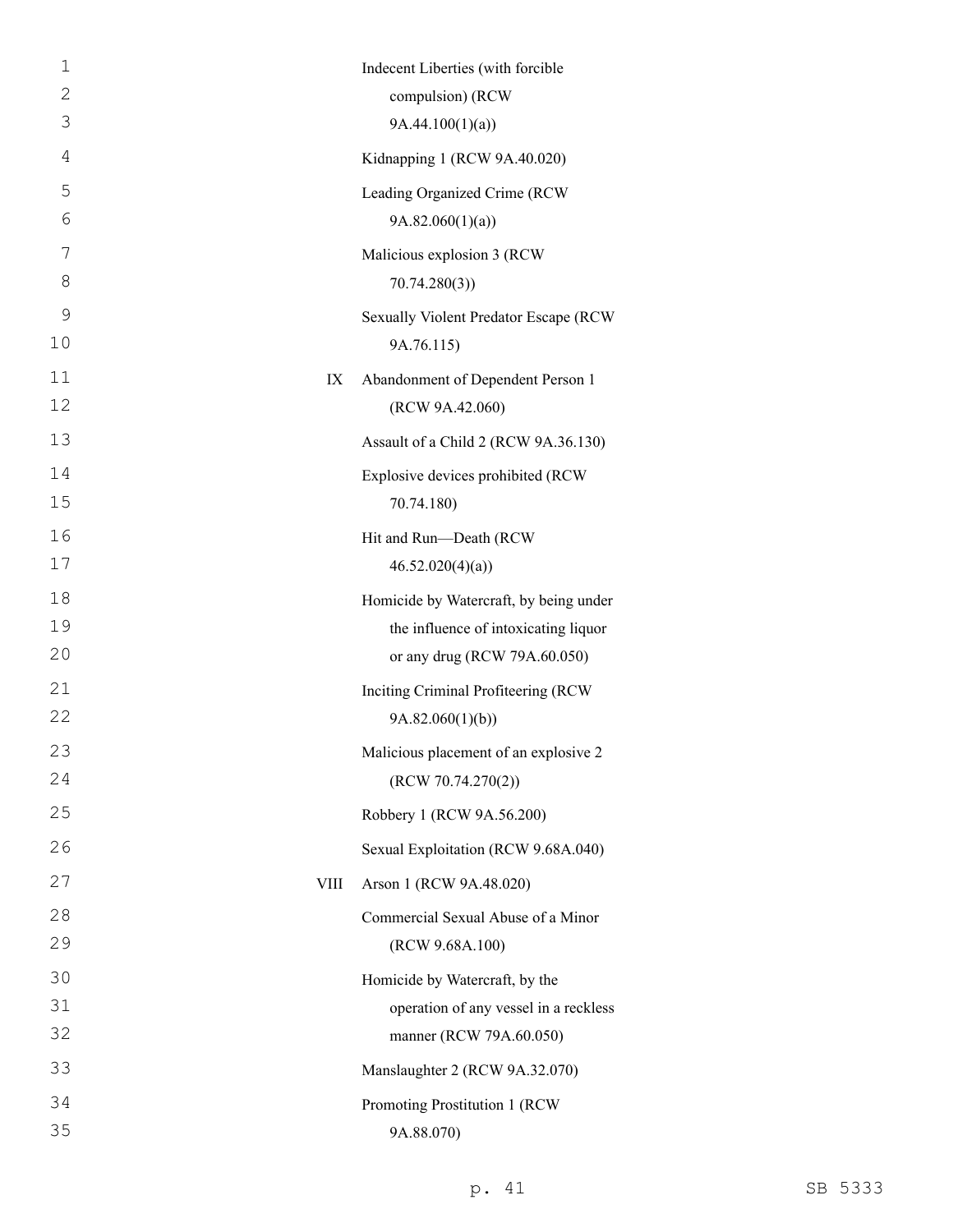| $\mathbf 1$ |     | Theft of Ammonia (RCW 69.55.010)       |
|-------------|-----|----------------------------------------|
| 2           | VII | Air bag diagnostic systems (causing    |
| 3           |     | bodily injury or death) (RCW           |
| 4           |     | 46.37.660(2)(b)                        |
| 5           |     | Air bag replacement requirements       |
| 6           |     | (causing bodily injury or death)       |
| 7           |     | (RCW 46.37.660(1)(b))                  |
| 8           |     | Burglary 1 (RCW 9A.52.020)             |
| 9           |     | Child Molestation 2 (RCW 9A.44.086)    |
| 10          |     | Civil Disorder Training (RCW           |
| 11          |     | 9A.48.120)                             |
| 12          |     | Dealing in depictions of minor engaged |
| 13          |     | in sexually explicit conduct 1         |
| 14          |     | (RCW 9.68A.050(1))                     |
| 15          |     | Drive-by Shooting (RCW 9A.36.045)      |
| 16          |     | Homicide by Watercraft, by disregard   |
| 17          |     | for the safety of others (RCW          |
| 18          |     | 79A.60.050)                            |
| 19          |     | Indecent Liberties (without forcible   |
| 20          |     | compulsion) (RCW 9A.44.100(1)          |
| 21          |     | $(b)$ and $(c)$ )                      |
| 22          |     | Introducing Contraband 1 (RCW          |
| 23          |     | 9A.76.140)                             |
| 24          |     | Malicious placement of an explosive 3  |
| 25          |     | (RCW 70.74.270(3))                     |
| 26          |     | Manufacture or import counterfeit,     |
| 27          |     | nonfunctional, damaged, or             |
| 28          |     | previously deployed air bag            |
| 29          |     | (causing bodily injury or death)       |
| 30          |     | (RCW 46.37.650(1)(b))                  |
| 31          |     | Negligently Causing Death By Use of a  |
| 32          |     | Signal Preemption Device (RCW          |
| 33          |     | 46.37.675)                             |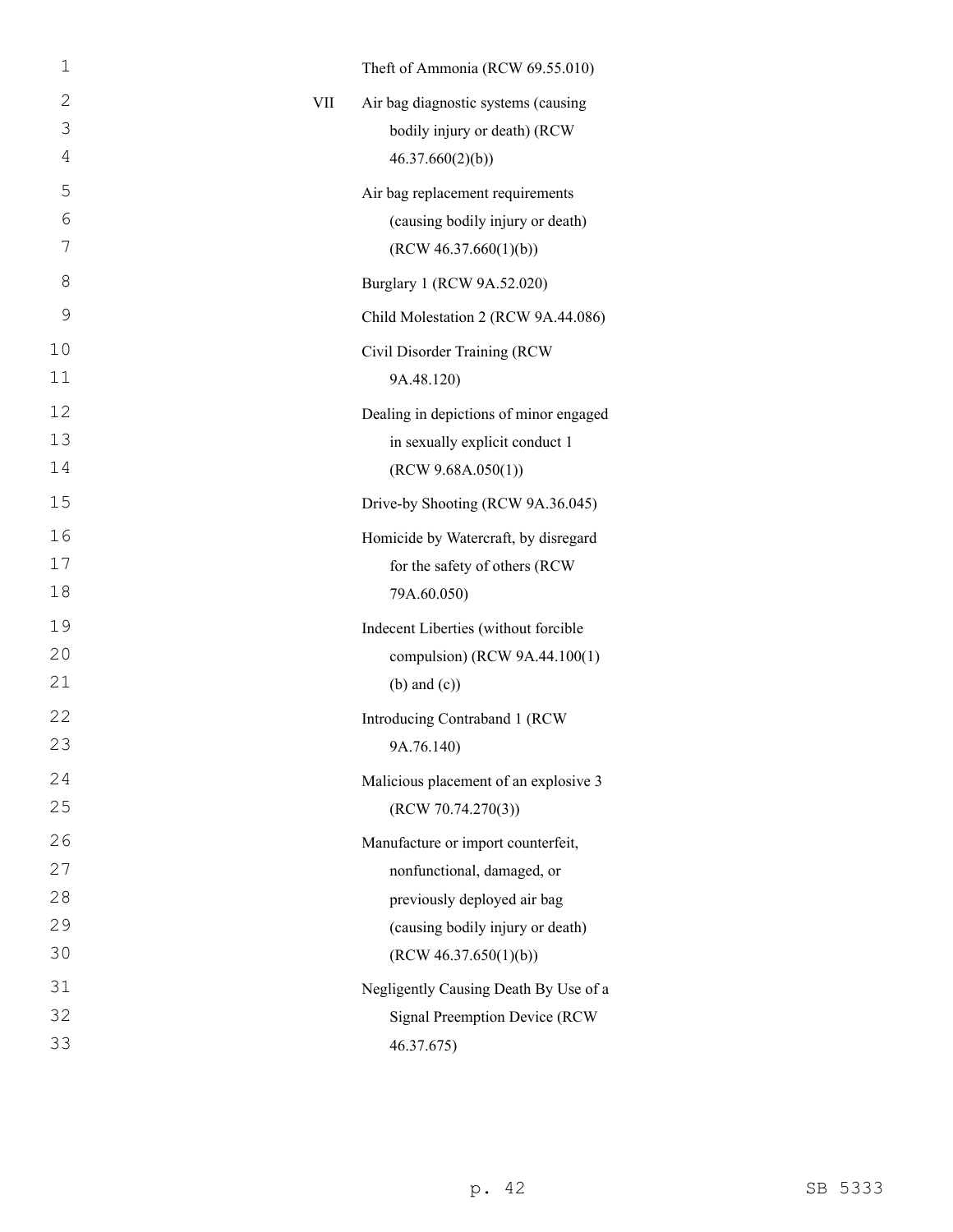| $\mathbf 1$<br>$\overline{2}$ |    | Sell, install, or reinstall counterfeit,<br>nonfunctional, damaged, or                                             |
|-------------------------------|----|--------------------------------------------------------------------------------------------------------------------|
| 3<br>4                        |    | previously deployed airbag (RCW<br>46.37.650(2)(b)                                                                 |
| 5<br>6<br>7<br>8              |    | Sending, bringing into state depictions<br>of minor engaged in sexually<br>explicit conduct 1 (RCW<br>9.68A.060(1) |
| 9<br>10                       |    | Unlawful Possession of a Firearm in the<br>first degree (RCW $9.41.040(1)$ )                                       |
| 11<br>12<br>13                |    | Use of a Machine Gun or Bump-fire<br>Stock in Commission of a Felony<br>(RCW 9.41.225)                             |
| 14<br>15<br>16                |    | Vehicular Homicide, by disregard for<br>the safety of others (RCW<br>46.61.520)                                    |
| 17<br>18                      | VI | Bail Jumping with Murder 1 (RCW<br>9A.76.170(3)(a)                                                                 |
| 19                            |    | Bribery (RCW 9A.68.010)                                                                                            |
| 20                            |    | Incest 1 (RCW $9A.64.020(1)$ )                                                                                     |
| 21                            |    | Intimidating a Judge (RCW 9A.72.160)                                                                               |
| 22<br>23                      |    | Intimidating a Juror/Witness (RCW<br>9A.72.110, 9A.72.130)                                                         |
| 24<br>25                      |    | Malicious placement of an imitation<br>device 2 (RCW 70.74.272(1)(b))                                              |
| 26<br>27<br>28                |    | Possession of Depictions of a Minor<br>Engaged in Sexually Explicit<br>Conduct 1 (RCW 9.68A.070(1))                |
| 29                            |    | Rape of a Child 3 (RCW 9A.44.079)                                                                                  |
| 30                            |    | Theft of a Firearm (RCW 9A.56.300)                                                                                 |
| 31<br>32                      |    | Theft from a Vulnerable Adult 1 (RCW<br>9A.56.400(1)                                                               |
| 33<br>34                      |    | Unlawful Storage of Ammonia (RCW<br>69.55.020)                                                                     |
| 35<br>36                      | V  | Abandonment of Dependent Person 2<br>(RCW 9A.42.070)                                                               |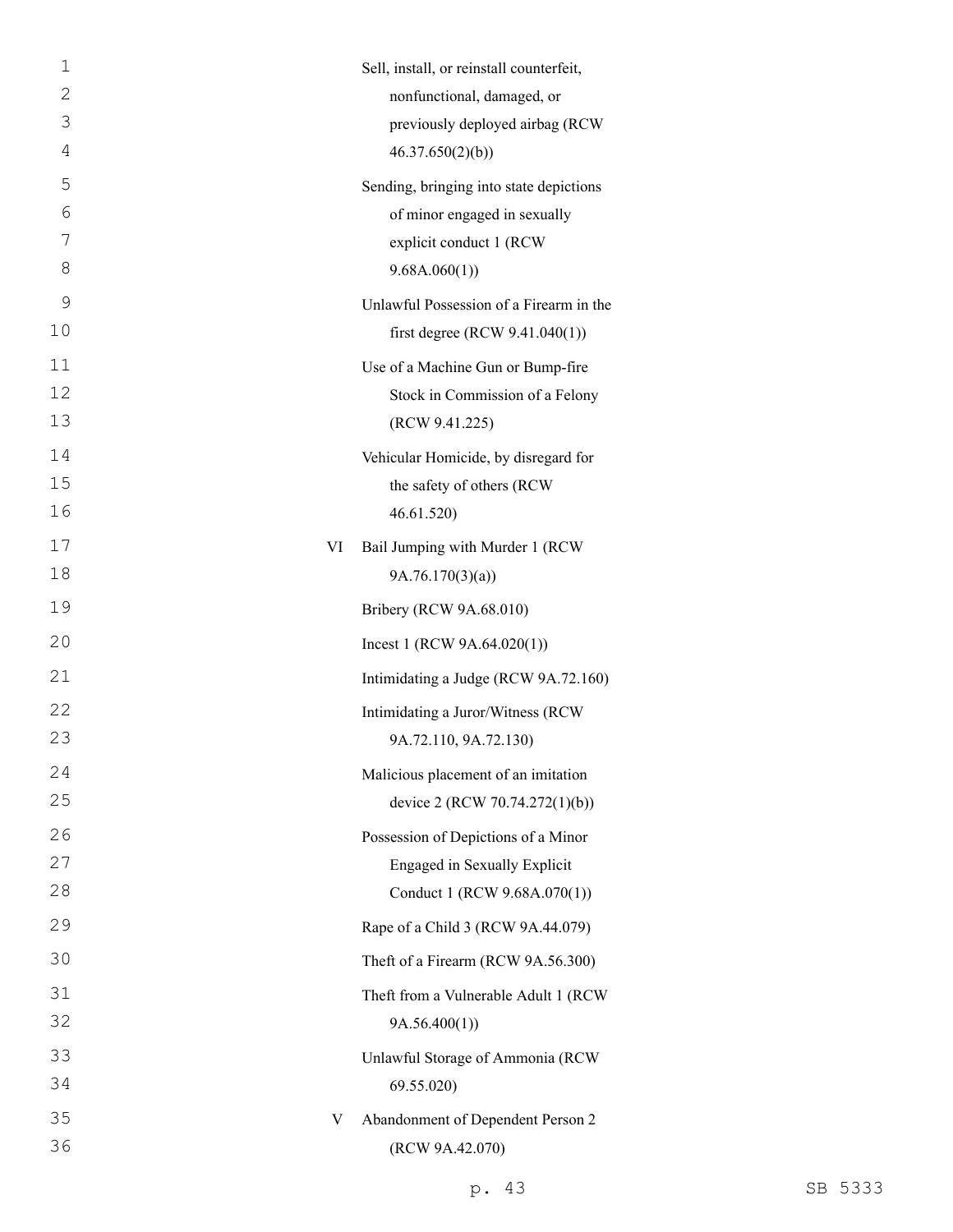| $\mathbf 1$    | Advancing money or property for       |
|----------------|---------------------------------------|
| $\overline{2}$ | extortionate extension of credit      |
| 3              | (RCW 9A.82.030)                       |
| $\overline{4}$ | Air bag diagnostic systems (RCW       |
| 5              | 46.37.660(2)(c)                       |
| 6              | Air bag replacement requirements      |
| 7              | (RCW 46.37.660(1)(c))                 |
| 8              | Bail Jumping with class A Felony      |
| 9              | (RCW 9A.76.170(3)(b))                 |
| 10             | Child Molestation 3 (RCW 9A.44.089)   |
| 11             | Criminal Mistreatment 2 (RCW          |
| 12             | 9A.42.030)                            |
| 13             | Custodial Sexual Misconduct 1 (RCW    |
| 14             | 9A.44.160)                            |
| 15             | Dealing in Depictions of Minor        |
| 16             | Engaged in Sexually Explicit          |
| 17             | Conduct 2 (RCW 9.68A.050(2))          |
| 18             | Domestic Violence Court Order         |
| 19             | Violation (RCW 10.99.040,             |
| 20             | 10.99.050, 26.09.300, 26.10.220,      |
| 21             | $((26.26.138))$ $26.26B.050$ ,        |
| 22             | 26.50.110, 26.52.070, or 74.34.145)   |
| 23             | Extortion 1 (RCW 9A.56.120)           |
| 24             | Extortionate Extension of Credit (RCW |
| 25             | 9A.82.020)                            |
| 26             | <b>Extortionate Means to Collect</b>  |
| 27             | Extensions of Credit (RCW             |
| 28             | 9A.82.040)                            |
| 29             | Incest 2 (RCW $9A.64.020(2)$ )        |
| 30             | Kidnapping 2 (RCW 9A.40.030)          |
| 31             | Manufacture or import counterfeit,    |
| 32             | nonfunctional, damaged, or            |
| 33             | previously deployed air bag (RCW      |
| 34             | 46.37.650(1)(c)                       |
| 35             | Perjury 1 (RCW 9A.72.020)             |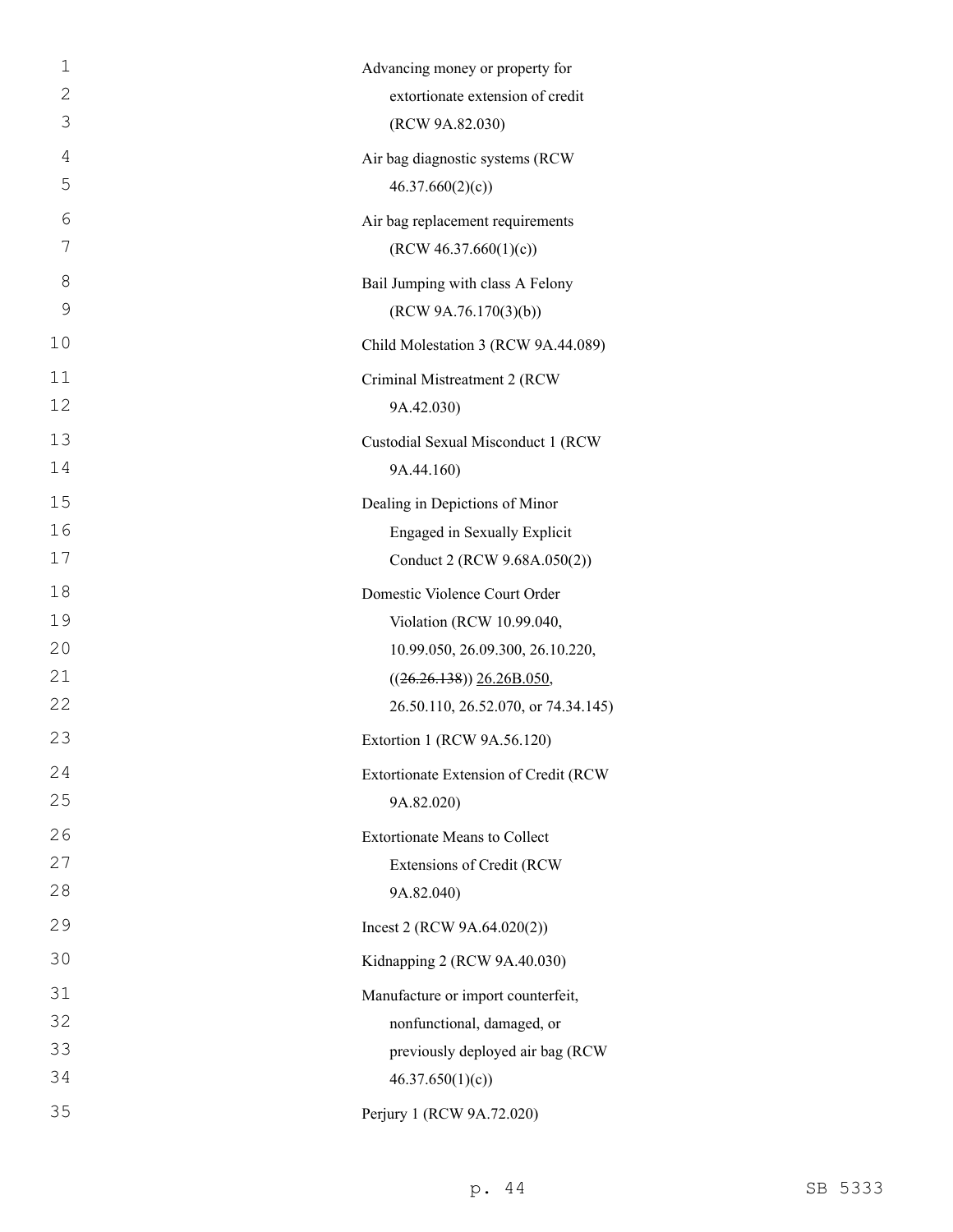| $\mathbf 1$  | Persistent prison misbehavior (RCW       |
|--------------|------------------------------------------|
| $\mathbf{2}$ | 9.94.070)                                |
| 3            | Possession of a Stolen Firearm (RCW      |
| 4            | 9A.56.310)                               |
| 5            | Rape 3 (RCW 9A.44.060)                   |
| 6            | Rendering Criminal Assistance 1 (RCW     |
| 7            | 9A.76.070)                               |
| 8            | Sell, install, or reinstall counterfeit, |
| 9            | nonfunctional, damaged, or               |
| 10           | previously deployed airbag (RCW          |
| 11           | 46.37.650(2)(c)                          |
| 12           | Sending, Bringing into State Depictions  |
| 13           | of Minor Engaged in Sexually             |
| 14           | <b>Explicit Conduct 2 (RCW</b>           |
| 15           | 9.68A.060(2))                            |
| 16           | Sexual Misconduct with a Minor 1         |
| 17           | (RCW 9A.44.093)                          |
| 18           | Sexually Violating Human Remains         |
| 19           | (RCW 9A.44.105)                          |
| 20           | <b>Stalking (RCW 9A.46.110)</b>          |
| 21           | Taking Motor Vehicle Without             |
| 22           | Permission 1 (RCW 9A.56.070)             |
| 23           | Arson 2 (RCW 9A.48.030)<br>IV            |
| 24           | Assault 2 (RCW 9A.36.021)                |
| 25           | Assault 3 (of a Peace Officer with a     |
| 26           | Projectile Stun Gun) (RCW                |
| 27           | 9A.36.031(1)(h)                          |
| 28           | Assault 4 (third domestic violence       |
| 29           | offense) (RCW 9A.36.041(3))              |
| 30           | Assault by Watercraft (RCW               |
| 31           | 79A.60.060)                              |
| 32           | Bribing a Witness/Bribe Received by      |
| 33           | Witness (RCW 9A.72.090,                  |
| 34           | 9A.72.100)                               |
| 35           | Cheating 1 (RCW 9.46.1961)               |
| 36           | Commercial Bribery (RCW 9A.68.060)       |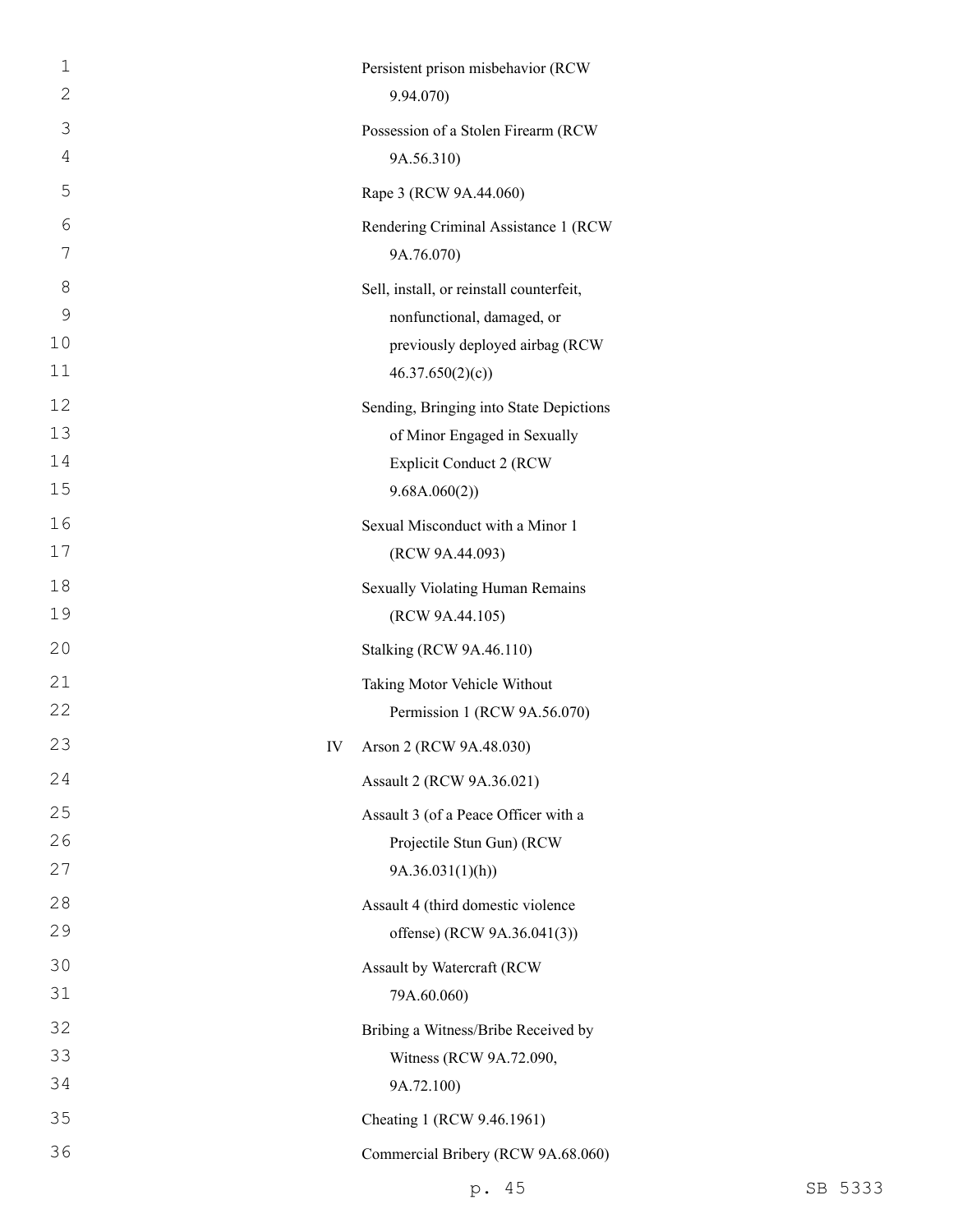| $\mathbf 1$ | Counterfeiting (RCW 9.16.035(4))       |
|-------------|----------------------------------------|
| 2           | Driving While Under the Influence      |
| 3           | (RCW 46.61.502(6))                     |
| 4           | Endangerment with a Controlled         |
| 5           | Substance (RCW 9A.42.100)              |
| 6           | Escape 1 (RCW 9A.76.110)               |
| 7           | Hit and Run-Injury (RCW                |
| 8           | 46.52.020(4)(b)                        |
| 9           | Hit and Run with Vessel-Injury         |
| 10          | Accident (RCW 79A.60.200(3))           |
| 11          | Identity Theft 1 (RCW 9.35.020(2))     |
| 12          | Indecent Exposure to Person Under Age  |
| 13          | Fourteen (subsequent sex offense)      |
| 14          | (RCW 9A.88.010)                        |
| 15          | Influencing Outcome of Sporting Event  |
| 16          | (RCW 9A.82.070)                        |
| 17          | Malicious Harassment (RCW              |
| 18          | 9A.36.080)                             |
| 19          | Physical Control of a Vehicle While    |
| 20          | Under the Influence (RCW               |
| 21          | 46.61.504(6)                           |
| 22          | Possession of Depictions of a Minor    |
| 23          | Engaged in Sexually Explicit           |
| 24          | Conduct 2 (RCW 9.68A.070(2))           |
| 25          | Residential Burglary (RCW 9A.52.025)   |
| 26          | Robbery 2 (RCW 9A.56.210)              |
| 27          | Theft of Livestock 1 (RCW 9A.56.080)   |
| 28          | Threats to Bomb (RCW 9.61.160)         |
| 29          | Trafficking in Stolen Property 1 (RCW  |
| 30          | 9A.82.050)                             |
| 31          | Unlawful factoring of a credit card or |
| 32          | payment card transaction (RCW          |
| 33          | 9A.56.290(4)(b)                        |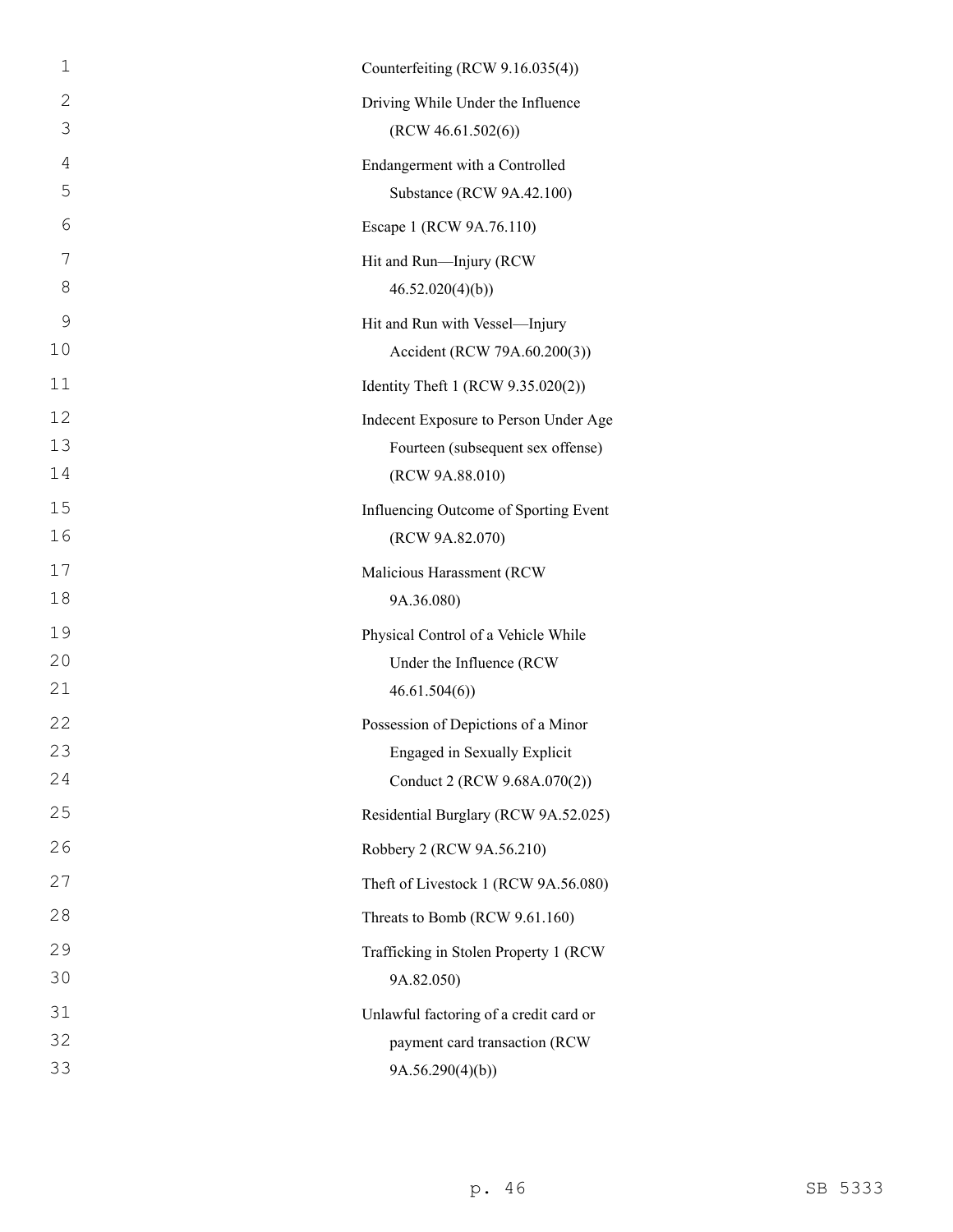| 1  |   | Unlawful transaction of health coverage |
|----|---|-----------------------------------------|
| 2  |   | as a health care service contractor     |
| 3  |   | (RCW 48.44.016(3))                      |
| 4  |   | Unlawful transaction of health coverage |
| 5  |   | as a health maintenance                 |
| 6  |   | organization (RCW 48.46.033(3))         |
| 7  |   | Unlawful transaction of insurance       |
| 8  |   | business (RCW 48.15.023(3))             |
| 9  |   | Unlicensed practice as an insurance     |
| 10 |   | professional (RCW $48.17.063(2)$ )      |
| 11 |   | Use of Proceeds of Criminal             |
| 12 |   | Profiteering (RCW 9A.82.080 (1)         |
| 13 |   | and $(2)$ )                             |
| 14 |   | Vehicle Prowling 2 (third or subsequent |
| 15 |   | offense) (RCW 9A.52.100(3))             |
| 16 |   | Vehicular Assault, by being under the   |
| 17 |   | influence of intoxicating liquor or     |
| 18 |   | any drug, or by the operation or        |
| 19 |   | driving of a vehicle in a reckless      |
| 20 |   | manner (RCW 46.61.522)                  |
| 21 |   | Viewing of Depictions of a Minor        |
| 22 |   | Engaged in Sexually Explicit            |
| 23 |   | Conduct 1 (RCW 9.68A.075(1))            |
| 24 |   | Willful Failure to Return from Furlough |
| 25 |   | (RCW 72.66.060)                         |
| 26 | Ш | Animal Cruelty 1 (Sexual Conduct or     |
| 27 |   | Contact) (RCW 16.52.205(3))             |
| 28 |   | Assault 3 (Except Assault 3 of a Peace  |
| 29 |   | Officer With a Projectile Stun Gun)     |
| 30 |   | (RCW 9A.36.031 except subsection        |
| 31 |   | (1)(h))                                 |
| 32 |   | Assault of a Child 3 (RCW 9A.36.140)    |
| 33 |   | Bail Jumping with class B or C Felony   |
| 34 |   | (RCW 9A.76.170(3)(c))                   |
| 35 |   | Burglary 2 (RCW 9A.52.030)              |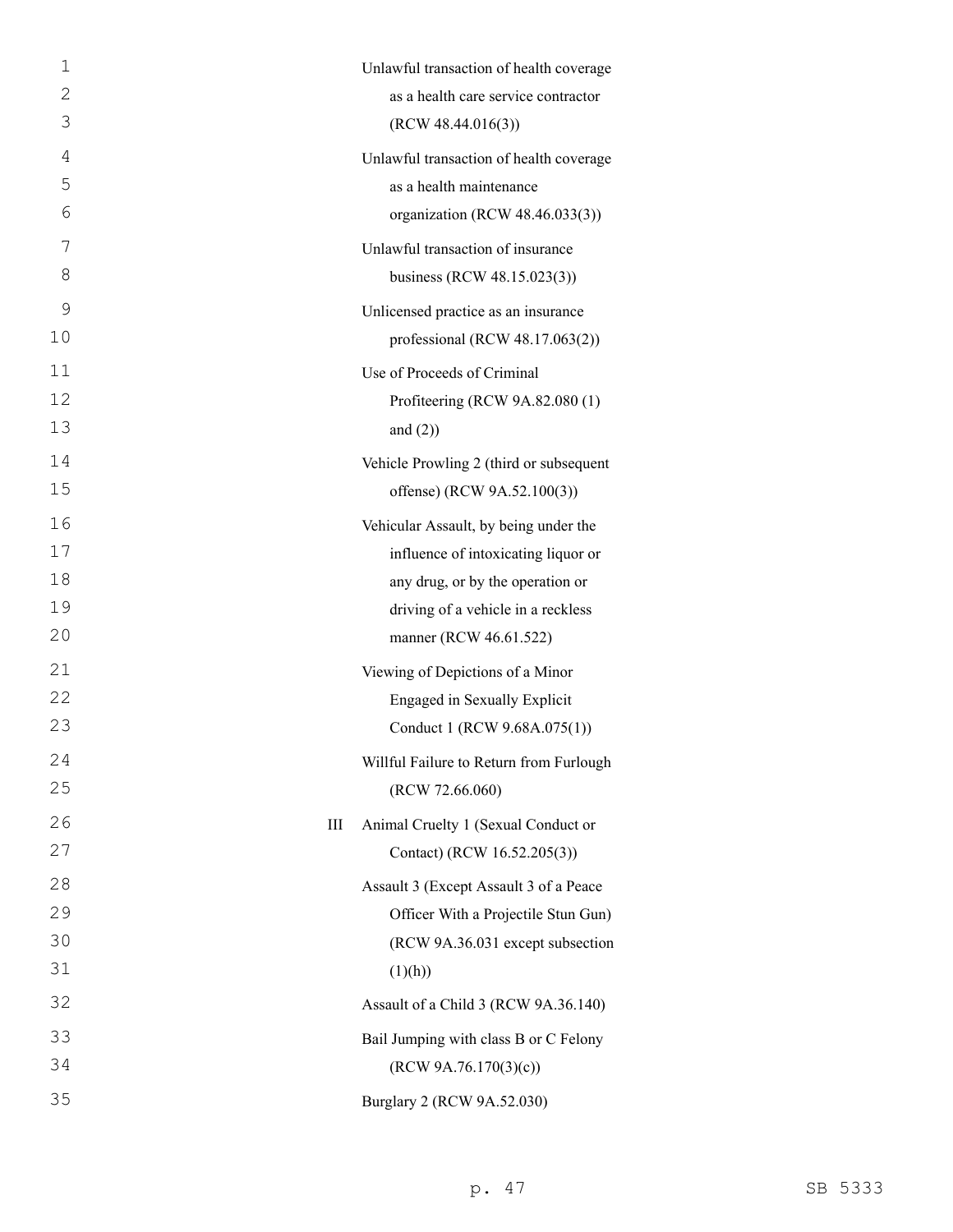| 1              | Communication with a Minor for          |
|----------------|-----------------------------------------|
| $\overline{2}$ | <b>Immoral Purposes (RCW)</b>           |
| 3              | 9.68A.090)                              |
| $\overline{4}$ | Criminal Gang Intimidation (RCW         |
| 5              | 9A.46.120)                              |
| 6              | Custodial Assault (RCW 9A.36.100)       |
| 7              | Cyberstalking (subsequent conviction or |
| 8              | threat of death) (RCW $9.61.260(3)$ )   |
| 9              | Escape 2 (RCW 9A.76.120)                |
| 10             | Extortion 2 (RCW 9A.56.130)             |
| 11             | Harassment (RCW 9A.46.020)              |
| 12             | Intimidating a Public Servant (RCW      |
| 13             | 9A.76.180)                              |
| 14             | Introducing Contraband 2 (RCW           |
| 15             | 9A.76.150)                              |
| 16             | Malicious Injury to Railroad Property   |
| 17             | (RCW 81.60.070)                         |
| 18             | Mortgage Fraud (RCW 19.144.080)         |
| 19             | Negligently Causing Substantial Bodily  |
| 20             | Harm By Use of a Signal                 |
| 21             | Preemption Device (RCW                  |
| 22             | 46.37.674)                              |
| 23             | Organized Retail Theft 1 (RCW           |
| 24             | 9A.56.350(2))                           |
| 25             | Perjury 2 (RCW 9A.72.030)               |
| 26             | Possession of Incendiary Device (RCW    |
| 27             | 9.40.120)                               |
| 28             | Possession of Machine Gun, Bump-fire    |
| 29             | Stock, or Short-Barreled Shotgun or     |
| 30             | Rifle (RCW 9.41.190)                    |
| 31             | Promoting Prostitution 2 (RCW           |
| 32             | 9A.88.080)                              |
| 33             | Retail Theft with Special Circumstances |
| 34             | 1 (RCW 9A.56.360(2))                    |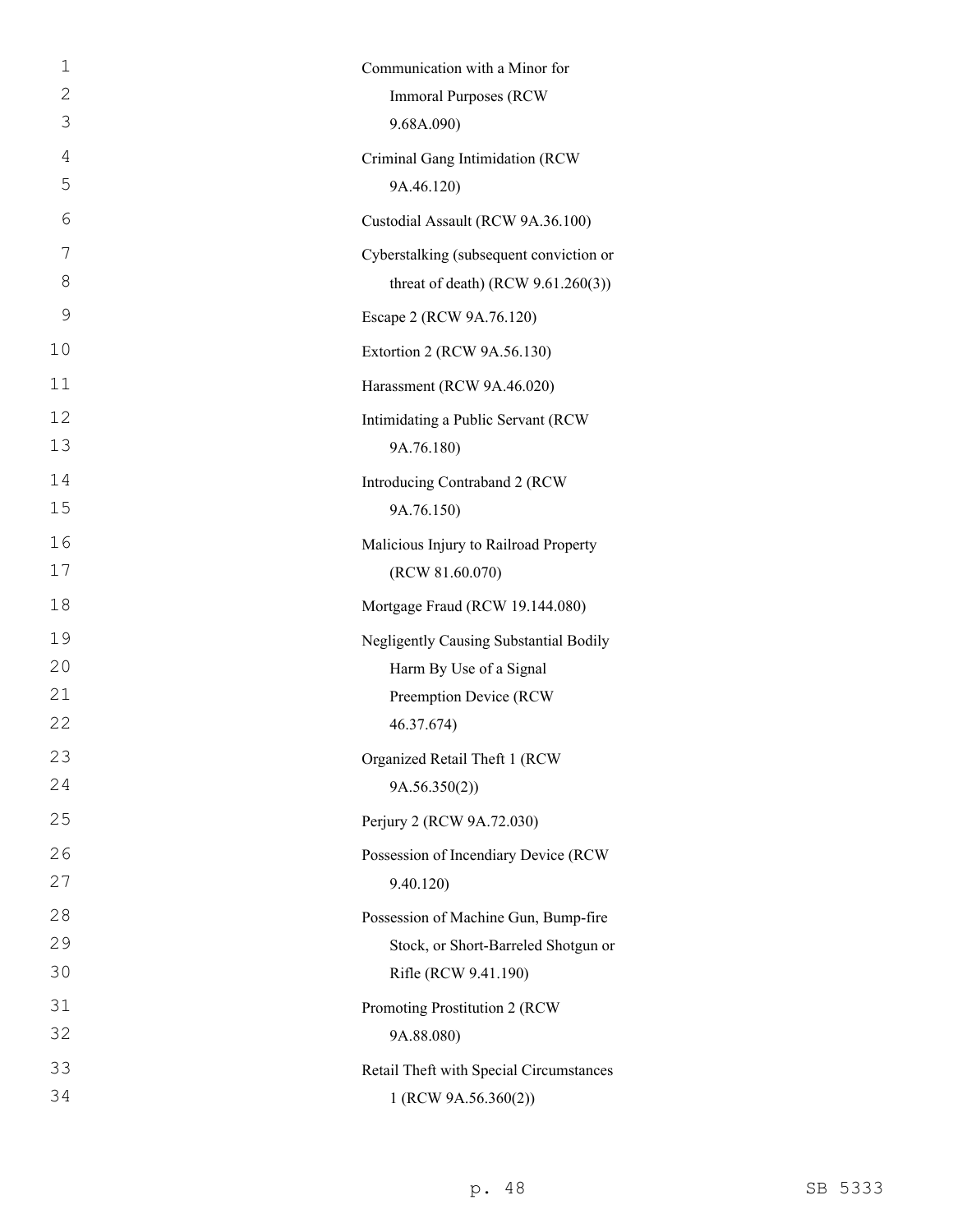| 1       | Securities Act violation (RCW            |  |
|---------|------------------------------------------|--|
| 2       | 21.20.400)                               |  |
| 3       | Tampering with a Witness (RCW            |  |
| 4       | 9A.72.120)                               |  |
| 5       | Telephone Harassment (subsequent         |  |
| 6       | conviction or threat of death) (RCW      |  |
| 7       | 9.61.230(2))                             |  |
| 8       | Theft of Livestock 2 (RCW 9A.56.083)     |  |
| 9       | Theft with the Intent to Resell 1 (RCW   |  |
| 10      | 9A.56.340(2))                            |  |
| 11      | Trafficking in Stolen Property 2 (RCW    |  |
| 12      | 9A.82.055)                               |  |
| 13      | Unlawful Hunting of Big Game 1 (RCW      |  |
| 14      | 77.15.410(3)(b)                          |  |
| 15      | Unlawful Imprisonment (RCW               |  |
| 16      | 9A.40.040)                               |  |
| 17      | Unlawful Misbranding of ((Food)) Fish    |  |
| 18      | or Shellfish 1 (RCW 77.140.060(3))       |  |
| 19      | Unlawful possession of firearm in the    |  |
| 20      | second degree (RCW 9.41.040(2))          |  |
| 21      | Unlawful Taking of Endangered Fish or    |  |
| 22      | Wildlife 1 (RCW 77.15.120(3)(b))         |  |
| 23      | Unlawful Trafficking in Fish, Shellfish, |  |
| 24      | or Wildlife 1 (RCW                       |  |
| 25      | 77.15.260(3)(b)                          |  |
| 26      | Unlawful Use of a Nondesignated          |  |
| 27      | Vessel (RCW 77.15.530(4))                |  |
| 28      | Vehicular Assault, by the operation or   |  |
| 29      | driving of a vehicle with disregard      |  |
| 30      | for the safety of others (RCW            |  |
| 31      | 46.61.522)                               |  |
| 32      | Willful Failure to Return from Work      |  |
| 33      | Release (RCW 72.65.070)                  |  |
| 34<br>П | Commercial Fishing Without a License     |  |
| 35      | 1 (RCW 77.15.500(3)(b))                  |  |
| 36      | Computer Trespass 1 (RCW 9A.90.040)      |  |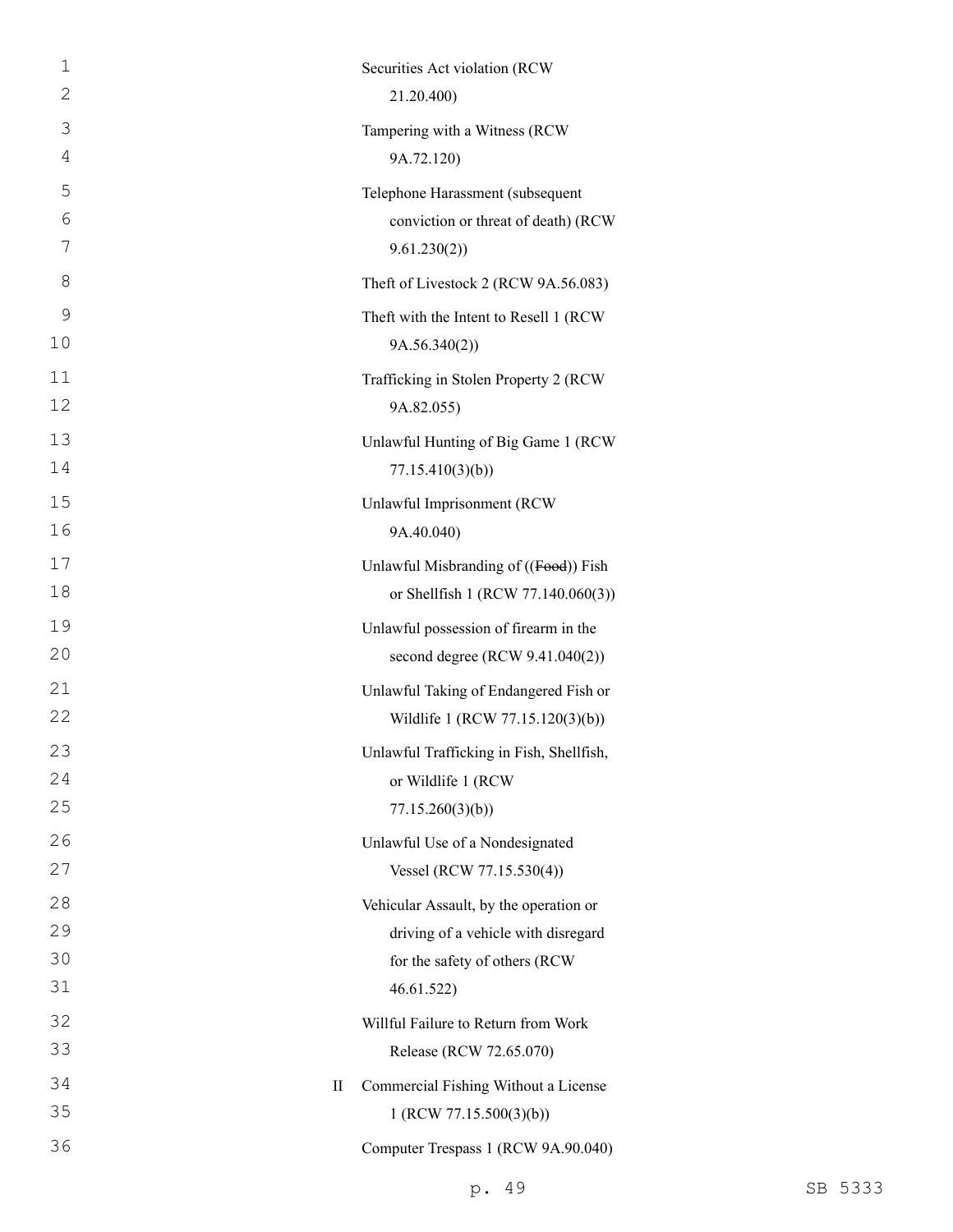| $\mathbf 1$    | Counterfeiting (RCW 9.16.035(3))        |
|----------------|-----------------------------------------|
| $\mathbf{2}$   | Electronic Data Service Interference    |
| 3              | (RCW 9A.90.060)                         |
| $\overline{4}$ | Electronic Data Tampering 1 (RCW        |
| 5              | 9A.90.080)                              |
| 6              | Electronic Data Theft (RCW 9A.90.100)   |
| 7              | Engaging in Fish Dealing Activity       |
| 8              | Unlicensed 1 (RCW 77.15.620(3))         |
| 9              | Escape from Community Custody           |
| 10             | (RCW 72.09.310)                         |
| 11             | Failure to Register as a Sex Offender   |
| 12             | (second or subsequent offense)          |
| 13             | (RCW 9A.44.130 prior to June 10,        |
| 14             | 2010, and RCW 9A.44.132)                |
| 15             | Health Care False Claims (RCW           |
| 16             | 48.80.030)                              |
| 17             | Identity Theft 2 (RCW 9.35.020(3))      |
| 18             | <b>Improperly Obtaining Financial</b>   |
| 19             | Information (RCW 9.35.010)              |
| 20             | Malicious Mischief 1 (RCW 9A.48.070)    |
| 21             | Organized Retail Theft 2 (RCW           |
| 22             | 9A.56.350(3)                            |
| 23             | Possession of Stolen Property 1 (RCW    |
| 24             | 9A.56.150)                              |
| 25             | Possession of a Stolen Vehicle (RCW     |
| 26             | 9A.56.068)                              |
| 27             | Retail Theft with Special Circumstances |
| 28             | 2 (RCW 9A.56.360(3))                    |
| 29             | Scrap Processing, Recycling, or         |
| 30             | Supplying Without a License             |
| 31             | (second or subsequent offense)          |
| 32             | (RCW 19.290.100)                        |
| 33             | Theft 1 (RCW 9A.56.030)                 |
| 34             | Theft of a Motor Vehicle (RCW           |
| 35             | 9A.56.065)                              |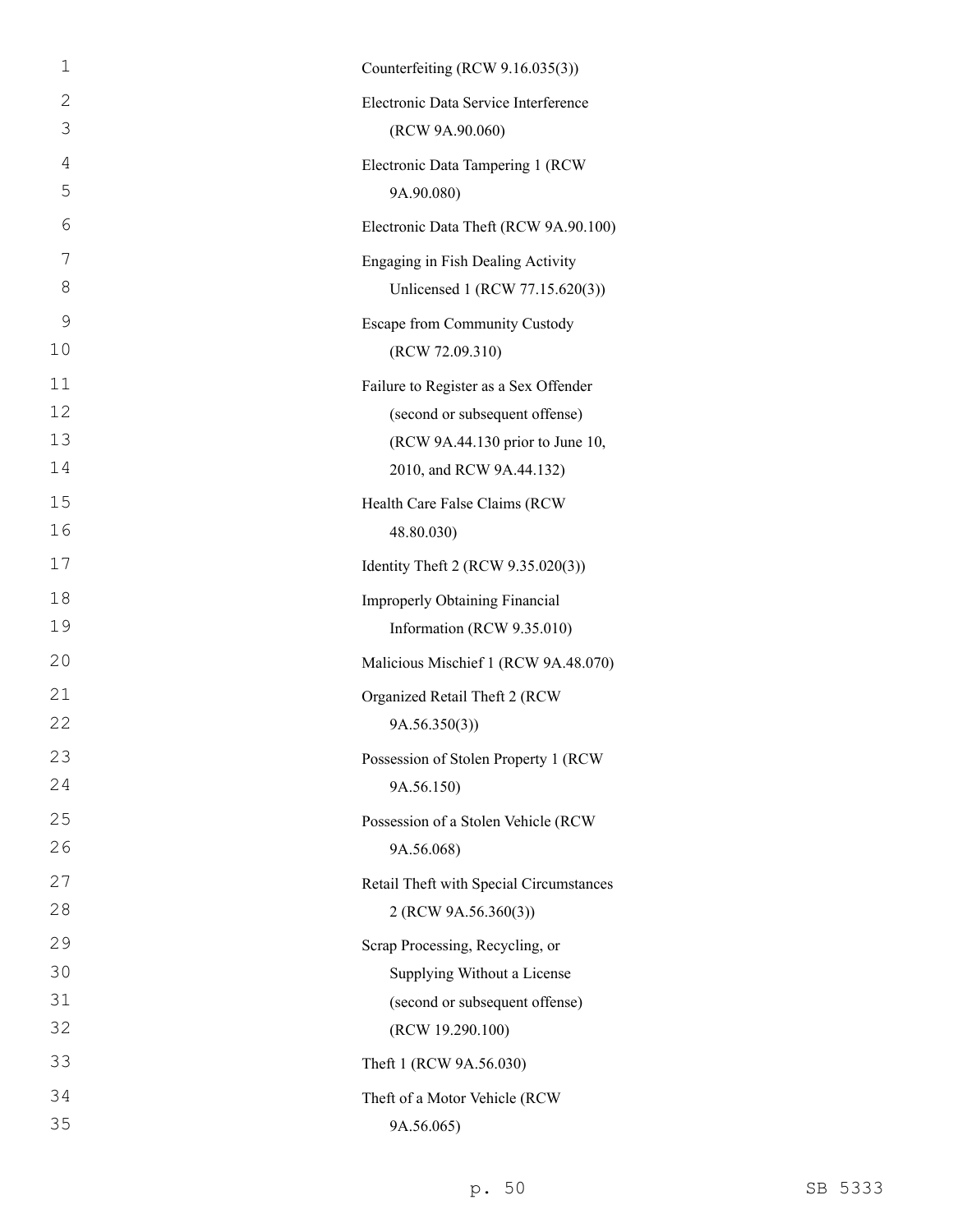| 1       | Theft of Rental, Leased, Lease-          |
|---------|------------------------------------------|
| 2       | purchased, or Loaned Property            |
| 3       | (valued at five thousand dollars or      |
| 4       | more) (RCW 9A.56.096(5)(a))              |
| 5       | Theft with the Intent to Resell 2 (RCW   |
| 6       | 9A.56.340(3)                             |
| 7       | Trafficking in Insurance Claims (RCW     |
| 8       | 48.30A.015)                              |
| 9       | Unlawful factoring of a credit card or   |
| 10      | payment card transaction (RCW            |
| 11      | 9A.56.290(4)(a)                          |
| 12      | Unlawful Participation of Non-Indians    |
| 13      | in Indian Fishery (RCW                   |
| 14      | 77.15.570(2)                             |
| 15      | Unlawful Practice of Law (RCW            |
| 16      | 2.48.180)                                |
| 17      | Unlawful Purchase or Use of a License    |
| 18      | (RCW 77.15.650(3)(b))                    |
| 19      | Unlawful Trafficking in Fish, Shellfish, |
| 20      | or Wildlife 2 (RCW                       |
| 21      | 77.15.260(3)(a)                          |
| 22      | Unlicensed Practice of a Profession or   |
| 23      | Business (RCW 18.130.190(7))             |
| 24      | Voyeurism 1 (RCW 9A.44.115)              |
| 25<br>I | Attempting to Elude a Pursuing Police    |
| 26      | Vehicle (RCW 46.61.024)                  |
| 27      | False Verification for Welfare (RCW      |
| 28      | 74.08.055)                               |
| 29      | Forgery (RCW 9A.60.020)                  |
| 30      | Fraudulent Creation or Revocation of a   |
| 31      | Mental Health Advance Directive          |
| 32      | (RCW 9A.60.060)                          |
| 33      | Malicious Mischief 2 (RCW 9A.48.080)     |
| 34      | Mineral Trespass (RCW 78.44.330)         |
| 35      | Possession of Stolen Property 2 (RCW     |
| 36      | 9A.56.160)                               |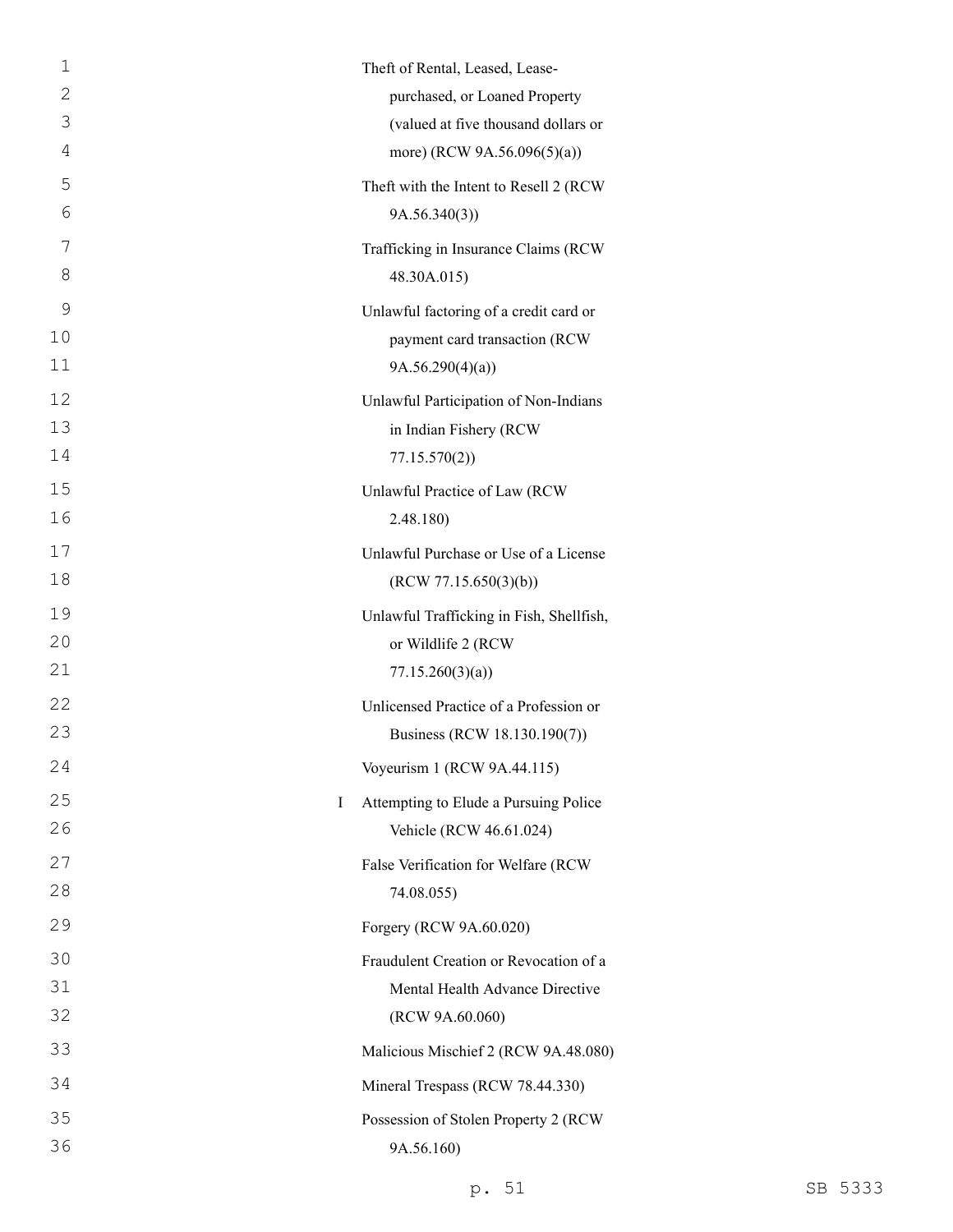| 1            | Reckless Burning 1 (RCW 9A.48.040)       |
|--------------|------------------------------------------|
| $\mathbf{2}$ | Spotlighting Big Game 1 (RCW             |
| 3            | 77.15.450(3)(b)                          |
| 4            | Suspension of Department Privileges 1    |
| 5            | (RCW 77.15.670(3)(b))                    |
| 6            | Taking Motor Vehicle Without             |
| 7            | Permission 2 (RCW 9A.56.075)             |
| 8            | Theft 2 (RCW 9A.56.040)                  |
| 9            | Theft from a Vulnerable Adult 2 (RCW     |
| 10           | 9A.56.400(2)                             |
| 11           | Theft of Rental, Leased, Lease-          |
| 12           | purchased, or Loaned Property            |
| 13           | (valued at seven hundred fifty           |
| 14           | dollars or more but less than five       |
| 15           | thousand dollars) (RCW                   |
| 16           | 9A.56.096(5)(b)                          |
| 17           | Transaction of insurance business        |
| 18           | beyond the scope of licensure            |
| 19           | (RCW 48.17.063)                          |
| 20           | Unlawful Fish and Shellfish Catch        |
| 21           | Accounting (RCW 77.15.630(3)(b))         |
| 22           | Unlawful Issuance of Checks or Drafts    |
| 23           | (RCW 9A.56.060)                          |
| 24           | <b>Unlawful Possession of Fictitious</b> |
| 25           | Identification (RCW 9A.56.320)           |
| 26           | Unlawful Possession of Instruments of    |
| 27           | Financial Fraud (RCW 9A.56.320)          |
| 28           | Unlawful Possession of Payment           |
| 29           | Instruments (RCW 9A.56.320)              |
| 30           | Unlawful Possession of a Personal        |
| 31           | Identification Device (RCW               |
| 32           | 9A.56.320)                               |
| 33           | Unlawful Production of Payment           |
| 34           | Instruments (RCW 9A.56.320)              |
|              |                                          |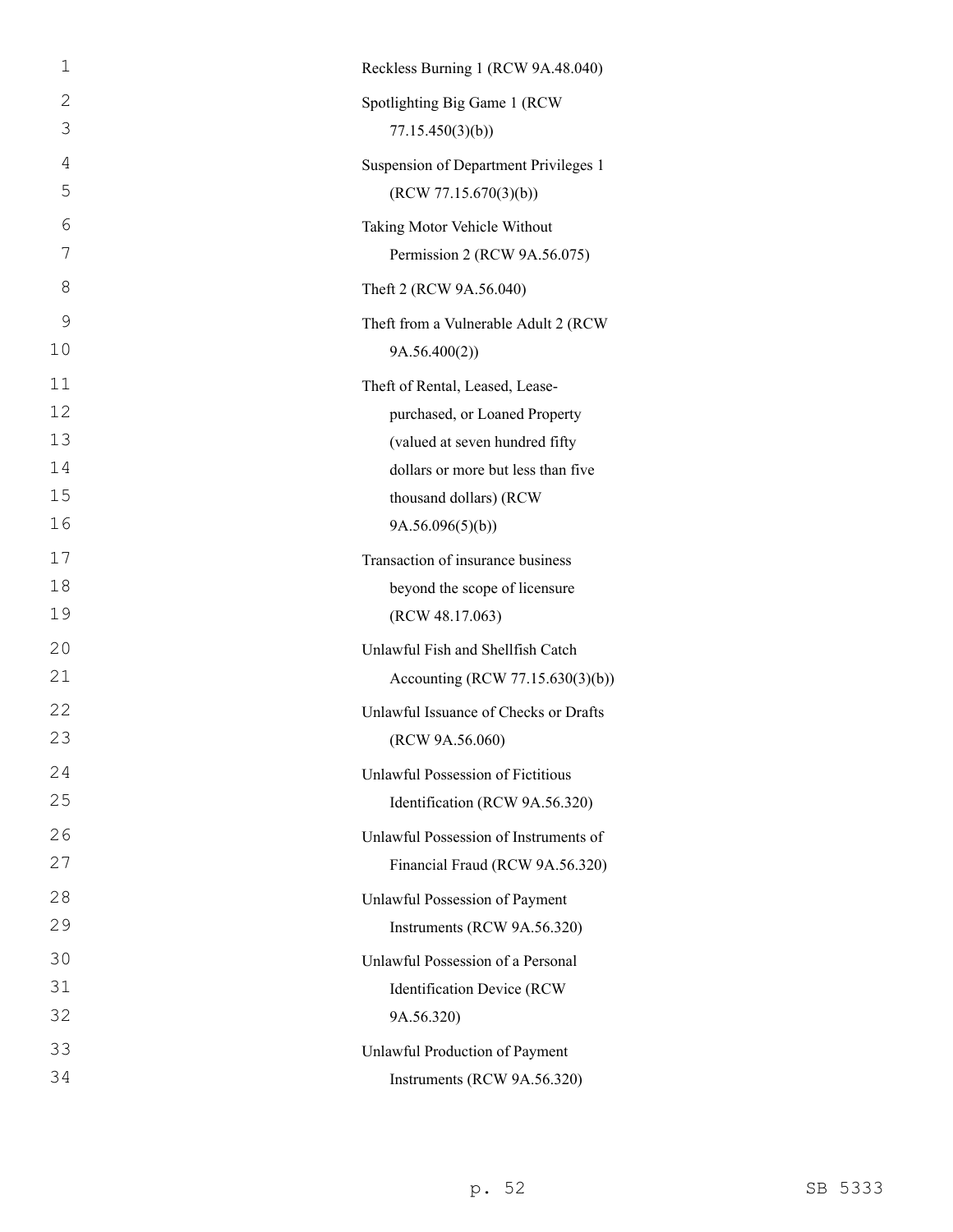| $\mathbf{1}$   | Unlawful Releasing, Planting,        |
|----------------|--------------------------------------|
| $\mathbf{2}$   | Possessing, or Placing Deleterious   |
| 3              | Exotic Wildlife (RCW                 |
| $\overline{4}$ | 77.15.250(2)(b)                      |
| 5              | Unlawful Trafficking in Food Stamps  |
| 6              | (RCW 9.91.142)                       |
| 7              | Unlawful Use of Food Stamps (RCW     |
| 8              | 9.91.144)                            |
| 9              | Unlawful Use of Net to Take Fish 1   |
| 10             | (RCW 77.15.580(3)(b))                |
| 11             | Unlawful Use of Prohibited Aquatic   |
| 12             | Animal Species (RCW                  |
| 13             | 77.15.253(3)                         |
| 14             | Vehicle Prowl 1 (RCW 9A.52.095)      |
| 15             | Violating Commercial Fishing Area or |
| 16             | Time 1 (RCW 77.15.550(3)(b))         |

 **Sec. 4010.** RCW 9.96.060 and 2017 c 336 s 2, 2017 c 272 s 9, and 2017 c 128 s 1 are each reenacted and amended to read as follows:

 (1) Every person convicted of a misdemeanor or gross misdemeanor offense who has completed all of the terms of the sentence for the misdemeanor or gross misdemeanor offense may apply to the sentencing court for a vacation of the applicant's record of conviction for the offense. If the court finds the applicant meets the tests prescribed in subsection (2) of this section, the court may in its discretion vacate the record of conviction by: (a)(i) Permitting the applicant to withdraw the applicant's plea of guilty and to enter a plea of not guilty; or (ii) if the applicant has been convicted after a plea of not guilty, the court setting aside the verdict of guilty; and (b) the court dismissing the information, indictment, complaint, or citation against the applicant and vacating the judgment and 31 sentence.

 (2) An applicant may not have the record of conviction for a misdemeanor or gross misdemeanor offense vacated if any one of the 34 following is present:

 (a) There are any criminal charges against the applicant pending 36 in any court of this state or another state, or in any federal court;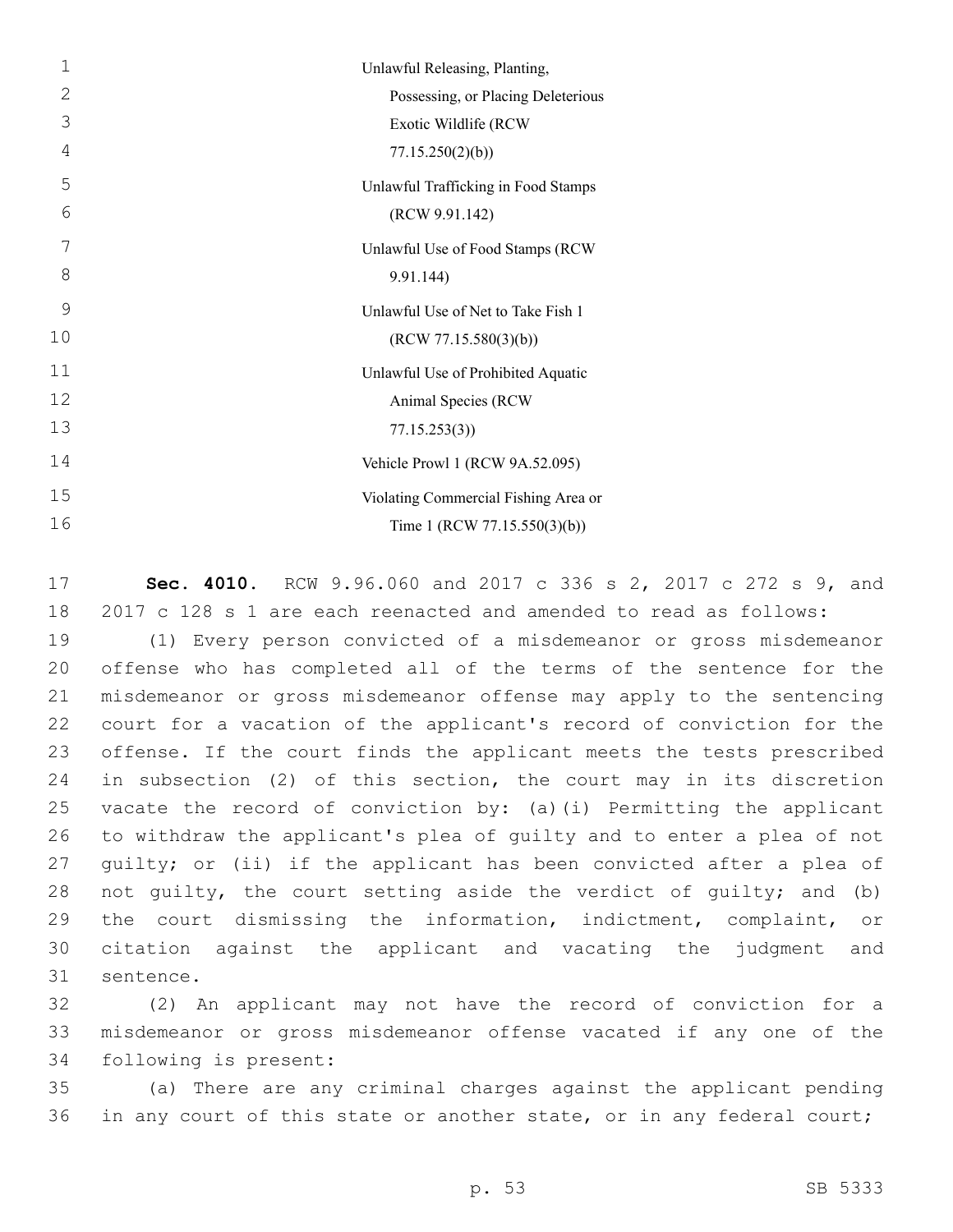(b) The offense was a violent offense as defined in RCW 9.94A.030 2 or an attempt to commit a violent offense;

 (c) The offense was a violation of RCW 46.61.502 (driving while under the influence), 46.61.504 (actual physical control while under the influence), 9.91.020 (operating a railroad, etc. while intoxicated), or the offense is considered a "prior offense" under RCW 46.61.5055 and the applicant has had a subsequent alcohol or drug violation within ten years of the date of arrest for the prior offense or less than ten years has elapsed since the date of the 10 arrest for the prior offense;

 (d) The offense was any misdemeanor or gross misdemeanor violation, including attempt, of chapter 9.68 RCW (obscenity and pornography), chapter 9.68A RCW (sexual exploitation of children), or 14 chapter 9A.44 RCW (sex offenses);

 (e) The applicant was convicted of a misdemeanor or gross misdemeanor offense as defined in RCW 10.99.020, or the court determines after a review of the court file that the offense was committed by one family member or household member against another, 19 or the court, after considering the damage to person or property that resulted in the conviction, any prior convictions for crimes defined in RCW 10.99.020, or for comparable offenses in another state or in 22 federal court, and the totality of the records under review by the court regarding the conviction being considered for vacation, determines that the offense involved domestic violence, and any one 25 of the following factors exist:

 (i) The applicant has not provided written notification of the vacation petition to the prosecuting attorney's office that 28 prosecuted the offense for which vacation is sought, or has not 29 provided that notification to the court;

 (ii) The applicant has previously had a conviction for domestic violence. For purposes of this subsection, however, if the current application is for more than one conviction that arose out of a single incident, none of those convictions counts as a previous 34 conviction;

 (iii) The applicant has signed an affidavit under penalty of perjury affirming that the applicant has not previously had a conviction for a domestic violence offense, and a criminal history check reveals that the applicant has had such a conviction; or

 (iv) Less than five years have elapsed since the person completed the terms of the original conditions of the sentence, including any

p. 54 SB 5333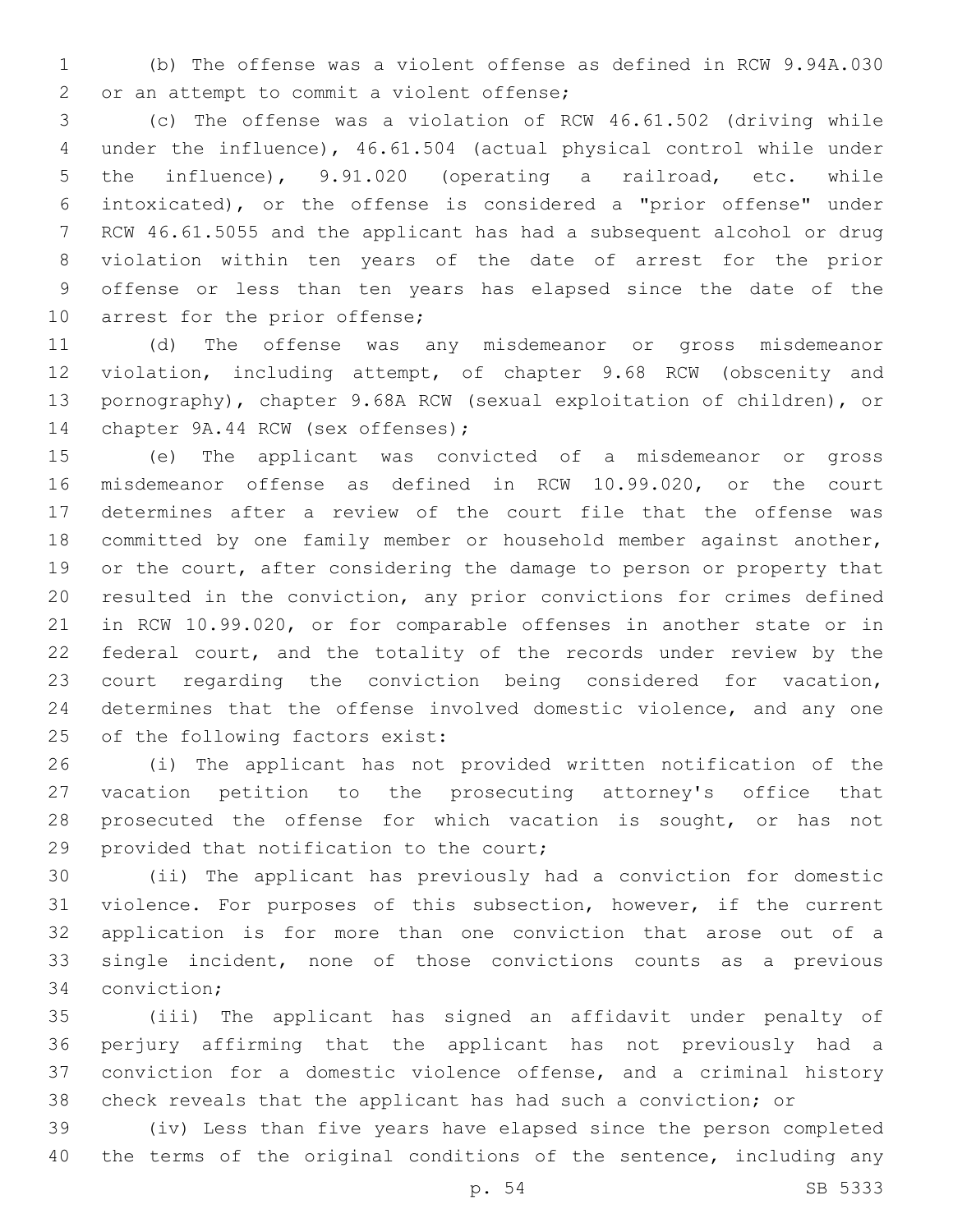financial obligations and successful completion of any treatment 2 ordered as a condition of sentencing;

 (f) For any offense other than those described in (e) of this subsection, less than three years have passed since the person completed the terms of the sentence, including any financial 6 obligations;

 (g) The offender has been convicted of a new crime in this state, 8 another state, or federal court since the date of conviction;

 (h) The applicant has ever had the record of another conviction 10 vacated; or

 (i) The applicant is currently restrained, or has been restrained within five years prior to the vacation application, by a domestic violence protection order, a no-contact order, an antiharassment 14 order, or a civil restraining order which restrains one party from 15 contacting the other party.

 (3) Subject to RCW 9.96.070, every person convicted of prostitution under RCW 9A.88.030 who committed the offense as a result of being a victim of trafficking, RCW 9A.40.100, promoting prostitution in the first degree, RCW 9A.88.070, promoting commercial sexual abuse of a minor, RCW 9.68A.101, or trafficking in persons under the trafficking victims protection act of 2000, 22 U.S.C. Sec. 7101 et seq. may apply to the sentencing court for vacation of the applicant's record of conviction for the prostitution offense. An applicant may not have the record of conviction for prostitution 25 vacated if any one of the following is present:

 (a) There are any criminal charges against the applicant pending 27 in any court of this state or another state, or in any federal court, 28 for any crime other than prostitution; or

 (b) The offender has been convicted of another crime, except prostitution, in this state, another state, or federal court since the date of conviction. The limitation in this subsection (3)(b) does not apply to convictions where the offender proves by a preponderance of the evidence that he or she committed the crime as a result of being a victim of trafficking, RCW 9A.40.100, promoting prostitution in the first degree, RCW 9A.88.070, promoting commercial sexual abuse of a minor, RCW 9.68A.101, or trafficking in persons under the trafficking victims protection act of 2000, 22 U.S.C. Sec. 7101 et seq., according to the requirements provided in RCW 9.96.070 for each 39 respective conviction.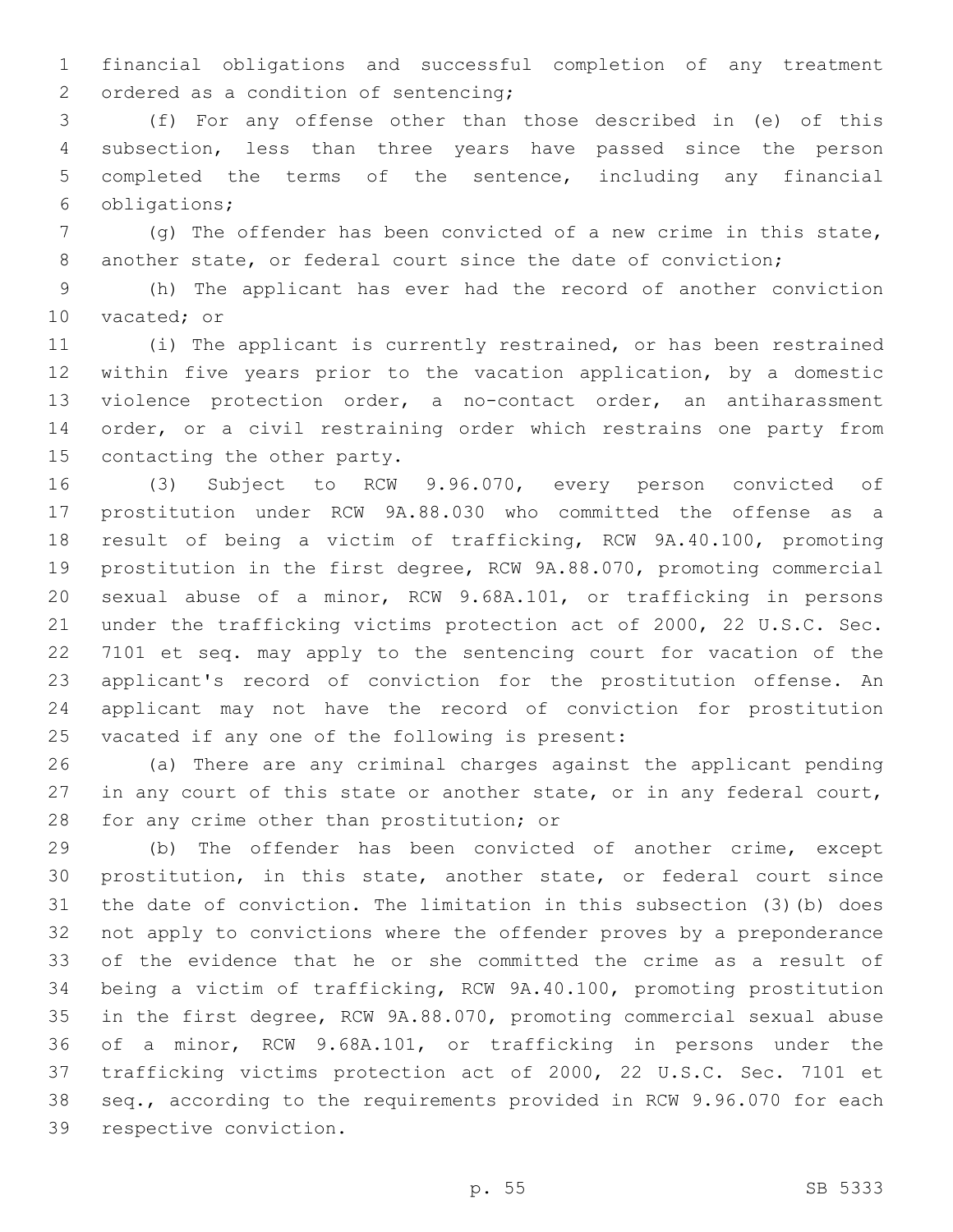(4) Every person convicted prior to January 1, 1975, of violating any statute or rule regarding the regulation of fishing activities, including, but not limited to, RCW 75.08.260, 75.12.060, 75.12.070, 75.12.160, 77.16.020, 77.16.030, 77.16.040, 77.16.060, and 77.16.240 who claimed to be exercising a treaty Indian fishing right, may apply to the sentencing court for vacation of the applicant's record of the misdemeanor, gross misdemeanor, or felony conviction for the offense. If the person is deceased, a member of the person's family or an official representative of the tribe of which the person was a member may apply to the court on behalf of the deceased person. Notwithstanding the requirements of RCW 9.94A.640, the court shall 12 vacate the record of conviction if:

 (a) The applicant is a member of a tribe that may exercise treaty 14 Indian fishing rights at the location where the offense occurred; and

 (b) The state has been enjoined from taking enforcement action of the statute or rule to the extent that it interferes with a treaty Indian fishing right as determined under *United States v. Washington*, 384 F. Supp. 312 (W.D. Wash. 1974), or *Sohappy v. Smith*, 302 F. Supp. 899 (D. Oregon 1969), and any posttrial orders of those courts, or any other state supreme court or federal court decision.

 (5)(a) Once the court vacates a record of conviction under this section, the person shall be released from all penalties and disabilities resulting from the offense and the fact that the person has been convicted of the offense shall not be included in the person's criminal history for purposes of determining a sentence in any subsequent conviction. For all purposes, including responding to questions on employment or housing applications, a person whose conviction has been vacated under this section may state that he or she has never been convicted of that crime. Except as provided in (b) of this subsection, nothing in this section affects or prevents the use of an offender's prior conviction in a later criminal 32 prosecution.

 (b) When a court vacates a record of domestic violence as defined in RCW 10.99.020 under this section, the state may not use the vacated conviction in a later criminal prosecution unless the conviction was for: (i) Violating the provisions of a restraining order, no-contact order, or protection order restraining or enjoining the person or restraining the person from going on to the grounds of or entering a residence, workplace, school, or day care, or prohibiting the person from knowingly coming within, or knowingly

p. 56 SB 5333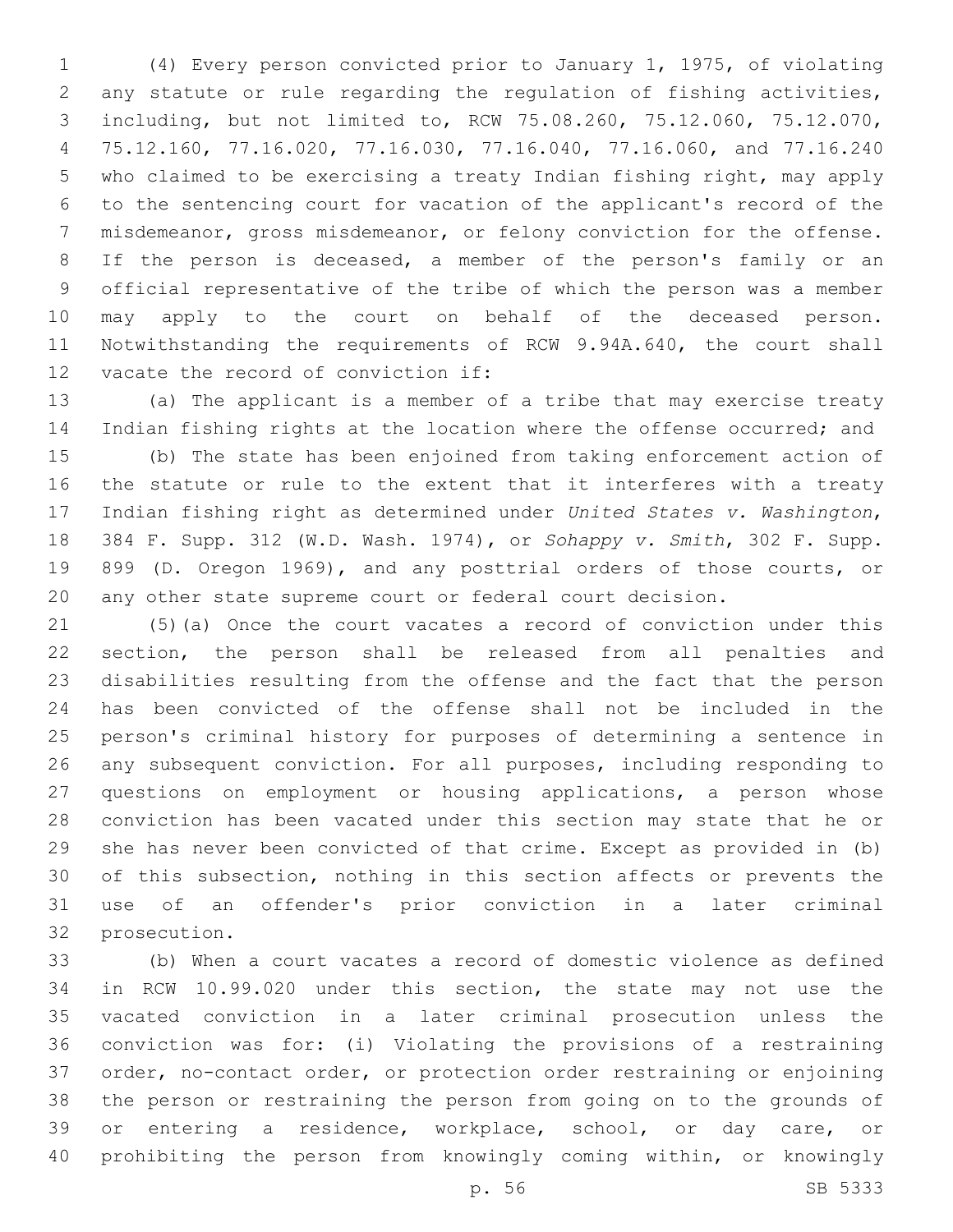remaining within, a specified distance of a location (RCW 10.99.040, 10.99.050, 26.09.300, 26.10.220, ((26.26.138)) 26.26B.050, 26.44.063, 26.44.150, 26.50.060, 26.50.070, 26.50.130, 26.52.070, or 74.34.145); or (ii) stalking (RCW 9A.46.110). A vacated conviction under this section is not considered a conviction of such an offense for the purposes of 27 C.F.R. 478.11.6

 (6) All costs incurred by the court and probation services shall be paid by the person making the motion to vacate the record unless a determination is made pursuant to chapter 10.101 RCW that the person 10 making the motion is indigent, at the time the motion is brought.

 (7) The clerk of the court in which the vacation order is entered shall immediately transmit the order vacating the conviction to the Washington state patrol identification section and to the local police agency, if any, which holds criminal history information for the person who is the subject of the conviction. The Washington state patrol and any such local police agency shall immediately update 17 their records to reflect the vacation of the conviction, and shall transmit the order vacating the conviction to the federal bureau of investigation. A conviction that has been vacated under this section may not be disseminated or disclosed by the state patrol or local law enforcement agency to any person, except other criminal justice 22 enforcement agencies.

 **Sec. 4011.** RCW 10.14.080 and 2011 c 307 s 3 are each amended to 24 read as follows:

 (1) Upon filing a petition for a civil antiharassment protection order under this chapter, the petitioner may obtain an ex parte temporary antiharassment protection order. An ex parte temporary antiharassment protection order may be granted with or without notice upon the filing of an affidavit which, to the satisfaction of the court, shows reasonable proof of unlawful harassment of the petitioner by the respondent and that great or irreparable harm will result to the petitioner if the temporary antiharassment protection 33 order is not granted.

 (2) An ex parte temporary antiharassment protection order shall be effective for a fixed period not to exceed fourteen days or twenty-four days if the court has permitted service by publication under RCW 10.14.085. The ex parte order may be reissued. A full hearing, as provided in this chapter, shall be set for not later than fourteen days from the issuance of the temporary order or not later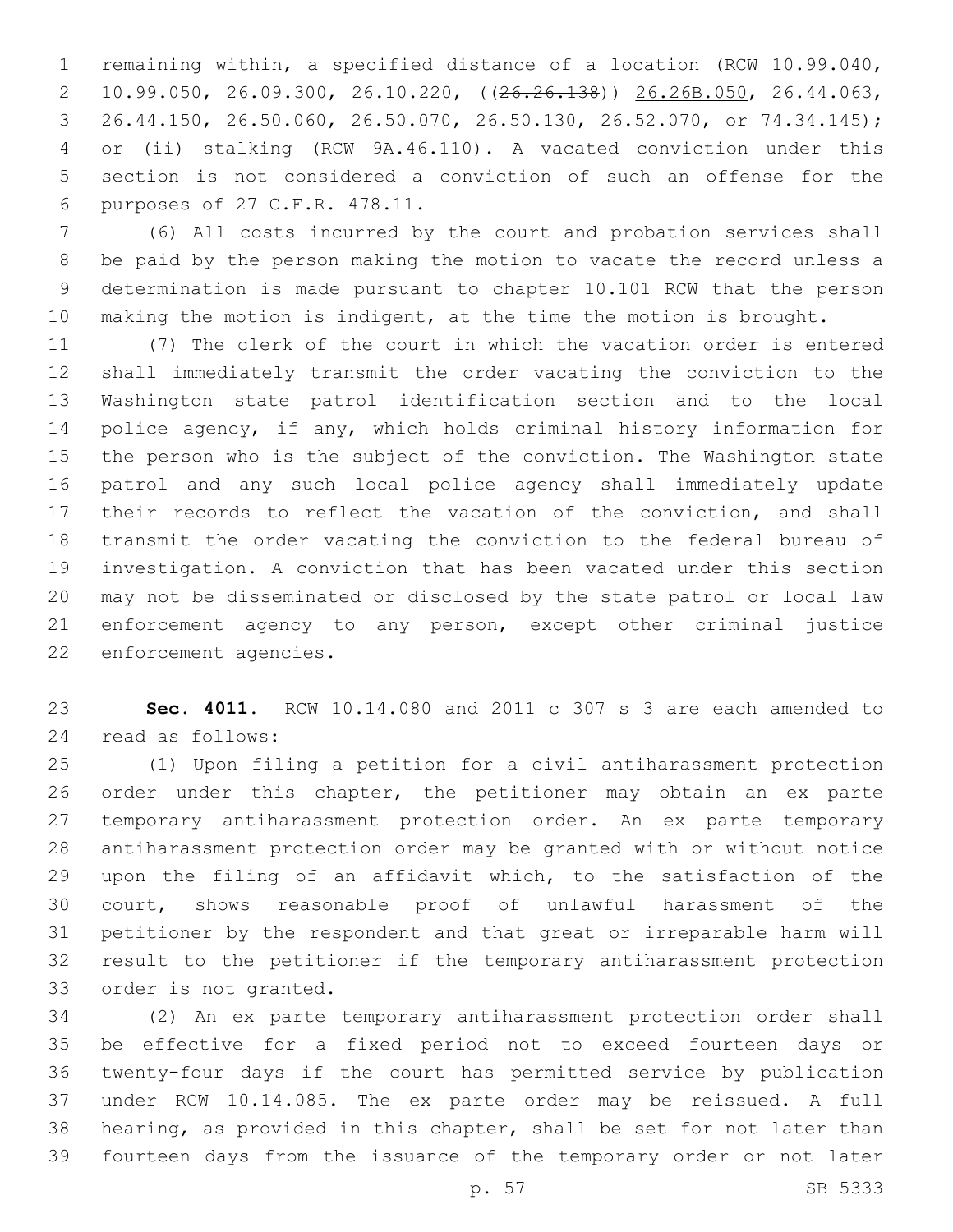than twenty-four days if service by publication is permitted. Except as provided in RCW 10.14.070 and 10.14.085, the respondent shall be personally served with a copy of the ex parte order along with a copy of the petition and notice of the date set for the hearing. The ex parte order and notice of hearing shall include at a minimum the date and time of the hearing set by the court to determine if the temporary order should be made effective for one year or more, and notice that if the respondent should fail to appear or otherwise not respond, an order for protection will be issued against the respondent pursuant to the provisions of this chapter, for a minimum of one year from the date of the hearing. The notice shall also include a brief statement of the provisions of the ex parte order and notify the respondent that a copy of the ex parte order and notice of hearing has been filed with the clerk of the court.

 (3) At the hearing, if the court finds by a preponderance of the evidence that unlawful harassment exists, a civil antiharassment protection order shall issue prohibiting such unlawful harassment.

 (4) An order issued under this chapter shall be effective for not more than one year unless the court finds that the respondent is likely to resume unlawful harassment of the petitioner when the order expires. If so, the court may enter an order for a fixed time exceeding one year or may enter a permanent antiharassment protection order. The court shall not enter an order that is effective for more than one year if the order restrains the respondent from contacting the respondent's minor children. This limitation is not applicable to civil antiharassment protection orders issued under chapter 26.09, 27 26.10, ((or 26.26)) 26.26A, or 26.26B RCW. If the petitioner seeks relief for a period longer than one year on behalf of the respondent's minor children, the court shall advise the petitioner that the petitioner may apply for renewal of the order as provided in this chapter or if appropriate may seek relief pursuant to chapter 26.09 or 26.10 RCW.32

 (5) At any time within the three months before the expiration of the order, the petitioner may apply for a renewal of the order by filing a petition for renewal. The petition for renewal shall state the reasons why the petitioner seeks to renew the protection order. Upon receipt of the petition for renewal, the court shall order a hearing which shall be not later than fourteen days from the date of the order. Except as provided in RCW 10.14.085, personal service shall be made upon the respondent not less than five days before the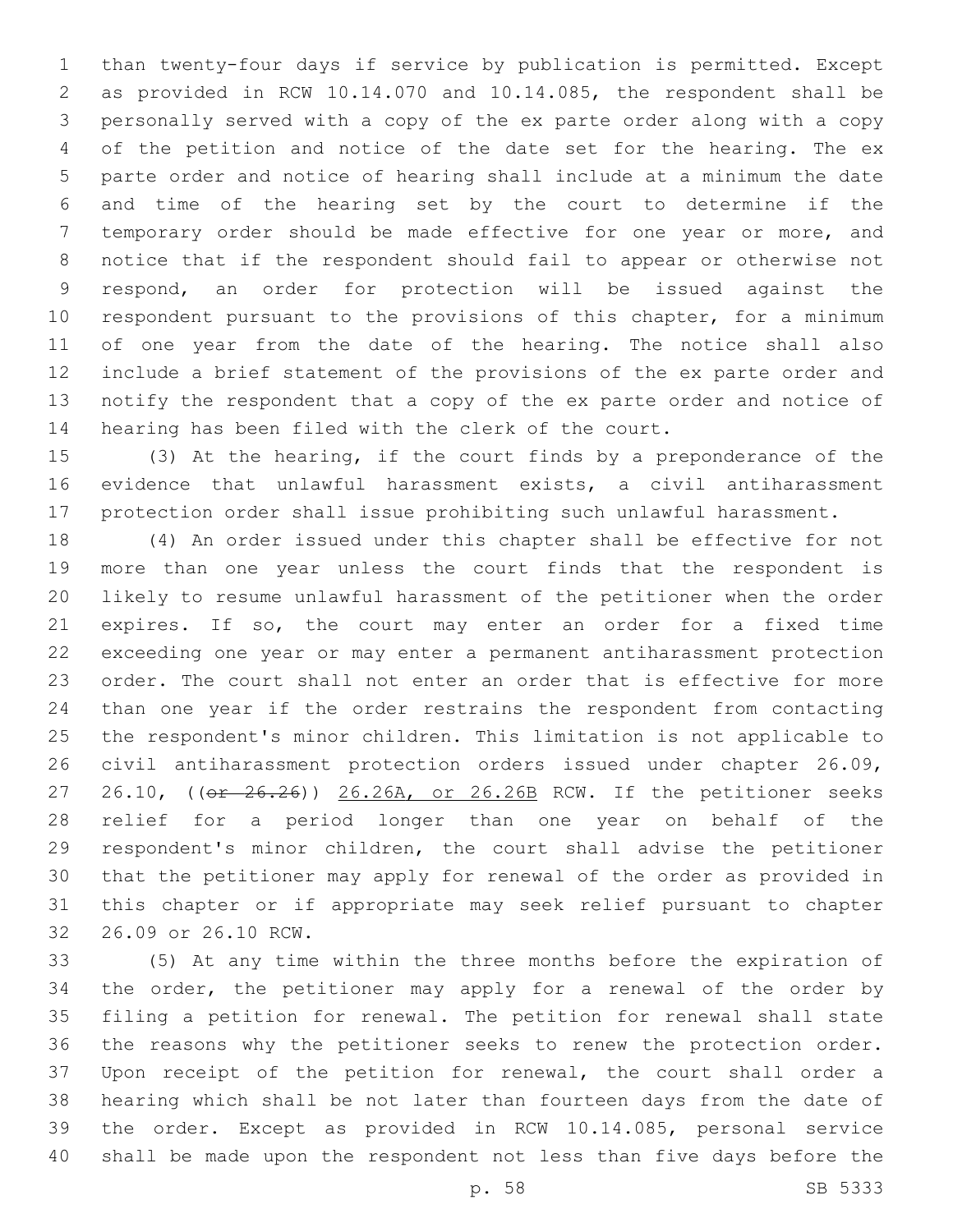hearing. If timely service cannot be made the court shall set a new hearing date and shall either require additional attempts at obtaining personal service or permit service by publication as provided by RCW 10.14.085. If the court permits service by publication, the court shall set the new hearing date not later than twenty-four days from the date of the order. If the order expires because timely service cannot be made the court shall grant an ex parte order of protection as provided in this section. The court shall grant the petition for renewal unless the respondent proves by a preponderance of the evidence that the respondent will not resume harassment of the petitioner when the order expires. The court may renew the protection order for another fixed time period or may enter a permanent order as provided in subsection (4) of this section.

 (6) The court, in granting an ex parte temporary antiharassment 15 protection order or a civil antiharassment protection order, shall have broad discretion to grant such relief as the court deems proper, 17 including an order:

 (a) Restraining the respondent from making any attempts to 19 contact the petitioner;

 (b) Restraining the respondent from making any attempts to keep 21 the petitioner under surveillance;

 (c) Requiring the respondent to stay a stated distance from the 23 petitioner's residence and workplace; and

(d) Considering the provisions of RCW 9.41.800.

 (7) The court in granting an ex parte temporary antiharassment 26 protection order or a civil antiharassment protection order( $(\tau)$ ) shall not prohibit the respondent from exercising constitutionally protected free speech. Nothing in this section prohibits the petitioner from utilizing other civil or criminal remedies to restrain conduct or communications not otherwise constitutionally 31 protected.

 (8) The court in granting an ex parte temporary antiharassment 33 protection order or a civil antiharassment protection order( $(\tau)$ ) shall not prohibit the respondent from the use or enjoyment of real property to which the respondent has a cognizable claim unless that order is issued under chapter 26.09 RCW or under a separate action commenced with a summons and complaint to determine title or 38 possession of real property.

 (9) The court in granting an ex parte temporary antiharassment 40 protection order or a civil antiharassment protection order( $(\tau)$ )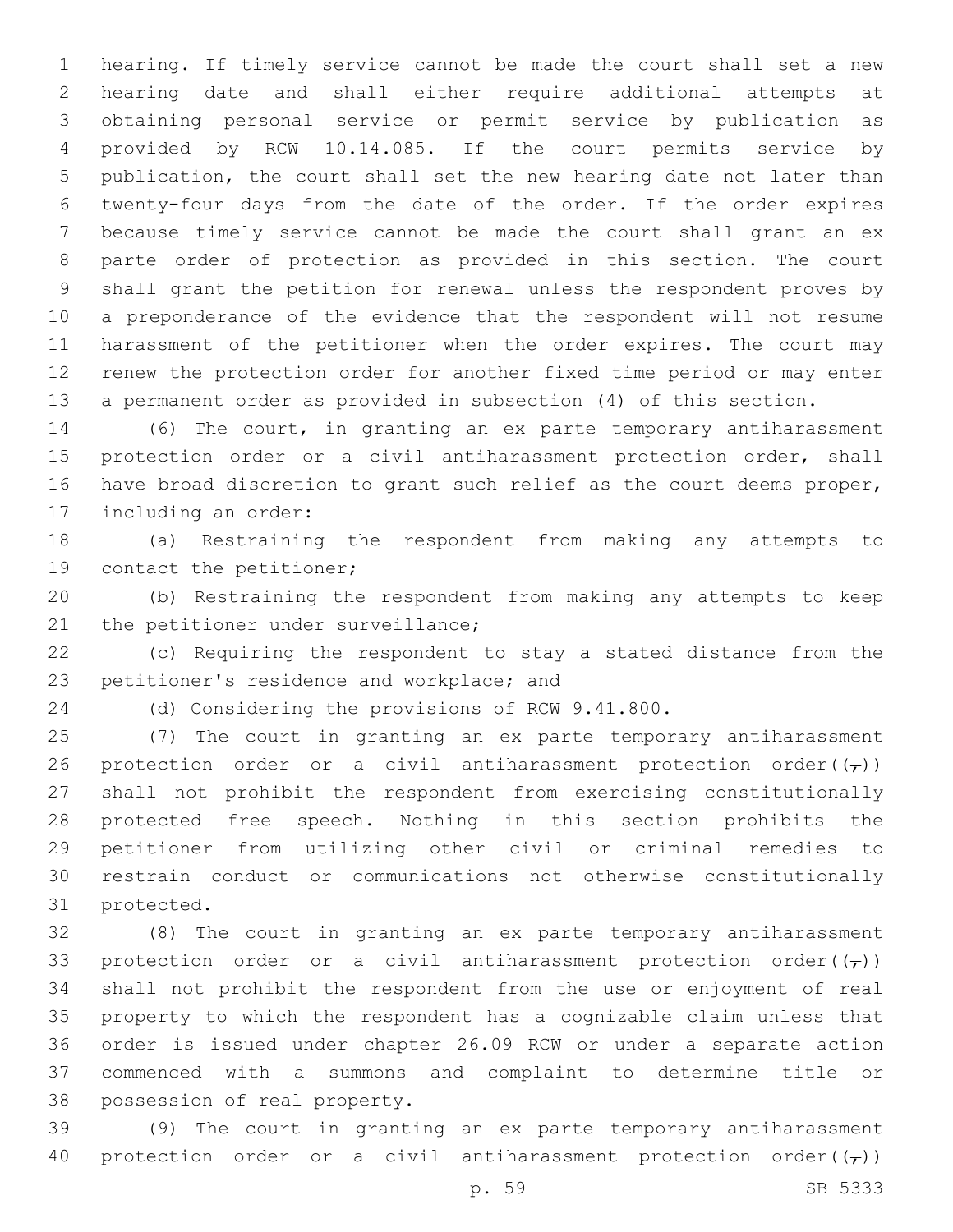shall not limit the respondent's right to care, control, or custody of the respondent's minor child, unless that order is issued under chapter 13.32A, 26.09, 26.10, ((or 26.26)) 26.26A, or 26.26B RCW.

 (10) A petitioner may not obtain an ex parte temporary antiharassment protection order against a respondent if the petitioner has previously obtained two such ex parte orders against the same respondent but has failed to obtain the issuance of a civil antiharassment protection order unless good cause for such failure 9 can be shown.

 (11) The court order shall specify the date an order issued pursuant to subsections (4) and (5) of this section expires if any. The court order shall also state whether the court issued the protection order following personal service or service by publication and whether the court has approved service by publication of an order 15 issued under this section.

 **Sec. 4012.** RCW 10.14.200 and 1999 c 397 s 4 are each amended to 17 read as follows:

 Any order available under this chapter may be issued in actions 19 under chapter 13.32A, 26.09, 26.10, ((or 26.26)) 26.26A, or 26.26B RCW. An order available under this chapter that is issued under those chapters shall be fully enforceable and shall be enforced pursuant to 22 the provisions of this chapter.

 **Sec. 4013.** RCW 10.31.100 and 2017 c 336 s 3 and 2017 c 223 s 1 are each reenacted and amended to read as follows:

 A police officer having probable cause to believe that a person has committed or is committing a felony shall have the authority to arrest the person without a warrant. A police officer may arrest a person without a warrant for committing a misdemeanor or gross misdemeanor only when the offense is committed in the presence of an officer, except as provided in subsections (1) through (11) of this 31 section.

 (1) Any police officer having probable cause to believe that a person has committed or is committing a misdemeanor or gross misdemeanor, involving physical harm or threats of harm to any person or property or the unlawful taking of property or involving the use or possession of cannabis, or involving the acquisition, possession, or consumption of alcohol by a person under the age of twenty-one years under RCW 66.44.270, or involving criminal trespass under RCW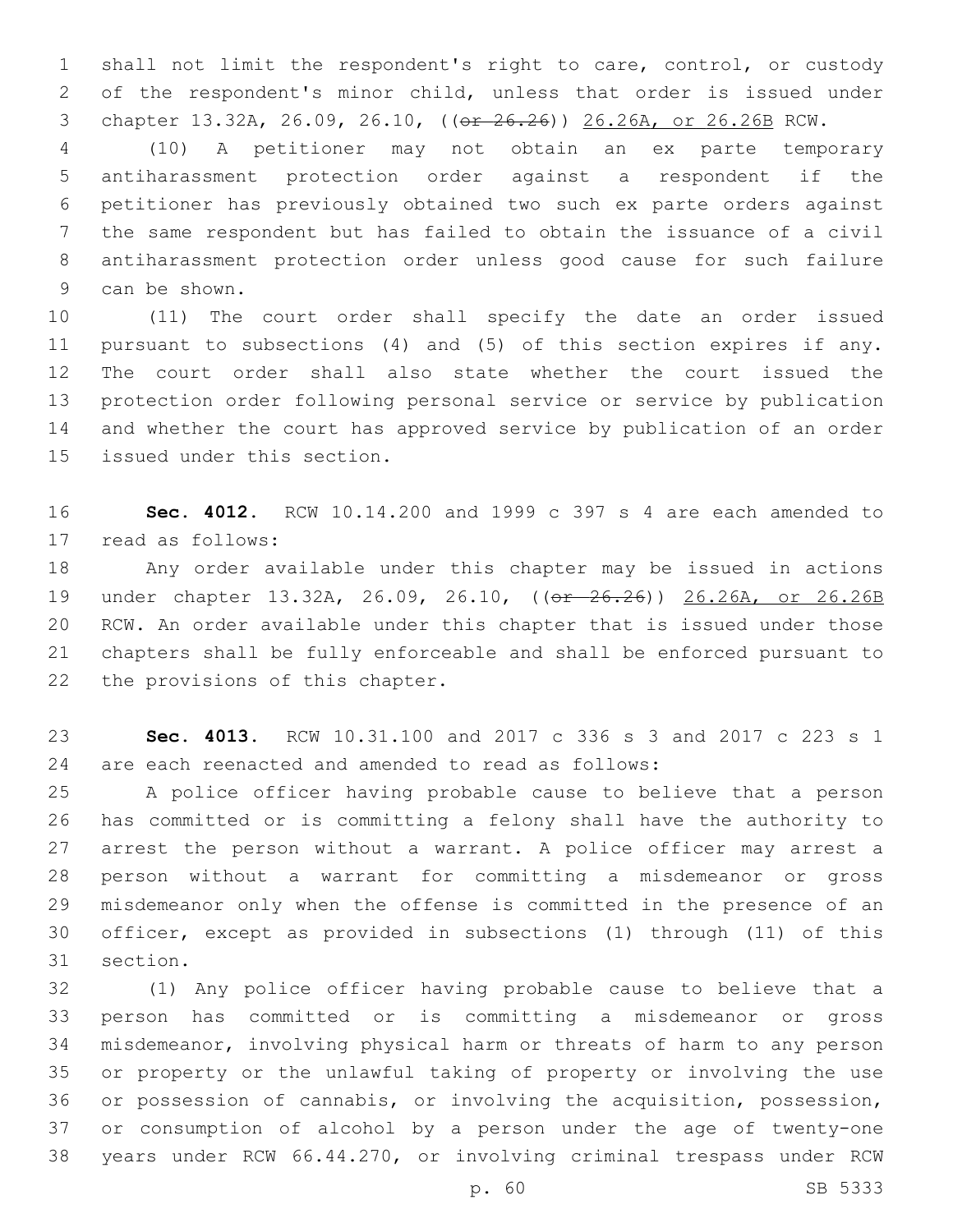9A.52.070 or 9A.52.080, shall have the authority to arrest the 2 person.

 (2) A police officer shall arrest and take into custody, pending release on bail, personal recognizance, or court order, a person without a warrant when the officer has probable cause to believe 6 that:

 (a) An order has been issued of which the person has knowledge under RCW 26.44.063, or chapter 7.92, 7.90, 9A.46, 10.99, 26.09, 9 26.10, ((26.26)) 26.26A, 26.26B, 26.50, or 74.34 RCW restraining the person and the person has violated the terms of the order restraining 11 the person from acts or threats of violence, or restraining the person from going onto the grounds of or entering a residence, workplace, school, or day care, or prohibiting the person from knowingly coming within, or knowingly remaining within, a specified distance of a location or, in the case of an order issued under RCW 26.44.063, imposing any other restrictions or conditions upon the 17 person; or

 (b) A foreign protection order, as defined in RCW 26.52.010, has been issued of which the person under restraint has knowledge and the person under restraint has violated a provision of the foreign protection order prohibiting the person under restraint from contacting or communicating with another person, or excluding the person under restraint from a residence, workplace, school, or day care, or prohibiting the person from knowingly coming within, or knowingly remaining within, a specified distance of a location, or a violation of any provision for which the foreign protection order specifically indicates that a violation will be a crime; or

 (c) The person is eighteen years or older and within the preceding four hours has assaulted a family or household member as defined in RCW 10.99.020 and the officer believes: (i) A felonious assault has occurred; (ii) an assault has occurred which has resulted in bodily injury to the victim, whether the injury is observable by the responding officer or not; or (iii) that any physical action has occurred which was intended to cause another person reasonably to fear imminent serious bodily injury or death. Bodily injury means physical pain, illness, or an impairment of physical condition. When the officer has probable cause to believe that family or household members have assaulted each other, the officer is not required to arrest both persons. The officer shall arrest the person whom the officer believes to be the primary physical aggressor. In making this

p. 61 SB 5333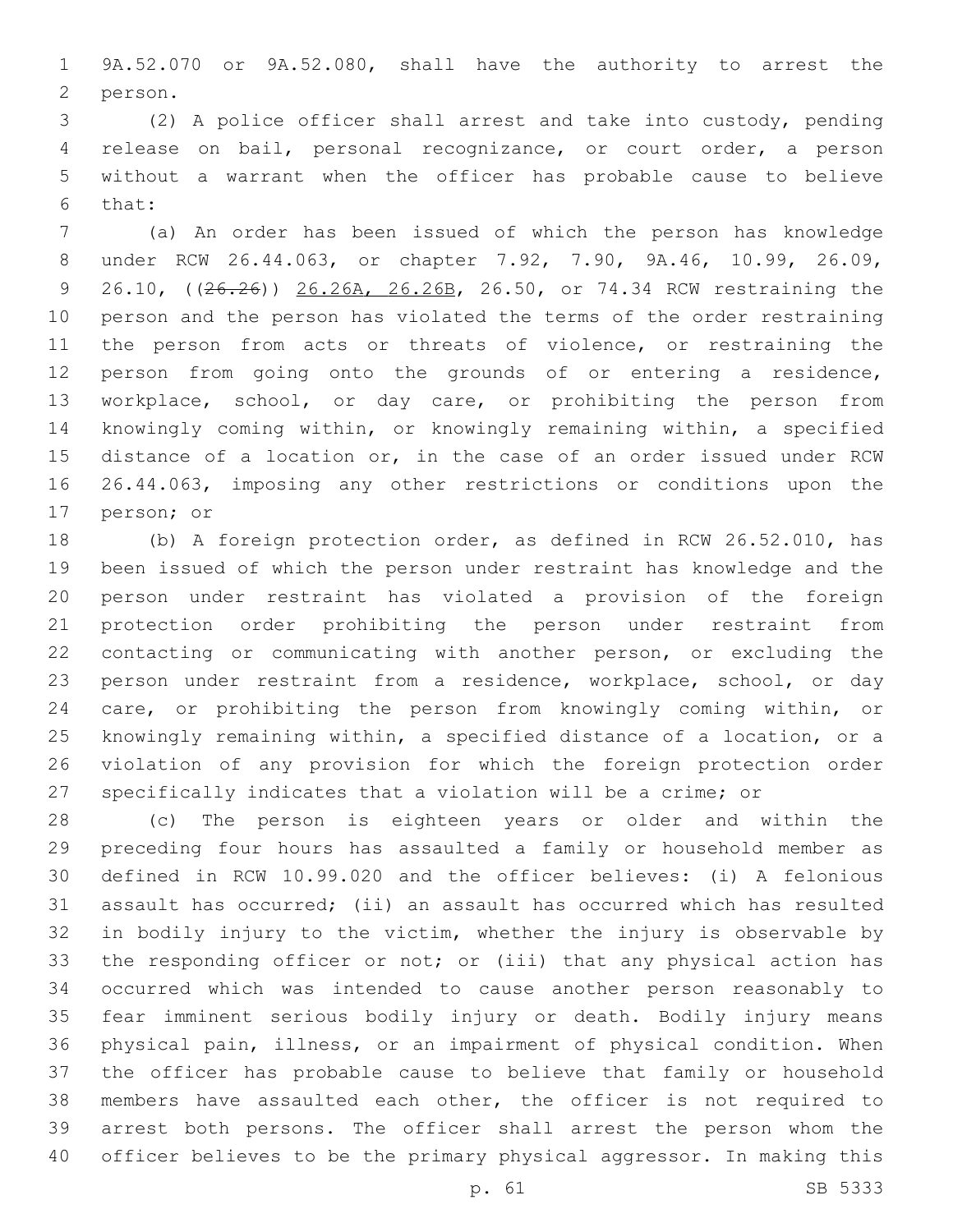determination, the officer shall make every reasonable effort to consider: (A) The intent to protect victims of domestic violence under RCW 10.99.010; (B) the comparative extent of injuries inflicted or serious threats creating fear of physical injury; and (C) the history of domestic violence of each person involved, including whether the conduct was part of an ongoing pattern of abuse.

 (3) Any police officer having probable cause to believe that a person has committed or is committing a violation of any of the following traffic laws shall have the authority to arrest the person:

 (a) RCW 46.52.010, relating to duty on striking an unattended car 11 or other property;

 (b) RCW 46.52.020, relating to duty in case of injury to or death 13 of a person or damage to an attended vehicle;

 (c) RCW 46.61.500 or 46.61.530, relating to reckless driving or 15 racing of vehicles;

 (d) RCW 46.61.502 or 46.61.504, relating to persons under the 17 influence of intoxicating liquor or drugs;

 (e) RCW 46.61.503 or 46.25.110, relating to persons having 19 alcohol or THC in their system;

 (f) RCW 46.20.342, relating to driving a motor vehicle while 21 operator's license is suspended or revoked;

 (g) RCW 46.61.5249, relating to operating a motor vehicle in a 23 negligent manner.

 (4) A law enforcement officer investigating at the scene of a motor vehicle accident may arrest the driver of a motor vehicle involved in the accident if the officer has probable cause to believe that the driver has committed in connection with the accident a 28 violation of any traffic law or regulation.

 (5)(a) A law enforcement officer investigating at the scene of a motor vessel accident may arrest the operator of a motor vessel involved in the accident if the officer has probable cause to believe that the operator has committed, in connection with the accident, a 33 criminal violation of chapter 79A.60 RCW.

 (b) A law enforcement officer investigating at the scene of a motor vessel accident may issue a citation for an infraction to the operator of a motor vessel involved in the accident if the officer has probable cause to believe that the operator has committed, in connection with the accident, a violation of any boating safety law 39 of chapter 79A.60 RCW.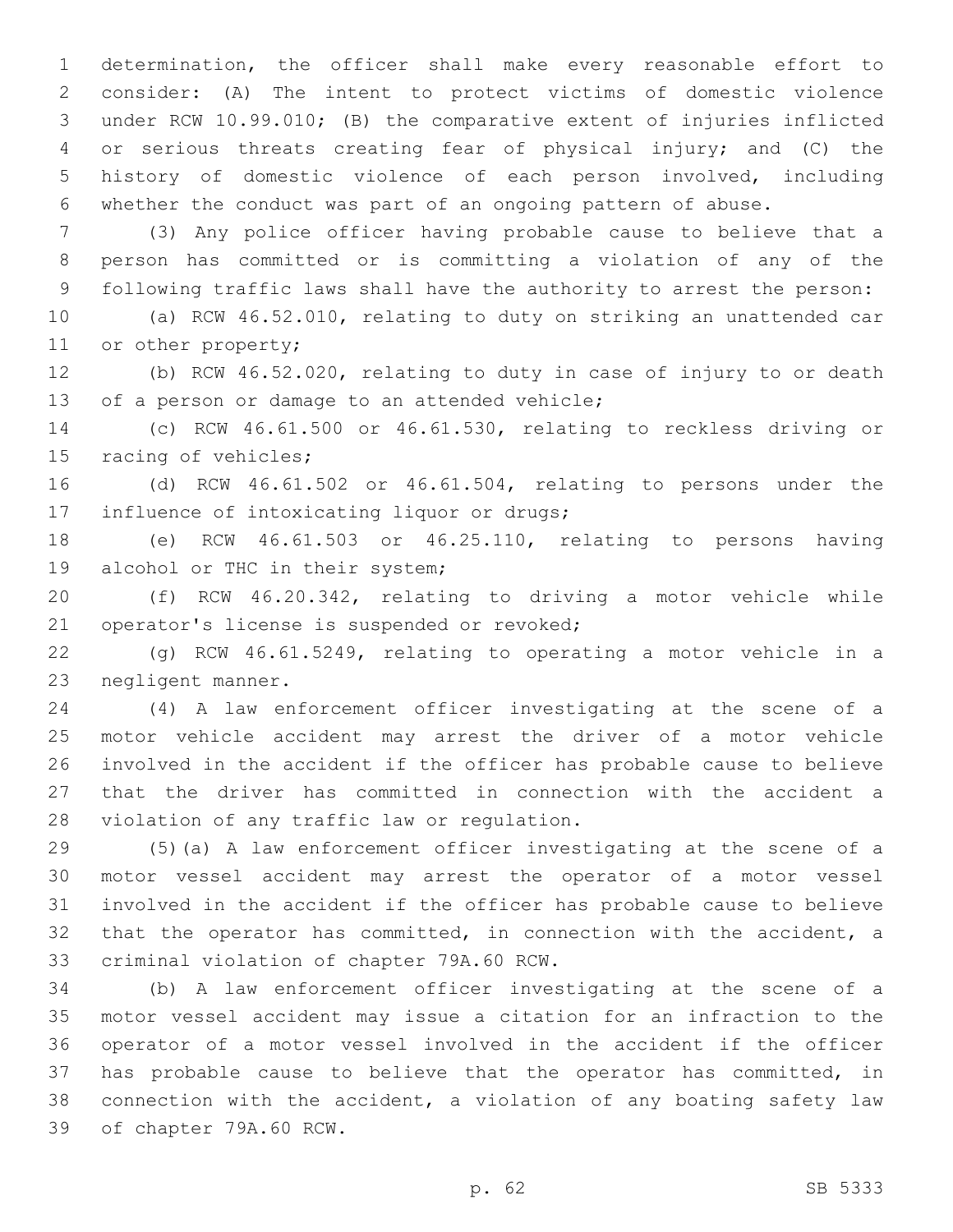(6) Any police officer having probable cause to believe that a person has committed or is committing a violation of RCW 79A.60.040 3 shall have the authority to arrest the person.

 (7) An officer may act upon the request of a law enforcement officer in whose presence a traffic infraction was committed, to stop, detain, arrest, or issue a notice of traffic infraction to the driver who is believed to have committed the infraction. The request by the witnessing officer shall give an officer the authority to take appropriate action under the laws of the state of Washington.

 (8) Any police officer having probable cause to believe that a person has committed or is committing any act of indecent exposure, as defined in RCW 9A.88.010, may arrest the person.

 (9) A police officer may arrest and take into custody, pending release on bail, personal recognizance, or court order, a person without a warrant when the officer has probable cause to believe that an order has been issued of which the person has knowledge under chapter 10.14 RCW and the person has violated the terms of that 18 order.

 (10) Any police officer having probable cause to believe that a person has, within twenty-four hours of the alleged violation, committed a violation of RCW 9A.50.020 may arrest such person.

 (11) A police officer having probable cause to believe that a person illegally possesses or illegally has possessed a firearm or other dangerous weapon on private or public elementary or secondary school premises shall have the authority to arrest the person.

 For purposes of this subsection, the term "firearm" has the meaning defined in RCW 9.41.010 and the term "dangerous weapon" has the meaning defined in RCW 9.41.250 and 9.41.280(1) (c) through (e).

 (12) A law enforcement officer having probable cause to believe 30 that a person has committed a violation under RCW  $77.15.160((44))$ ) (5) may issue a citation for an infraction to the person in 32 connection with the violation.

 (13) A law enforcement officer having probable cause to believe that a person has committed a criminal violation under RCW 77.15.809 or 77.15.811 may arrest the person in connection with the violation.

 (14) Except as specifically provided in subsections (2), (3), (4), and (7) of this section, nothing in this section extends or otherwise affects the powers of arrest prescribed in Title 46 RCW.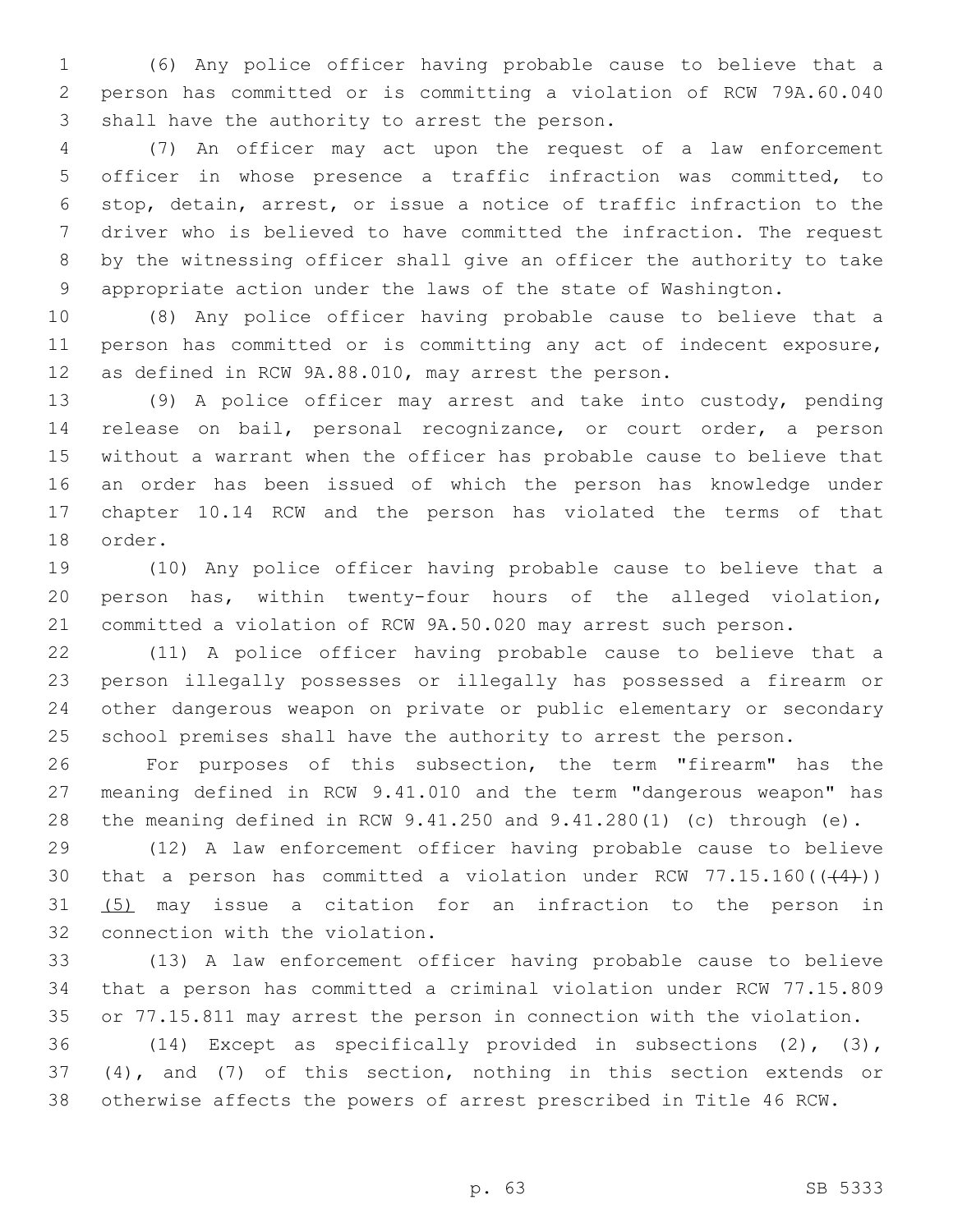(15) No police officer may be held criminally or civilly liable for making an arrest pursuant to subsection (2) or (9) of this section if the police officer acts in good faith and without malice.

 (16)(a) Except as provided in (b) of this subsection, a police officer shall arrest and keep in custody, until release by a judicial officer on bail, personal recognizance, or court order, a person without a warrant when the officer has probable cause to believe that the person has violated RCW 46.61.502 or 46.61.504 or an equivalent local ordinance and the police officer: (i) Has knowledge that the person has a prior offense as defined in RCW 46.61.5055 within ten years; or (ii) has knowledge, based on a review of the information available to the officer at the time of arrest, that the person is charged with or is awaiting arraignment for an offense that would qualify as a prior offense as defined in RCW 46.61.5055 if it were a 15 conviction.

 (b) A police officer is not required to keep in custody a person under (a) of this subsection if the person requires immediate medical 18 attention and is admitted to a hospital.

 **Sec. 4014.** RCW 10.99.020 and 2004 c 18 s 2 are each amended to 20 read as follows:

 Unless the context clearly requires otherwise, the definitions in 22 this section apply throughout this chapter.

 (1) "Agency" means a general authority Washington law enforcement 24 agency as defined in RCW 10.93.020.

 (2) "Association" means the Washington association of sheriffs 26 and police chiefs.

 (3) "Family or household members" means spouses, former spouses, persons who have a child in common regardless of whether they have been married or have lived together at any time, adult persons related by blood or marriage, adult persons who are presently residing together or who have resided together in the past, persons sixteen years of age or older who are presently residing together or who have resided together in the past and who have or have had a dating relationship, persons sixteen years of age or older with whom a person sixteen years of age or older has or has had a dating relationship, and persons who have a biological or legal parent-child relationship, including stepparents and stepchildren and grandparents 38 and grandchildren.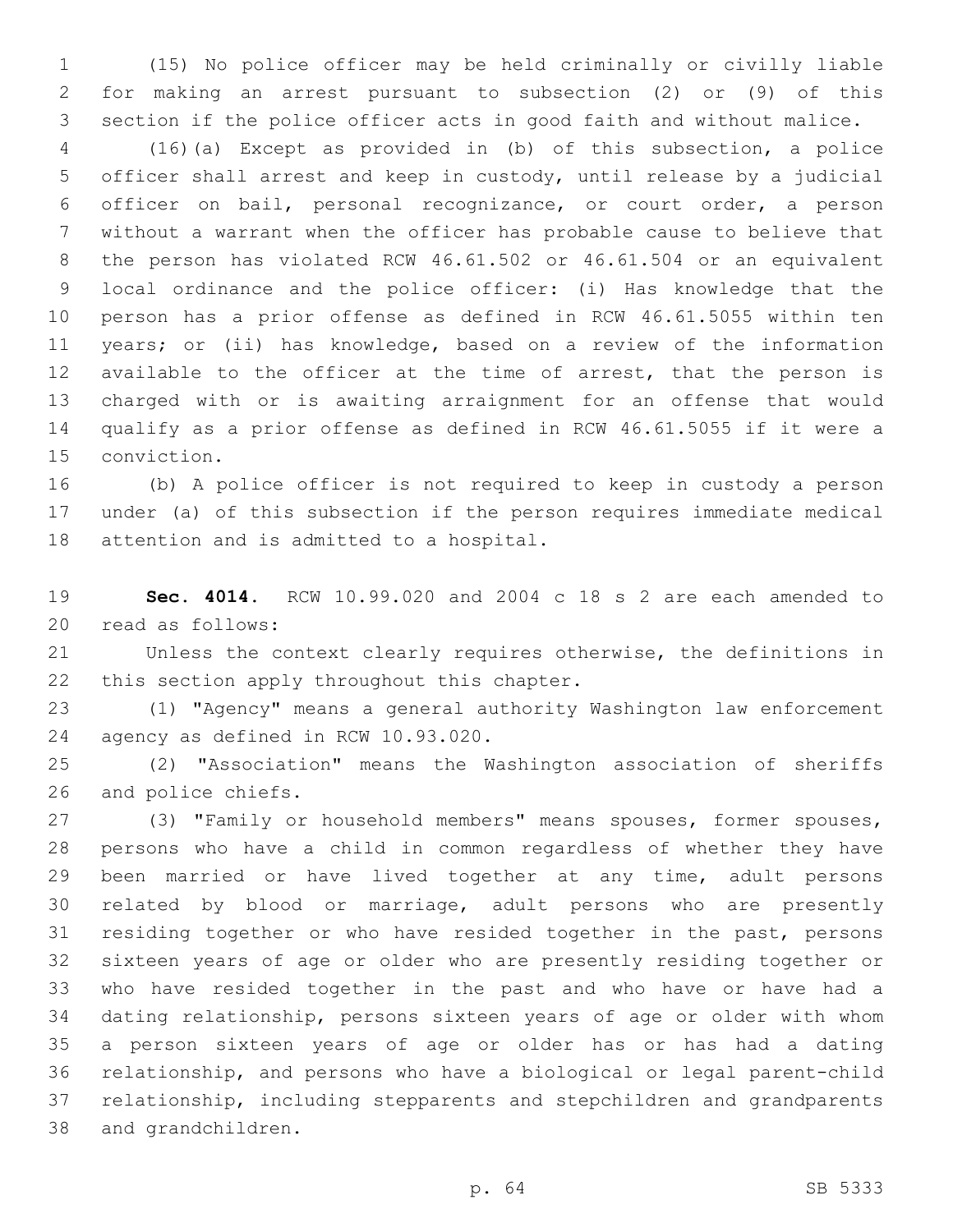(4) "Dating relationship" has the same meaning as in RCW 26.50.010.2 (5) "Domestic violence" includes but is not limited to any of the following crimes when committed by one family or household member 5 against another: (a) Assault in the first degree (RCW 9A.36.011); (b) Assault in the second degree (RCW 9A.36.021); 8 (c) Assault in the third degree (RCW 9A.36.031); (d) Assault in the fourth degree (RCW 9A.36.041); 10 (e) Drive-by shooting (RCW 9A.36.045); 11 (f) Reckless endangerment (RCW 9A.36.050); 12 (g) Coercion (RCW 9A.36.070); (h) Burglary in the first degree (RCW 9A.52.020); (i) Burglary in the second degree (RCW 9A.52.030); (j) Criminal trespass in the first degree (RCW 9A.52.070); (k) Criminal trespass in the second degree (RCW 9A.52.080); (l) Malicious mischief in the first degree (RCW 9A.48.070); (m) Malicious mischief in the second degree (RCW 9A.48.080); (n) Malicious mischief in the third degree (RCW 9A.48.090); (o) Kidnapping in the first degree (RCW 9A.40.020); (p) Kidnapping in the second degree (RCW 9A.40.030); (q) Unlawful imprisonment (RCW 9A.40.040);22 (r) Violation of the provisions of a restraining order, no- contact order, or protection order restraining or enjoining the person or restraining the person from going onto the grounds of or entering a residence, workplace, school, or day care, or prohibiting the person from knowingly coming within, or knowingly remaining within, a specified distance of a location (RCW 10.99.040, 10.99.050, 26.09.300, 26.10.220, ((26.26.138)) 26.26B.050, 26.44.063, 26.44.150, 26.50.060, 26.50.070, 26.50.130, 26.52.070, or 74.34.145); 31 (s) Rape in the first degree (RCW 9A.44.040); (t) Rape in the second degree (RCW 9A.44.050); 33 (u) Residential burglary (RCW 9A.52.025); 34 (v) Stalking (RCW 9A.46.110); and (w) Interference with the reporting of domestic violence (RCW 36 9A.36.150). (6) "Employee" means any person currently employed with an 38 agency. (7) "Sworn employee" means a general authority Washington peace officer as defined in RCW 10.93.020, any person appointed under RCW p. 65 SB 5333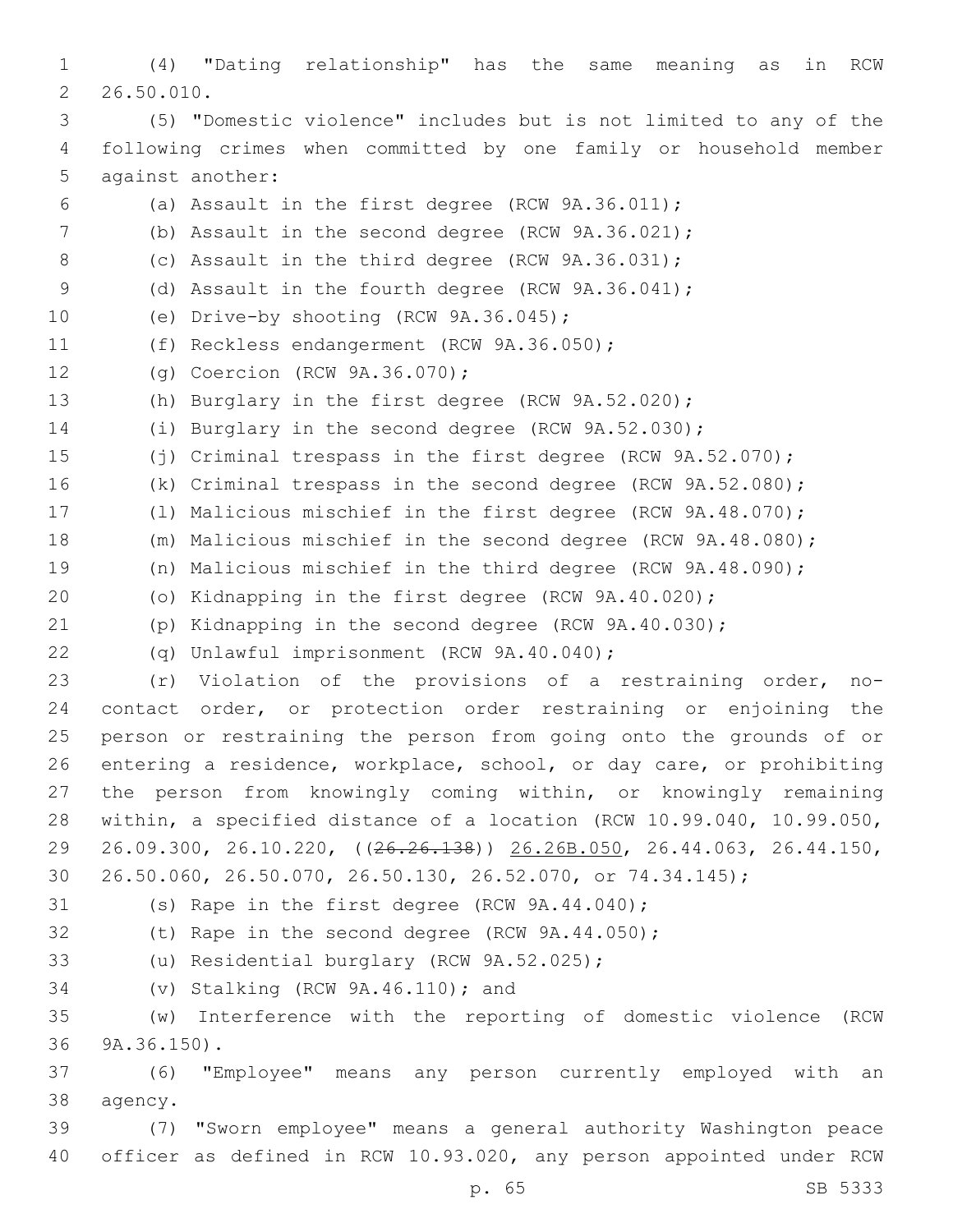35.21.333, and any person appointed or elected to carry out the 2 duties of the sheriff under chapter 36.28 RCW.

 (8) "Victim" means a family or household member who has been 4 subjected to domestic violence.

 **Sec. 4015.** RCW 13.04.030 and 2018 c 162 s 2 are each amended to read as follows:6

 (1) Except as provided in this section, the juvenile courts in this state shall have exclusive original jurisdiction over all 9 proceedings:

 (a) Under the interstate compact on placement of children as 11 provided in chapter 26.34 RCW;

 (b) Relating to children alleged or found to be dependent as provided in chapter 26.44 RCW and in RCW 13.34.030 through 13.34.161;

 (c) Relating to the termination of a parent and child relationship as provided in RCW 13.34.180 through 13.34.210;

 (d) To approve or disapprove out-of-home placement as provided in 17 RCW 13.32A.170;

 (e) Relating to juveniles alleged or found to have committed offenses, traffic or civil infractions, or violations as provided in 20 RCW 13.40.020 through 13.40.230, unless:

 (i) The juvenile court transfers jurisdiction of a particular juvenile to adult criminal court pursuant to RCW 13.40.110;

 (ii) The statute of limitations applicable to adult prosecution for the offense, traffic or civil infraction, or violation has 25 expired;

 (iii) The alleged offense or infraction is a traffic, fish, boating, or game offense, or traffic or civil infraction committed by a juvenile sixteen years of age or older and would, if committed by an adult, be tried or heard in a court of limited jurisdiction, in which instance the appropriate court of limited jurisdiction shall have jurisdiction over the alleged offense or infraction, and no guardian ad litem is required in any such proceeding due to the juvenile's age. If such an alleged offense or infraction and an alleged offense or infraction subject to juvenile court jurisdiction arise out of the same event or incident, the juvenile court may have jurisdiction of both matters. The jurisdiction under this subsection does not constitute "transfer" or a "decline" for purposes of RCW 13.40.110 (1) or (2) or (e)(i) of this subsection. Courts of limited jurisdiction which confine juveniles for an alleged offense or

p. 66 SB 5333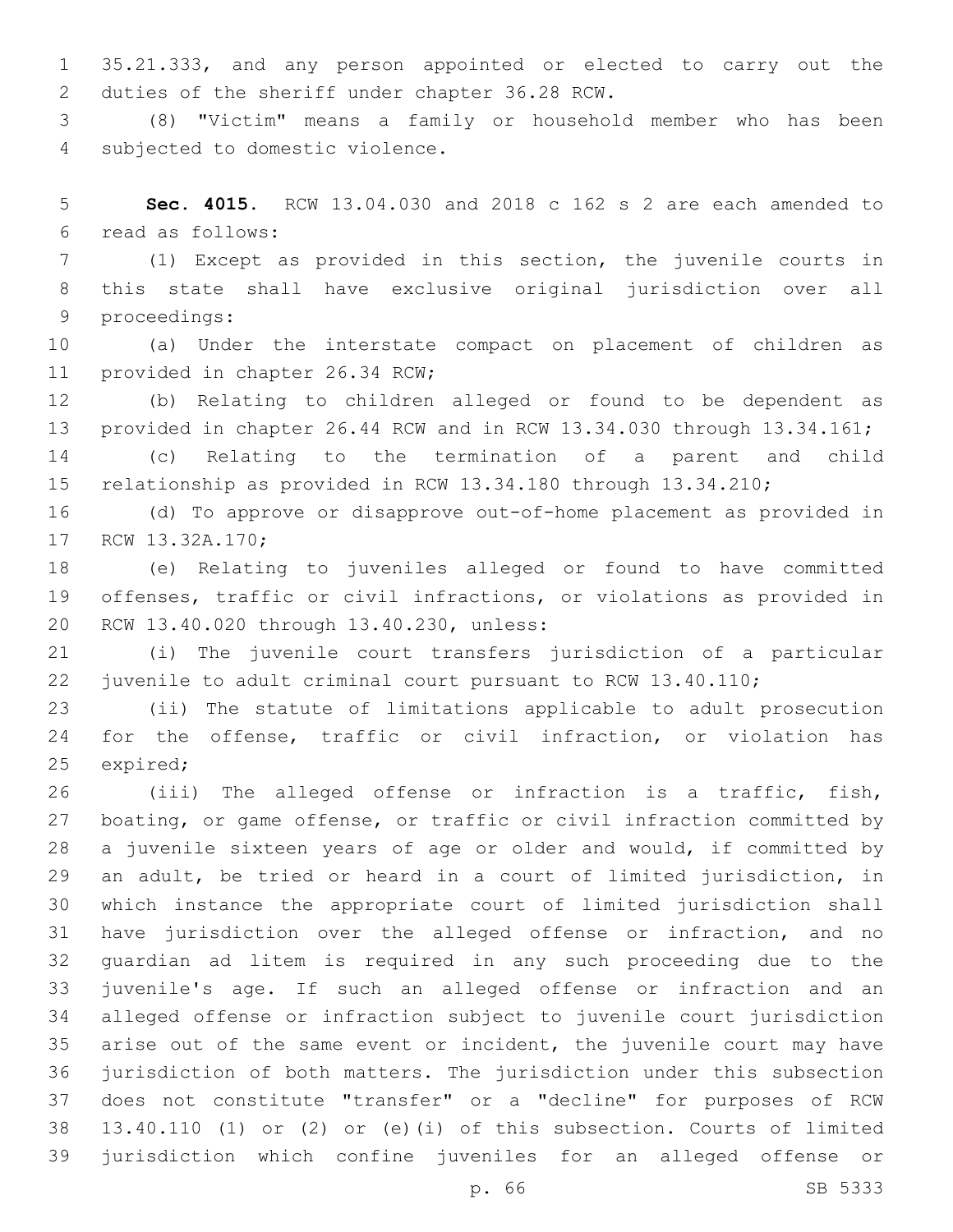infraction may place juveniles in juvenile detention facilities under an agreement with the officials responsible for the administration of the juvenile detention facility in RCW 13.04.035 and 13.20.060;

 (iv) The alleged offense is a traffic or civil infraction, a violation of compulsory school attendance provisions under chapter 28A.225 RCW, or a misdemeanor, and a court of limited jurisdiction has assumed concurrent jurisdiction over those offenses as provided 8 in RCW 13.04.0301; or

 (v) The juvenile is sixteen or seventeen years old on the date the alleged offense is committed and the alleged offense is:

(A) A serious violent offense as defined in RCW 9.94A.030;

 (B) A violent offense as defined in RCW 9.94A.030 and the juvenile has a criminal history consisting of: One or more prior serious violent offenses; two or more prior violent offenses; or three or more of any combination of the following offenses: Any class A felony, any class B felony, vehicular assault, or manslaughter in the second degree, all of which must have been committed after the juvenile's thirteenth birthday and prosecuted separately; or

19 (C) Rape of a child in the first degree.

 (I) In such a case the adult criminal court shall have exclusive original jurisdiction, except as provided in (e)(v)(C)(II) and (III) 22 of this subsection.

 (II) The juvenile court shall have exclusive jurisdiction over the disposition of any remaining charges in any case in which the juvenile is found not guilty in the adult criminal court of the charge or charges for which he or she was transferred, or is convicted in the adult criminal court of a lesser included offense that is not also an offense listed in (e)(v) of this subsection. The juvenile court shall maintain residual juvenile court jurisdiction up to age twenty-five if the juvenile has turned eighteen years of age during the adult criminal court proceedings but only for the purpose of returning a case to juvenile court for disposition pursuant to RCW 13.40.300(3)(d). However, once the case is returned to juvenile court, the court may hold a decline hearing pursuant to RCW 13.40.110 to determine whether to retain the case in juvenile court for the purpose of disposition or return the case to adult criminal court for 37 sentencing.

 (III) The prosecutor and respondent may agree to juvenile court jurisdiction and waive application of exclusive adult criminal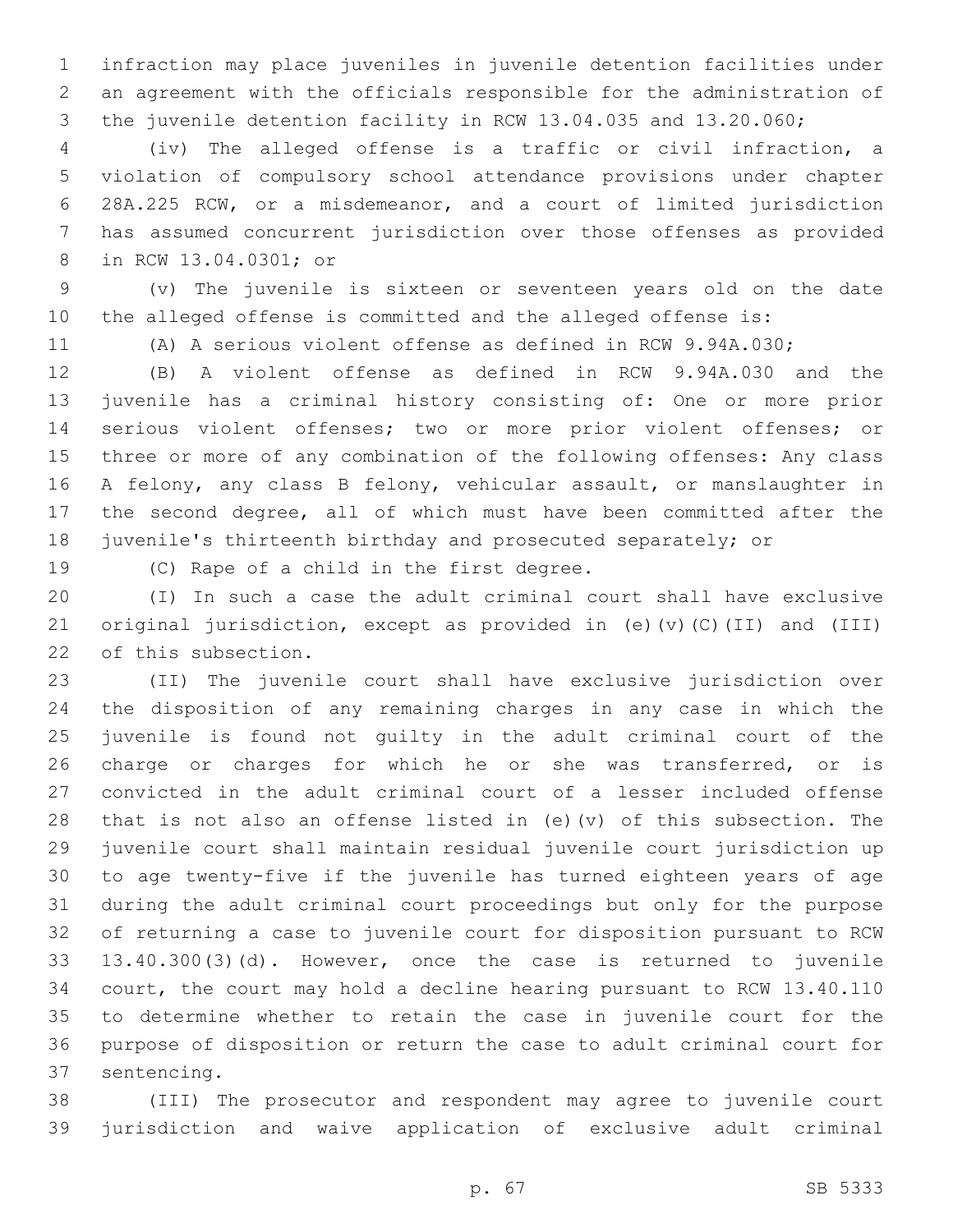jurisdiction in (e)(v)(A) through (C) of this subsection and remove the proceeding back to juvenile court with the court's approval.

 If the juvenile challenges the state's determination of the juvenile's criminal history under (e)(v) of this subsection, the state may establish the offender's criminal history by a preponderance of the evidence. If the criminal history consists of adjudications entered upon a plea of guilty, the state shall not bear 8 a burden of establishing the knowing and voluntariness of the plea;

 (f) Under the interstate compact on juveniles as provided in 10 chapter 13.24 RCW;

 (g) Relating to termination of a diversion agreement under RCW 13.40.080, including a proceeding in which the divertee has attained 13 eighteen years of age;

 (h) Relating to court validation of a voluntary consent to an out-of-home placement under chapter 13.34 RCW, by the parent or Indian custodian of an Indian child, except if the parent or Indian custodian and child are residents of or domiciled within the boundaries of a federally recognized Indian reservation over which 19 the tribe exercises exclusive jurisdiction;

 (i) Relating to petitions to compel disclosure of information filed by the department of social and health services pursuant to RCW 22 74.13.042; and

 (j) Relating to judicial determinations and permanency planning hearings involving developmentally disabled children who have been placed in out-of-home care pursuant to a voluntary placement agreement between the child's parent, guardian, or legal custodian and the department of social and health services and the department 28 of children, youth, and families.

 (2) The family court shall have concurrent original jurisdiction with the juvenile court over all proceedings under this section if the superior court judges of a county authorize concurrent 32 jurisdiction as provided in RCW 26.12.010.

 (3) The juvenile court shall have concurrent original jurisdiction with the family court over child custody proceedings under chapter 26.10 RCW and parenting plans or residential schedules 36 under chapter((s)) 26.09 ((and 26.26)), 26.26A, or 26.26B RCW as 37 provided for in RCW 13.34.155.

 (4) A juvenile subject to adult superior court jurisdiction under subsection (1)(e)(i) through (v) of this section, who is detained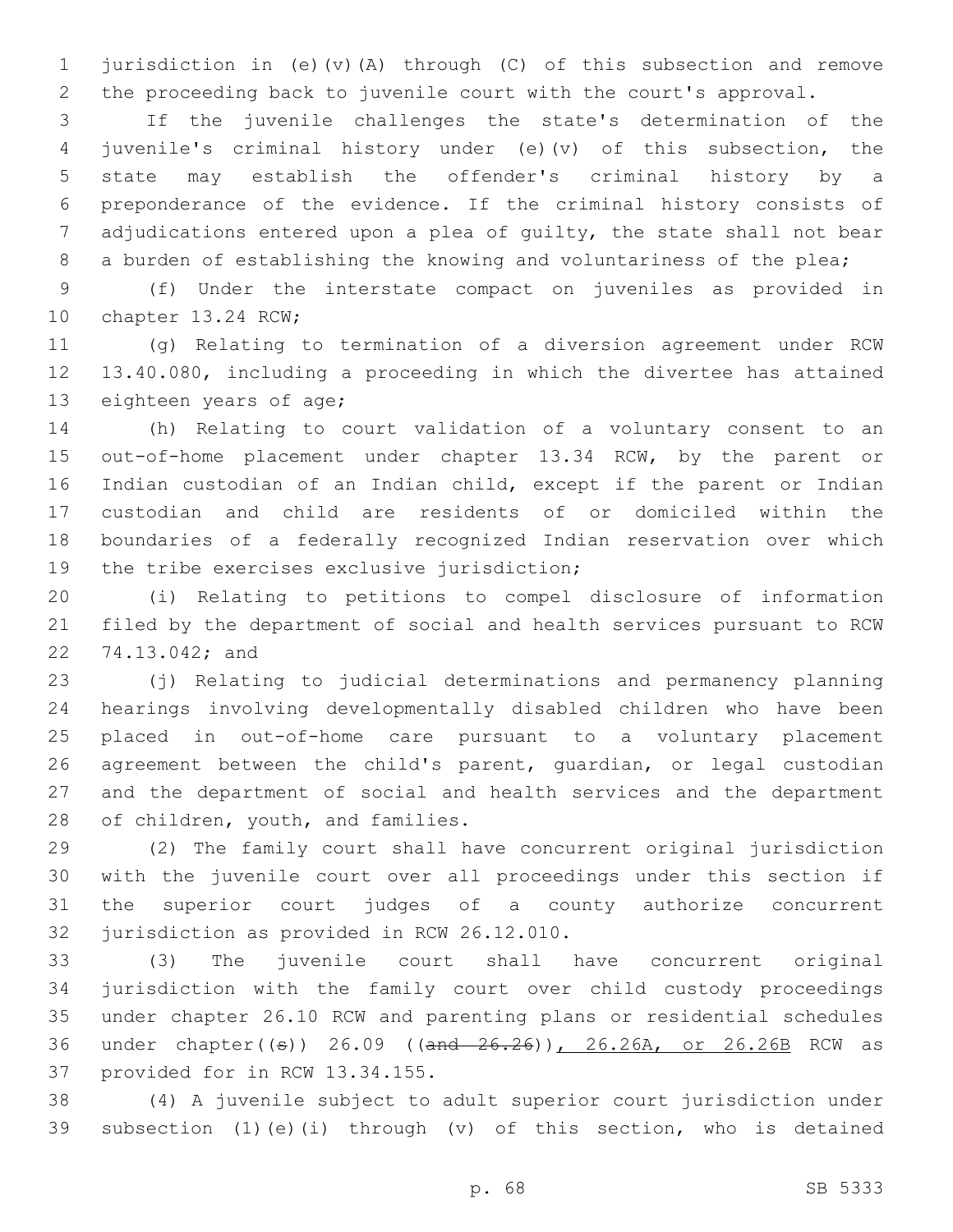pending trial, may be detained in a detention facility as defined in 2 RCW 13.40.020 pending sentencing or a dismissal.

 **Sec. 4016.** RCW 13.34.030 and 2018 c 284 s 3 and 2018 c 58 s 54 are each reenacted and amended to read as follows:4

 The definitions in this section apply throughout this chapter unless the context clearly requires otherwise.6

 (1) "Abandoned" means when the child's parent, guardian, or other custodian has expressed, either by statement or conduct, an intent to forego, for an extended period, parental rights or responsibilities despite an ability to exercise such rights and responsibilities. If the court finds that the petitioner has exercised due diligence in attempting to locate the parent, no contact between the child and the child's parent, guardian, or other custodian for a period of three months creates a rebuttable presumption of abandonment, even if there 15 is no expressed intent to abandon.

16 (2) "Child," "juvenile," and "youth" mean:

(a) Any individual under the age of eighteen years; or

 (b) Any individual age eighteen to twenty-one years who is eligible to receive and who elects to receive the extended foster care services authorized under RCW 74.13.031. A youth who remains dependent and who receives extended foster care services under RCW 74.13.031 shall not be considered a "child" under any other statute 23 or for any other purpose.

 (3) "Current placement episode" means the period of time that begins with the most recent date that the child was removed from the home of the parent, guardian, or legal custodian for purposes of placement in out-of-home care and continues until: (a) The child returns home; (b) an adoption decree, a permanent custody order, or 29 quardianship order is entered; or (c) the dependency is dismissed, 30 whichever occurs first.

 (4) "Department" means the department of children, youth, and 32 families.

 (5) "Dependency guardian" means the person, nonprofit corporation, or Indian tribe appointed by the court pursuant to this chapter for the limited purpose of assisting the court in the 36 supervision of the dependency.

(6) "Dependent child" means any child who:37

38 (a) Has been abandoned;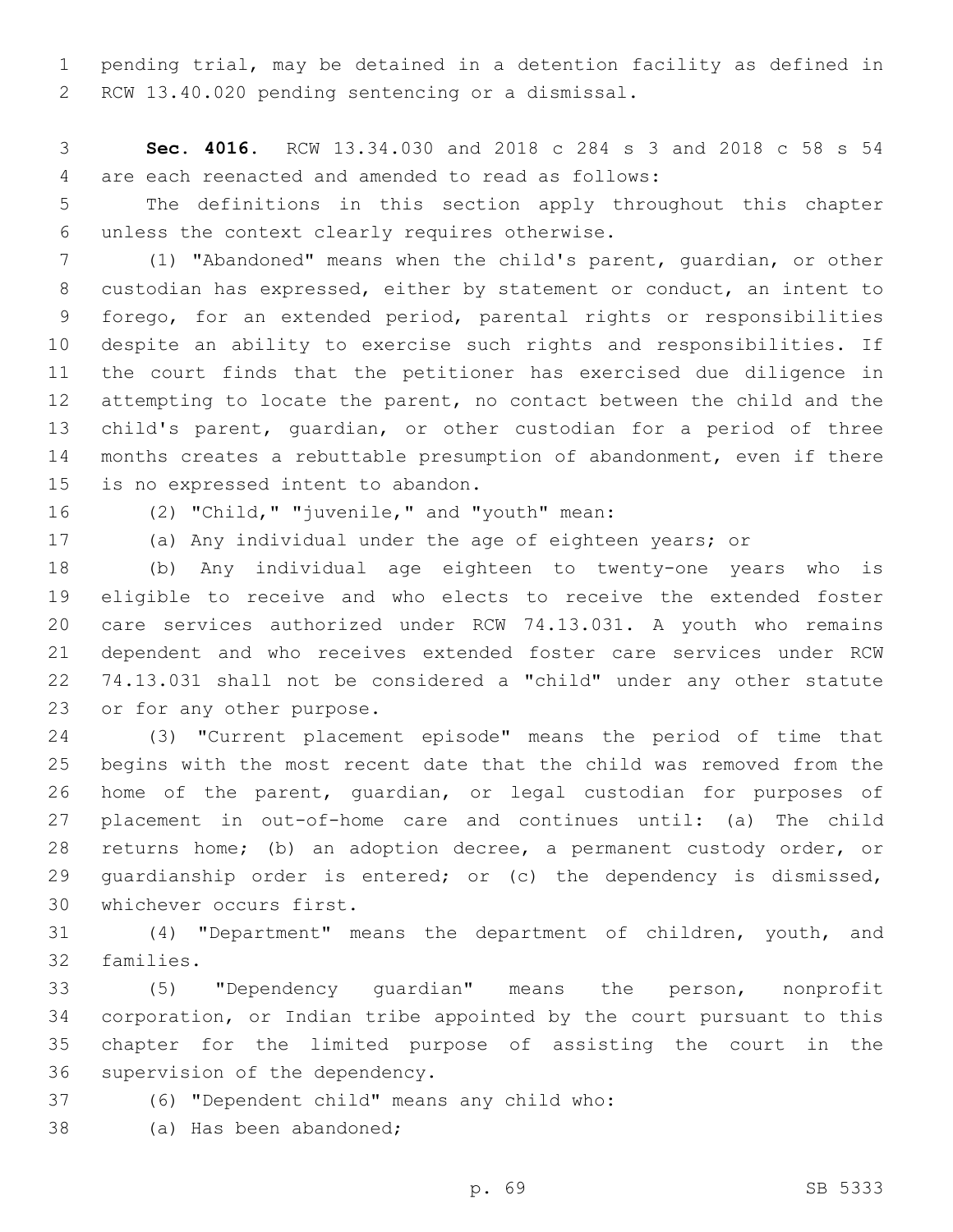(b) Is abused or neglected as defined in chapter 26.44 RCW by a person legally responsible for the care of the child;

 (c) Has no parent, guardian, or custodian capable of adequately caring for the child, such that the child is in circumstances which constitute a danger of substantial damage to the child's psychological or physical development; or6

 (d) Is receiving extended foster care services, as authorized by 8 RCW 74.13.031.

 (7) "Developmental disability" means a disability attributable to intellectual disability, cerebral palsy, epilepsy, autism, or another neurological or other condition of an individual found by the secretary of the department of social and health services to be closely related to an intellectual disability or to require treatment similar to that required for individuals with intellectual disabilities, which disability originates before the individual attains age eighteen, which has continued or can be expected to continue indefinitely, and which constitutes a substantial limitation 18 to the individual.

 (8) "Educational liaison" means a person who has been appointed by the court to fulfill responsibilities outlined in RCW 13.34.046.

 (9) "Extended foster care services" means residential and other support services the department is authorized to provide under RCW 74.13.031. These services may include placement in licensed, relative, or otherwise approved care, or supervised independent living settings; assistance in meeting basic needs; independent 26 living services; medical assistance; and counseling or treatment.

 (10) "Guardian" means the person or agency that: (a) Has been appointed as the guardian of a child in a legal proceeding, including a guardian appointed pursuant to chapter 13.36 RCW; and (b) has the legal right to custody of the child pursuant to such appointment. The term "guardian" does not include a "dependency guardian" appointed 32 pursuant to a proceeding under this chapter.

 (11) "Guardian ad litem" means a person, appointed by the court to represent the best interests of a child in a proceeding under this chapter, or in any matter which may be consolidated with a proceeding under this chapter. A "court-appointed special advocate" appointed by the court to be the guardian ad litem for the child, or to perform substantially the same duties and functions as a guardian ad litem, shall be deemed to be guardian ad litem for all purposes and uses of 40 this chapter.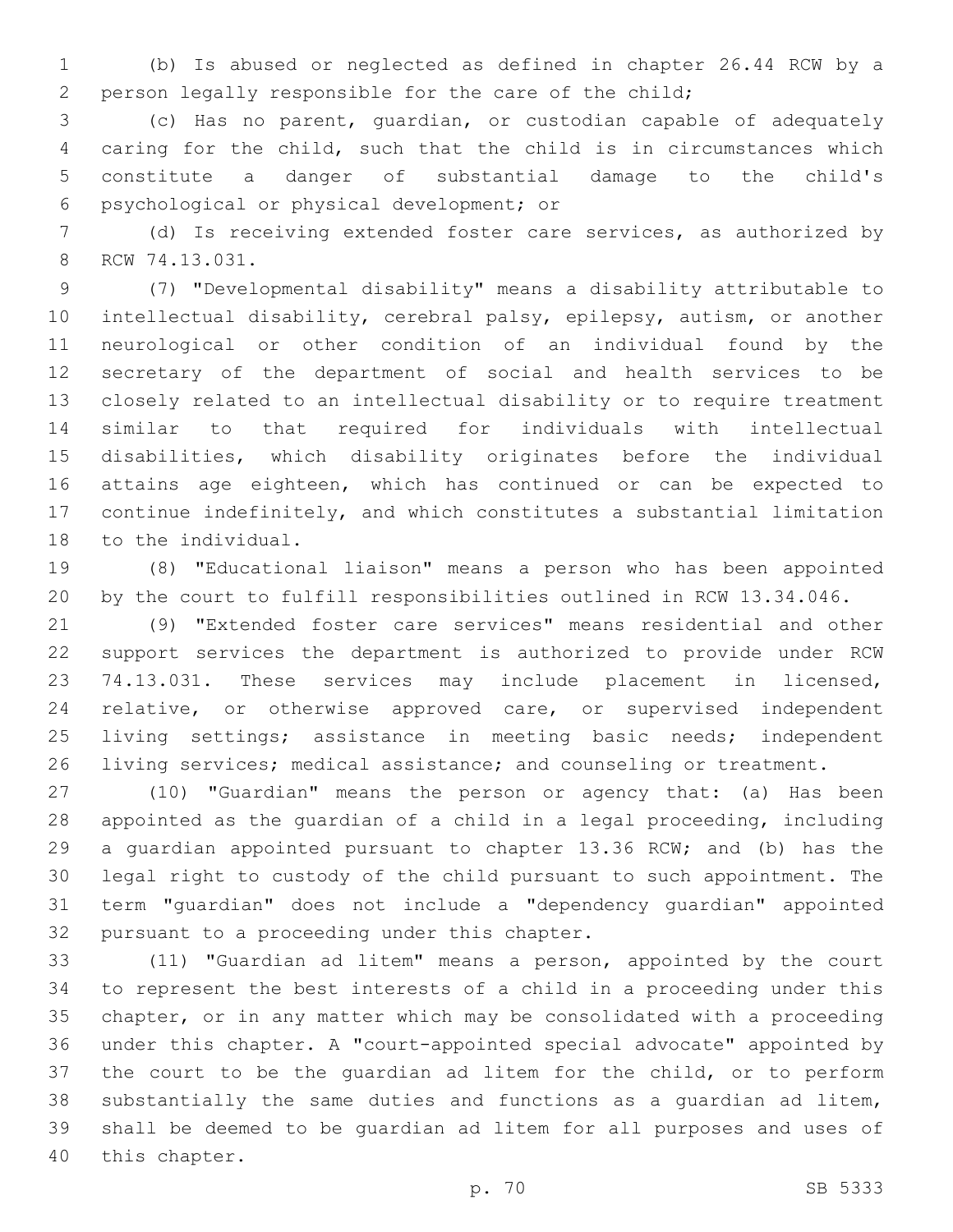(12) "Guardian ad litem program" means a court-authorized volunteer program, which is or may be established by the superior court of the county in which such proceeding is filed, to manage all aspects of volunteer guardian ad litem representation for children alleged or found to be dependent. Such management shall include but is not limited to: Recruitment, screening, training, supervision, 7 assignment, and discharge of volunteers.

 (13) "Housing assistance" means appropriate referrals by the department or other agencies to federal, state, local, or private agencies or organizations, assistance with forms, applications, or financial subsidies or other monetary assistance for housing. For purposes of this chapter, "housing assistance" is not a remedial service or time-limited family reunification service as described in 14 RCW 13.34.025(2).

 (14) "Indigent" means a person who, at any stage of a court 16 proceeding, is:

 (a) Receiving one of the following types of public assistance: Temporary assistance for needy families, aged, blind, or disabled assistance benefits, medical care services under RCW 74.09.035, pregnant women assistance benefits, poverty-related veterans' benefits, food stamps or food stamp benefits transferred electronically, refugee resettlement benefits, medicaid, or 23 supplemental security income; or

 (b) Involuntarily committed to a public mental health facility; or

 (c) Receiving an annual income, after taxes, of one hundred twenty-five percent or less of the federally established poverty 28 level; or

 (d) Unable to pay the anticipated cost of counsel for the matter before the court because his or her available funds are insufficient 31 to pay any amount for the retention of counsel.

 (15) "Nonminor dependent" means any individual age eighteen to twenty-one years who is participating in extended foster care 34 services authorized under RCW 74.13.031.

 (16) "Out-of-home care" means placement in a foster family home or group care facility licensed pursuant to chapter 74.15 RCW or placement in a home, other than that of the child's parent, guardian, or legal custodian, not required to be licensed pursuant to chapter 39 74.15 RCW.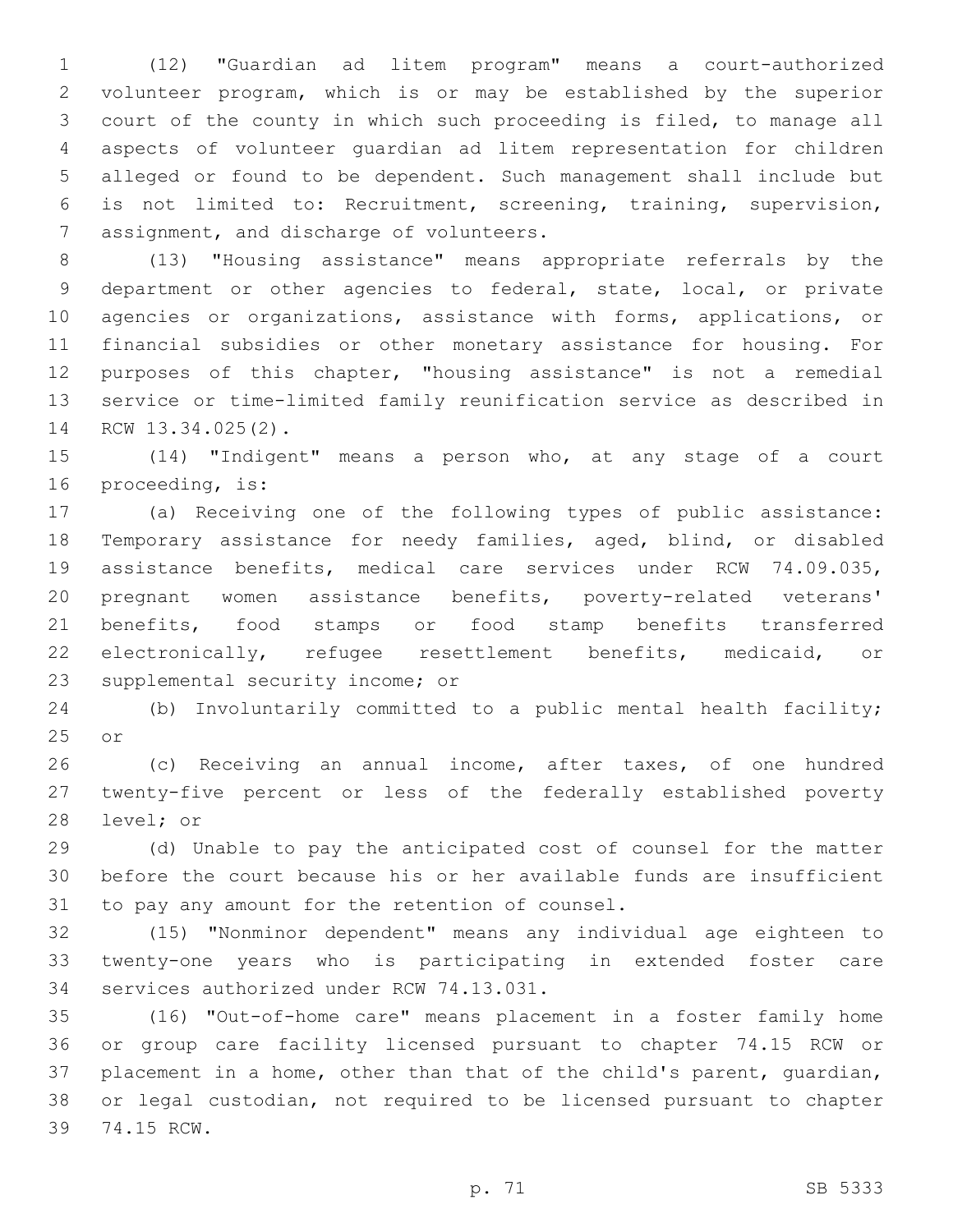(17) "Parent" means the biological or adoptive parents of a child, or an individual who has established a parent-child relationship under RCW ((26.26.101)) 26.26A.100, unless the legal rights of that person have been terminated by a judicial proceeding pursuant to this chapter, chapter 26.33 RCW, or the equivalent laws of another state or a federally recognized Indian tribe.

 (18) "Preventive services" means preservation services, as defined in chapter 74.14C RCW, and other reasonably available services, including housing assistance, capable of preventing the need for out-of-home placement while protecting the child.

 (19) "Shelter care" means temporary physical care in a facility licensed pursuant to RCW 74.15.030 or in a home not required to be 13 licensed pursuant to RCW 74.15.030.

 (20) "Sibling" means a child's birth brother, birth sister, adoptive brother, adoptive sister, half-brother, or half-sister, or as defined by the law or custom of the Indian child's tribe for an 17 Indian child as defined in RCW 13.38.040.

 (21) "Social study" means a written evaluation of matters relevant to the disposition of the case and shall contain the 20 following information:

 (a) A statement of the specific harm or harms to the child that 22 intervention is designed to alleviate;

 (b) A description of the specific services and activities, for both the parents and child, that are needed in order to prevent 25 serious harm to the child; the reasons why such services and activities are likely to be useful; the availability of any proposed services; and the agency's overall plan for ensuring that the services will be delivered. The description shall identify the 29 services chosen and approved by the parent;

 (c) If removal is recommended, a full description of the reasons why the child cannot be protected adequately in the home, including a description of any previous efforts to work with the parents and the 33 child in the home; the in-home treatment programs that have been considered and rejected; the preventive services, including housing assistance, that have been offered or provided and have failed to prevent the need for out-of-home placement, unless the health, safety, and welfare of the child cannot be protected adequately in 38 the home; and the parents' attitude toward placement of the child;

 (d) A statement of the likely harms the child will suffer as a 40 result of removal;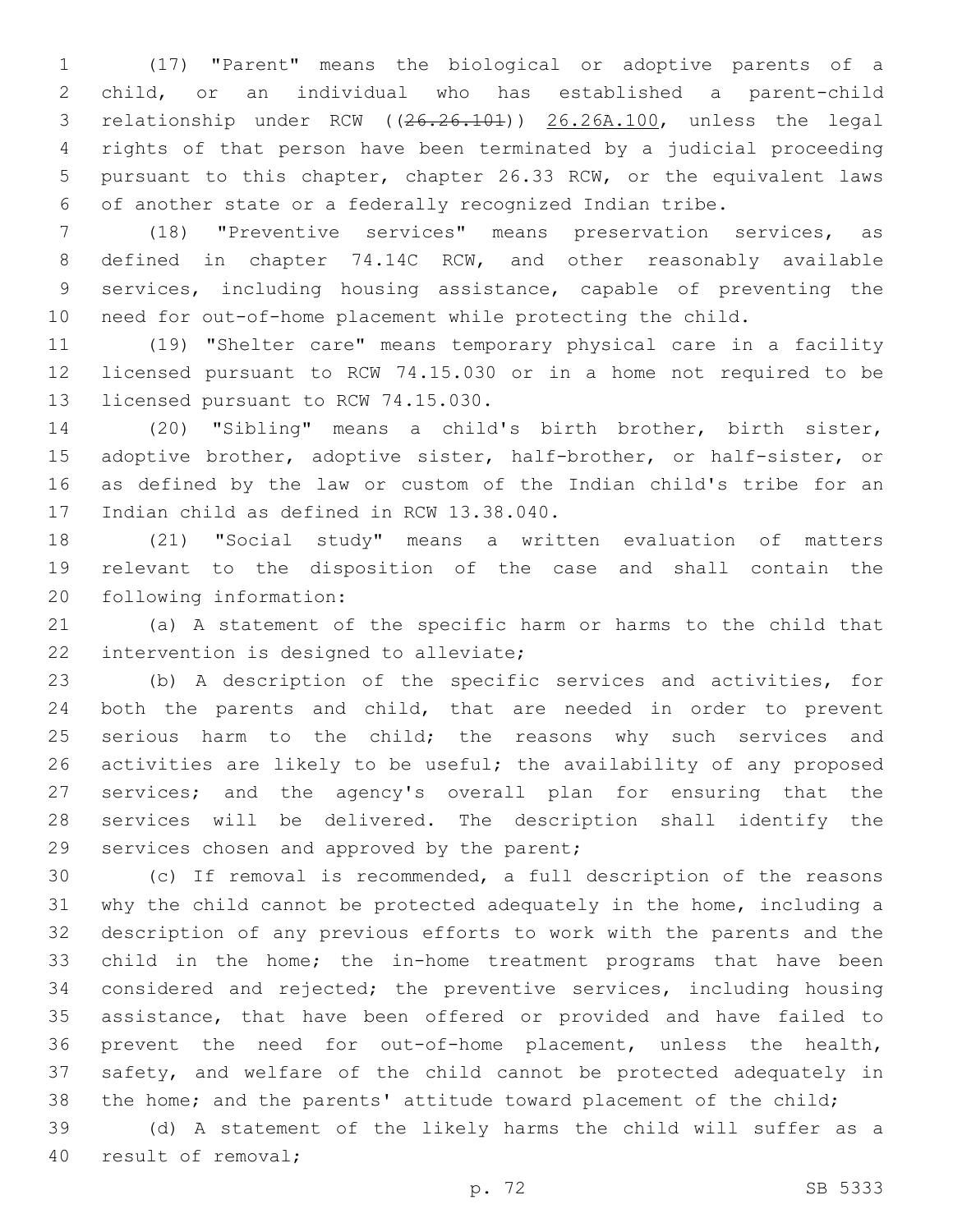(e) A description of the steps that will be taken to minimize the harm to the child that may result if separation occurs including an assessment of the child's relationship and emotional bond with any siblings, and the agency's plan to provide ongoing contact between the child and the child's siblings if appropriate; and

 (f) Behavior that will be expected before determination that supervision of the family or placement is no longer necessary.

 (22) "Supervised independent living" includes, but is not limited to, apartment living, room and board arrangements, college or university dormitories, and shared roommate settings. Supervised independent living settings must be approved by the department or the 12 court.

 (23) "Voluntary placement agreement" means, for the purposes of extended foster care services, a written voluntary agreement between a nonminor dependent who agrees to submit to the care and authority of the department for the purposes of participating in the extended 17 foster care program.

 **Sec. 4017.** RCW 13.34.155 and 2018 c 284 s 16 are each amended to 19 read as follows:

 (1) The court hearing the dependency petition may hear and determine issues related to chapter 26.10 RCW in a dependency proceeding as necessary to facilitate a permanency plan for the child or children as part of the dependency disposition order or a dependency review order or as otherwise necessary to implement a permanency plan of care for a child. The parents, guardians, or legal custodian of the child must agree, subject to court approval, to establish a permanent custody order. This agreed order may have the concurrence of the other parties to the dependency, the guardian ad 29 litem of the child, and the child if age twelve or older, and must also be in the best interests of the child. If the petitioner for a custody order under chapter 26.10 RCW is not a party to the dependency proceeding, he or she must agree on the record or by the filing of a declaration to the entry of a custody order. Once an order is entered under chapter 26.10 RCW, and the dependency petition dismissed, the department shall not continue to supervise the 36 placement.

 (2)(a) The court hearing the dependency petition may establish or 38 modify a parenting plan under chapter 26.09 ((er 26.26)), 26.26A, or 26.26B RCW as part of a disposition order or at a review hearing when

p. 73 SB 5333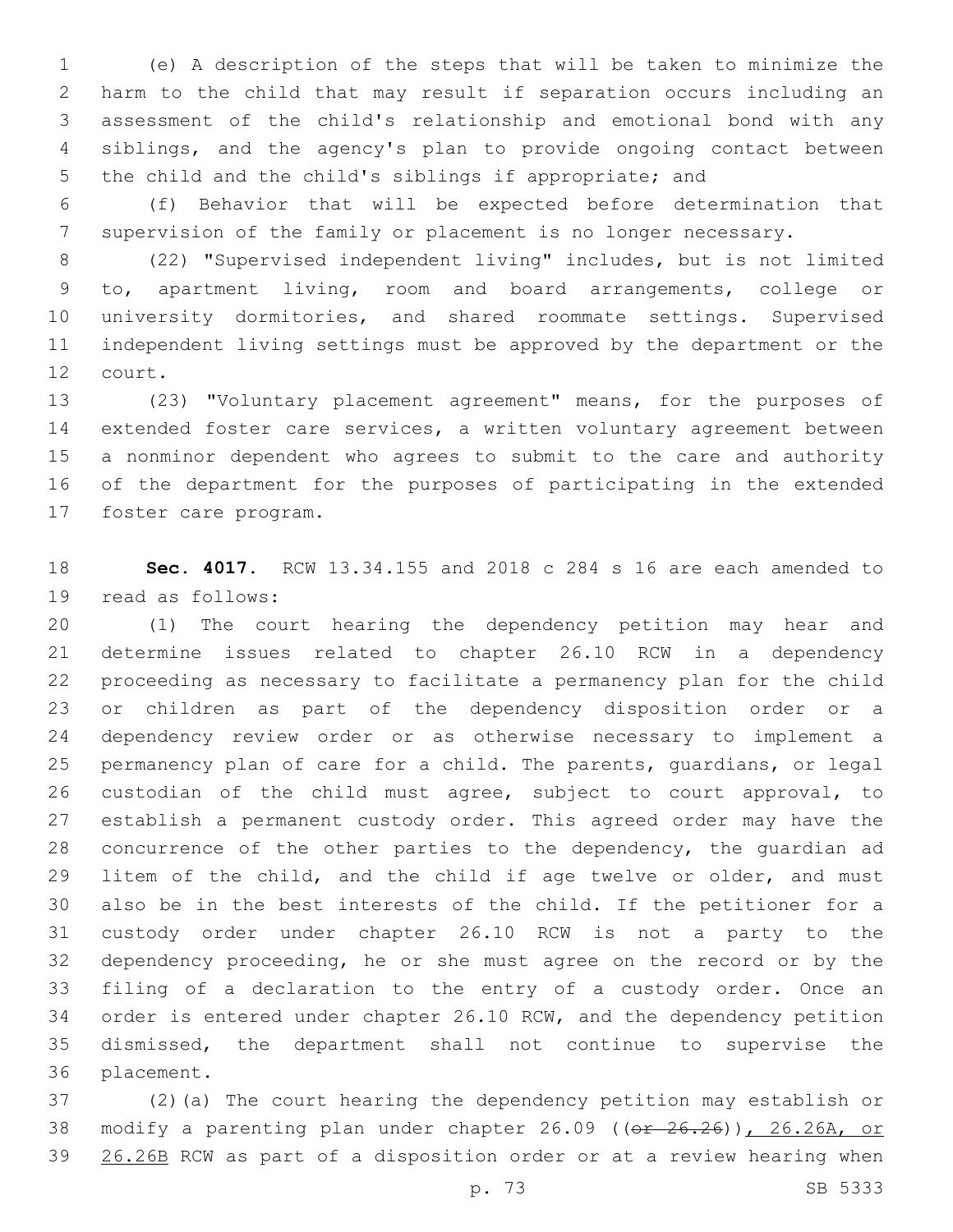doing so will implement a permanent plan of care for the child and 2 result in dismissal of the dependency.

 (b) The dependency court shall adhere to procedural requirements under chapter 26.09 RCW and must make a written finding that the parenting plan established or modified by the dependency court under 6 this section is in the child's best interests.

 (c) Unless the whereabouts of one of the parents is unknown to either the department or the court, the parents must agree, subject to court approval, to establish the parenting plan or modify an 10 existing parenting plan.

 (d) Whenever the court is asked to establish or modify a parenting plan, the child's residential schedule, the allocation of decision-making authority, and dispute resolution under this section, 14 the dependency court may:

 (i) Appoint a guardian ad litem to represent the interests of the child when the court believes the appointment is necessary to protect 17 the best interests of the child; and

 (ii) Appoint an attorney to represent the interests of the child with respect to provisions for the parenting plan.

 (e) The dependency court must make a written finding that the parenting plan established or modified by the dependency court under 22 this section is in the child's best interests.

 (f) The dependency court may interview the child in chambers to ascertain the child's wishes as to the child's residential schedule in a proceeding for the entry or modification of a parenting plan under this section. The court may permit counsel to be present at the interview. The court shall cause a record of the interview to be made and to become part of the court record of the dependency case and the 29 case under chapter((s)) 26.09 ((or 26.26)), 26.26A, or 26.26B RCW.

 (g) In the absence of agreement by a parent, guardian, or legal custodian of the child to allow the juvenile court to hear and determine issues related to the establishment or modification of a 33 parenting plan under chapter( $(\pm)$ ) 26.09 ( $(\theta \pm 26.26)$ ), 26.26A, or 34 26.26B RCW, a party may move the court to transfer such issues to the family law department of the superior court for further resolution. The court may only grant the motion upon entry of a written finding 37 that it is in the best interests of the child.

 (h) In any parenting plan agreed to by the parents and entered or modified in juvenile court under this section, all issues pertaining to child support and the division of marital property shall be

p. 74 SB 5333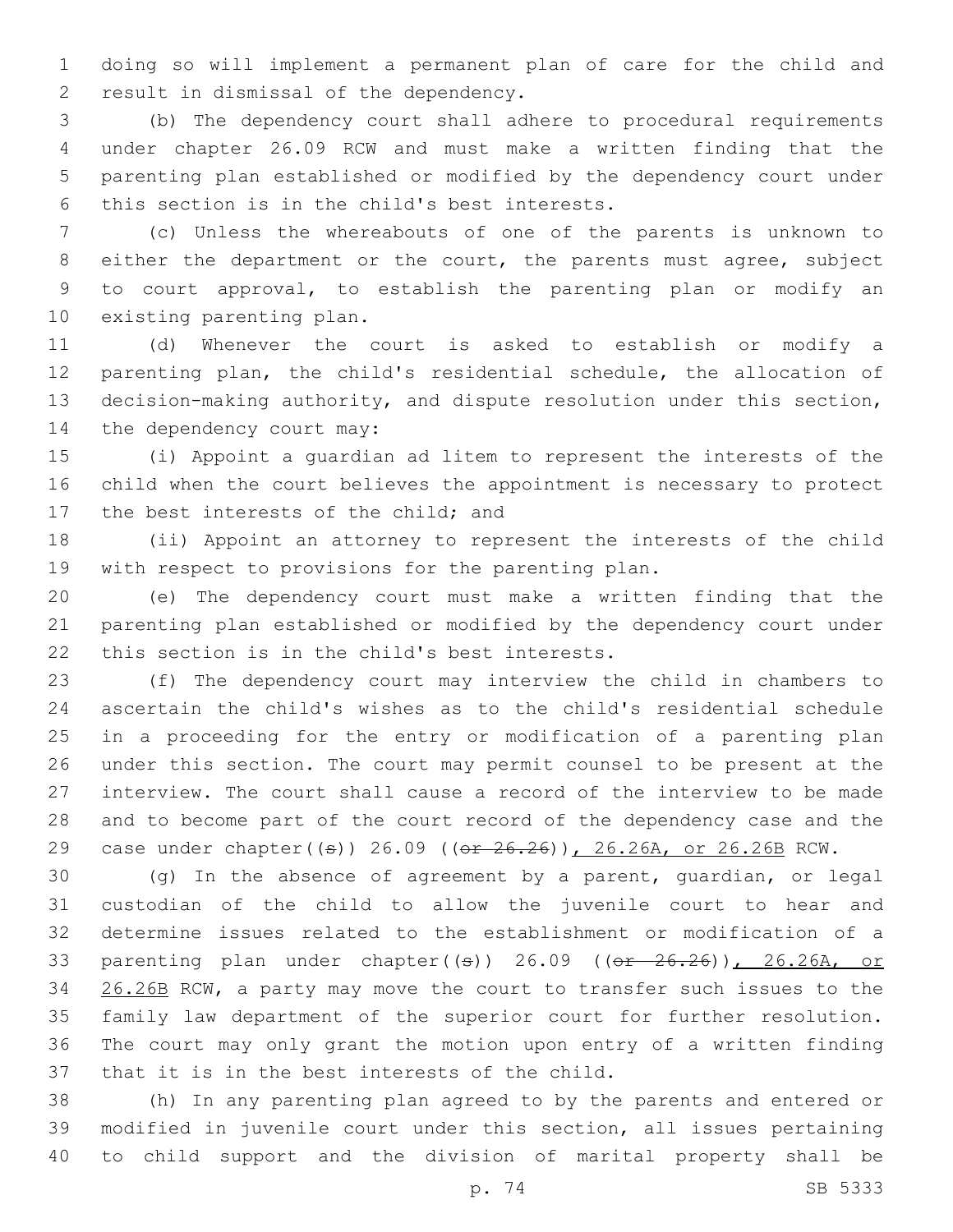referred to or retained by the family law department of the superior 2 court.

 (3) Any court order determining issues under chapter 26.10 RCW is subject to modification upon the same showing and standards as a 5 court order determining Title 26 RCW issues.

 (4) Any order entered in the dependency court establishing or 7 modifying a permanent legal custody order ((ex)), parenting plan, or 8 residential schedule under chapter( $(\theta)$ ) 26.09, 26.10, ( $(\theta$ and 26.26))  $26.26A$ , or  $26.26B$  RCW shall also be filed in the chapter(( $\theta$ )) 26.09, 10 26.10, ((and  $26.26$ )) 26.26A, or 26.26B RCW action by the moving or prevailing party. If the petitioning or moving party has been found indigent and appointed counsel at public expense in the dependency proceeding, no filing fees shall be imposed by the clerk. Once filed, any order, parenting plan, or residential schedule establishing or modifying permanent legal custody of a child shall survive dismissal 16 of the dependency proceeding.

 **Sec. 4018.** RCW 13.38.040 and 2017 3rd sp.s. c 6 s 311 are each 18 amended to read as follows:

 The definitions in this section apply throughout this chapter 20 unless the context clearly requires otherwise.

(1) "Active efforts" means the following:21

 (a) In any foster care placement or termination of parental rights proceeding of an Indian child under chapter 13.34 RCW and this chapter where the department or a supervising agency as defined in RCW 74.13.020 has a statutory or contractual duty to provide services 26 to, or procure services for, the parent or parents or Indian custodian, or is providing services to a parent or parents or Indian custodian pursuant to a disposition order entered pursuant to RCW 13.34.130, the department or supervising agency shall make timely and diligent efforts to provide or procure such services, including engaging the parent or parents or Indian custodian in reasonably available and culturally appropriate preventive, remedial, or rehabilitative services. This shall include those services offered by tribes and Indian organizations whenever possible. At a minimum 35 "active efforts" shall include:

 (i) In any dependency proceeding under chapter 13.34 RCW seeking out-of-home placement of an Indian child in which the department or supervising agency provided voluntary services to the parent, parents, or Indian custodian prior to filing the dependency petition,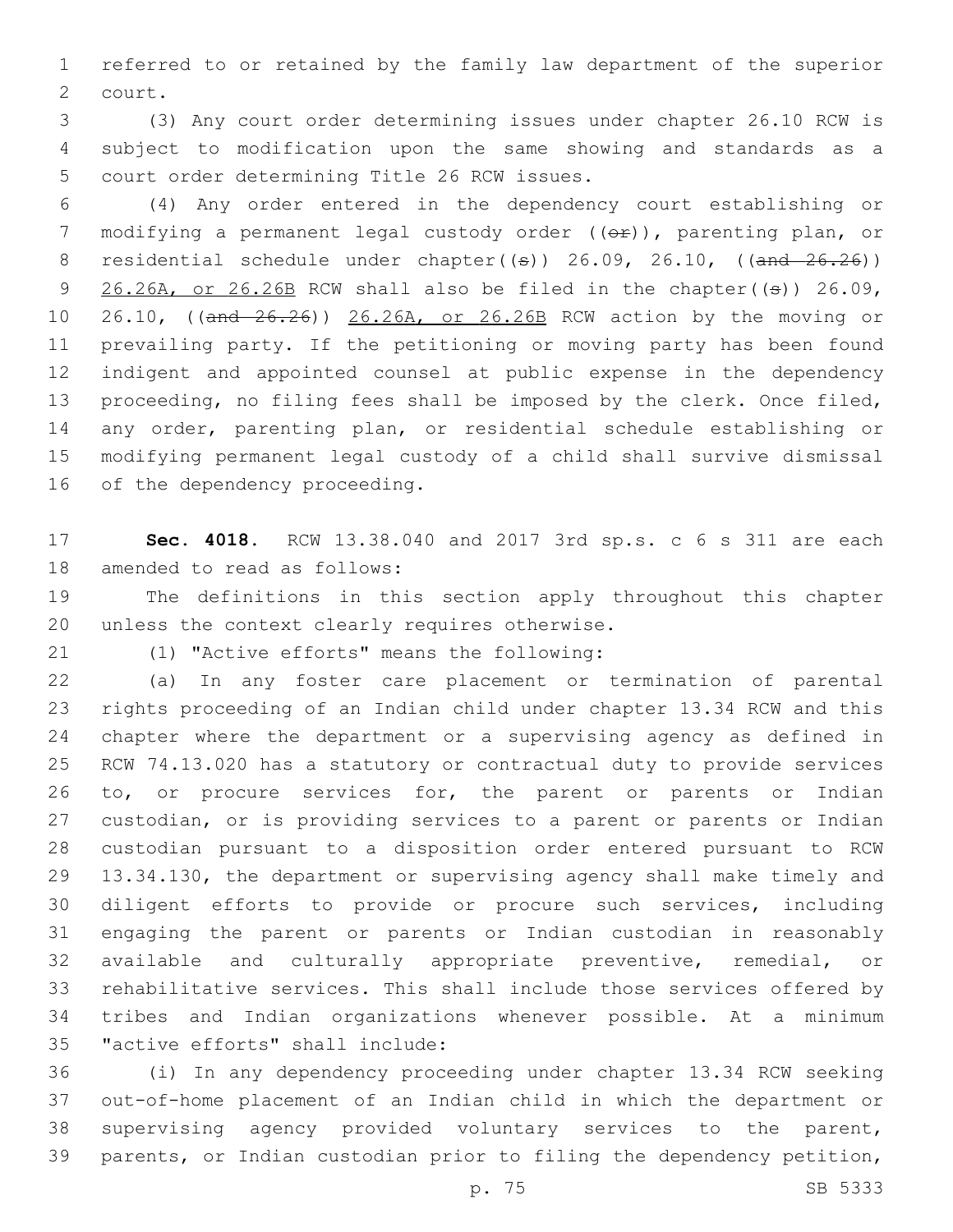a showing to the court that the department or supervising agency social workers actively worked with the parent, parents, or Indian custodian to engage them in remedial services and rehabilitation programs to prevent the breakup of the family beyond simply providing 5 referrals to such services.

 (ii) In any dependency proceeding under chapter 13.34 RCW, in which the petitioner is seeking the continued out-of-home placement of an Indian child, the department or supervising agency must show to the court that it has actively worked with the parent, parents, or Indian custodian in accordance with existing court orders and the individual service plan to engage them in remedial services and rehabilitative programs to prevent the breakup of the family beyond 13 simply providing referrals to such services.

 (iii) In any termination of parental rights proceeding regarding an Indian child under chapter 13.34 RCW in which the department or supervising agency provided services to the parent, parents, or Indian custodian, a showing to the court that the department or supervising agency social workers actively worked with the parent, parents, or Indian custodian to engage them in remedial services and rehabilitation programs ordered by the court or identified in the department or supervising agency's individual service and safety plan beyond simply providing referrals to such services.

 (b) In any foster care placement or termination of parental rights proceeding in which the petitioner does not otherwise have a 25 statutory or contractual duty to directly provide services to, or procure services for, the parent or Indian custodian, "active efforts" means a documented, concerted, and good faith effort to facilitate the parent's or Indian custodian's receipt of and engagement in services capable of meeting the criteria set out in (a) 30 of this subsection.

 (2) "Best interests of the Indian child" means the use of practices in accordance with the federal Indian child welfare act, this chapter, and other applicable law, that are designed to accomplish the following: (a) Protect the safety, well-being, development, and stability of the Indian child; (b) prevent the unnecessary out-of-home placement of the Indian child; (c) acknowledge the right of Indian tribes to maintain their existence and integrity which will promote the stability and security of their children and families; (d) recognize the value to the Indian child of establishing, developing, or maintaining a political, cultural,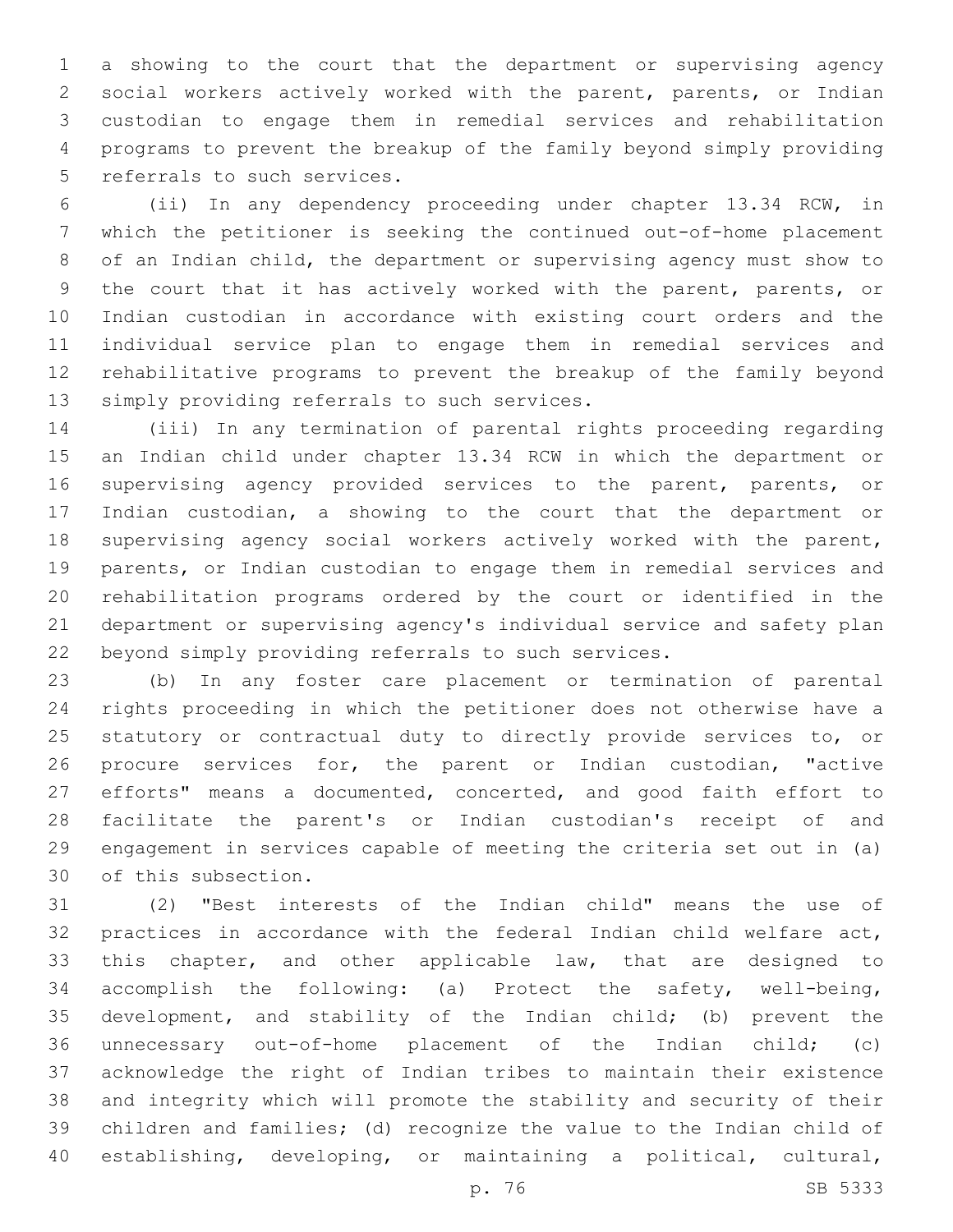social, and spiritual relationship with the Indian child's tribe and tribal community; and (e) in a proceeding under this chapter where out-of-home placement is necessary, to prioritize placement of the Indian child in accordance with the placement preferences of this 5 chapter.

(3) "Child custody proceeding" includes:6

 (a) "Foster care placement" which means any action removing an Indian child from his or her parent or Indian custodian for temporary placement in a foster home, institution, or with a relative, guardian, conservator, or suitable other person where the parent or Indian custodian cannot have the child returned upon demand, but 12 where parental rights have not been terminated;

 (b) "Termination of parental rights" which means any action resulting in the termination of the parent-child relationship;

 (c) "Preadoptive placement" which means the temporary placement of an Indian child in a foster home or institution after the termination of parental rights but before or in lieu of adoptive 18 placement; and

 (d) "Adoptive placement" which means the permanent placement of an Indian child for adoption, including any action resulting in a 21 final decree of adoption.

 These terms shall not include a placement based upon an act which, if committed by an adult, would be deemed a crime or upon an award, in a dissolution proceeding of custody to one of the parents.

 (4) "Court of competent jurisdiction" means a federal court, or a state court that entered an order in a child custody proceeding involving an Indian child, as long as the state court had proper subject matter jurisdiction in accordance with this chapter and the laws of that state, or a tribal court that had or has exclusive or concurrent jurisdiction pursuant to 25 U.S.C. Sec. 1911.

 (5) "Department" means the department of children, youth, and families and any of its divisions. "Department" also includes supervising agencies as defined in RCW 74.13.020 with which the department entered into a contract to provide services, care, placement, case management, contract monitoring, or supervision to children subject to a petition filed under chapter 13.34 or 26.33 37 RCW.

 (6) "Indian" means a person who is a member of an Indian tribe, or who is an Alaska native and a member of a regional corporation as 40 defined in 43 U.S.C. Sec. 1606.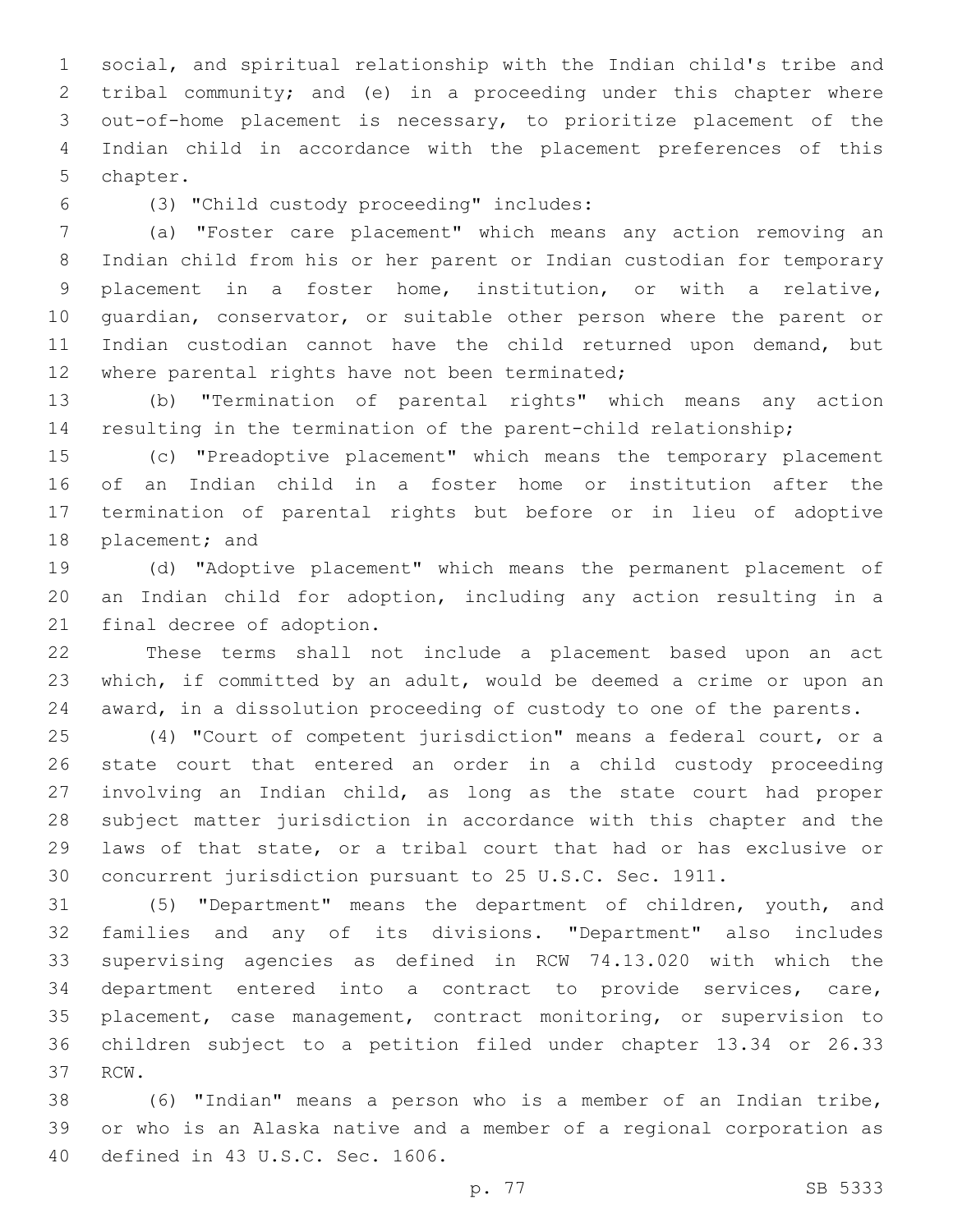(7) "Indian child" means an unmarried and unemancipated Indian person who is under eighteen years of age and is either: (a) A member of an Indian tribe; or (b) eligible for membership in an Indian tribe and is the biological child of a member of an Indian tribe.

 (8) "Indian child's family" or "extended family member" means an individual, defined by the law or custom of the child's tribe, as a relative of the child. If the child's tribe does not identify such individuals by law or custom, the term means an adult who is the Indian child's grandparent, aunt, uncle, brother, sister, brother-in-law, sister-in-law, niece, nephew, first or second cousin, or stepparent, even following termination of the marriage.

 (9) "Indian child's tribe" means a tribe in which an Indian child 13 is a member or eligible for membership.

 (10) "Indian custodian" means an Indian person who under tribal law, tribal custom, or state law has legal or temporary physical 16 custody of an Indian child, or to whom the parent has transferred temporary care, physical custody, and control of an Indian child.

 (11) "Indian tribe" or "tribe" means any Indian tribe, band, nation, or other organized group or community of Indians recognized as eligible for the services provided to Indians by the secretary of the interior because of their status as Indians, including any Alaska native village as defined in 43 U.S.C. Sec. 1602(c).

 (12) "Member" and "membership" means a determination by an Indian tribe that a person is a member or eligible for membership in that 25 Indian tribe.

 (13) "Parent" means a biological parent or parents of an Indian child or a person who has lawfully adopted an Indian child, including adoptions made under tribal law or custom. "Parent" does not include 29 ((an unwed father)) a person whose ((paternity)) parentage has not been acknowledged or established under chapter ((26.26)) 26.26A RCW 31 or the applicable laws of other states.

 (14) "Secretary of the interior" means the secretary of the 33 United States department of the interior.

 (15) "Tribal court" means a court or body vested by an Indian tribe with jurisdiction over child custody proceedings, including but not limited to a federal court of Indian offenses, a court established and operated under the code or custom of an Indian tribe, or an administrative body of an Indian tribe vested with authority 39 over child custody proceedings.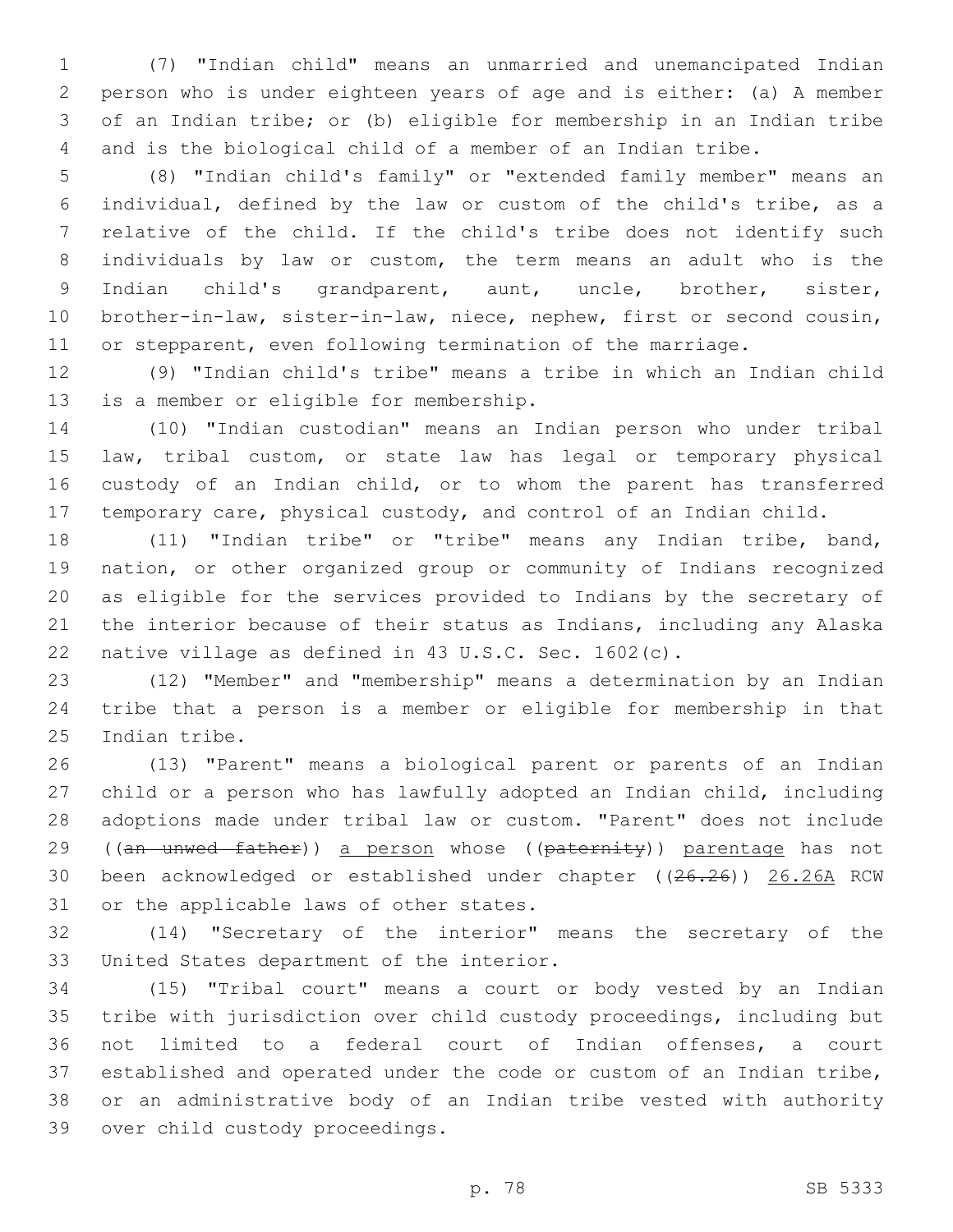(16) "Tribal customary adoption" means adoption or other process through the tribal custom, traditions, or laws of an Indian child's tribe by which the Indian child is permanently placed with a nonparent and through which the nonparent is vested with the rights, privileges, and obligations of a legal parent. Termination of the parent-child relationship between the Indian child and the biological parent is not required to effect or recognize a tribal customary 8 adoption.

 **Sec. 4019.** RCW 26.09.030 and 2008 c 6 s 1006 are each amended to 10 read as follows:

 When a party who (1) is a resident of this state, or (2) is a member of the armed forces and is stationed in this state, or (3) is married or in a domestic partnership to a party who is a resident of this state or who is a member of the armed forces and is stationed in this state, petitions for a dissolution of marriage or dissolution of domestic partnership, and alleges that the marriage or domestic partnership is irretrievably broken and when ninety days have elapsed since the petition was filed and from the date when service of summons was made upon the respondent or the first publication of summons was made, the court shall proceed as follows:

 (a) If the other party joins in the petition or does not deny that the marriage or domestic partnership is irretrievably broken, 23 the court shall enter a decree of dissolution.

 (b) If the other party alleges that the petitioner was induced to file the petition by fraud, or coercion, the court shall make a finding as to that allegation and, if it so finds shall dismiss the 27 petition.

 (c) If the other party denies that the marriage or domestic partnership is irretrievably broken the court shall consider all relevant factors, including the circumstances that gave rise to the filing of the petition and the prospects for reconciliation and 32 shall:

 (i) Make a finding that the marriage or domestic partnership is irretrievably broken and enter a decree of dissolution of the 35 marriage or domestic partnership; or

 (ii) At the request of either party or on its own motion, 37 transfer the cause to the family court, refer them to another counseling service of their choice, and request a report back from the counseling service within sixty days, or continue the matter for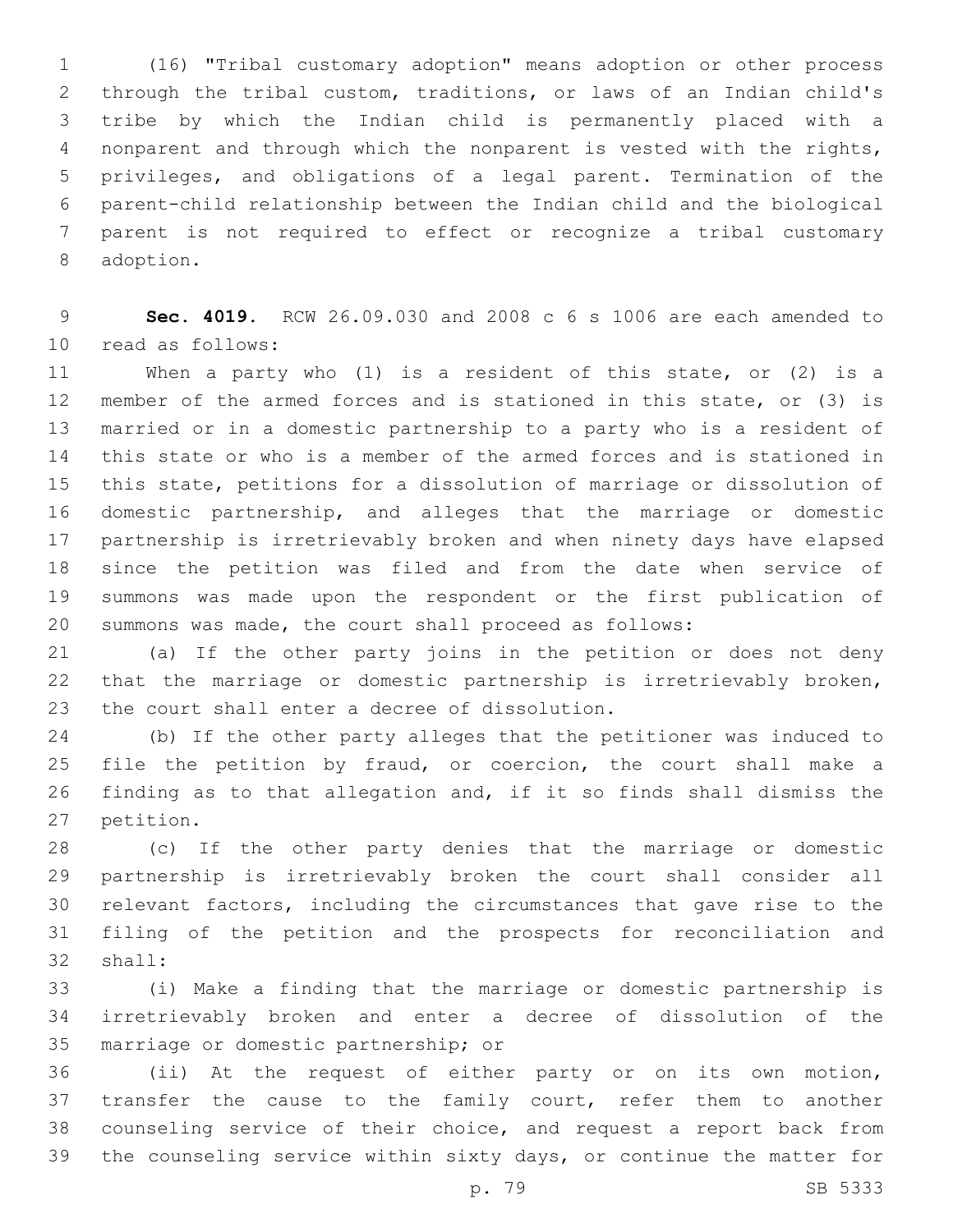not more than sixty days for hearing. If the cause is returned from the family court or at the adjourned hearing, the court shall:

 (A) Find that the parties have agreed to reconciliation and 4 dismiss the petition; or

 (B) Find that the parties have not been reconciled, and that either party continues to allege that the marriage or domestic partnership is irretrievably broken. When such facts are found, the court shall enter a decree of dissolution of the marriage or domestic 9 partnership.

 (d) If the petitioner requests the court to decree legal separation in lieu of dissolution, the court shall enter the decree in that form unless the other party objects and petitions for a decree of dissolution or declaration of invalidity.

 (e) In considering a petition for dissolution of marriage or domestic partnership, a court shall not use a party's pregnancy as the sole basis for denying or delaying the entry of a decree of dissolution of marriage or domestic partnership. Granting a decree of dissolution of marriage or domestic partnership when a party is 19 pregnant does not affect further proceedings under ((the uniform 20 parentage act,)) chapter ((26.26)) 26.26A or 26.26B RCW.

 **Sec. 4020.** RCW 26.09.191 and 2017 c 234 s 2 are each amended to 22 read as follows:

 (1) The permanent parenting plan shall not require mutual decision-making or designation of a dispute resolution process other than court action if it is found that a parent has engaged in any of the following conduct: (a) Willful abandonment that continues for an extended period of time or substantial refusal to perform parenting functions; (b) physical, sexual, or a pattern of emotional abuse of a child; or (c) a history of acts of domestic violence as defined in RCW 26.50.010(3) or an assault or sexual assault that causes grievous bodily harm or the fear of such harm or that results in a pregnancy.

 (2)(a) The parent's residential time with the child shall be limited if it is found that the parent has engaged in any of the following conduct: (i) Willful abandonment that continues for an extended period of time or substantial refusal to perform parenting functions; (ii) physical, sexual, or a pattern of emotional abuse of a child; (iii) a history of acts of domestic violence as defined in RCW 26.50.010(3) or an assault or sexual assault that causes grievous 39 bodily harm or the fear of such harm or that results in a pregnancy;

p. 80 SB 5333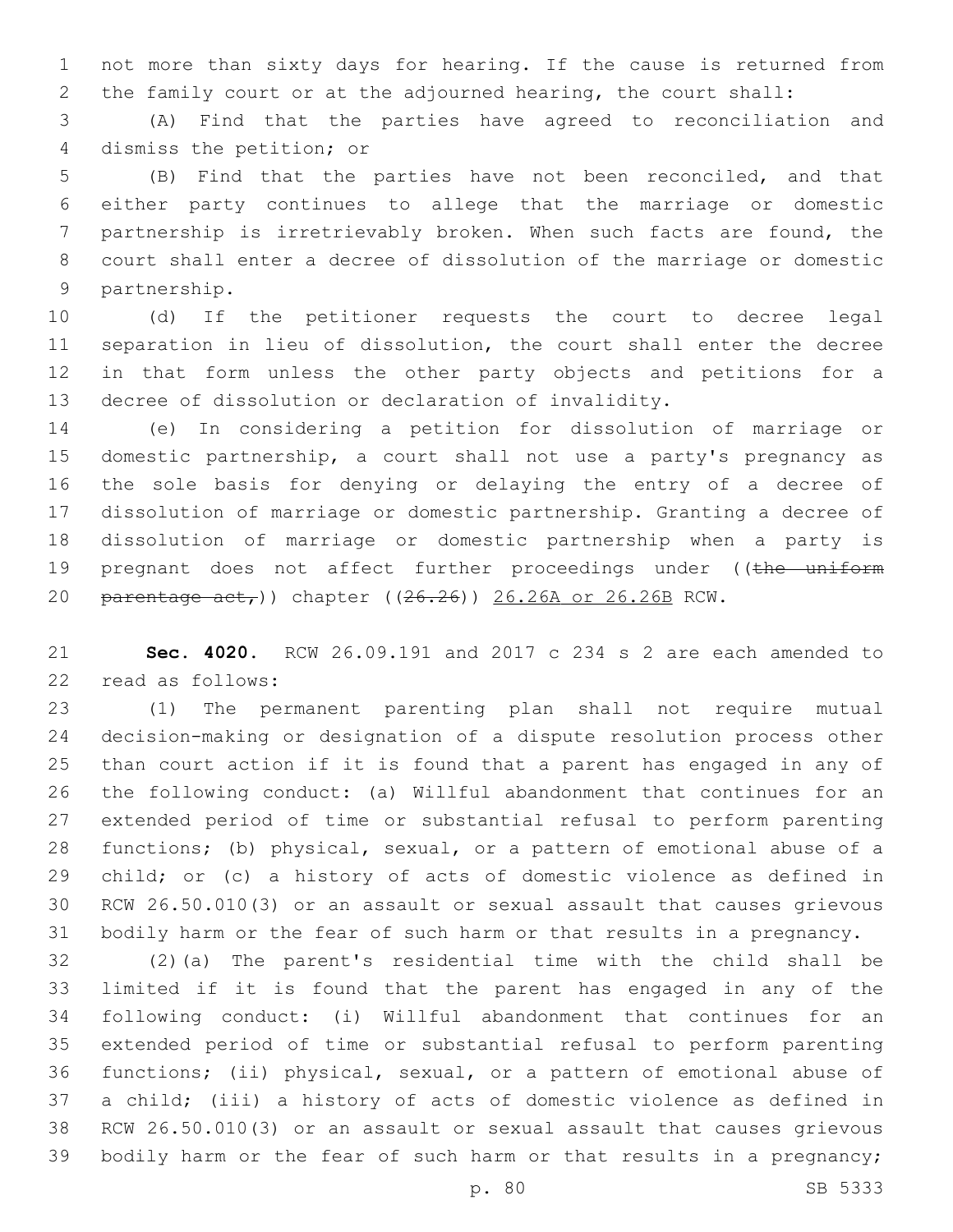or (iv) the parent has been convicted as an adult of a sex offense 2 under:

 (A) RCW 9A.44.076 if, because of the difference in age between the offender and the victim, no rebuttable presumption exists under 5 (d) of this subsection;

 (B) RCW 9A.44.079 if, because of the difference in age between the offender and the victim, no rebuttable presumption exists under 8 (d) of this subsection;

 (C) RCW 9A.44.086 if, because of the difference in age between the offender and the victim, no rebuttable presumption exists under 11 (d) of this subsection;

12 (D) RCW 9A.44.089;

13 (E) RCW 9A.44.093;

14 (F) RCW 9A.44.096;

 (G) RCW 9A.64.020 (1) or (2) if, because of the difference in age between the offender and the victim, no rebuttable presumption exists 17 under (d) of this subsection;

18 (H) Chapter 9.68A RCW;

 (I) Any predecessor or antecedent statute for the offenses listed 20 in (a)(iv)(A) through (H) of this subsection;

 (J) Any statute from any other jurisdiction that describes an offense analogous to the offenses listed in (a)(iv)(A) through (H) of 23 this subsection.

 This subsection (2)(a) shall not apply when (c) or (d) of this 25 subsection applies.

 (b) The parent's residential time with the child shall be limited if it is found that the parent resides with a person who has engaged in any of the following conduct: (i) Physical, sexual, or a pattern of emotional abuse of a child; (ii) a history of acts of domestic violence as defined in RCW 26.50.010(3) or an assault or sexual assault that causes grievous bodily harm or the fear of such harm or that results in a pregnancy; or (iii) the person has been convicted as an adult or as a juvenile has been adjudicated of a sex offense 34 under:

 (A) RCW 9A.44.076 if, because of the difference in age between the offender and the victim, no rebuttable presumption exists under 37 (e) of this subsection;

 (B) RCW 9A.44.079 if, because of the difference in age between the offender and the victim, no rebuttable presumption exists under 40 (e) of this subsection;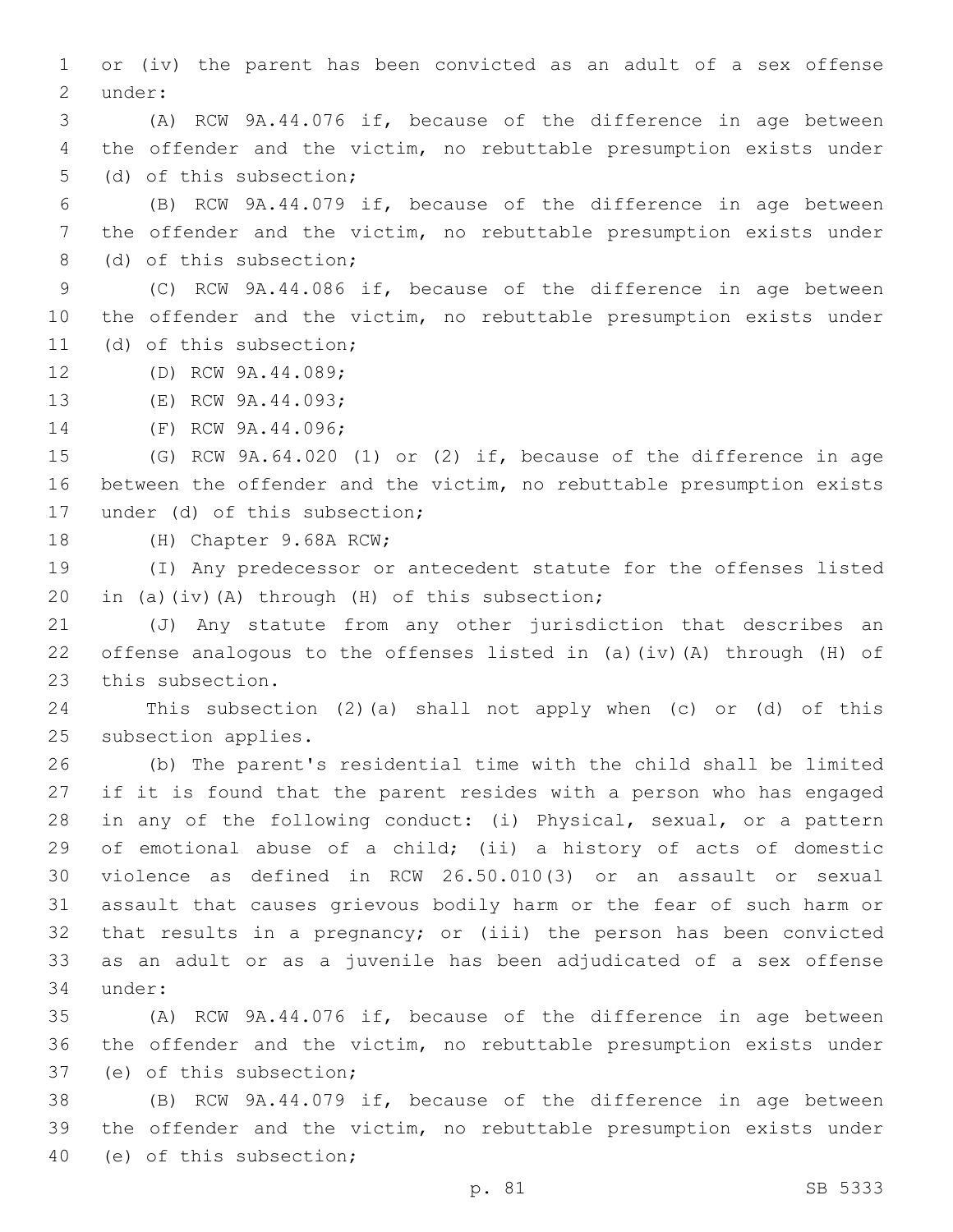(C) RCW 9A.44.086 if, because of the difference in age between the offender and the victim, no rebuttable presumption exists under 3 (e) of this subsection;

(D) RCW 9A.44.089;4

5 (E) RCW 9A.44.093;

6 (F) RCW 9A.44.096;

 (G) RCW 9A.64.020 (1) or (2) if, because of the difference in age between the offender and the victim, no rebuttable presumption exists 9 under (e) of this subsection;

10 (H) Chapter 9.68A RCW;

 (I) Any predecessor or antecedent statute for the offenses listed 12 in (b)(iii)(A) through (H) of this subsection;

 (J) Any statute from any other jurisdiction that describes an offense analogous to the offenses listed in (b)(iii)(A) through (H) 15 of this subsection.

 This subsection (2)(b) shall not apply when (c) or (e) of this 17 subsection applies.

 (c) If a parent has been found to be a sexual predator under chapter 71.09 RCW or under an analogous statute of any other jurisdiction, the court shall restrain the parent from contact with a child that would otherwise be allowed under this chapter. If a parent resides with an adult or a juvenile who has been found to be a sexual predator under chapter 71.09 RCW or under an analogous statute of any other jurisdiction, the court shall restrain the parent from contact with the parent's child except contact that occurs outside that 26 person's presence.

 (d) There is a rebuttable presumption that a parent who has been convicted as an adult of a sex offense listed in (d)(i) through (ix) of this subsection poses a present danger to a child. Unless the parent rebuts this presumption, the court shall restrain the parent from contact with a child that would otherwise be allowed under this 32 chapter:

 (i) RCW 9A.64.020 (1) or (2), provided that the person convicted was at least five years older than the other person;

35 (ii) RCW 9A.44.073;

 (iii) RCW 9A.44.076, provided that the person convicted was at 37 least eight years older than the victim;

 (iv) RCW 9A.44.079, provided that the person convicted was at 39 least eight years older than the victim;

(v) RCW 9A.44.083;40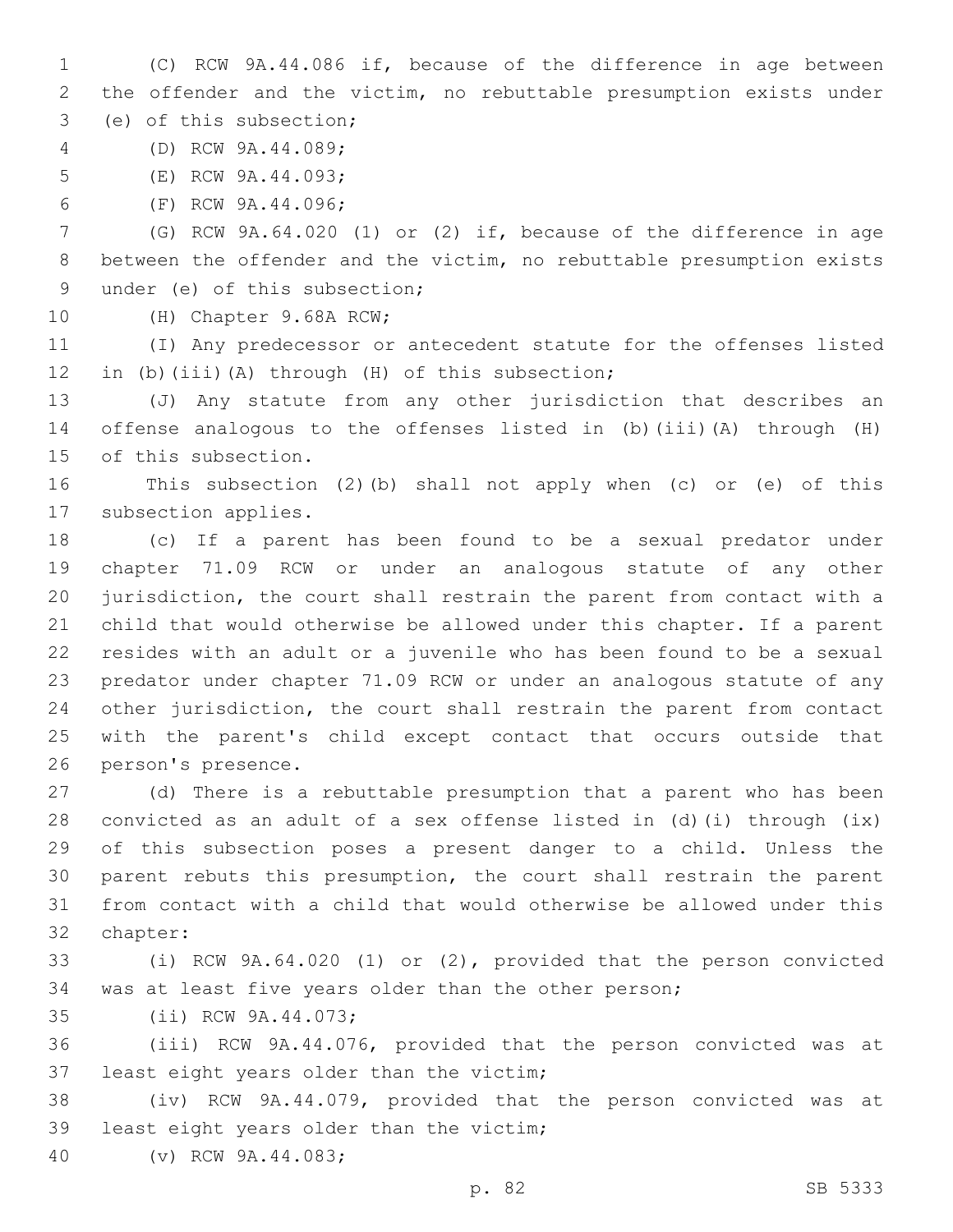(vi) RCW 9A.44.086, provided that the person convicted was at 2 least eight years older than the victim;

3 (vii) RCW 9A.44.100;

 (viii) Any predecessor or antecedent statute for the offenses 5 listed in (d)(i) through (vii) of this subsection;

 (ix) Any statute from any other jurisdiction that describes an offense analogous to the offenses listed in (d)(i) through (vii) of 8 this subsection.

 (e) There is a rebuttable presumption that a parent who resides with a person who, as an adult, has been convicted, or as a juvenile has been adjudicated, of the sex offenses listed in (e)(i) through (ix) of this subsection places a child at risk of abuse or harm when that parent exercises residential time in the presence of the convicted or adjudicated person. Unless the parent rebuts the presumption, the court shall restrain the parent from contact with the parent's child except for contact that occurs outside of the 17 convicted or adjudicated person's presence:

 (i) RCW 9A.64.020 (1) or (2), provided that the person convicted was at least five years older than the other person;

20 (ii) RCW 9A.44.073;

 (iii) RCW 9A.44.076, provided that the person convicted was at 22 least eight years older than the victim;

 (iv) RCW 9A.44.079, provided that the person convicted was at 24 least eight years older than the victim;

25 (v) RCW 9A.44.083;

 (vi) RCW 9A.44.086, provided that the person convicted was at 27 least eight years older than the victim;

28 (vii) RCW 9A.44.100;

 (viii) Any predecessor or antecedent statute for the offenses listed in (e)(i) through (vii) of this subsection;

 (ix) Any statute from any other jurisdiction that describes an offense analogous to the offenses listed in (e)(i) through (vii) of 33 this subsection.

 (f) The presumption established in (d) of this subsection may be rebutted only after a written finding that the child was not conceived and subsequently born as a result of a sexual assault committed by the parent requesting residential time and that:

 (i) If the child was not the victim of the sex offense committed by the parent requesting residential time, (A) contact between the child and the offending parent is appropriate and poses minimal risk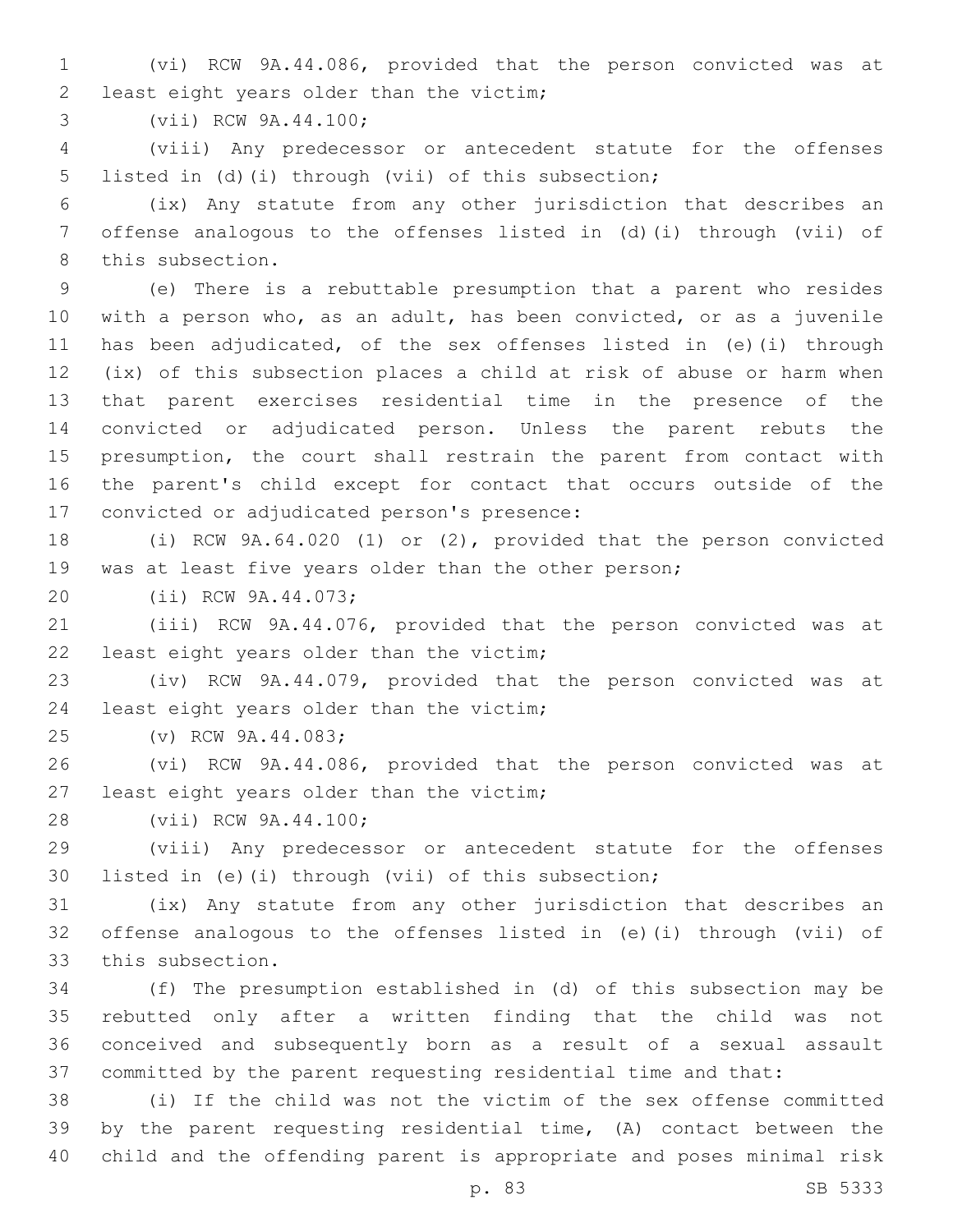to the child, and (B) the offending parent has successfully engaged in treatment for sex offenders or is engaged in and making progress in such treatment, if any was ordered by a court, and the treatment provider believes such contact is appropriate and poses minimal risk 5 to the child; or

 (ii) If the child was the victim of the sex offense committed by the parent requesting residential time, (A) contact between the child and the offending parent is appropriate and poses minimal risk to the child, (B) if the child is in or has been in therapy for victims of sexual abuse, the child's counselor believes such contact between the child and the offending parent is in the child's best interest, and (C) the offending parent has successfully engaged in treatment for sex offenders or is engaged in and making progress in such treatment, 14 if any was ordered by a court, and the treatment provider believes such contact is appropriate and poses minimal risk to the child.

 (g) The presumption established in (e) of this subsection may be rebutted only after a written finding that the child was not conceived and subsequently born as a result of a sexual assault committed by the parent requesting residential time and that:

 (i) If the child was not the victim of the sex offense committed by the person who is residing with the parent requesting residential time, (A) contact between the child and the parent residing with the convicted or adjudicated person is appropriate and that parent is able to protect the child in the presence of the convicted or adjudicated person, and (B) the convicted or adjudicated person has successfully engaged in treatment for sex offenders or is engaged in 27 and making progress in such treatment, if any was ordered by a court, and the treatment provider believes such contact is appropriate and 29 poses minimal risk to the child; or

 (ii) If the child was the victim of the sex offense committed by the person who is residing with the parent requesting residential time, (A) contact between the child and the parent in the presence of the convicted or adjudicated person is appropriate and poses minimal risk to the child, (B) if the child is in or has been in therapy for victims of sexual abuse, the child's counselor believes such contact between the child and the parent residing with the convicted or adjudicated person in the presence of the convicted or adjudicated person is in the child's best interest, and (C) the convicted or adjudicated person has successfully engaged in treatment for sex offenders or is engaged in and making progress in such treatment, if

p. 84 SB 5333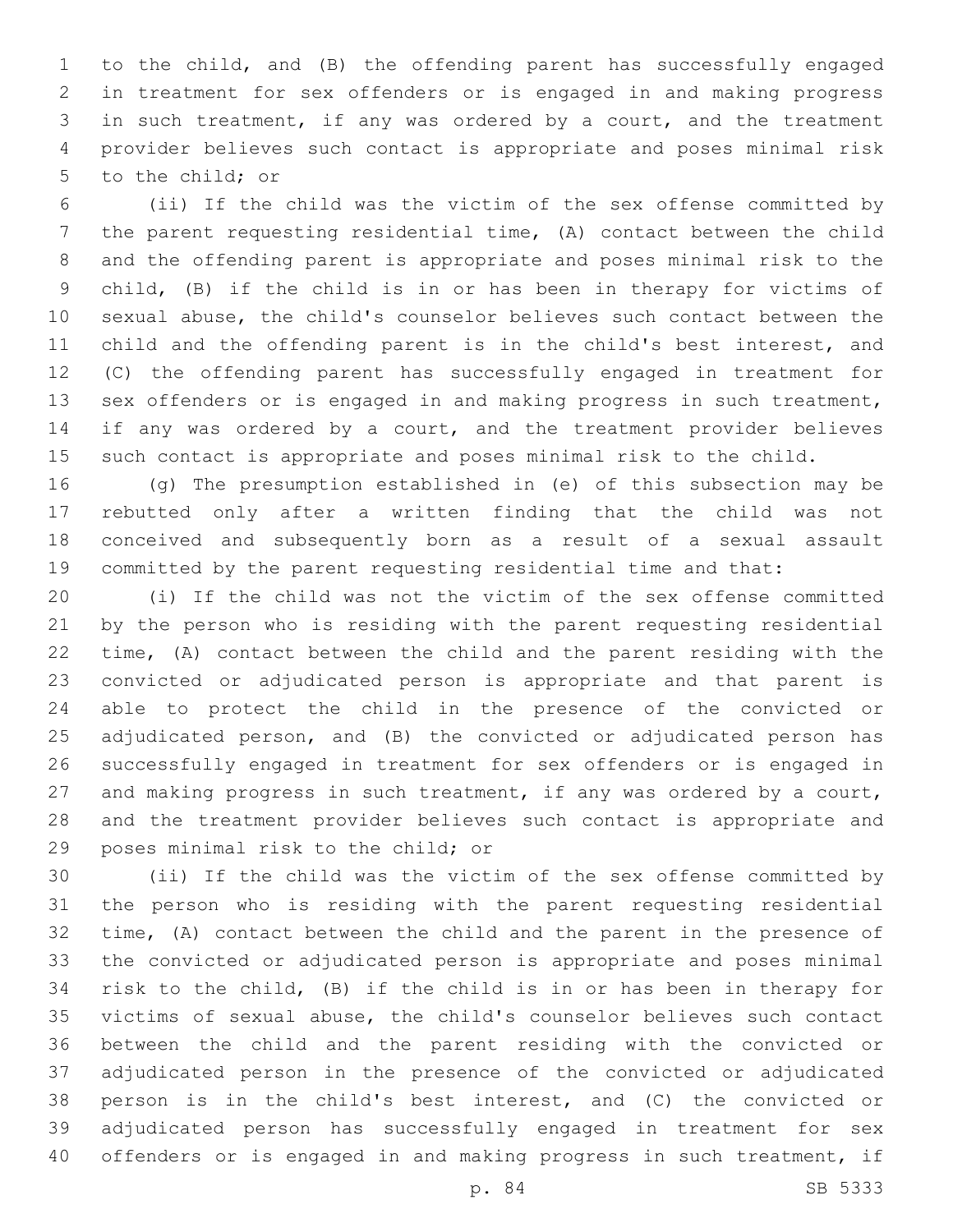any was ordered by a court, and the treatment provider believes contact between the parent and child in the presence of the convicted or adjudicated person is appropriate and poses minimal risk to the child.4

 (h) If the court finds that the parent has met the burden of rebutting the presumption under (f) of this subsection, the court may allow a parent who has been convicted as an adult of a sex offense listed in (d)(i) through (ix) of this subsection to have residential time with the child supervised by a neutral and independent adult and pursuant to an adequate plan for supervision of such residential time. The court shall not approve of a supervisor for contact between the child and the parent unless the court finds, based on the evidence, that the supervisor is willing and capable of protecting the child from harm. The court shall revoke court approval of the 15 supervisor upon finding, based on the evidence, that the supervisor has failed to protect the child or is no longer willing or capable of 17 protecting the child.

 (i) If the court finds that the parent has met the burden of rebutting the presumption under (g) of this subsection, the court may allow a parent residing with a person who has been adjudicated as a juvenile of a sex offense listed in (e)(i) through (ix) of this subsection to have residential time with the child in the presence of the person adjudicated as a juvenile, supervised by a neutral and independent adult and pursuant to an adequate plan for supervision of such residential time. The court shall not approve of a supervisor for contact between the child and the parent unless the court finds, based on the evidence, that the supervisor is willing and capable of protecting the child from harm. The court shall revoke court approval 29 of the supervisor upon finding, based on the evidence, that the supervisor has failed to protect the child or is no longer willing or 31 capable of protecting the child.

 (j) If the court finds that the parent has met the burden of rebutting the presumption under (g) of this subsection, the court may allow a parent residing with a person who, as an adult, has been convicted of a sex offense listed in (e)(i) through (ix) of this subsection to have residential time with the child in the presence of the convicted person supervised by a neutral and independent adult and pursuant to an adequate plan for supervision of such residential time. The court shall not approve of a supervisor for contact between the child and the parent unless the court finds, based on the

p. 85 SB 5333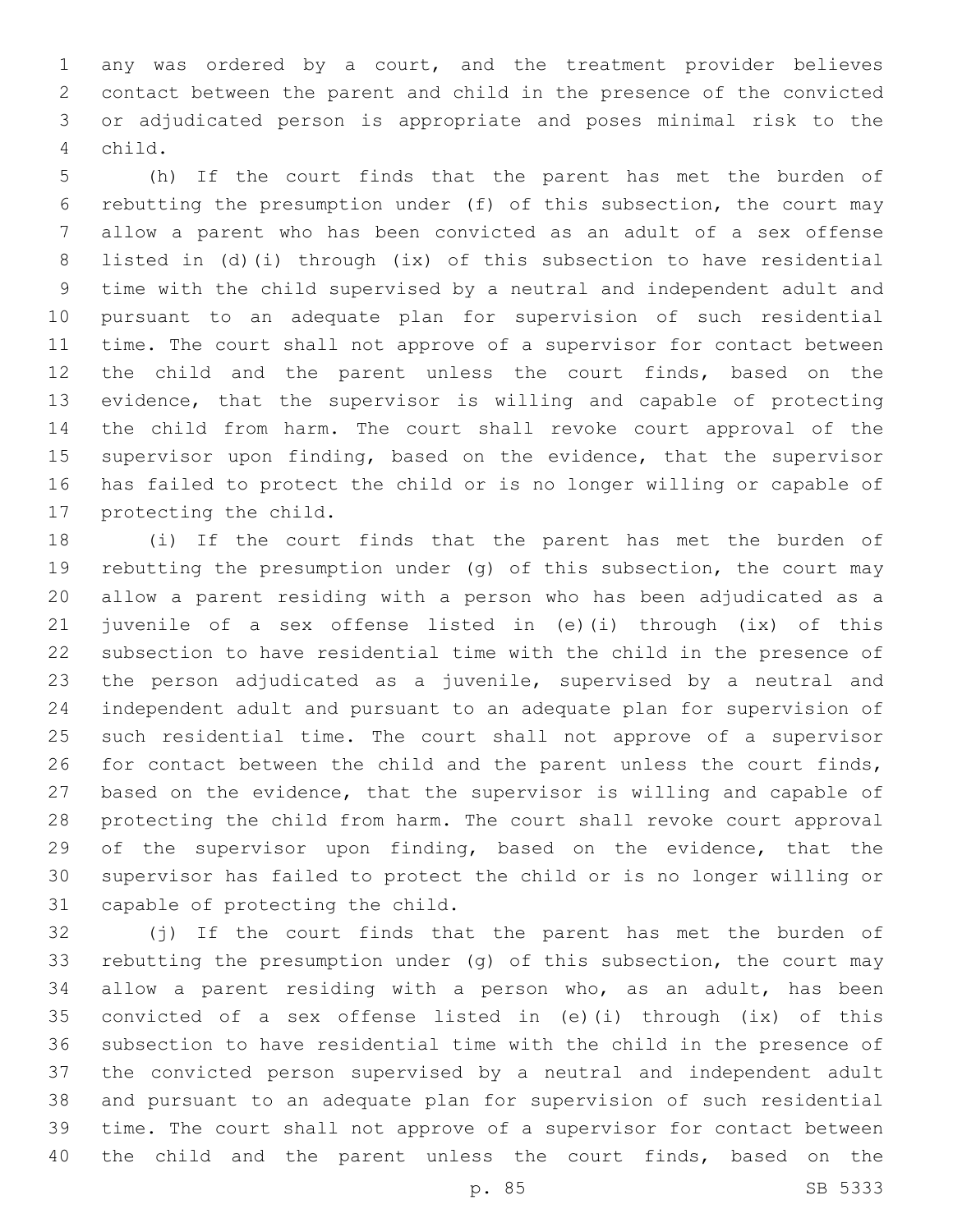evidence, that the supervisor is willing and capable of protecting the child from harm. The court shall revoke court approval of the supervisor upon finding, based on the evidence, that the supervisor has failed to protect the child or is no longer willing or capable of 5 protecting the child.

 (k) A court shall not order unsupervised contact between the offending parent and a child of the offending parent who was sexually abused by that parent. A court may order unsupervised contact between the offending parent and a child who was not sexually abused by the parent after the presumption under (d) of this subsection has been rebutted and supervised residential time has occurred for at least two years with no further arrests or convictions of sex offenses involving children under chapter 9A.44 RCW, RCW 9A.64.020, or chapter 9.68A RCW and (i) the sex offense of the offending parent was not committed against a child of the offending parent, and (ii) the court finds that unsupervised contact between the child and the offending parent is appropriate and poses minimal risk to the child, after consideration of the testimony of a state-certified therapist, mental health counselor, or social worker with expertise in treating child sexual abuse victims who has supervised at least one period of 21 residential time between the parent and the child, and after consideration of evidence of the offending parent's compliance with community supervision requirements, if any. If the offending parent was not ordered by a court to participate in treatment for sex offenders, then the parent shall obtain a psychosexual evaluation conducted by a certified sex offender treatment provider or a certified affiliate sex offender treatment provider indicating that the offender has the lowest likelihood of risk to reoffend before the court grants unsupervised contact between the parent and a child.

 (l) A court may order unsupervised contact between the parent and a child which may occur in the presence of a juvenile adjudicated of a sex offense listed in (e)(i) through (ix) of this subsection who resides with the parent after the presumption under (e) of this subsection has been rebutted and supervised residential time has occurred for at least two years during which time the adjudicated juvenile has had no further arrests, adjudications, or convictions of sex offenses involving children under chapter 9A.44 RCW, RCW 9A.64.020, or chapter 9.68A RCW, and (i) the court finds that unsupervised contact between the child and the parent that may occur in the presence of the adjudicated juvenile is appropriate and poses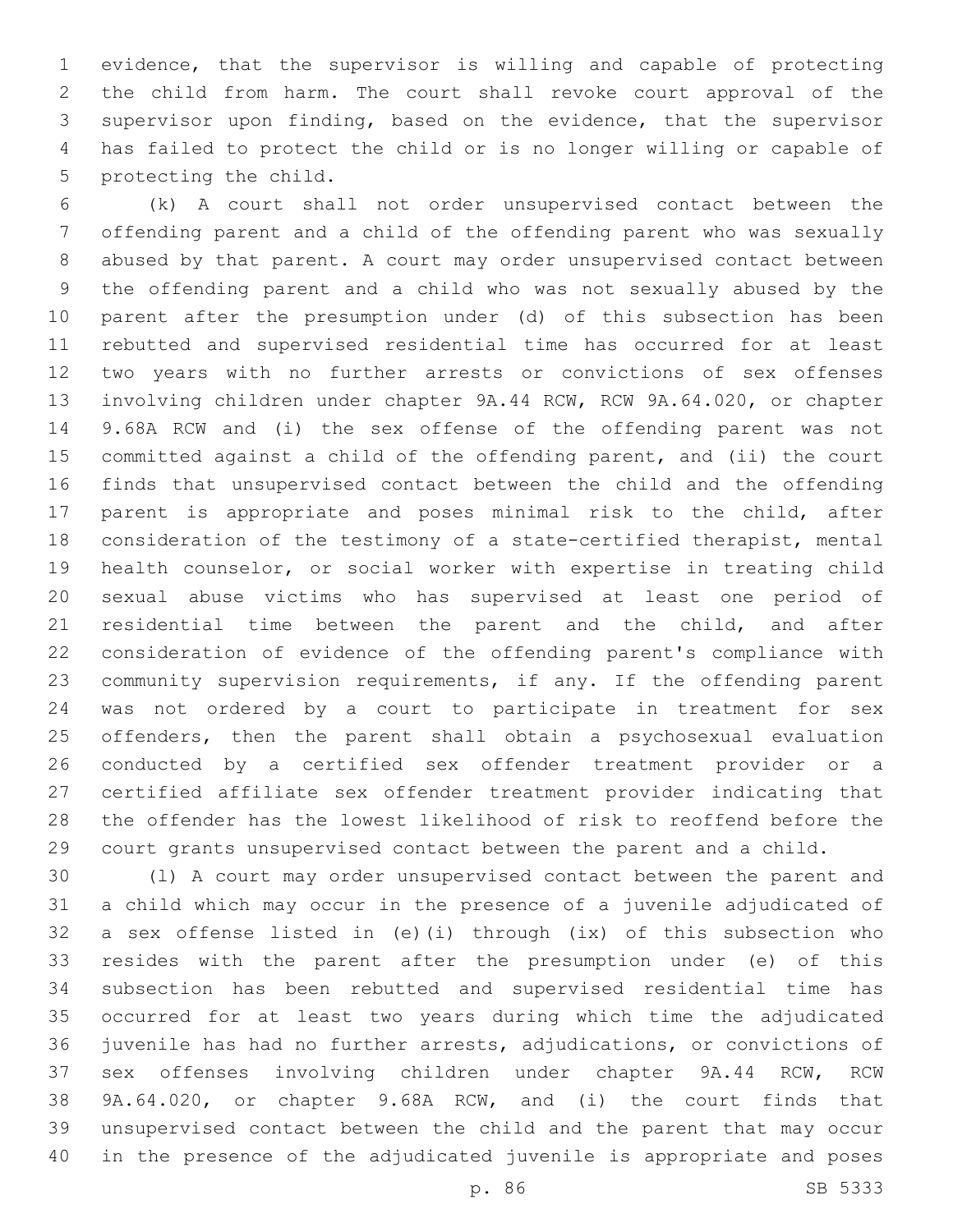minimal risk to the child, after consideration of the testimony of a state-certified therapist, mental health counselor, or social worker with expertise in treatment of child sexual abuse victims who has supervised at least one period of residential time between the parent and the child in the presence of the adjudicated juvenile, and after consideration of evidence of the adjudicated juvenile's compliance with community supervision or parole requirements, if any. If the adjudicated juvenile was not ordered by a court to participate in treatment for sex offenders, then the adjudicated juvenile shall obtain a psychosexual evaluation conducted by a certified sex offender treatment provider or a certified affiliate sex offender treatment provider indicating that the adjudicated juvenile has the lowest likelihood of risk to reoffend before the court grants unsupervised contact between the parent and a child which may occur in the presence of the adjudicated juvenile who is residing with the 16 parent.

 (m)(i) The limitations imposed by the court under (a) or (b) of this subsection shall be reasonably calculated to protect the child from the physical, sexual, or emotional abuse or harm that could result if the child has contact with the parent requesting residential time. The limitations shall also be reasonably calculated to provide for the safety of the parent who may be at risk of physical, sexual, or emotional abuse or harm that could result if the parent has contact with the parent requesting residential time. The limitations the court may impose include, but are not limited to: Supervised contact between the child and the parent or completion of relevant counseling or treatment. If the court expressly finds based on the evidence that limitations on the residential time with the child will not adequately protect the child from the harm or abuse that could result if the child has contact with the parent requesting residential time, the court shall restrain the parent requesting 32 residential time from all contact with the child.

 (ii) The court shall not enter an order under (a) of this subsection allowing a parent to have contact with a child if the parent has been found by clear and convincing evidence in a civil action or by a preponderance of the evidence in a dependency action to have sexually abused the child, except upon recommendation by an evaluator or therapist for the child that the child is ready for contact with the parent and will not be harmed by the contact. The court shall not enter an order allowing a parent to have contact with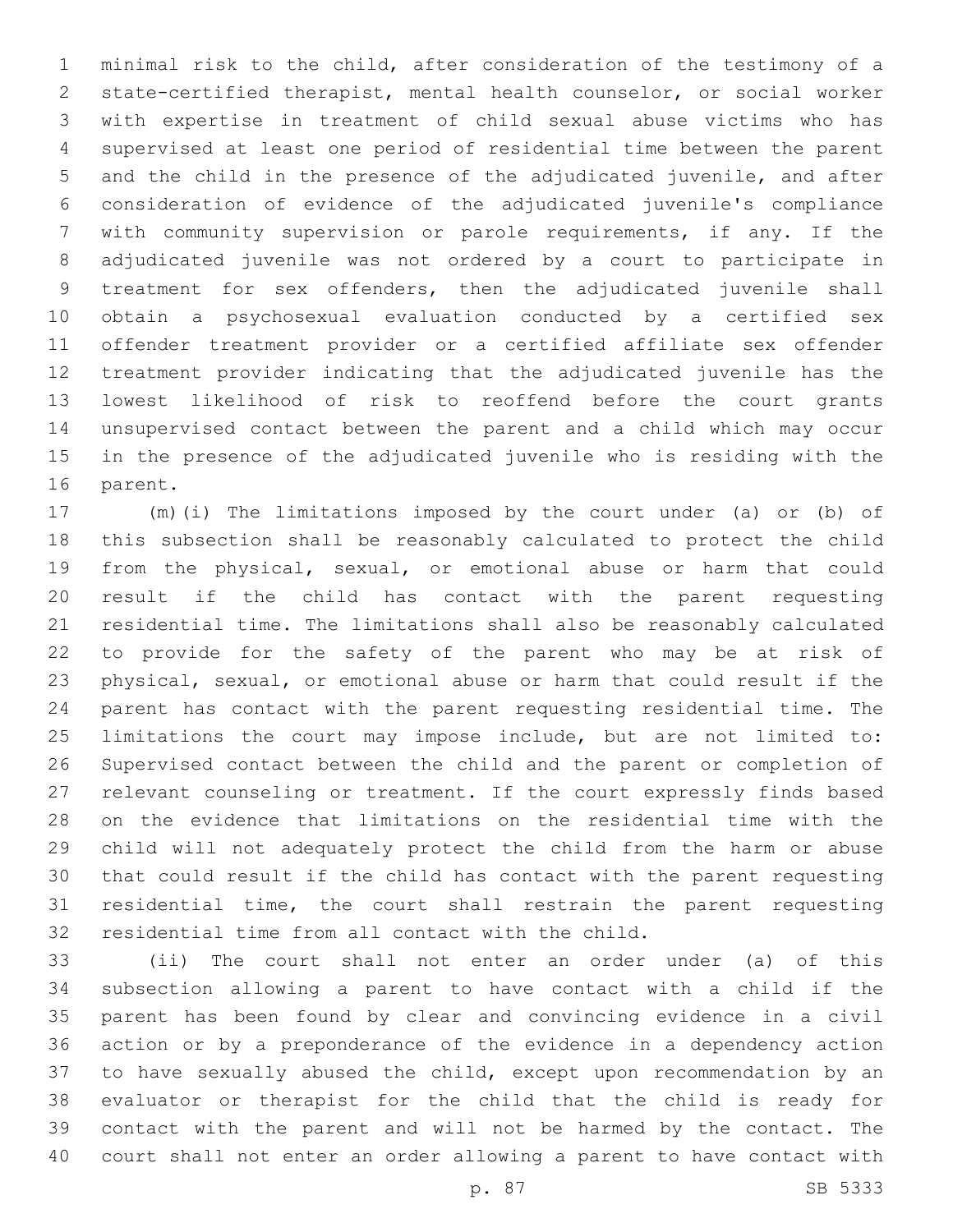the child in the offender's presence if the parent resides with a person who has been found by clear and convincing evidence in a civil action or by a preponderance of the evidence in a dependency action to have sexually abused a child, unless the court finds that the parent accepts that the person engaged in the harmful conduct and the parent is willing to and capable of protecting the child from harm 7 from the person.

 (iii) The court shall not enter an order under (a) of this subsection allowing a parent to have contact with a child if the parent has been found by clear and convincing evidence pursuant to 11 RCW ((26.26.760)) 26.26A.465 to have committed sexual assault, as defined in RCW ((26.26.760)) 26.26A.465, against the child's parent, and that the child was born within three hundred twenty days of the 14 sexual assault.

 (iv) If the court limits residential time under (a) or (b) of this subsection to require supervised contact between the child and the parent, the court shall not approve of a supervisor for contact between a child and a parent who has engaged in physical, sexual, or a pattern of emotional abuse of the child unless the court finds based upon the evidence that the supervisor accepts that the harmful conduct occurred and is willing to and capable of protecting the child from harm. The court shall revoke court approval of the supervisor upon finding, based on the evidence, that the supervisor has failed to protect the child or is no longer willing to or capable 25 of protecting the child.

 (n) If the court expressly finds based on the evidence that contact between the parent and the child will not cause physical, sexual, or emotional abuse or harm to the child and that the probability that the parent's or other person's harmful or abusive conduct will recur is so remote that it would not be in the child's 31 best interests to apply the limitations of  $(a)$ ,  $(b)$ , and  $(m)$  (i) and (iv) of this subsection, or if the court expressly finds that the parent's conduct did not have an impact on the child, then the court 34 need not apply the limitations of (a), (b), and (m)(i) and (iv) of this subsection. The weight given to the existence of a protection order issued under chapter 26.50 RCW as to domestic violence is within the discretion of the court. This subsection shall not apply 38 when (c), (d), (e), (f), (g), (h), (i), (j), (k), (l), and (m)(ii) of 39 this subsection apply.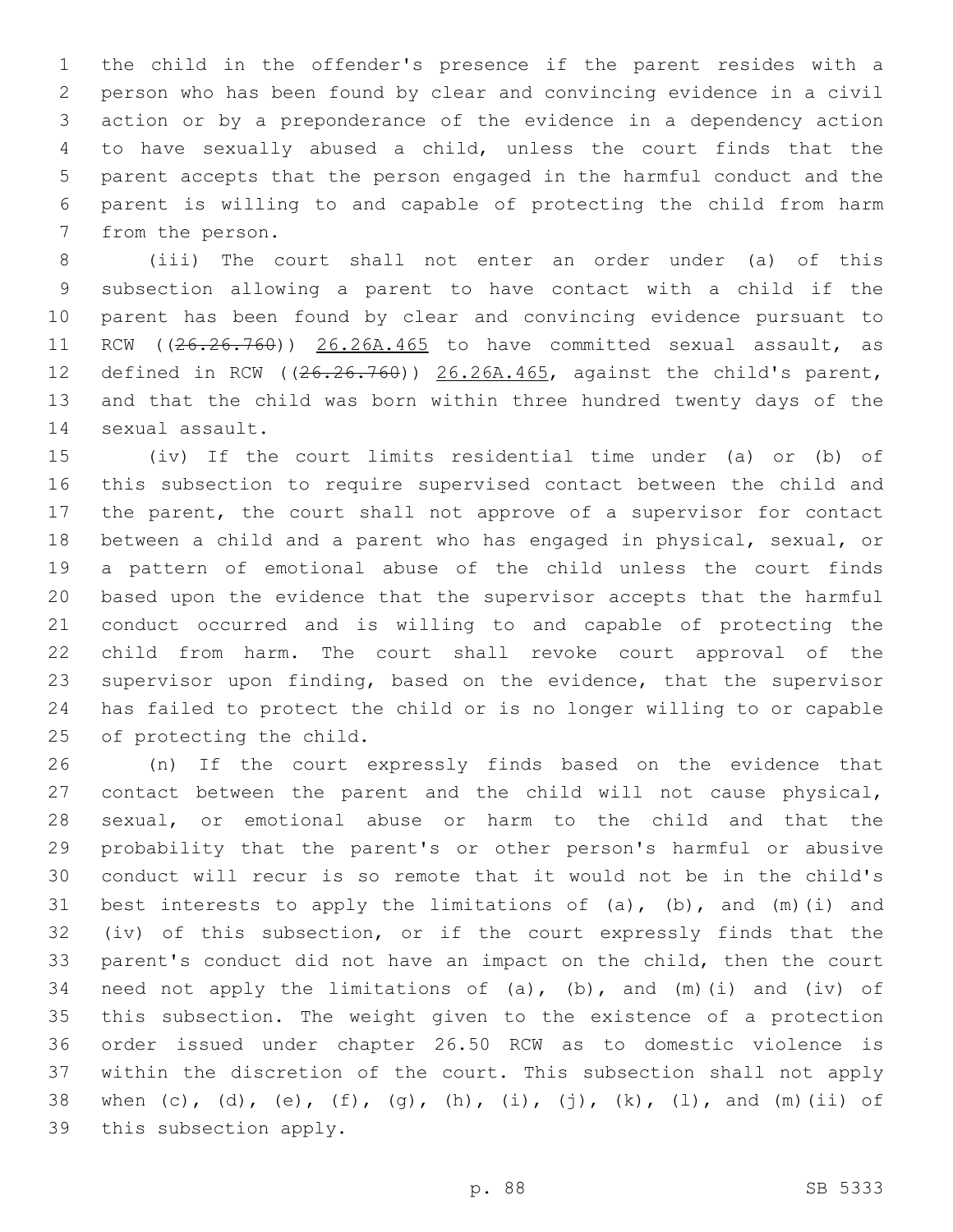(3) A parent's involvement or conduct may have an adverse effect on the child's best interests, and the court may preclude or limit any provisions of the parenting plan, if any of the following factors exist:4

 (a) A parent's neglect or substantial nonperformance of parenting 6 functions;

 (b) A long-term emotional or physical impairment which interferes with the parent's performance of parenting functions as defined in 9 RCW 26.09.004;

 (c) A long-term impairment resulting from drug, alcohol, or other substance abuse that interferes with the performance of parenting 12 functions;

 (d) The absence or substantial impairment of emotional ties 14 between the parent and the child;

 (e) The abusive use of conflict by the parent which creates the 16 danger of serious damage to the child's psychological development;

 (f) A parent has withheld from the other parent access to the child for a protracted period without good cause; or

 (g) Such other factors or conduct as the court expressly finds 20 adverse to the best interests of the child.

 (4) In cases involving allegations of limiting factors under subsection (2)(a)(ii) and (iii) of this section, both parties shall be screened to determine the appropriateness of a comprehensive assessment regarding the impact of the limiting factor on the child 25 and the parties.

 (5) In entering a permanent parenting plan, the court shall not draw any presumptions from the provisions of the temporary parenting 28 plan.

 (6) In determining whether any of the conduct described in this section has occurred, the court shall apply the civil rules of 31 evidence, proof, and procedure.

32 (7) For the purposes of this section:

 (a) "A parent's child" means that parent's natural child, adopted 34 child, or stepchild; and

 (b) "Social worker" means a person with a master's or further advanced degree from a social work educational program accredited and 37 approved as provided in RCW 18.320.010.

 **Sec. 4021.** RCW 26.09.405 and 2008 c 259 s 2 are each amended to 39 read as follows: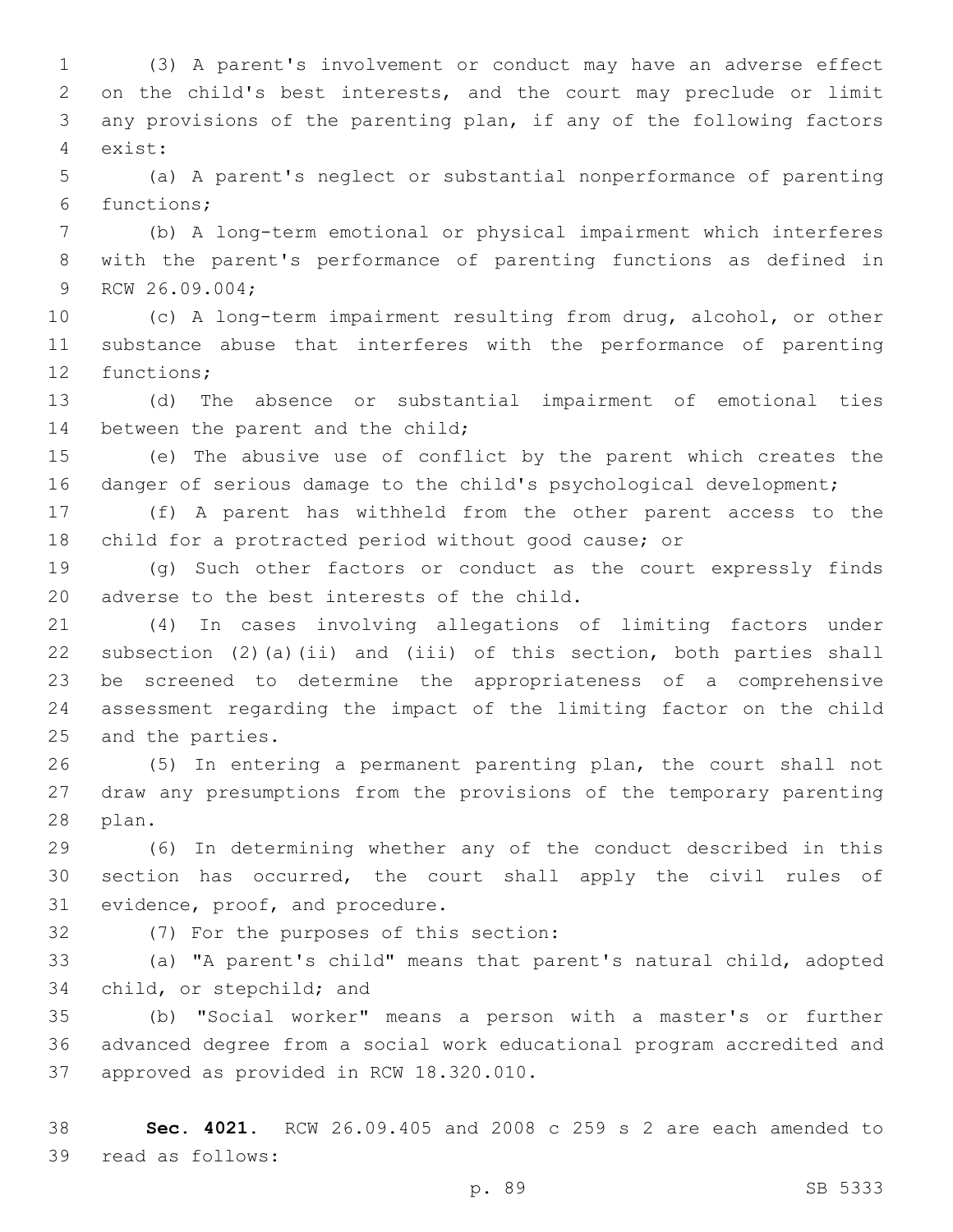(1) The provisions of RCW 26.09.405 through 26.09.560 and the chapter 21, Laws of 2000 amendments to RCW 26.09.260, 26.10.190, and ((26.26.160)) 26.26B.090 apply to a court order regarding residential time or visitation with a child issued:4

5 (a) After June 8, 2000; and

 (b) Before June 8, 2000, if the existing court order does not 7 expressly govern relocation of the child.

 (2) To the extent that a provision of RCW 26.09.405 through 26.09.560 and the chapter 21, Laws of 2000 amendments to RCW 26.09.260, 26.10.190, and ((26.26.160)) 26.26B.090 conflicts with the express terms of a court order existing prior to June 8, 2000, then RCW 26.09.405 through 26.09.560 and the chapter 21, Laws of 2000 13 amendments to RCW 26.09.260, 26.10.190, and ((26.26.160)) 26.26B.090 do not apply to those terms of that order governing relocation of the 15 child.

 (3) The provisions of RCW 26.09.405 through 26.09.560 do not apply to visitation orders entered in dependency proceedings as 18 provided in RCW 13.34.385.

 **Sec. 4022.** RCW 26.09.510 and 2000 c 21 s 13 are each amended to 20 read as follows:

 (1) The court may grant a temporary order restraining relocation of the child, or ordering return of the child if the child's 23 relocation has occurred, if the court finds:

 (a) The required notice of an intended relocation of the child was not provided in a timely manner and the nonrelocating party was 26 substantially prejudiced;

 (b) The relocation of the child has occurred without agreement of the parties, court order, or the notice required by RCW 26.09.405 through 26.09.560 and the chapter 21, Laws of 2000 amendments to RCW 26.09.260, 26.10.190, and ((26.26.160)) 26.26B.090; or

 (c) After examining evidence presented at a hearing for temporary orders in which the parties had adequate opportunity to prepare and be heard, there is a likelihood that on final hearing the court will not approve the intended relocation of the child or no circumstances exist sufficient to warrant a relocation of the child prior to a 36 final determination at trial.

 (2) The court may grant a temporary order authorizing the intended relocation of the child pending final hearing if the court 39 finds: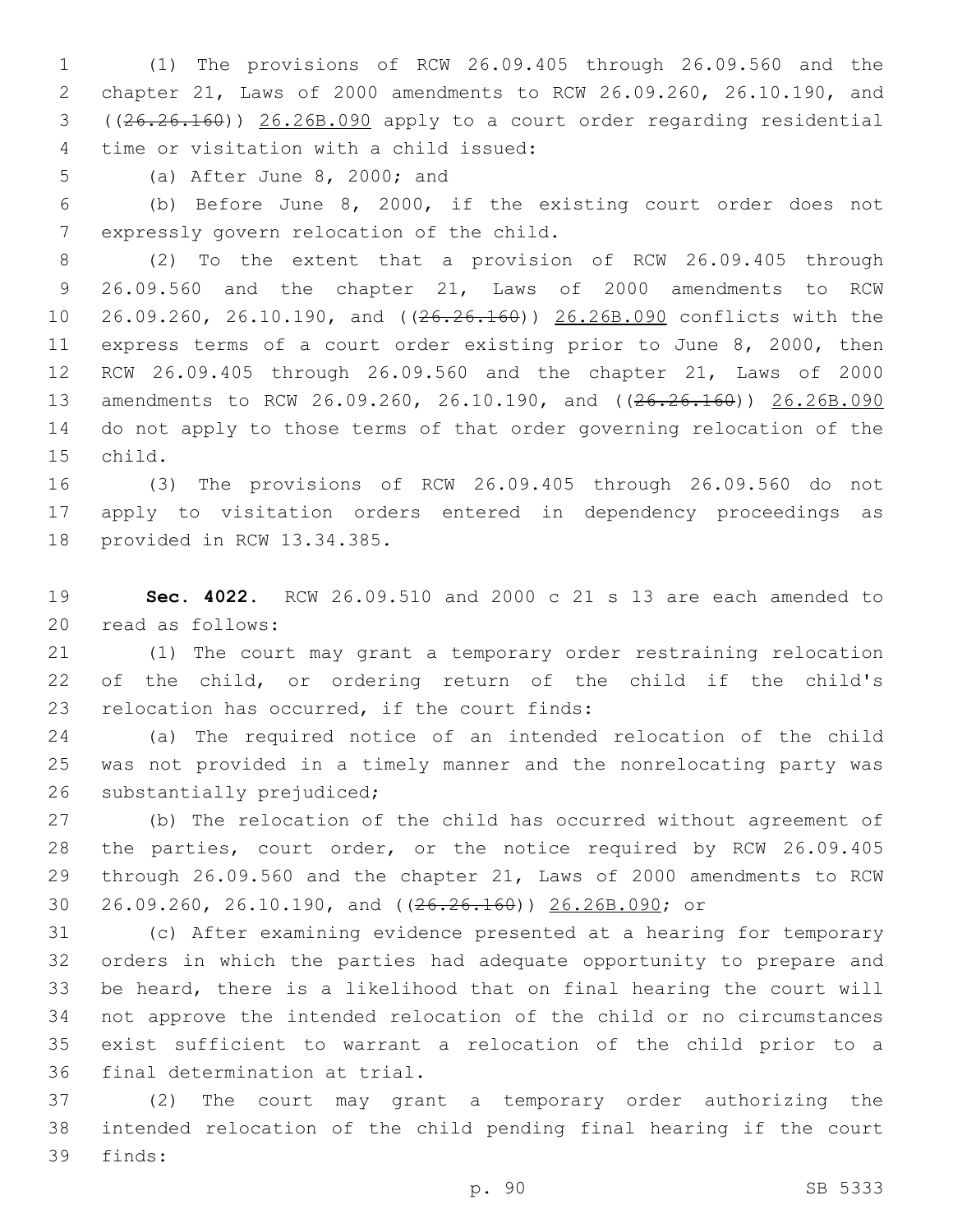(a) The required notice of an intended relocation of the child was provided in a timely manner or that the circumstances otherwise warrant issuance of a temporary order in the absence of compliance with the notice requirements and issues an order for a revised 5 schedule for residential time with the child; and

 (b) After examining the evidence presented at a hearing for temporary orders in which the parties had adequate opportunity to prepare and be heard, there is a likelihood that on final hearing the court will approve the intended relocation of the child.

 **Sec. 4023.** RCW 26.12.802 and 2005 c 282 s 31 are each amended to read as follows:11

 The administrative office of the courts shall conduct a unified 13 family court pilot program.

 (1) Pilot program sites shall be selected through a request for proposal process, and shall be established in no more than three 16 superior court judicial districts.

 (2) To be eligible for consideration as a pilot project site, judicial districts must have a statutorily authorized judicial 19 complement of at least five judges.

 (3) The administrative office of the courts shall develop criteria for the unified family court pilot program. The pilot 22 program shall include:

 (a) All case types under Title 13 RCW, chapters 26.09, 26.10, 24 26.12, 26.18, 26.19, 26.20, ((<del>26.26</del>)) 26.26A, 26.26B, 26.50, 26.27, 25 and 28A.225 RCW;

 (b) Unified family court judicial officers, who volunteer for the program, and meet training requirements established by local court 28 rule;

 (c) Case management practices that provide a flexible response to the diverse court-related needs of families involved in multiple areas of the justice system. Case management practices should result in a reduction in process redundancies and an efficient use of time and resources, and create a system enabling multiple case type resolution by one judicial officer or judicial team;

 (d) A court facilitator to provide assistance to parties with 36 matters before the unified family court; and

 (e) An emphasis on providing nonadversarial methods of dispute resolution such as a settlement conference, evaluative mediation by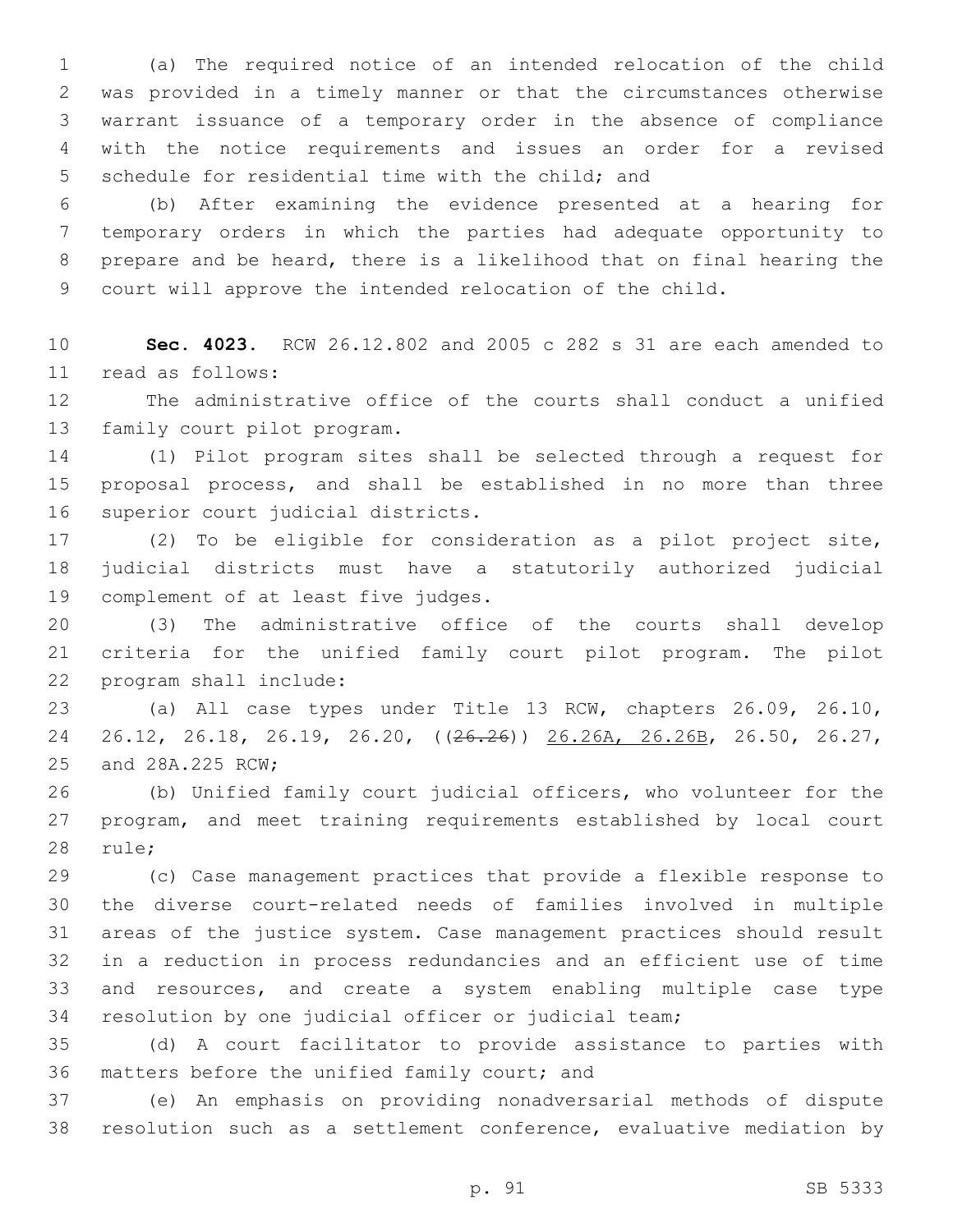attorney mediators, and facilitative mediation by nonattorney 2 mediators.

 (4) The administrative office of the courts shall publish and disseminate a state-approved listing of definitions of nonadversarial methods of dispute resolution so that court officials, practitioners, and users can choose the most appropriate process for the matter at 7 hand.

 (5) The administrative office of the courts shall provide to the judicial districts selected for the pilot program the computer resources needed by each judicial district to implement the unified 11 family court pilot program.

 (6) The administrative office of the courts shall conduct a study of the pilot program measuring improvements in the judicial system's response to family involvement in the judicial system. The administrator for the courts shall report preliminary findings and final results of the study to the governor, the chief justice of the supreme court, and the legislature on a biennial basis. The initial report is due by July 1, 2000, and the final report is due by 19 December 1, 2004.

 **Sec. 4024.** RCW 26.18.010 and 2008 c 6 s 1026 are each amended to 21 read as follows:

 The legislature finds that there is an urgent need for vigorous enforcement of child support and maintenance obligations, and that stronger and more efficient statutory remedies need to be established to supplement and complement the remedies provided in chapters 26.09, 26.21A, ((26.26)) 26.26A, 26.26B, 74.20, and 74.20A RCW.

 **Sec. 4025.** RCW 26.18.220 and 2005 c 282 s 34 are each amended to 28 read as follows:

 (1) The administrative office of the courts shall develop not later than July 1, 1991, standard court forms and format rules for mandatory use by litigants in all actions commenced under chapters 26.09, 26.10, ((and 26.26)) 26.26A, and 26.26B RCW effective January 1, 1992. The administrator for the courts shall develop mandatory forms for financial affidavits for integration into the worksheets. The forms shall be developed and approved not later than September 1, 1992. The parties shall use the mandatory form for financial affidavits for actions commenced on or after September 1, 1992. The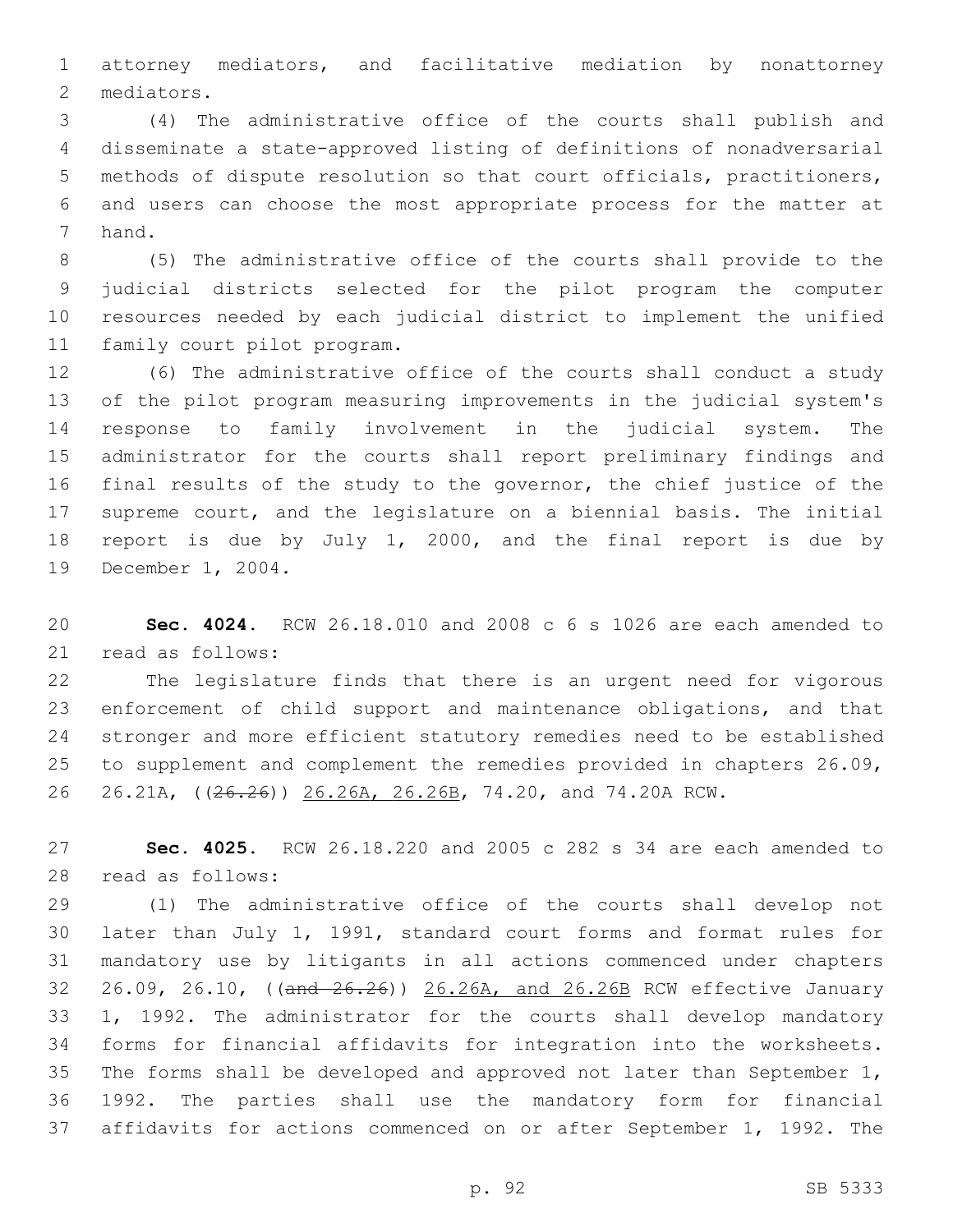administrative office of the courts has continuing responsibility to develop and revise mandatory forms and format rules as appropriate.

 (2) A party may delete unnecessary portions of the forms according to the rules established by the administrative office of the courts. A party may supplement the mandatory forms with additional material.6

 (3) A party's failure to use the mandatory forms or follow the format rules shall not be a reason to dismiss a case, refuse a filing, or strike a pleading. However, the court may require the party to submit a corrected pleading and may impose terms payable to 11 the opposing party or payable to the court, or both.

 (4) The administrative office of the courts shall distribute a master copy of the forms to all county court clerks. The administrative office of the courts and county clerks shall distribute the mandatory forms to the public upon request and may charge for the cost of production and distribution of the forms. Private vendors may distribute the mandatory forms. Distribution may 18 be in printed or electronic form.

 **Sec. 4026.** RCW 26.23.050 and 2018 c 150 s 104 are each amended 20 to read as follows:

 (1) If the division of child support is providing support enforcement services under RCW 26.23.045, or if a party is applying for support enforcement services by signing the application form on 24 the bottom of the support order, the superior court shall include in all court orders that establish or modify a support obligation:

 (a) A provision that orders and directs the responsible parent to 27 make all support payments to the Washington state support registry;

 (b) A statement that withholding action may be taken against wages, earnings, assets, or benefits, and liens enforced against real and personal property under the child support statutes of this or any other state, without further notice to the responsible parent at any 32 time after entry of the court order, unless:

 (i) One of the parties demonstrates, and the court finds, that there is good cause not to require immediate income withholding and that withholding should be delayed until a payment is past due; or

 (ii) The parties reach a written agreement that is approved by 37 the court that provides for an alternate arrangement;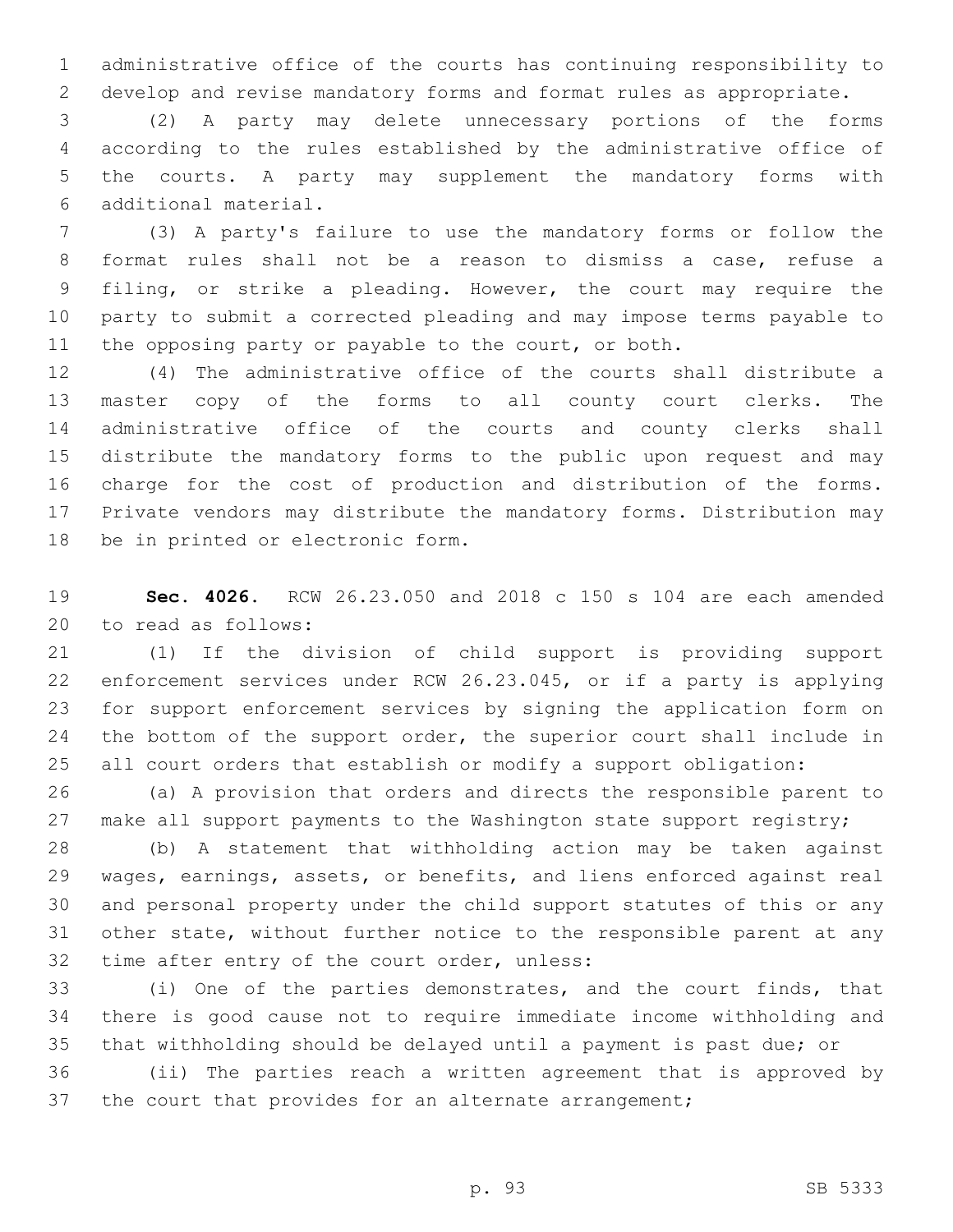(c) A statement that the receiving parent might be required to submit an accounting of how the support, including any cash medical 3 support, is being spent to benefit the child;

 (d) A statement that any parent required to provide health care coverage for the child or children covered by the order must notify the division of child support and the other parent when the coverage 7 terminates; and

 (e) A statement that the responsible parent's privileges to obtain and maintain a license, as defined in RCW 74.20A.320, may not be renewed, or may be suspended if the parent is not in compliance with a support order as provided in RCW 74.20A.320.

 As used in this subsection and subsection (3) of this section, "good cause not to require immediate income withholding" means a written determination of why implementing immediate wage withholding would not be in the child's best interests and, in modification cases, proof of timely payment of previously ordered support.

 (2) In all other cases not under subsection (1) of this section, the court may order the responsible parent to make payments directly to the person entitled to receive the payments, to the Washington state support registry, or may order that payments be made in accordance with an alternate arrangement agreed upon by the parties.

 (a) The superior court shall include in all orders under this subsection that establish or modify a support obligation:

 (i) A statement that withholding action may be taken against wages, earnings, assets, or benefits, and liens enforced against real and personal property under the child support statutes of this or any other state, without further notice to the responsible parent at any 28 time after entry of the court order, unless:

 (A) One of the parties demonstrates, and the court finds, that there is good cause not to require immediate income withholding and that withholding should be delayed until a payment is past due; or

 (B) The parties reach a written agreement that is approved by the 33 court that provides for an alternate arrangement;

 (ii) A statement that the receiving parent may be required to submit an accounting of how the support is being spent to benefit the 36 child;

 (iii) A statement that any parent required to provide health care coverage for the child or children covered by the order must notify the division of child support and the other parent when the coverage 40 terminates; and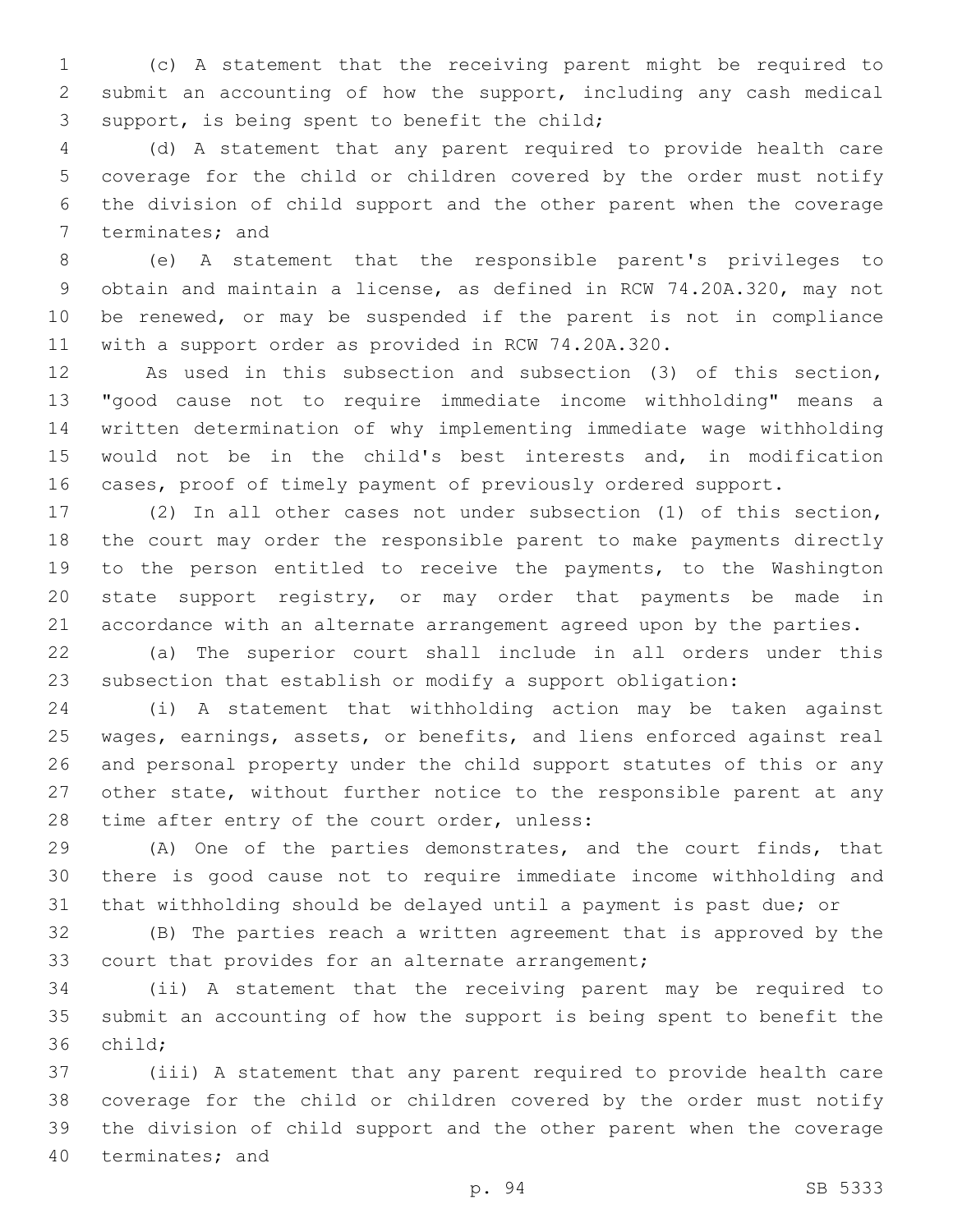(iv) A statement that a parent seeking to enforce the obligation 2 to provide health care coverage may:

(A) File a motion in the underlying superior court action; or

 (B) If there is not already an underlying superior court action, 5 initiate an action in the superior court.

 As used in this subsection, "good cause not to require immediate income withholding" is any reason that the court finds appropriate.

 (b) The superior court may order immediate or delayed income 9 withholding as follows:

 (i) Immediate income withholding may be ordered if the responsible parent has earnings. If immediate income withholding is ordered under this subsection, all support payments shall be paid to the Washington state support registry. The superior court shall issue a mandatory wage assignment order as set forth in chapter 26.18 RCW when the support order is signed by the court. The parent entitled to receive the transfer payment is responsible for serving the employer with the order and for its enforcement as set forth in chapter 26.18 18 RCW.

 (ii) If immediate income withholding is not ordered, the court shall require that income withholding be delayed until a payment is past due. The support order shall contain a statement that withholding action may be taken against wages, earnings, assets, or benefits, and liens enforced against real and personal property under the child support statutes of this or any other state, without 25 further notice to the responsible parent, after a payment is past 26 due.

 (c) If a mandatory wage withholding order under chapter 26.18 RCW is issued under this subsection and the division of child support provides support enforcement services under RCW 26.23.045, the existing wage withholding assignment is prospectively superseded upon the division of child support's subsequent service of an income 32 withholding notice.

 (3) The office of administrative hearings and the department of social and health services shall require that all support obligations established as administrative orders include a provision which orders and directs that the responsible parent shall make all support payments to the Washington state support registry. All administrative orders shall also state that the responsible parent's privileges to obtain and maintain a license, as defined in RCW 74.20A.320, may not be renewed, or may be suspended if the parent is not in compliance

p. 95 SB 5333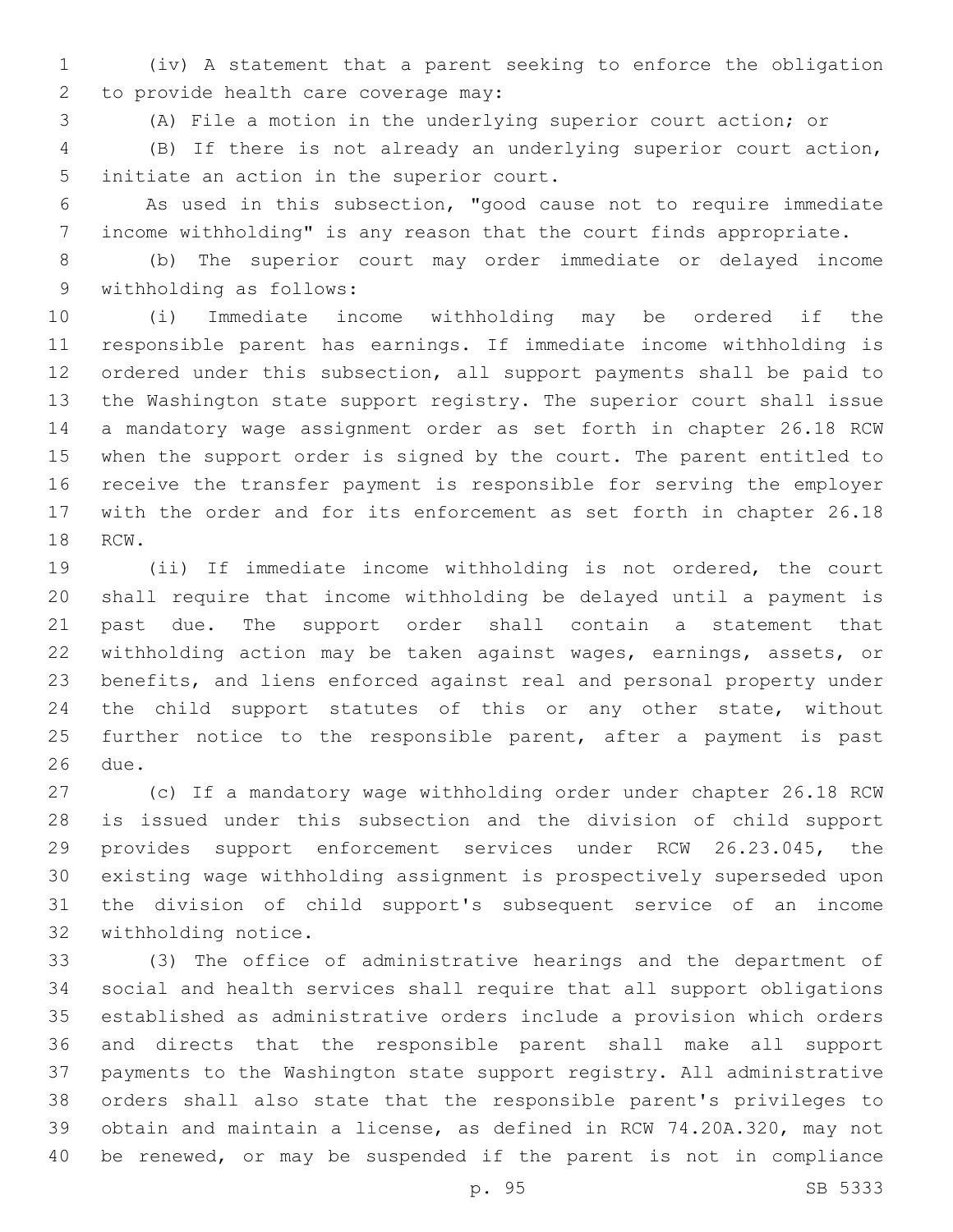with a support order as provided in RCW 74.20A.320. All administrative orders shall also state that withholding action may be taken against wages, earnings, assets, or benefits, and liens enforced against real and personal property under the child support statutes of this or any other state without further notice to the responsible parent at any time after entry of the order, unless:

 (a) One of the parties demonstrates, and the presiding officer finds, that there is good cause not to require immediate income 9 withholding; or

 (b) The parties reach a written agreement that is approved by the presiding officer that provides for an alternate agreement.

 (4) If the support order does not include the provision ordering and directing that all payments be made to the Washington state support registry and a statement that withholding action may be taken against wages, earnings, assets, or benefits if a support payment is 16 past due or at any time after the entry of the order, or that a parent's licensing privileges may not be renewed, or may be suspended, the division of child support may serve a notice on the responsible parent stating such requirements and authorizations. Service may be by personal service or any form of mail requiring a 21 return receipt.

22 (5) Every support order shall state:

(a) The address where the support payment is to be sent;

 (b) That withholding action may be taken against wages, earnings, 25 assets, or benefits, and liens enforced against real and personal 26 property under the child support statutes of this or any other state, without further notice to the responsible parent at any time after 28 entry of a support order, unless:

 (i) One of the parties demonstrates, and the court finds, that there is good cause not to require immediate income withholding; or

 (ii) The parties reach a written agreement that is approved by 32 the court that provides for an alternate arrangement;

 (c) The income of the parties, if known, or that their income is unknown and the income upon which the support award is based;

(d) The support award as a sum certain amount;

(e) The specific day or date on which the support payment is due;

(f) The names and ages of the dependent children;

 (g) A provision requiring both the responsible parent and the custodial parent to keep the Washington state support registry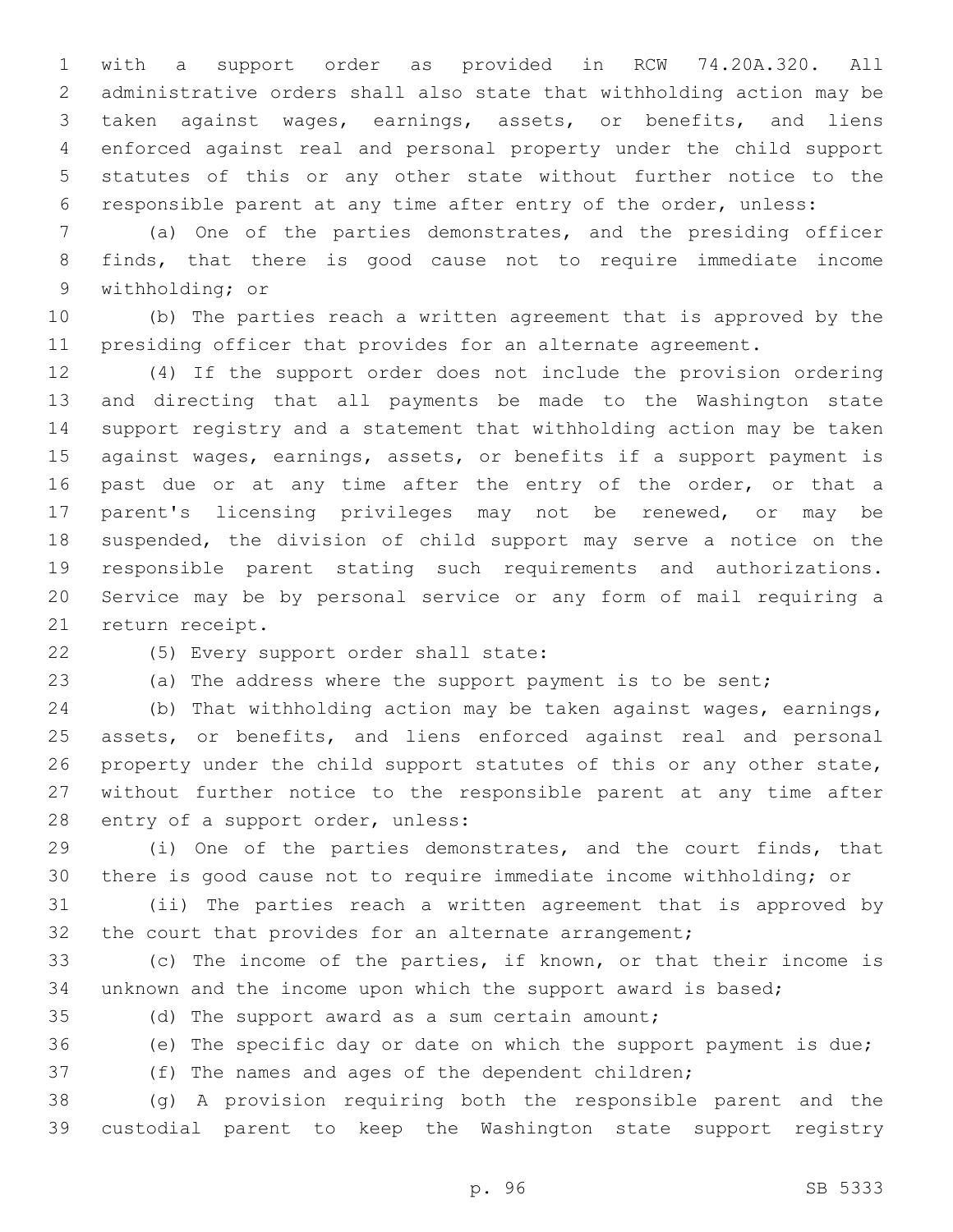informed of whether he or she has access to health care coverage at reasonable cost and, if so, the health care coverage information;

 (h) That either or both the responsible parent and the custodial parent shall be obligated to provide medical support for his or her 5 child through health care coverage if:

 (i) The obligated parent provides accessible coverage for the child through private or public health care coverage; or

 (ii) Coverage that can be extended to cover the child is or becomes available to the parent through employment or is union-10 related; or

 (iii) In the absence of such coverage, through an additional sum certain amount, as that parent's monthly payment toward the premium 13 as provided under RCW 26.09.105;

 (i) That a parent providing health care coverage must notify both the division of child support and the other parent when coverage 16 terminates;

 (j) That if proof of health care coverage or proof that the coverage is unavailable is not provided within twenty days, the parent seeking enforcement or the department may seek direct enforcement of the coverage through the employer or union of the parent required to provide medical support without further notice to 22 the parent as provided under chapter 26.18 RCW;

 (k) The reasons for not ordering health care coverage if the 24 order fails to require such coverage;

 (l) That the responsible parent's privileges to obtain and maintain a license, as defined in RCW 74.20A.320, may not be renewed, or may be suspended if the parent is not in compliance with a support 28 order as provided in RCW 74.20A.320;

(m) That each parent must:29

 (i) Promptly file with the court and update as necessary the confidential information form required by subsection (7) of this 32 section; and

 (ii) Provide the state case registry and update as necessary the information required by subsection (7) of this section; and

 (n) That parties to administrative support orders shall provide to the state case registry and update as necessary their residential addresses and the address of the responsible parent's employer. The division of child support may adopt rules that govern the collection of parties' current residence and mailing addresses, telephone numbers, dates of birth, social security numbers, the names of the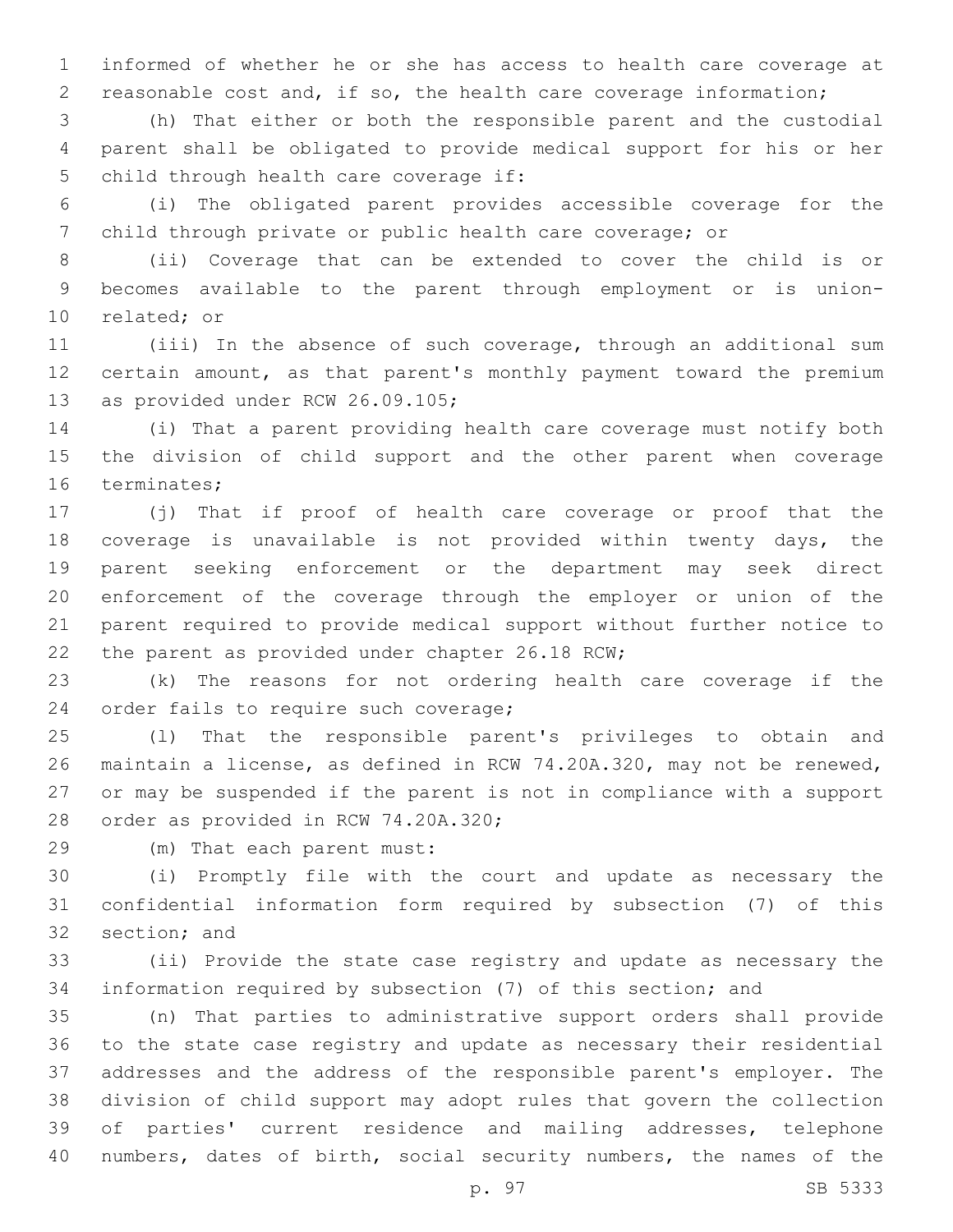children, social security numbers of the children, dates of birth of the children, driver's license numbers, and the names, addresses, and telephone numbers of the parties' employers to enforce an administrative support order. The division of child support shall not release this information if the division of child support determines that there is reason to believe that release of the information may result in physical or emotional harm to the party or to the child, or a restraining order or protective order is in effect to protect one 9 party from the other party.

 (6) After the responsible parent has been ordered or notified to make payments to the Washington state support registry under this section, the responsible parent shall be fully responsible for making all payments to the Washington state support registry and shall be subject to payroll deduction or other income-withholding action. The responsible parent shall not be entitled to credit against a support obligation for any payments made to a person or agency other than to the Washington state support registry except as provided under RCW 74.20.101. A civil action may be brought by the payor to recover payments made to persons or agencies who have received and retained support moneys paid contrary to the provisions of this section.

 (7) All petitioners and parties to all court actions under chapters 26.09, 26.10, 26.12, 26.18, 26.21A, 26.23, ((26.26)) 26.26A, 23 26.26B, and 26.27 RCW shall complete to the best of their knowledge a verified and signed confidential information form or equivalent that provides the parties' current residence and mailing addresses, telephone numbers, dates of birth, social security numbers, driver's license numbers, and the names, addresses, and telephone numbers of the parties' employers. The clerk of the court shall not accept petitions, except in parentage actions initiated by the state, orders 30 of child support, decrees of dissolution, or ((paternity)) parentage orders for filing in such actions unless accompanied by the confidential information form or equivalent, or unless the confidential information form or equivalent is already on file with the court clerk. In lieu of or in addition to requiring the parties to complete a separate confidential information form, the clerk may collect the information in electronic form. The clerk of the court shall transmit the confidential information form or its data to the division of child support with a copy of the order of child support 39 or ((paternity)) parentage order, and may provide copies of the confidential information form or its data and any related findings,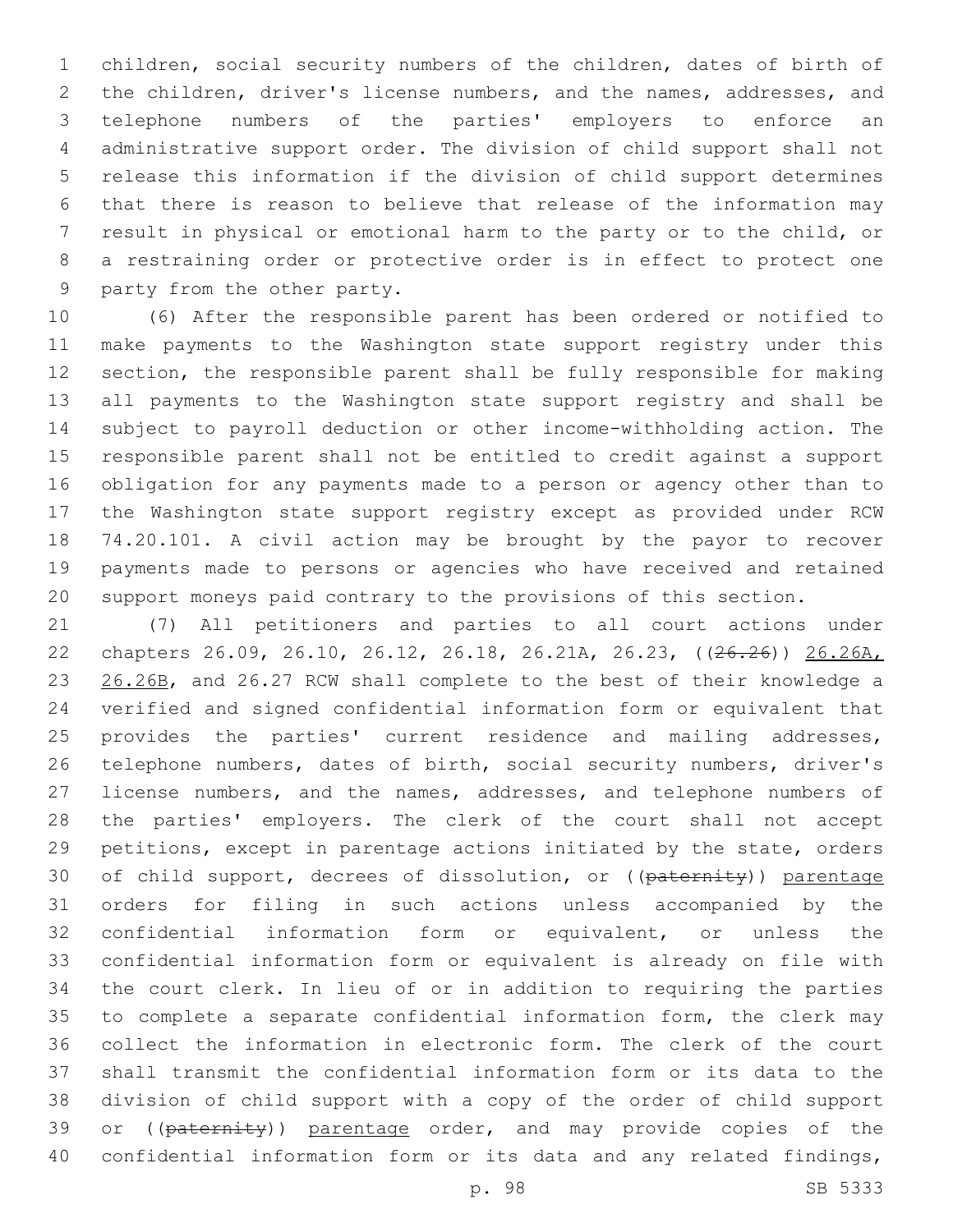decrees, parenting plans, orders, or other documents to the state administrative agency that administers Title IV-A, IV-D, IV-E, or XIX 3 of the federal social security act. In state initiated ((paternity)) parentage actions, the parties adjudicated the parents of the child or children shall complete the confidential information form or equivalent or the state's attorney of record may complete that form 7 to the best of the attorney's knowledge.

 (8) The department has rule-making authority to enact rules consistent with 42 U.S.C. Sec. 652(f) and 42 U.S.C. Sec. 666(a)(19) as amended by section 7307 of the deficit reduction act of 2005. Additionally, the department has rule-making authority to implement regulations required under 45 C.F.R. Parts 302, 303, 304, 305, and 308.13

 **Sec. 4027.** RCW 26.26B.010 and 2005 c 282 s 38 are each amended 15 to read as follows:

 (1) Effective January 1, 1992, a party shall not file any pleading with the clerk of the court in an action commenced under this chapter or chapter 26.26A RCW unless on forms approved by the 19 administrative office of the courts.

 (2) The parties shall comply with requirements for submission to 21 the court of forms as provided in RCW 26.18.220.

 **Sec. 4028.** RCW 26.26B.020 and 2011 c 283 s 9 are each amended to 23 read as follows:

 (1) The judgment and order of the court determining the existence or nonexistence of the parent and child relationship shall be 26 determinative for all purposes.

 (2) If the judgment and order of the court is at variance with the child's birth certificate, the court shall order that an amended 29 birth certificate be issued.

 (3) The judgment and order shall contain other appropriate provisions directed to the appropriate parties to the proceeding, concerning the duty of current and future support, the extent of any liability for past support furnished to the child if that issue is before the court, the furnishing of bond or other security for the payment of the judgment, or any other matter in the best interest of the child. The judgment and order may direct one parent to pay the reasonable expenses of the mother's pregnancy and childbirth. The judgment and order may include a continuing restraining order or

p. 99 SB 5333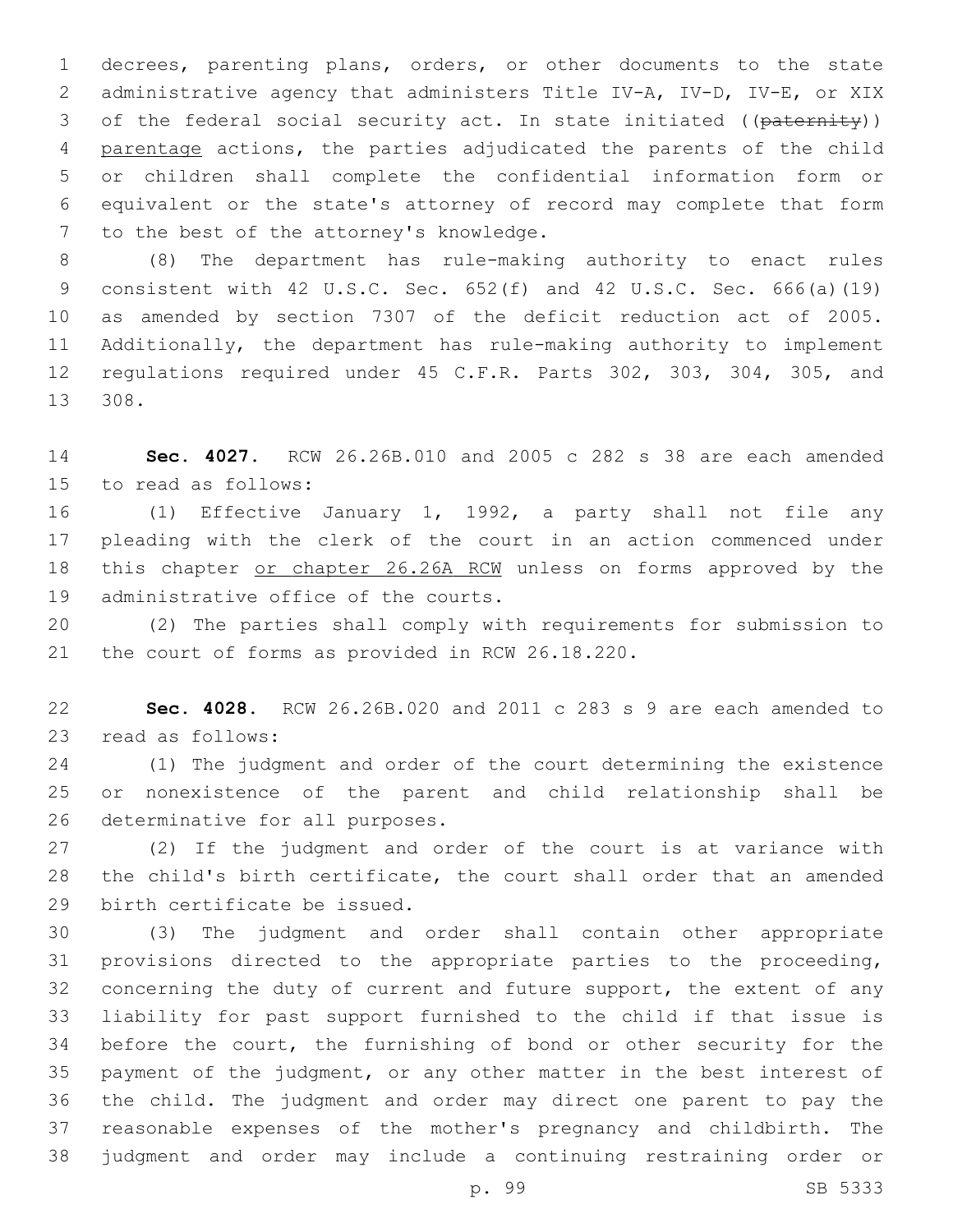injunction. In issuing the order, the court shall consider the 2 provisions of RCW 9.41.800.

 (4) The judgment and order shall contain a provision that each party must file with the court and the Washington state child support registry and update as necessary the information required in the confidential information form required by RCW 26.23.050.

 (5) Support judgment and orders shall be for periodic payments which may vary in amount. The court may limit the parent's liability for the past support to the child to the proportion of the expenses already incurred as the court deems just. The court shall not limit or affect in any manner the right of nonparties including the state of Washington to seek reimbursement for support and other services 13 previously furnished to the child.

 (6) After considering all relevant factors, the court shall order either or both parents to pay an amount determined pursuant to the schedule and standards contained in chapter 26.19 RCW.

 (7) On the same basis as provided in chapter 26.09 RCW, the court shall make residential provisions with regard to minor children of the parties, except that a parenting plan shall not be required unless requested by a party. If a parenting plan or residential schedule was not entered at the time the order establishing parentage was entered, a parent may move the court for entry of a parenting 23 plan or residential schedule:

 (a) By filing a motion and proposed parenting plan or residential schedule and providing notice to the other parent and other persons who have residential time with the child pursuant to a court order: PROVIDED, That at the time of filing the motion less than twenty-four months have passed since entry of the order establishing parentage and that the proposed parenting plan or residential schedule does not change the designation of the parent with whom the child spends the 31 majority of time; or

 (b) By filing a petition for modification under RCW 26.09.260 or petition to establish a parenting plan, residential schedule, or 34 residential provisions.

 (8) In any dispute between the persons claiming parentage of a child and a person or persons who have (a) commenced adoption proceedings or who have been granted an order of adoption, and (b) pursuant to a court order, or placement by the department of social and health services or by a licensed agency, have had actual custody of the child for a period of one year or more before court action is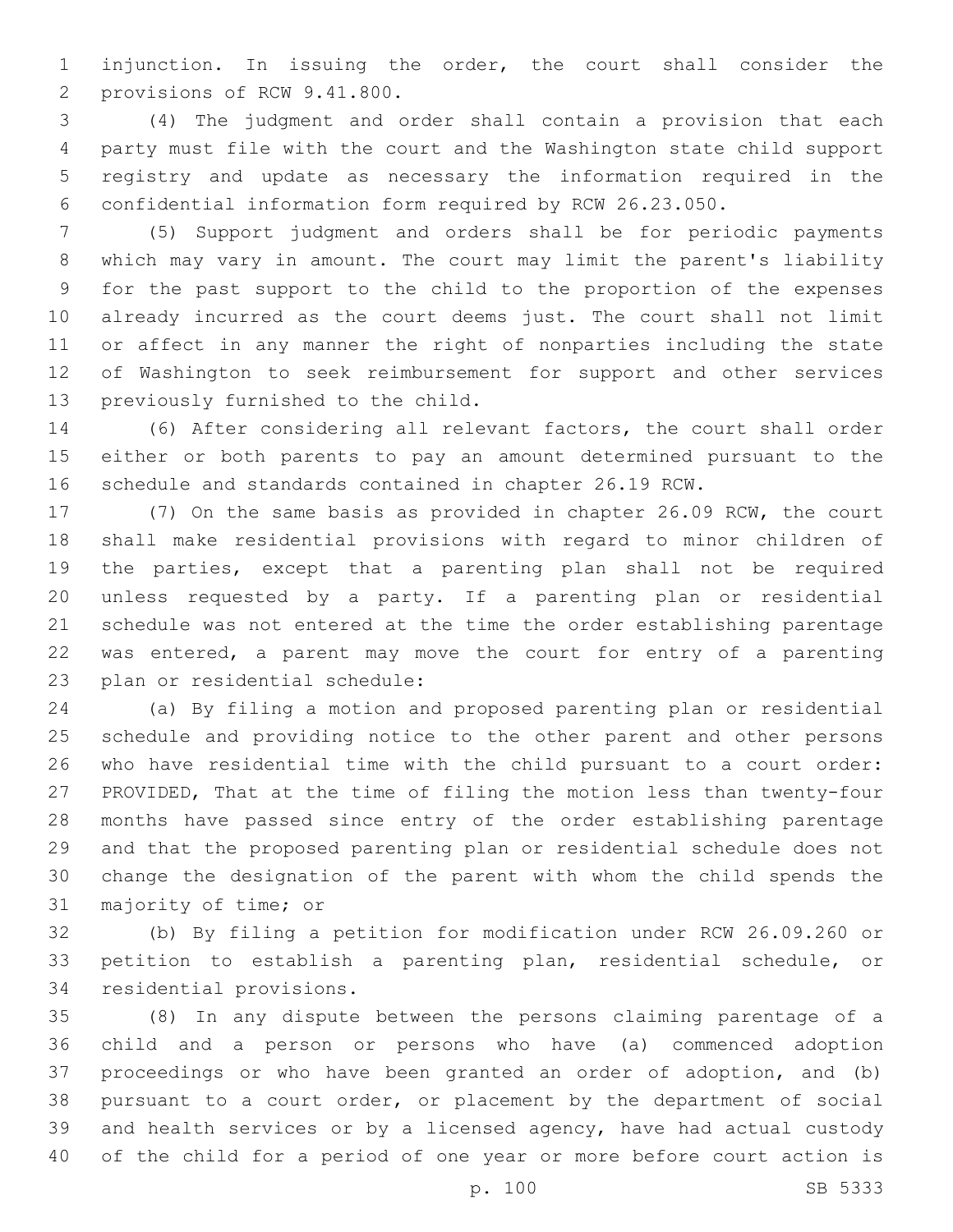commenced by the persons claiming parentage, the court shall consider the best welfare and interests of the child, including the child's need for situation stability, in determining the matter of custody, and the parent or person who is more fit shall have the superior 5 right to custody.

 (9) In entering an order under this chapter or chapter 26.26A 7 RCW, the court may issue any necessary continuing restraining orders, including the restraint provisions of domestic violence protection orders under chapter 26.50 RCW or antiharassment protection orders 10 under chapter 10.14 RCW.

 (10) Restraining orders issued under this section restraining or enjoining the person from molesting or disturbing another party, from going onto the grounds of or entering the home, workplace, or school of the other party or the day care or school of any child, or prohibiting the person from knowingly coming within, or knowingly remaining within, a specified distance of a location, shall prominently bear on the front page of the order the legend: VIOLATION OF THIS ORDER WITH ACTUAL NOTICE OF ITS TERMS IS A CRIMINAL OFFENSE UNDER CHAPTER 26.50 RCW AND WILL SUBJECT A VIOLATOR TO ARREST.

 (11) The court shall order that any restraining order bearing a criminal offense legend, any domestic violence protection order, or any antiharassment protection order granted under this section be forwarded by the clerk of the court on or before the next judicial day to the appropriate law enforcement agency specified in the order. Upon receipt of the order, the law enforcement agency shall forthwith enter the order into any computer-based criminal intelligence information system available in this state used by law enforcement agencies to list outstanding warrants. The order is fully enforceable 29 in any county in the state.

 (12) If a restraining order issued pursuant to this section is modified or terminated, the clerk of the court shall notify the law enforcement agency specified in the order on or before the next judicial day. Upon receipt of notice that an order has been terminated, the law enforcement agency shall remove the order from 35 any computer-based criminal intelligence system.

 **Sec. 4029.** RCW 26.26B.040 and 2011 c 336 s 693 are each amended 37 to read as follows:

 A court may not order payment for support provided or expenses incurred more than five years prior to the commencement of the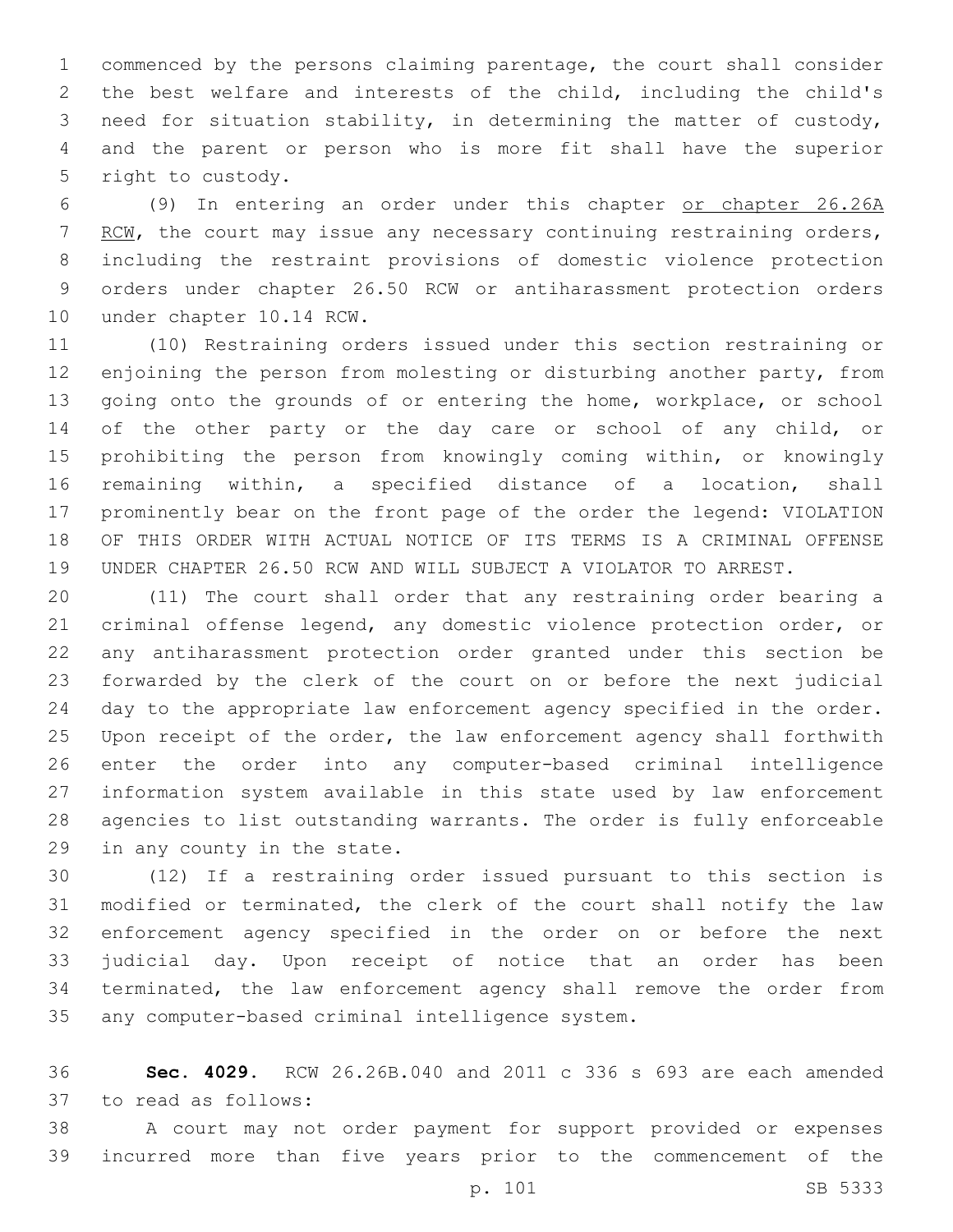action. Any period of time in which the responsible party has concealed himself or herself or avoided the jurisdiction of the court under this chapter or chapter 26.26A RCW shall not be included within 4 the five-year period.

 **Sec. 4030.** RCW 26.26B.050 and 2000 c 119 s 23 are each amended to read as follows:6

 (1) Whenever a restraining order is issued under this chapter or chapter 26.26A RCW, and the person to be restrained knows of the order, a violation of the provisions restricting the person from acts or threats of violence or of a provision restraining the person from going onto the grounds of or entering the residence, workplace, school, or day care of another, or prohibiting the person from knowingly coming within, or knowingly remaining within, a specified distance of a location, is punishable under RCW 26.50.110.

(2) A person is deemed to have notice of a restraining order if:

 (a) The person to be restrained or the person's attorney signed 17 the order;

 (b) The order recites that the person to be restrained or the person's attorney appeared in person before the court;

(c) The order was served upon the person to be restrained; or

 (d) The peace officer gives the person oral or written evidence of the order by reading from it or handing to the person a certified copy of the original order, certified to be an accurate copy of the original by a notary public or by the clerk of the court.

 (3) A peace officer shall verify the existence of a restraining 26 order by:

 (a) Obtaining information confirming the existence and terms of 28 the order from a law enforcement agency; or

 (b) Obtaining a certified copy of the order, certified to be an accurate copy of the original by a notary public or by the clerk of 31 the court.

 (4) A peace officer shall arrest and take into custody, pending release on bail, personal recognizance, or court order, a person without a warrant when the officer has probable cause to believe 35 that:

 (a) A restraining order has been issued under this chapter or 37 chapter 26.26A RCW;

 (b) The respondent or person to be restrained knows of the order; 39 and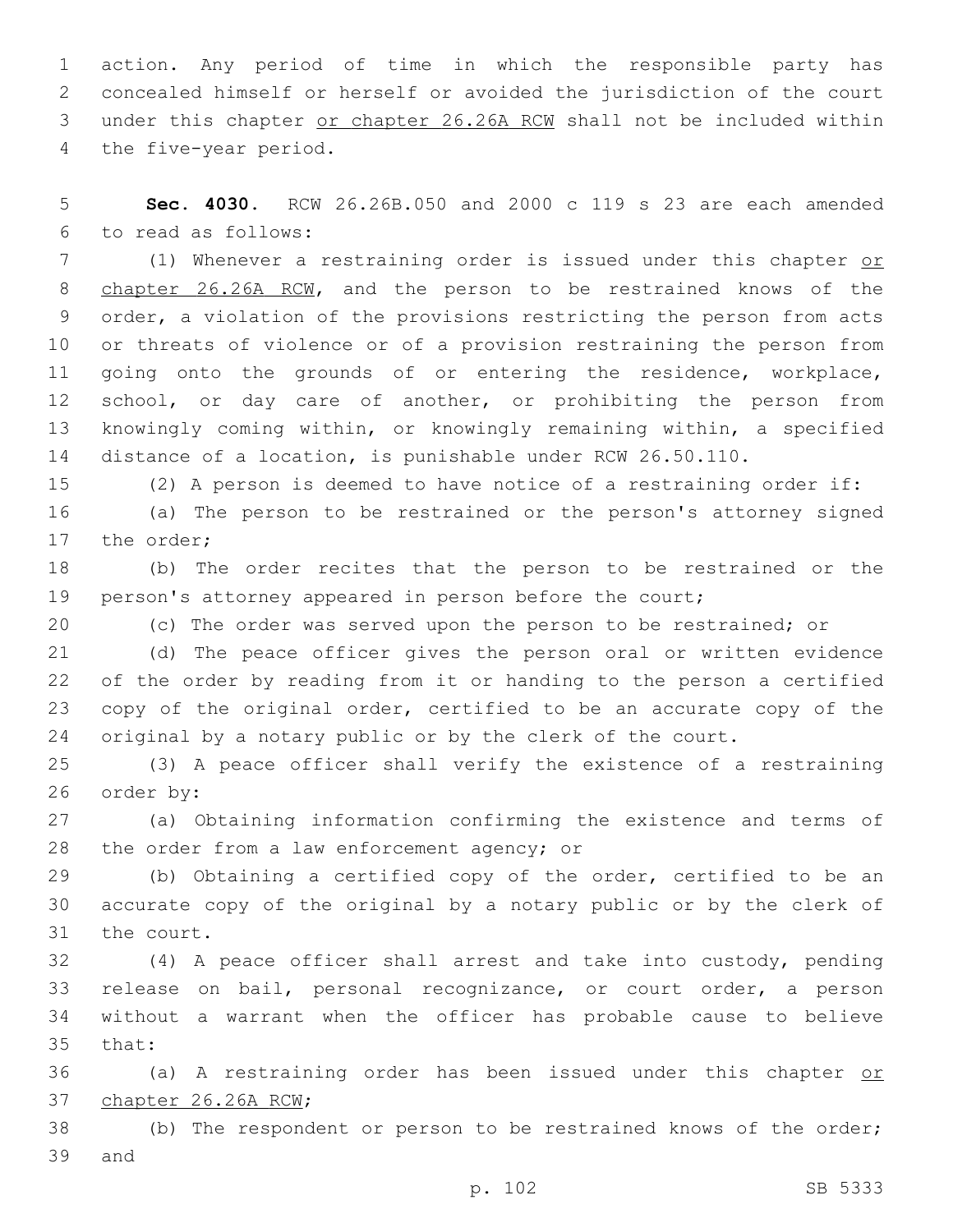(c) The person to be arrested has violated the terms of the order restraining the person from acts or threats of violence or restraining the person from going onto the grounds of or entering the residence, workplace, school, or day care of another, or prohibiting the person from knowingly coming within, or knowingly remaining within, a specified distance of a location.6

 (5) It is a defense to prosecution under subsection (1) of this section that the court order was issued contrary to law or court 9 rule.

 (6) No peace officer may be held criminally or civilly liable for making an arrest under subsection (4) of this section if the officer 12 acts in good faith and without malice.

 **Sec. 4031.** RCW 26.26B.070 and 1997 c 58 s 939 are each amended 14 to read as follows:

15 In all actions brought under this chapter or chapter 26.26A RCW, bills for pregnancy, childbirth, and genetic testing shall:

 (1) Be admissible as evidence without requiring third-party 18 foundation testimony; and

 (2) Constitute prima facie evidence of amounts incurred for such 20 services or for testing on behalf of the child.

 **Sec. 4032.** RCW 26.26B.080 and 2011 c 283 s 10 are each amended 22 to read as follows:

 (1) If existence of the parent and child relationship is 24 declared, or ((paternity)) parentage or a duty of support has been acknowledged or adjudicated under this chapter or chapter 26.26A RCW or under prior law, the obligation of the parent may be enforced in the same or other proceedings by the other parent, the child, the state of Washington, the public authority that has furnished or may furnish the reasonable expenses of pregnancy, childbirth, education, support, or funeral, or by any other person, including a private agency, to the extent he or she has furnished or is furnishing these 32 expenses.

 (2) The court shall order support payments to be made to the Washington state support registry, or the person entitled to receive the payments under an alternate arrangement approved by the court as 36 provided in RCW 26.23.050(2).

(3) All remedies for the enforcement of judgments apply.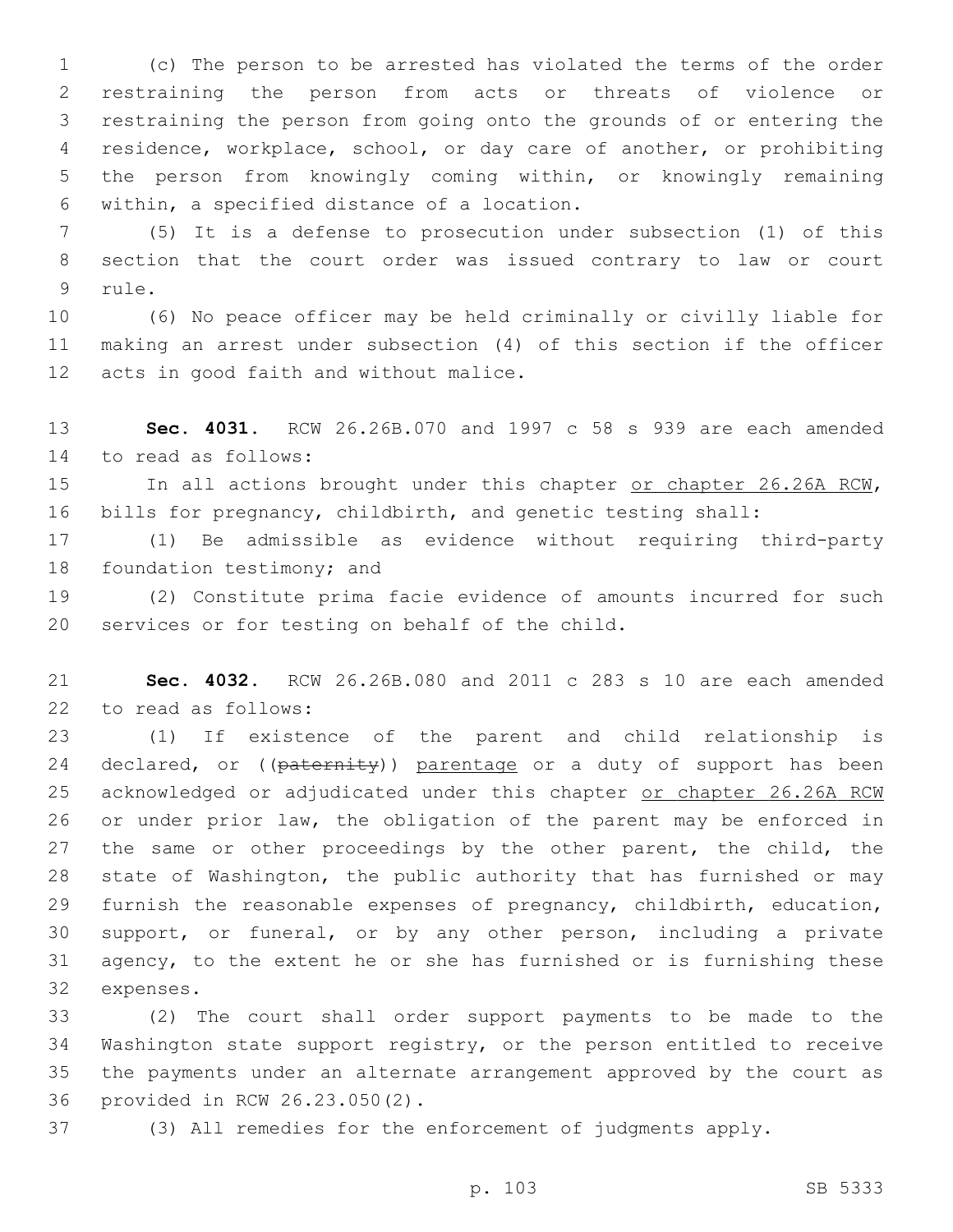**Sec. 4033.** RCW 26.26B.100 and 2018 c 150 s 105 are each amended 2 to read as follows:

 (1) In entering or modifying a support order under this chapter 4 or chapter 26.26A RCW, the court shall require either or both parents to maintain or provide health care coverage for any dependent child as provided under RCW 26.09.105.6

 (2) This section shall not be construed to limit the authority of the court to enter or modify support orders containing provisions for payment of uninsured health expenses, health costs, or insurance premiums which are in addition to and not inconsistent with this 11 section.

 (3) A parent ordered to provide health care coverage shall provide proof of such coverage or proof that such coverage is unavailable within twenty days of the entry of the order to:

15 (a) The physical custodian; or

 (b) The department of social and health services if the parent has been notified or ordered to make support payments to the 18 Washington state support registry.

 (4) Every order requiring a parent to provide health care coverage shall be entered in compliance with RCW 26.23.050 and be subject to direct enforcement as provided under chapter 26.18 RCW.

 **Sec. 4034.** RCW 26.33.020 and 2017 3rd sp.s. c 6 s 319 are each 23 reenacted and amended to read as follows:

 Unless the context clearly requires otherwise, the definitions in 25 this section apply throughout this chapter.

 (1) "Adoptee" means a person who is to be adopted or who has been 27 adopted.

 (2) "Adoptive parent" means the person or persons who seek to 29 adopt or have adopted an adoptee.

 (3) "Agency" means any public or private association, corporation, or individual licensed or certified by the department as a child-placing agency under chapter 74.15 RCW or as an adoption 33 agency.

34 (4) "Alleged ((father)) genetic parent" ((means a person whose parent-child relationship has not been terminated, who is not a presumed father under chapter 26.26 RCW, and who alleges himself or whom a party alleges to be the father of the child. It includes a person whose marriage to the mother was terminated more than three hundred days before the birth of the child or who was separated from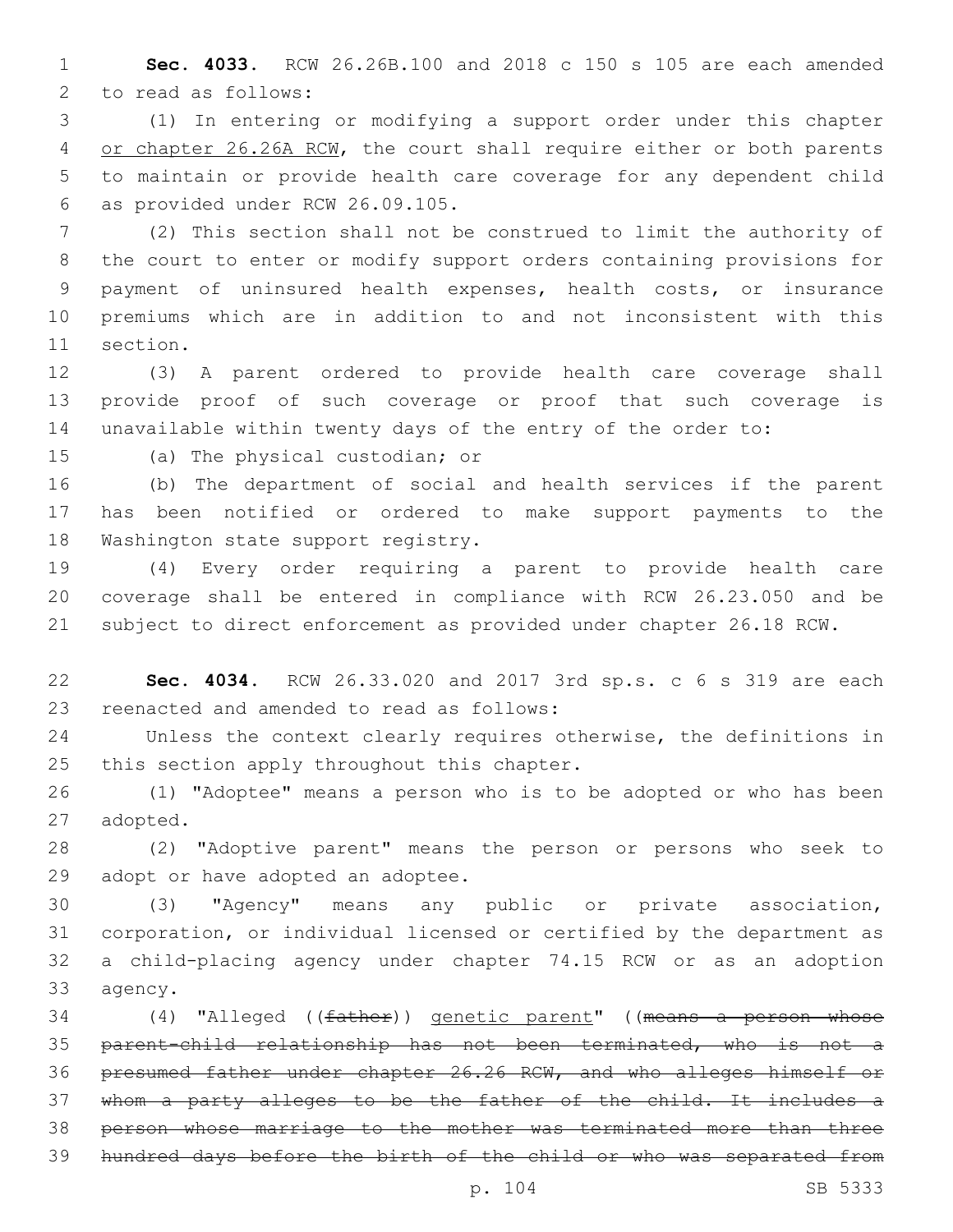the mother more than three hundred days before the birth of the

2 child)) has the same meaning as defined in RCW 26.26A.010.

 (5) "Birth parent" means the ((biological mother or biological)) 4 woman who gave birth to the child or alleged ((father of a)) genetic 5 parent of the child, including a presumed ((father)) parent under chapter ((26.26)) 26.26A RCW, whether or not any such person's parent-child relationship has been terminated by a court of competent 8 jurisdiction. "Birth parent" does not include a ((biological mother 9 or biological)) woman who gave birth to the child or alleged 10 ((father)) genetic parent of the child, including a presumed 11 ((father)) parent under chapter ((26.26)) 26.26A RCW, if the parent- child relationship was terminated because of an act for which the person was found guilty under chapter 9A.42 or 9A.44 RCW.

(6) "Child" means a person under eighteen years of age.

15 (7) "Court" means the superior court.

 (8) "Department" means the department of children, youth, and 17 families.

 (9) "Guardian ad litem" means a person, not related to a party to the action, appointed by the court to represent the best interests of 20 a party who is under a legal disability.

 (10) "Individual approved by the court" or "qualified salaried court employee" means a person who has a master's degree in social work or a related field and one year of experience in social work, or a bachelor's degree and two years of experience in social work, and includes a person not having such qualifications only if the court makes specific findings of fact that are entered of record establishing that the person has reasonably equivalent experience.

 (11) "Legal guardian" means the department, an agency, or a 29 person, other than a parent or stepparent, appointed by the court to promote the child's general welfare, with the authority and duty to 31 make decisions affecting the child's development.

 (12) "Nonidentifying information" includes, but is not limited to, the following information about the birth parents, adoptive 34 parents, and adoptee:

35 (a) Age in years at the time of adoption;

 (b) Heritage, including nationality, ethnic background, and race; (c) Education, including number of years of school completed at

the time of adoption, but not name or location of school;

 (d) General physical appearance, including height, weight, color 40 of hair, eyes, and skin, or other information of a similar nature;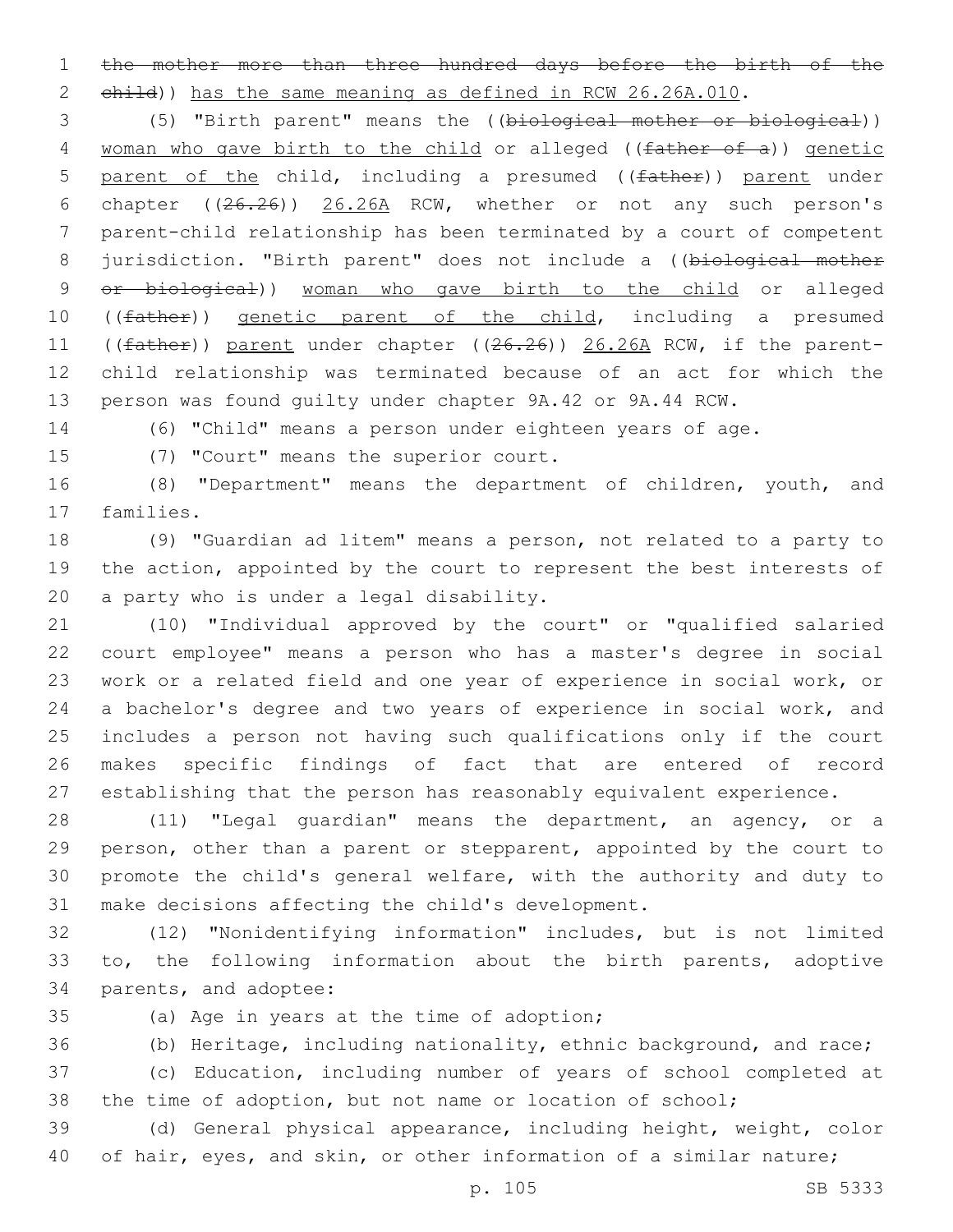(e) Religion;1 2 (f) Occupation, but not specific titles or places of employment; 3 (g) Talents, hobbies, and special interests; (h) Circumstances leading to the adoption;4 5 (i) Medical and genetic history of birth parents; (j) First names;6 7 (k) Other children of birth parents by age, sex, and medical 8 history; 9 (l) Extended family of birth parents by age, sex, and medical 10 history; 11 (m) The fact of the death, and age and cause, if known; (n) Photographs;12 13 (o) Name of agency or individual that facilitated the adoption. 14 (13) "Parent" ((means the natural or adoptive mother or father of 15 a child, including a presumed father under chapter 26.26 RCW. It does 16 not include any person whose parent-child relationship has been 17 terminated by a court of competent jurisdiction)) has the same 18 meaning as defined in RCW 26.26A.010. 19 (14) "Relinquish or relinquishment" means the voluntary surrender

20 of custody of a child to the department, an agency, or prospective 21 adoptive parents.

22 **Sec. 4035.** RCW 26.33.110 and 1995 c 270 s 5 are each amended to 23 read as follows:

 (1) The court shall set a time and place for a hearing on the petition for termination of the parent-child relationship, which shall not be held sooner than forty-eight hours after the child's birth. However, if the child is an Indian child, the hearing shall not be held sooner than ten days after the child's birth and the time of the hearing shall be extended up to twenty additional days from the date of the scheduled hearing upon the motion of the parent, 31 Indian custodian, or the child's tribe.

 (2) Notice of the hearing shall be served on the petitioner, the 33 nonconsenting parent or alleged ((father)) genetic parent, the legal guardian of a party, and the guardian ad litem of a party, in the manner prescribed by RCW 26.33.310. If the child is an Indian child, notice of the hearing shall also be served on the child's tribe in 37 the manner prescribed by 25 U.S.C. Sec. 1912(a).

38 (3) Except as otherwise provided in this section, the notice of 39 the petition shall: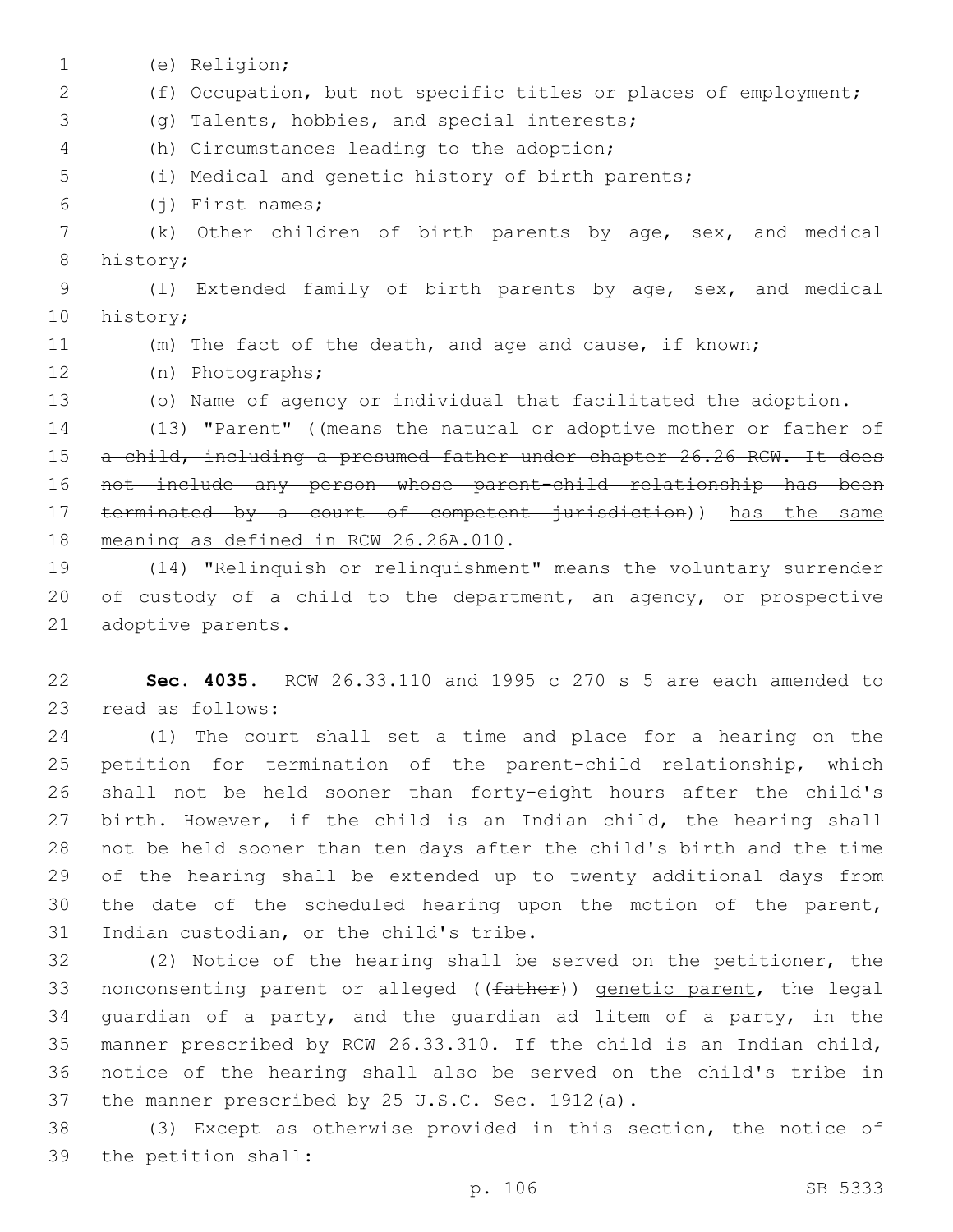(a) State the date and place of birth. If the petition is filed prior to birth, the notice shall state the approximate date and location of conception of the child and the expected date of birth, 4 and shall identify the mother;

5 (b) Inform the nonconsenting parent or alleged ((father)) genetic parent that: (i) He or she has a right to be represented by counsel and that counsel will be appointed for an indigent person who requests counsel; and (ii) failure to respond to the termination action within twenty days of service if served within the state or thirty days if served outside of this state, will result in the termination of his or her parent-child relationship with respect to 12 the child;

13 (c) Inform an alleged ((father)) genetic parent that failure to 14 file a claim of ((paternity)) parentage under chapter ((26.26)) 15 26.26A or 26.26B RCW or to respond to the petition, within twenty 16 days of the date of service of the petition is grounds to terminate 17 his or her parent-child relationship with respect to the child;

18 (d) Inform an alleged ((father)) genetic parent of an Indian 19 child that if he or she acknowledges ((paternity)) parentage of the 20 child or if his or her ((paternity)) parentage of the child is 21 established prior to the termination of the parent-child 22 relationship, that his or her parental rights may not be terminated 23 unless he or she: (i) Gives valid consent to termination, or (ii) his 24 or her parent-child relationship is terminated involuntarily pursuant 25 to chapter 26.33 or 13.34 RCW.

26 **Sec. 4036.** RCW 26.50.025 and 1995 c 246 s 2 are each amended to 27 read as follows:

 (1) Any order available under this chapter may be issued in 29 actions under chapter 26.09, 26.10, ((or 26.26)) 26.26A, or 26.26B RCW. If an order for protection is issued in an action under chapter 26.09, 26.10, ((or 26.26)) 26.26A, or 26.26B RCW, the order shall be issued on the forms mandated by RCW 26.50.035(1). An order issued in accordance with this subsection is fully enforceable and shall be 34 enforced under the provisions of this chapter.

35 (2) If a party files an action under chapter  $26.09$ ,  $26.10$ , (( $\theta$ r 26.26)) 26.26A, or 26.26B RCW, an order issued previously under this chapter between the same parties may be consolidated by the court under that action and cause number. Any order issued under this chapter after consolidation shall contain the original cause number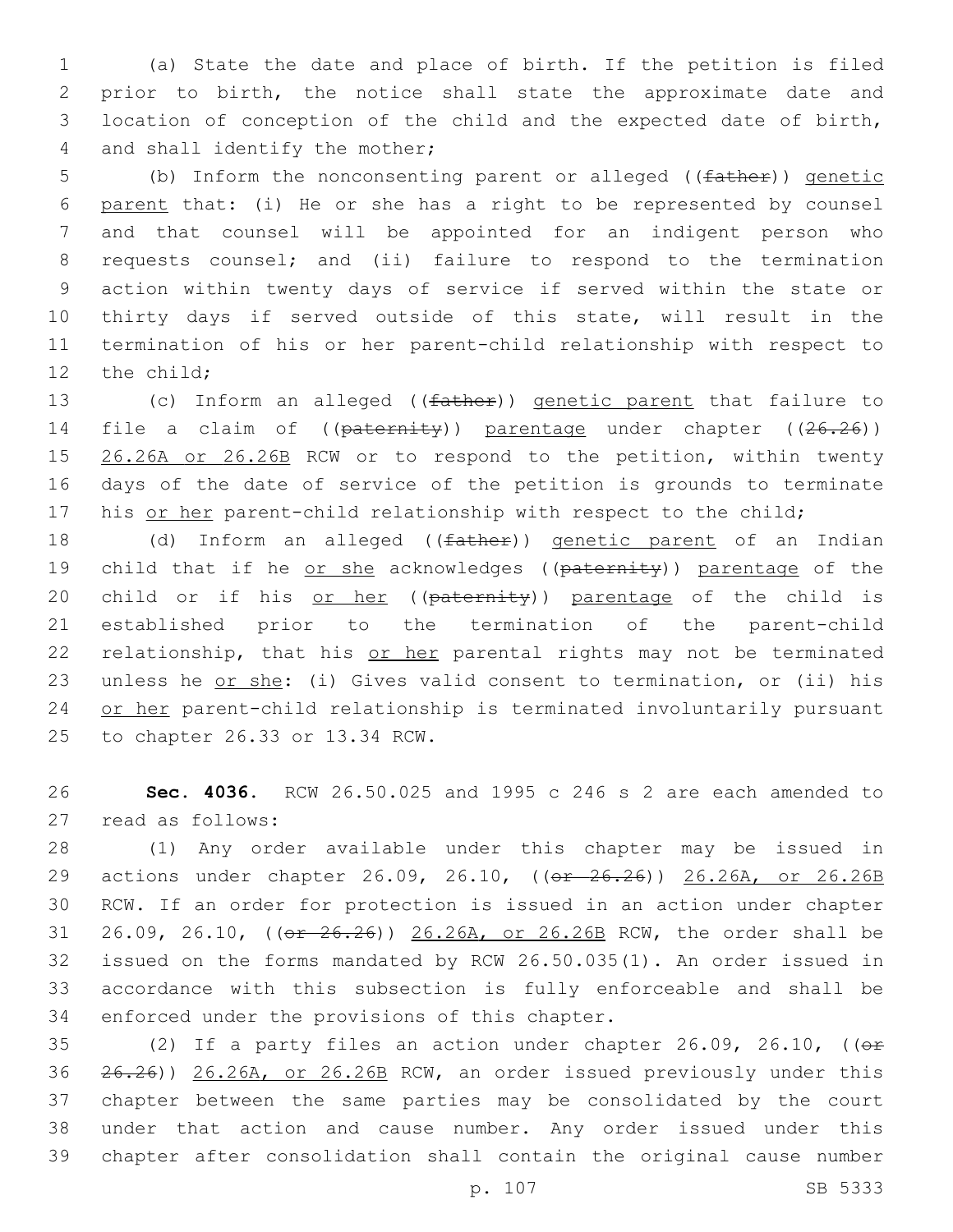1 and the cause number of the action under chapter 26.09, 26.10, ((or 2 26.26)) 26.26A, or 26.26B RCW. Relief under this chapter shall not be denied or delayed on the grounds that the relief is available in 4 another action.

 **Sec. 4037.** RCW 26.50.035 and 2005 c 282 s 40 are each amended to read as follows:6

 (1) The administrative office of the courts shall develop and prepare instructions and informational brochures required under RCW 26.50.030(4), standard petition and order for protection forms, and a court staff handbook on domestic violence and the protection order process. The standard petition and order for protection forms must be used after September 1, 1994, for all petitions filed and orders 13 issued under this chapter. The instructions, brochures, forms, and handbook shall be prepared in consultation with interested persons, including a representative of the state domestic violence coalition, 16 judges, and law enforcement personnel.

 (a) The instructions shall be designed to assist petitioners in completing the petition, and shall include a sample of standard 19 petition and order for protection forms.

 (b) The informational brochure shall describe the use of and the process for obtaining, modifying, and terminating a domestic violence protection order as provided under this chapter, an antiharassment no-contact order as provided under chapter 9A.46 RCW, a domestic violence no-contact order as provided under chapter 10.99 RCW, a 25 restraining order as provided under chapters 26.09, 26.10, ((26.26)) 26.26A, 26.26B, and 26.44 RCW, an antiharassment protection order as 27 provided by chapter 10.14 RCW, and a foreign protection order as 28 defined in chapter 26.52 RCW.

 (c) The order for protection form shall include, in a conspicuous location, notice of criminal penalties resulting from violation of the order, and the following statement: "You can be arrested even if the person or persons who obtained the order invite or allow you to violate the order's prohibitions. The respondent has the sole responsibility to avoid or refrain from violating the order's provisions. Only the court can change the order upon written application."36

 (d) The court staff handbook shall allow for the addition of a 38 community resource list by the court clerk.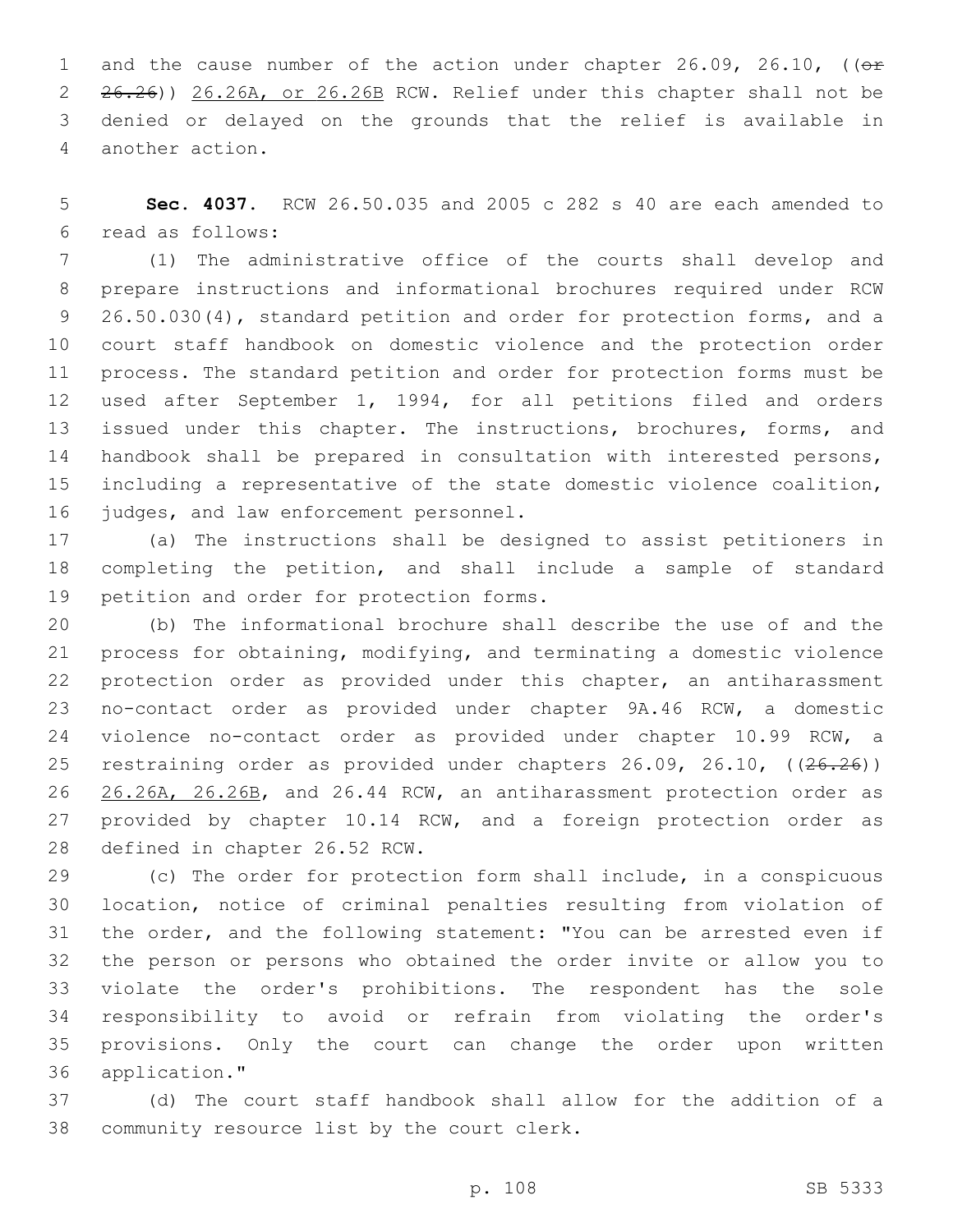(2) All court clerks shall obtain a community resource list from a domestic violence program, defined in RCW 70.123.020, serving the county in which the court is located. The community resource list shall include the names and telephone numbers of domestic violence programs serving the community in which the court is located, including law enforcement agencies, domestic violence agencies, sexual assault agencies, legal assistance programs, interpreters, multicultural programs, and batterers' treatment programs. The court shall make the community resource list available as part of or in addition to the informational brochures described in subsection (1) 11 of this section.

 (3) The administrative office of the courts shall distribute a master copy of the petition and order forms, instructions, and informational brochures to all court clerks and shall distribute a master copy of the petition and order forms to all superior, 16 district, and municipal courts.

 (4) For purposes of this section, "court clerks" means court administrators in courts of limited jurisdiction and elected court clerks.19

 (5) The administrative office of the courts shall determine the significant non-English-speaking or limited English-speaking populations in the state. The administrator shall then arrange for translation of the instructions and informational brochures required by this section, which shall contain a sample of the standard 25 petition and order for protection forms, into the languages spoken by those significant non-English-speaking populations and shall distribute a master copy of the translated instructions and informational brochures to all court clerks by January 1, 1997.

 (6) The administrative office of the courts shall update the instructions, brochures, standard petition and order for protection forms, and court staff handbook when changes in the law make an 32 update necessary.

 **Sec. 4038.** RCW 26.50.060 and 2018 c 84 s 1 are each amended to 34 read as follows:

 (1) Upon notice and after hearing, the court may provide relief as follows:36

 (a) Restrain the respondent from committing acts of domestic 38 violence;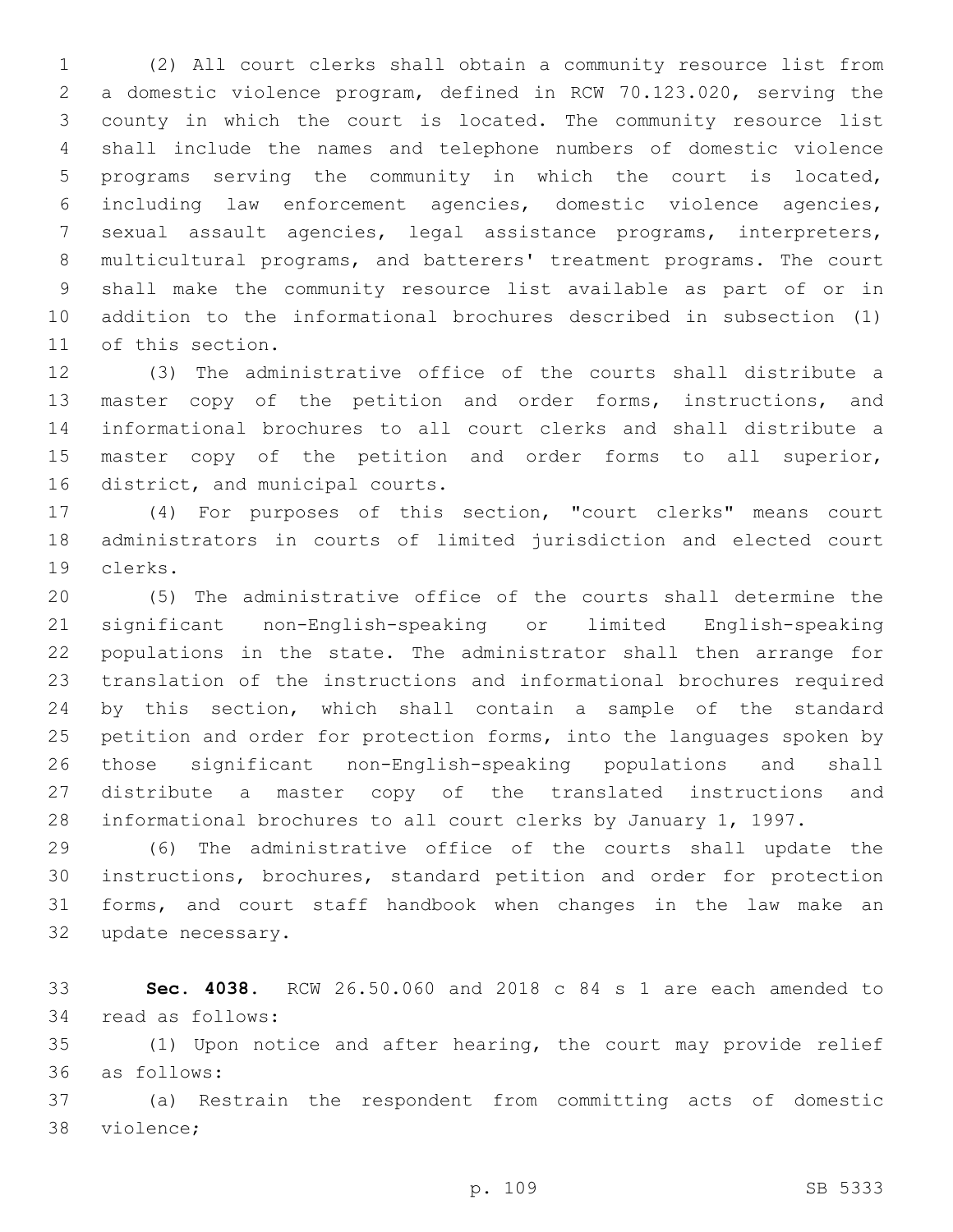(b) Exclude the respondent from the dwelling that the parties share, from the residence, workplace, or school of the petitioner, or 3 from the day care or school of a child;

 (c) Prohibit the respondent from knowingly coming within, or knowingly remaining within, a specified distance from a specified location;6

 (d) On the same basis as is provided in chapter 26.09 RCW, the court shall make residential provision with regard to minor children of the parties. However, parenting plans as specified in chapter 10 26.09 RCW shall not be required under this chapter;

 (e) Order the respondent to participate in a domestic violence perpetrator treatment program approved under RCW 26.50.150;

 (f) Order other relief as it deems necessary for the protection of the petitioner and other family or household members sought to be 15 protected, including orders or directives to a peace officer, as 16 allowed under this chapter;

 (g) Require the respondent to pay the administrative court costs 18 and service fees, as established by the county or municipality incurring the expense and to reimburse the petitioner for costs incurred in bringing the action, including reasonable attorneys' fees or limited license legal technician fees when such fees are incurred by a person licensed and practicing in accordance with the state supreme court's admission to practice rule 28, the limited practice 24 rule for limited license legal technicians;

 (h) Restrain the respondent from having any contact with the victim of domestic violence or the victim's children or members of 27 the victim's household;

 (i) Restrain the respondent from harassing, following, keeping under physical or electronic surveillance, cyberstalking as defined in RCW 9.61.260, and using telephonic, audiovisual, or other electronic means to monitor the actions, location, or communication of a victim of domestic violence, the victim's children, or members of the victim's household. For the purposes of this subsection, "communication" includes both "wire communication" and "electronic 35 communication" as defined in RCW 9.73.260;

 (j) Require the respondent to submit to electronic monitoring. The order shall specify who shall provide the electronic monitoring services and the terms under which the monitoring must be performed. The order also may include a requirement that the respondent pay the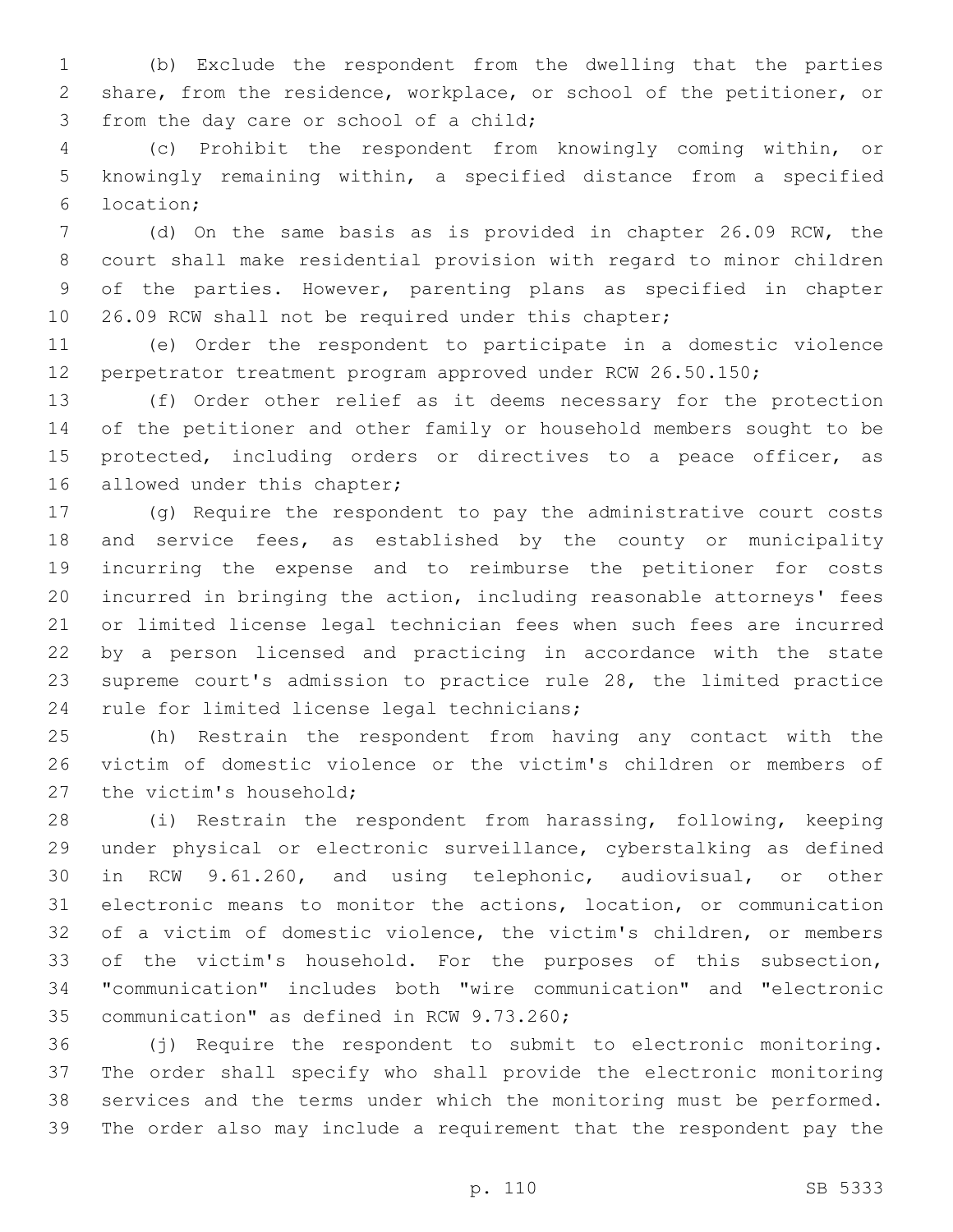costs of the monitoring. The court shall consider the ability of the 2 respondent to pay for electronic monitoring;

3 (k) Consider the provisions of RCW 9.41.800;

 (l) Order possession and use of essential personal effects. The court shall list the essential personal effects with sufficient specificity to make it clear which property is included. Personal effects may include pets. The court may order that a petitioner be granted the exclusive custody or control of any pet owned, possessed, leased, kept, or held by the petitioner, respondent, or minor child residing with either the petitioner or respondent and may prohibit the respondent from interfering with the petitioner's efforts to remove the pet. The court may also prohibit the respondent from knowingly coming within, or knowingly remaining within, a specified distance of specified locations where the pet is regularly found; and 15 (m) Order use of a vehicle.

 (2) If a protection order restrains the respondent from contacting the respondent's minor children the restraint shall be for a fixed period not to exceed one year. This limitation is not applicable to orders for protection issued under chapter 26.09, 20 26.10, (( $\sigma$  26.26)) 26.26A, or 26.26B RCW. With regard to other relief, if the petitioner has petitioned for relief on his or her own behalf or on behalf of the petitioner's family or household members or minor children, and the court finds that the respondent is likely to resume acts of domestic violence against the petitioner or the petitioner's family or household members or minor children when the order expires, the court may either grant relief for a fixed period 27 or enter a permanent order of protection.

 If the petitioner has petitioned for relief on behalf of the respondent's minor children, the court shall advise the petitioner that if the petitioner wants to continue protection for a period beyond one year the petitioner may either petition for renewal pursuant to the provisions of this chapter or may seek relief 33 pursuant to the provisions of chapter 26.09 ((or 26.26)), 26.26A, or 26.26B RCW.34

 (3) If the court grants an order for a fixed time period, the petitioner may apply for renewal of the order by filing a petition for renewal at any time within the three months before the order expires. The petition for renewal shall state the reasons why the petitioner seeks to renew the protection order. Upon receipt of the petition for renewal the court shall order a hearing which shall be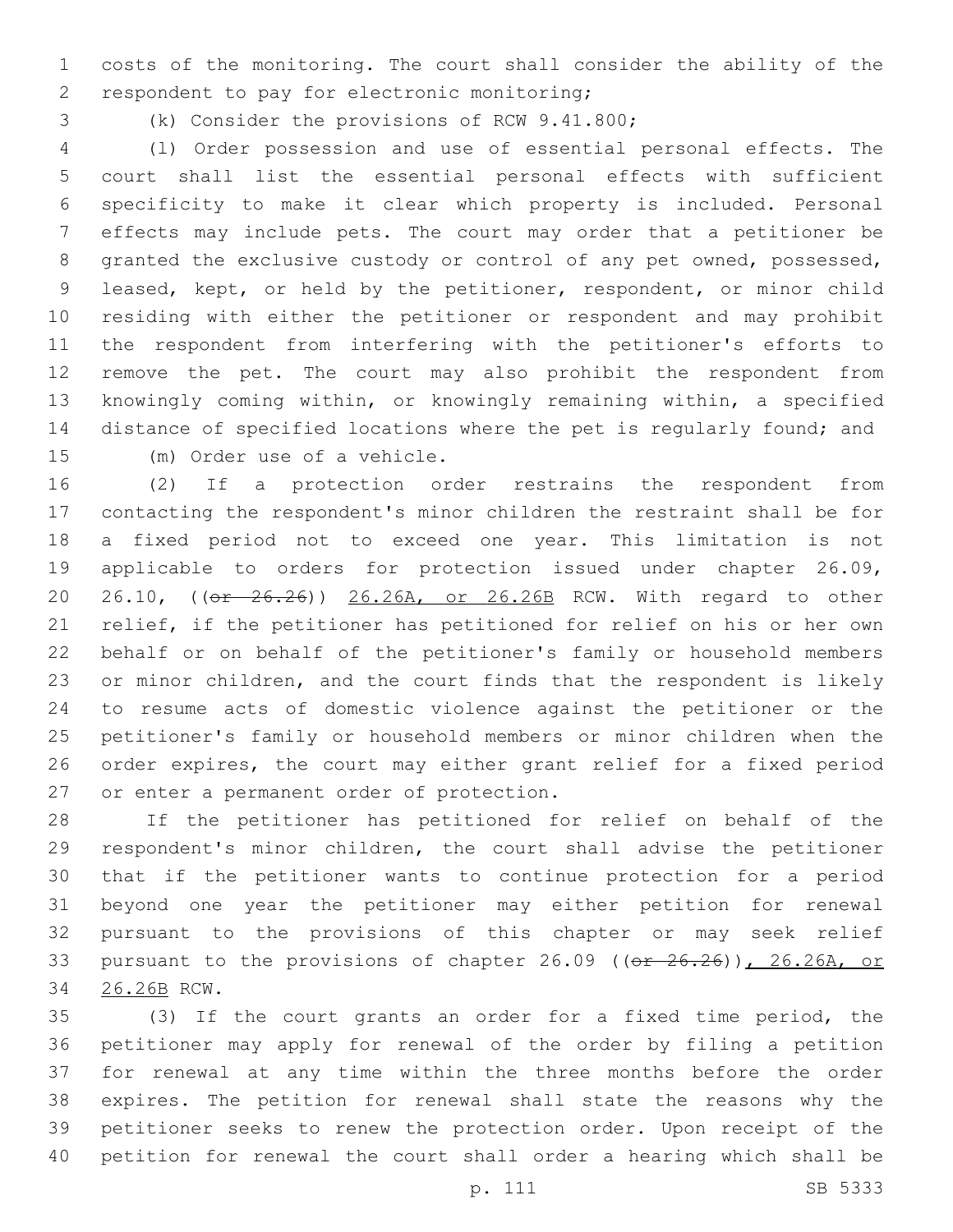not later than fourteen days from the date of the order. Except as provided in RCW 26.50.085, personal service shall be made on the respondent not less than five days before the hearing. If timely service cannot be made the court shall set a new hearing date and shall either require additional attempts at obtaining personal service or permit service by publication as provided in RCW 26.50.085 or by mail as provided in RCW 26.50.123. If the court permits service by publication or mail, the court shall set the new hearing date not later than twenty-four days from the date of the order. If the order expires because timely service cannot be made the court shall grant an ex parte order of protection as provided in RCW 26.50.070. The court shall grant the petition for renewal unless the respondent proves by a preponderance of the evidence that the respondent will not resume acts of domestic violence against the petitioner or the petitioner's children or family or household members when the order expires. The court may renew the protection order for another fixed time period or may enter a permanent order as provided in this 18 section. The court may award court costs, service fees, and reasonable attorneys' fees as provided in subsection (1)(g) of this 20 section.

 (4) In providing relief under this chapter, the court may realign the designation of the parties as "petitioner" and "respondent" where the court finds that the original petitioner is the abuser and the original respondent is the victim of domestic violence and may issue an ex parte temporary order for protection in accordance with RCW 26.50.070 on behalf of the victim until the victim is able to prepare a petition for an order for protection in accordance with RCW 26.50.030.

 (5) Except as provided in subsection (4) of this section, no order for protection shall grant relief to any party except upon notice to the respondent and hearing pursuant to a petition or counter-petition filed and served by the party seeking relief in 33 accordance with RCW 26.50.050.

 (6) The court order shall specify the date the order expires if any. The court order shall also state whether the court issued the protection order following personal service, service by publication, or service by mail and whether the court has approved service by publication or mail of an order issued under this section.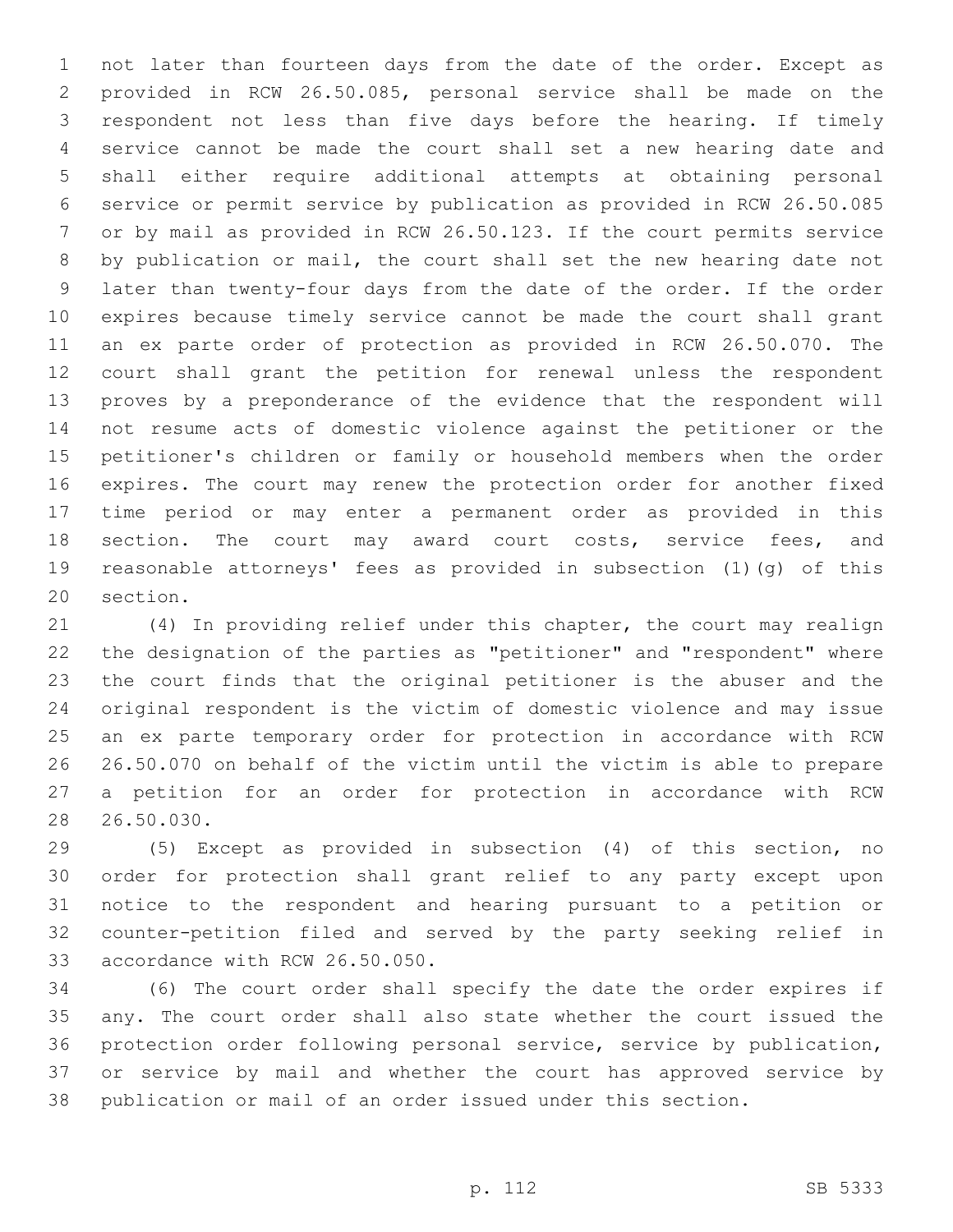(7) If the court declines to issue an order for protection or declines to renew an order for protection, the court shall state in writing on the order the particular reasons for the court's denial.

 **Sec. 4039.** RCW 26.50.110 and 2017 c 230 s 9 are each amended to 5 read as follows:

 (1)(a) Whenever an order is granted under this chapter, chapter 7.92, 7.90, 9A.40, 9A.46, 9A.88, 9.94A, 10.99, 26.09, 26.10, ((26.26)) 26.26A, 26.26B, or 74.34 RCW, any temporary order for protection granted under chapter 7.40 RCW pursuant to chapter 74.34 RCW, or there is a valid foreign protection order as defined in RCW 26.52.020, and the respondent or person to be restrained knows of the order, a violation of any of the following provisions of the order is a gross misdemeanor, except as provided in subsections (4) and (5) of 14 this section:

 (i) The restraint provisions prohibiting acts or threats of violence against, or stalking of, a protected party, or restraint provisions prohibiting contact with a protected party;

 (ii) A provision excluding the person from a residence, 19 workplace, school, or day care;

 (iii) A provision prohibiting a person from knowingly coming within, or knowingly remaining within, a specified distance of a 22 location;

 (iv) A provision prohibiting interfering with the protected 24 party's efforts to remove a pet owned, possessed, leased, kept, or held by the petitioner, respondent, or a minor child residing with 26 either the petitioner or the respondent; or

 (v) A provision of a foreign protection order specifically 28 indicating that a violation will be a crime.

 (b) Upon conviction, and in addition to any other penalties 30 provided by law, the court:

 (i) May require that the respondent submit to electronic monitoring. The court shall specify who shall provide the electronic monitoring services, and the terms under which the monitoring shall be performed. The order also may include a requirement that the respondent pay the costs of the monitoring. The court shall consider the ability of the convicted person to pay for electronic monitoring.

 (ii) Shall impose a fine of fifteen dollars, in addition to any penalty or fine imposed, for a violation of a domestic violence protection order issued under this chapter. Revenue from the fifteen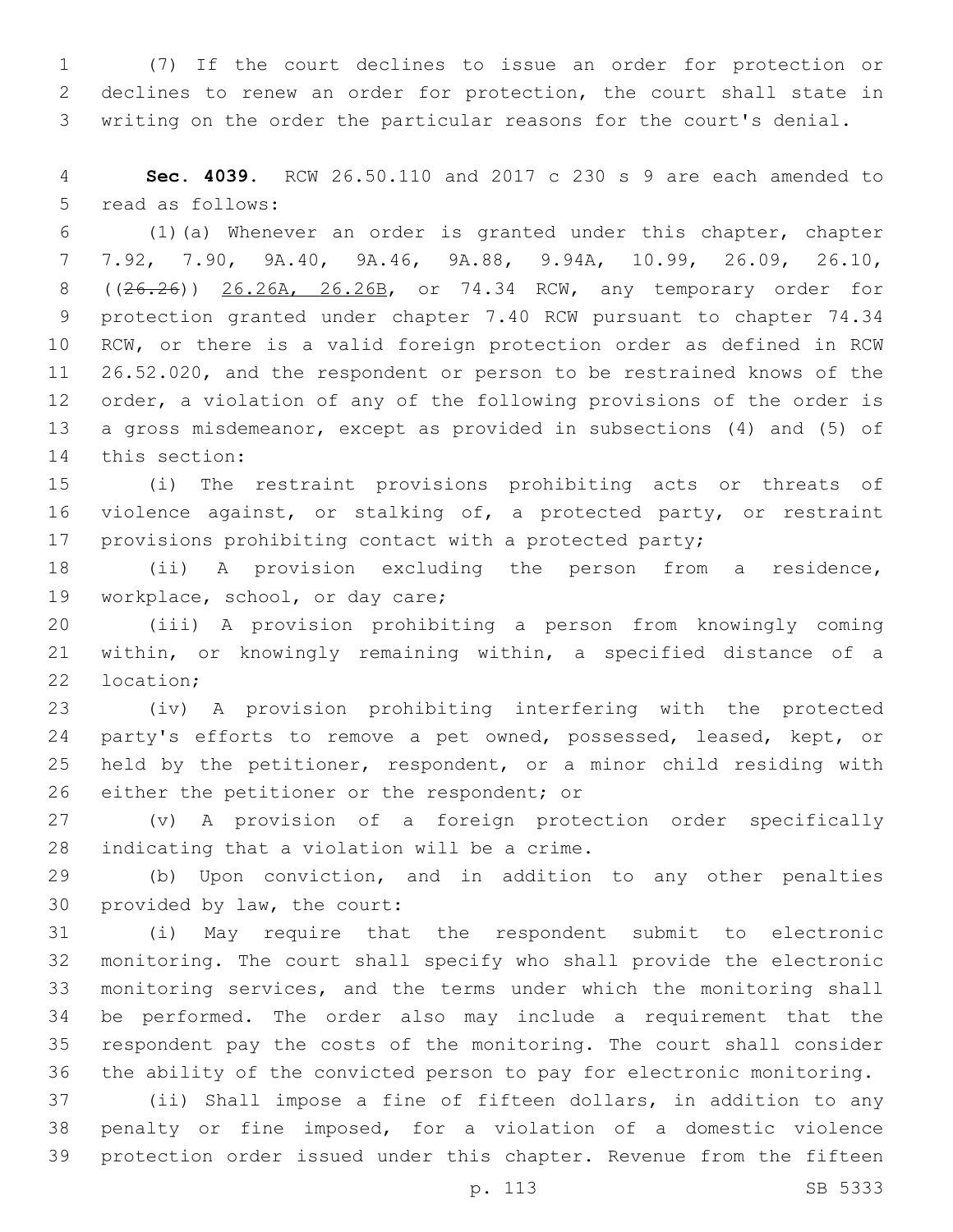dollar fine must be remitted monthly to the state treasury for deposit in the domestic violence prevention account.

 (2) A peace officer shall arrest without a warrant and take into custody a person whom the peace officer has probable cause to believe has violated an order issued under this chapter, chapter 7.92, 7.90, 9A.40, 9A.46, 9A.88, 9.94A, 10.99, 26.09, 26.10, ((26.26)) 26.26A, 7 26.26B, or 74.34 RCW, any temporary order for protection granted under chapter 7.40 RCW pursuant to chapter 74.34 RCW, or a valid foreign protection order as defined in RCW 26.52.020, that restrains the person or excludes the person from a residence, workplace, school, or day care, or prohibits the person from knowingly coming within, or knowingly remaining within, a specified distance of a location, if the person restrained knows of the order. Presence of the order in the law enforcement computer-based criminal intelligence information system is not the only means of establishing knowledge of 16 the order.

 (3) A violation of an order issued under this chapter, chapter 7.92, 7.90, 9A.40, 9A.46, 9A.88, 9.94A, 10.99, 26.09, 26.10, ((26.26)) 26.26A, 26.26B, or 74.34 RCW, or of a valid foreign protection order as defined in RCW 26.52.020, shall also constitute contempt of court, and is subject to the penalties prescribed by law.

 (4) Any assault that is a violation of an order issued under this chapter, chapter 7.92, 7.90, 9A.40, 9A.46, 9A.88, 9.94A, 10.99, 24 26.09, 26.10, ((26.26)) 26.26A, 26.26B, or 74.34 RCW, or of a valid foreign protection order as defined in RCW 26.52.020, and that does not amount to assault in the first or second degree under RCW 9A.36.011 or 9A.36.021 is a class C felony, and any conduct in violation of such an order that is reckless and creates a substantial risk of death or serious physical injury to another person is a class 30 C felony.

 (5) A violation of a court order issued under this chapter, chapter 7.92, 7.90, 9A.40, 9A.46, 9A.88, 9.94A, 10.99, 26.09, 26.10, ((26.26)) 26.26A, 26.26B, or 74.34 RCW, or of a valid foreign protection order as defined in RCW 26.52.020, is a class C felony if the offender has at least two previous convictions for violating the provisions of an order issued under this chapter, chapter 7.90, 9A.40, 9A.46, 9A.88, 9.94A, 10.99, 26.09, 26.10, ((26.26)) 26.26A, 38 26.26B, or 74.34 RCW, or a valid foreign protection order as defined in RCW 26.52.020. The previous convictions may involve the same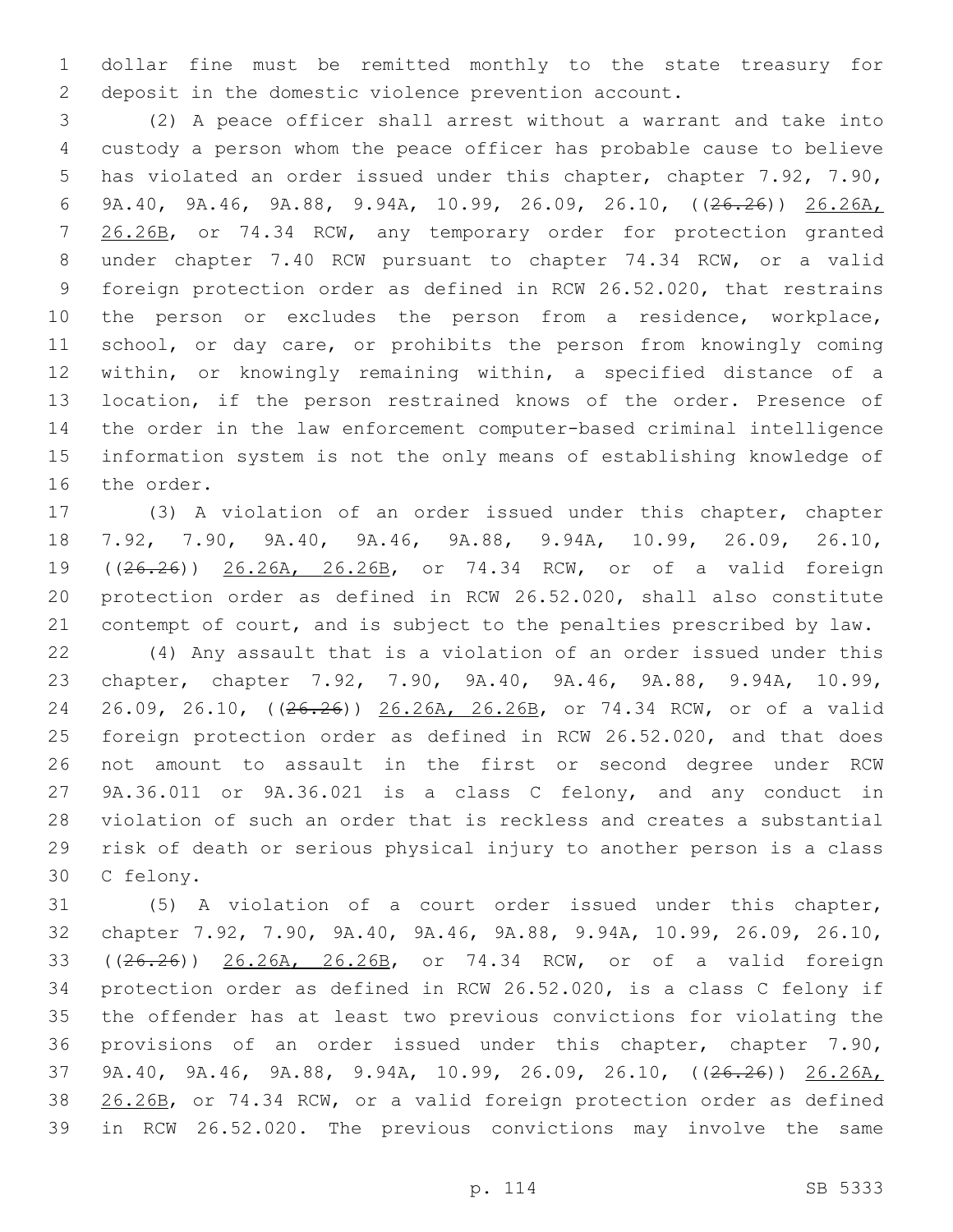victim or other victims specifically protected by the orders the 2 offender violated.

 (6) Upon the filing of an affidavit by the petitioner or any peace officer alleging that the respondent has violated an order granted under this chapter, chapter 7.92, 7.90, 9A.40, 9A.46, 9A.88, 9.94A, 10.99, 26.09, 26.10, ((26.26)) 26.26A, 26.26B, or 74.34 RCW, or a valid foreign protection order as defined in RCW 26.52.020, the court may issue an order to the respondent, requiring the respondent to appear and show cause within fourteen days why the respondent should not be found in contempt of court and punished accordingly. The hearing may be held in the court of any county or municipality in which the petitioner or respondent temporarily or permanently resides 13 at the time of the alleged violation.

 **Sec. 4040.** RCW 26.50.160 and 2017 3rd sp.s. c 6 s 335 are each 15 amended to read as follows:

 To prevent the issuance of competing protection orders in different courts and to give courts needed information for issuance of orders, the judicial information system shall be available in each district, municipal, and superior court by July 1, 1997, and shall include a database containing the following information:

 (1) The names of the parties and the cause number for every order 22 of protection issued under this title, every sexual assault protection order issued under chapter 7.90 RCW, every criminal no- contact order issued under chapters 9A.46 and 10.99 RCW, every antiharassment order issued under chapter 10.14 RCW, every dissolution action under chapter 26.09 RCW, every third-party custody 27 action under chapter 26.10 RCW, every parentage action under chapter ((26.26)) 26.26A or 26.26B RCW, every restraining order issued on behalf of an abused child or adult dependent person under chapter 26.44 RCW, every foreign protection order filed under chapter 26.52 RCW, and every order for protection of a vulnerable adult under chapter 74.34 RCW. When a guardian or the department of social and health services or department of children, youth, and families has petitioned for relief on behalf of an abused child, adult dependent person, or vulnerable adult, the name of the person on whose behalf relief was sought shall be included in the database as a party rather 37 than the quardian or appropriate department;

38 (2) A criminal history of the parties; and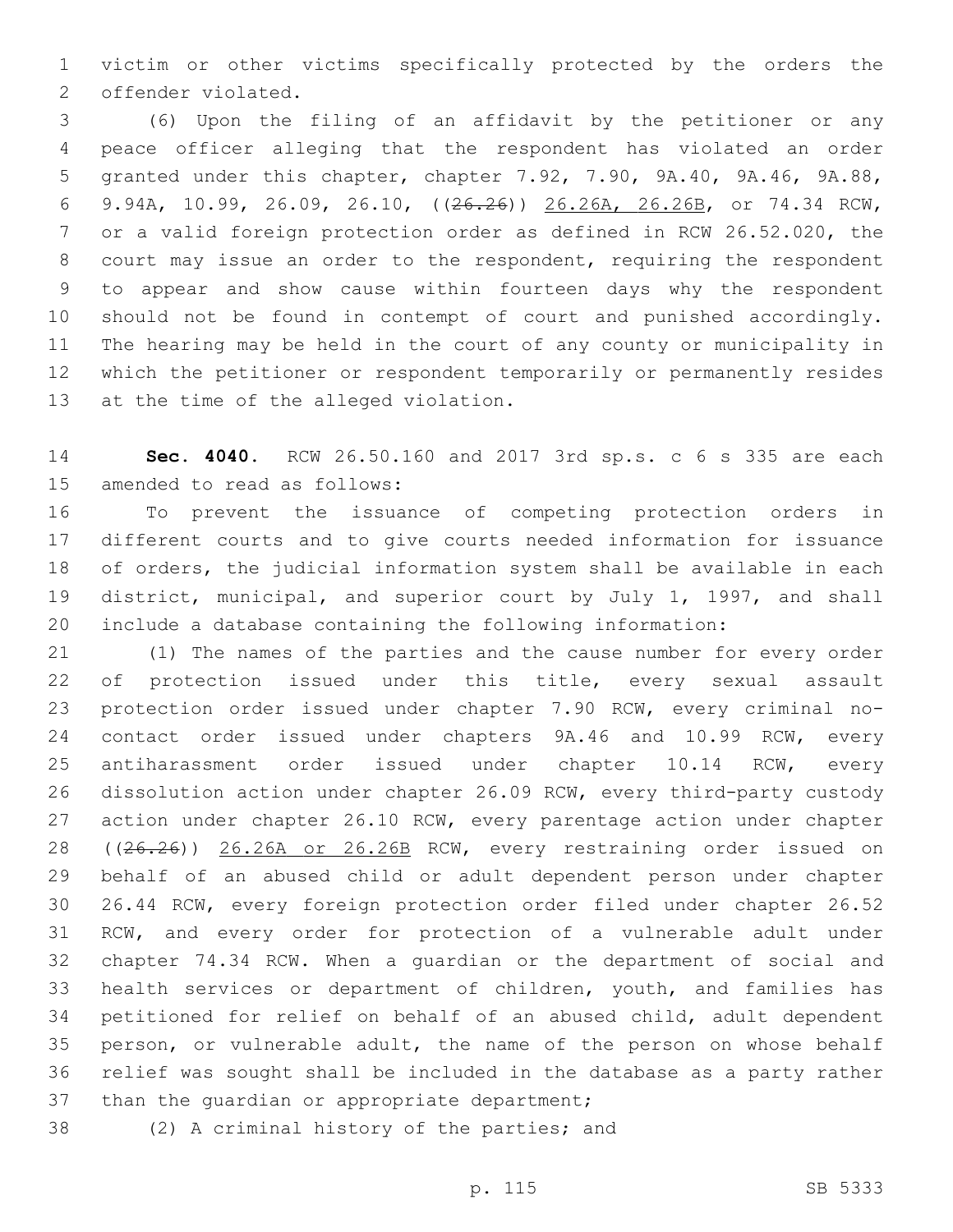(3) Other relevant information necessary to assist courts in issuing orders under this chapter as determined by the judicial 3 information system committee.

 **Sec. 4041.** RCW 36.28A.410 and 2017 c 261 s 5 are each amended to 5 read as follows:

 (1)(a) Subject to the availability of amounts appropriated for this specific purpose, the Washington association of sheriffs and police chiefs shall create and operate a statewide automated protected person notification system to automatically notify a registered person via the registered person's choice of telephone or email when a respondent subject to a court order specified in (b) of this subsection has attempted to purchase or acquire a firearm and been denied based on a background check or completed and submitted firearm purchase or transfer application that indicates the respondent is ineligible to possess a firearm under state or federal law. The system must permit a person to register for notification, or a registered person to update the person's registration information, for the statewide automated protected person notification system by calling a toll-free telephone number or by accessing a public web 20 site.

 (b) The notification requirements of this section apply to any court order issued under chapter 7.92 RCW and RCW 7.90.090, 9A.46.080, 10.14.080, 10.99.040, 10.99.045, 26.09.050, 26.09.060, 24 26.10.040, 26.10.115, ((<del>26.26.130, 26.26.590</del>)) 26.26B.020, 26.50.060, or 26.50.070, and any foreign protection order filed with a Washington court pursuant to chapter 26.52 RCW, where the order prohibits the respondent from possessing firearms or where by operation of law the respondent is ineligible to possess firearms during the term of the order. The notification requirements of this section apply even if the respondent has notified the Washington state patrol that he or she has appealed a background check denial 32 under RCW 43.43.823.

 (2) An appointed or elected official, public employee, or public agency as defined in RCW 4.24.470, or combination of units of government and its employees, as provided in RCW 36.28A.010, are immune from civil liability for damages for any release of information or the failure to release information related to the statewide automated protected person notification system in this section, so long as the release or failure to release was without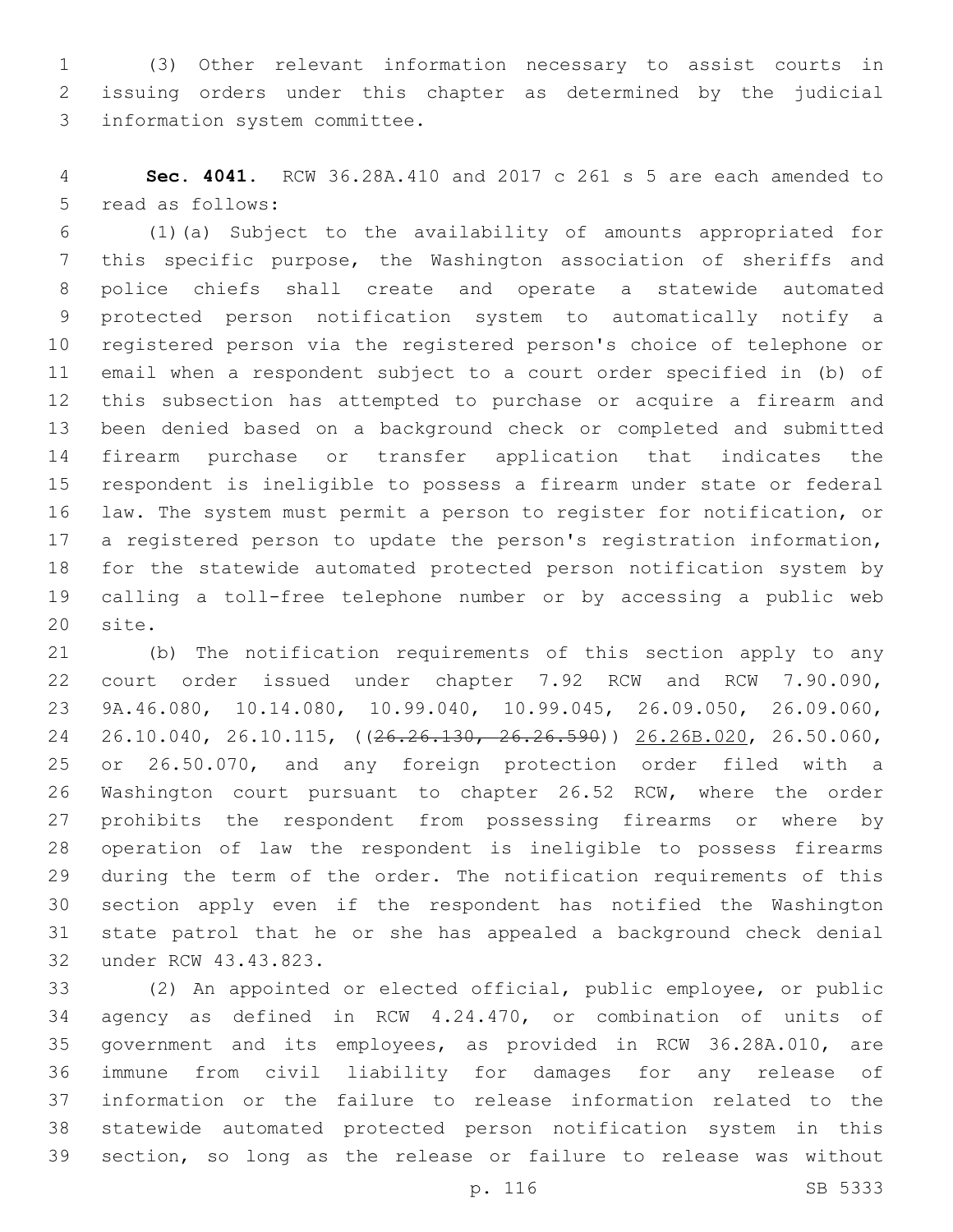gross negligence. The immunity provided under this subsection applies to the release of relevant and necessary information to other public officials, public employees, or public agencies, and to the general public.4

 (3) Information and records prepared, owned, used, or retained by the Washington association of sheriffs and police chiefs pursuant to chapter 261, Laws of 2017, including information a person submits to register and participate in the statewide automated protected person notification system, are exempt from public inspection and copying 10 under chapter 42.56 RCW.

 **Sec. 4042.** RCW 59.18.575 and 2009 c 395 s 2 are each amended to 12 read as follows:

 (1)(a) If a tenant notifies the landlord in writing that he or she or a household member was a victim of an act that constitutes a crime of domestic violence, sexual assault, unlawful harassment, or stalking, and either (a)(i) or (ii) of this subsection applies, then 17 subsection (2) of this section applies:

 (i) The tenant or the household member has a valid order for protection under one or more of the following: Chapter 7.90, 26.50, 20 ((or 26.26)) 26.26A, or 26.26B RCW or RCW 9A.46.040, 9A.46.050, 21 10.14.080, 10.99.040 (2) or (3), or 26.09.050; or

 (ii) The tenant or the household member has reported the domestic violence, sexual assault, unlawful harassment, or stalking to a qualified third party acting in his or her official capacity and the qualified third party has provided the tenant or the household member a written record of the report signed by the qualified third party.

 (b) When a copy of a valid order for protection or a written record of a report signed by a qualified third party, as required under (a) of this subsection, is made available to the landlord, the tenant may terminate the rental agreement and quit the premises 31 without further obligation under the rental agreement or under this 32 chapter ((59.18 RCW)). However, the request to terminate the rental agreement must occur within ninety days of the reported act, event, or circumstance that gave rise to the protective order or report to a qualified third party. A record of the report to a qualified third party that is provided to the tenant or household member shall consist of a document signed and dated by the qualified third party stating: (i) That the tenant or the household member notified him or her that he or she was a victim of an act or acts that constitute a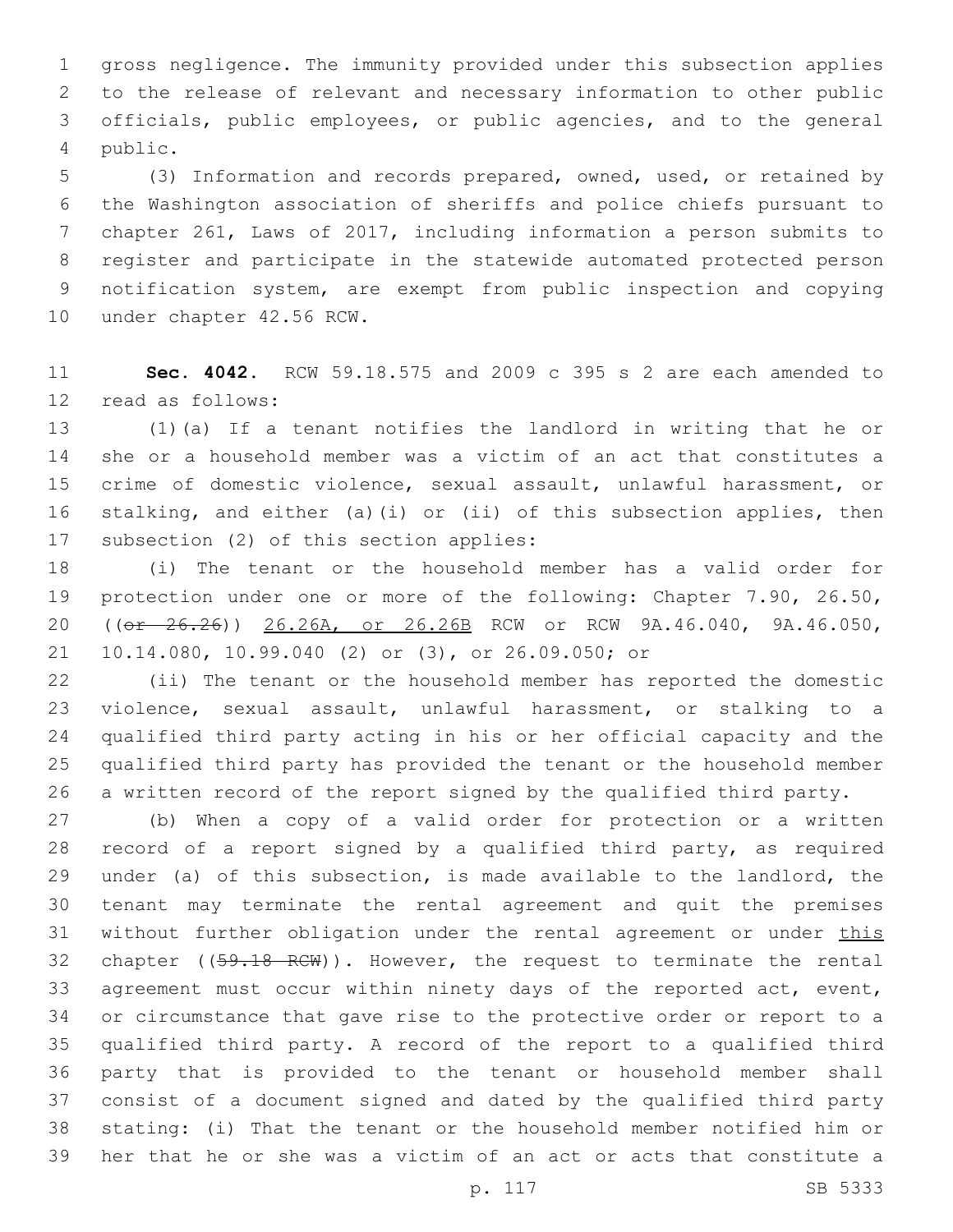crime of domestic violence, sexual assault, unlawful harassment, or stalking; (ii) the time and date the act or acts occurred; (iii) the location where the act or acts occurred; (iv) a brief description of the act or acts of domestic violence, sexual assault, unlawful harassment, or stalking; and (v) that the tenant or household member informed him or her of the name of the alleged perpetrator of the act or acts. The record of the report provided to the tenant or household member shall not include the name of the alleged perpetrator of the act or acts of domestic violence, sexual assault, unlawful harassment, or stalking. The qualified third party shall keep a copy of the record of the report and shall note on the retained copy the name of the alleged perpetrator of the act or acts of domestic violence, sexual assault, unlawful harassment, or stalking. The record of the report to a qualified third party may be accomplished 15 by completion of a form provided by the qualified third party, in 16 substantially the following form:

| $\perp$ / |                                                             |
|-----------|-------------------------------------------------------------|
| 18        |                                                             |
| 19        | [Name of organization, agency, clinic, professional service |
| 20        | provider]                                                   |
| 21        | I and/or my  (household member) am/is a victim              |
| 22        | of                                                          |
| 23        | domestic violence as defined by RCW                         |
| 24        | 26.50.010.                                                  |
| 25        | sexual assault as defined by RCW                            |
| 26        | 70.125.030.                                                 |
| 27        | stalking as defined by RCW 9A.46.110.                       |
| 28        | unlawful harassment as defined by RCW                       |
| 29        | 59.18.570.                                                  |
| 30        | Briefly describe the incident of domestic violence,         |
| 31        | sexual assault, unlawful harassment, or stalking:           |
| 32        |                                                             |
| 33        | The incident(s) that I rely on in support of this           |
| 34        | declaration occurred on the following date(s) and time(s)   |
| 35        |                                                             |
|           |                                                             |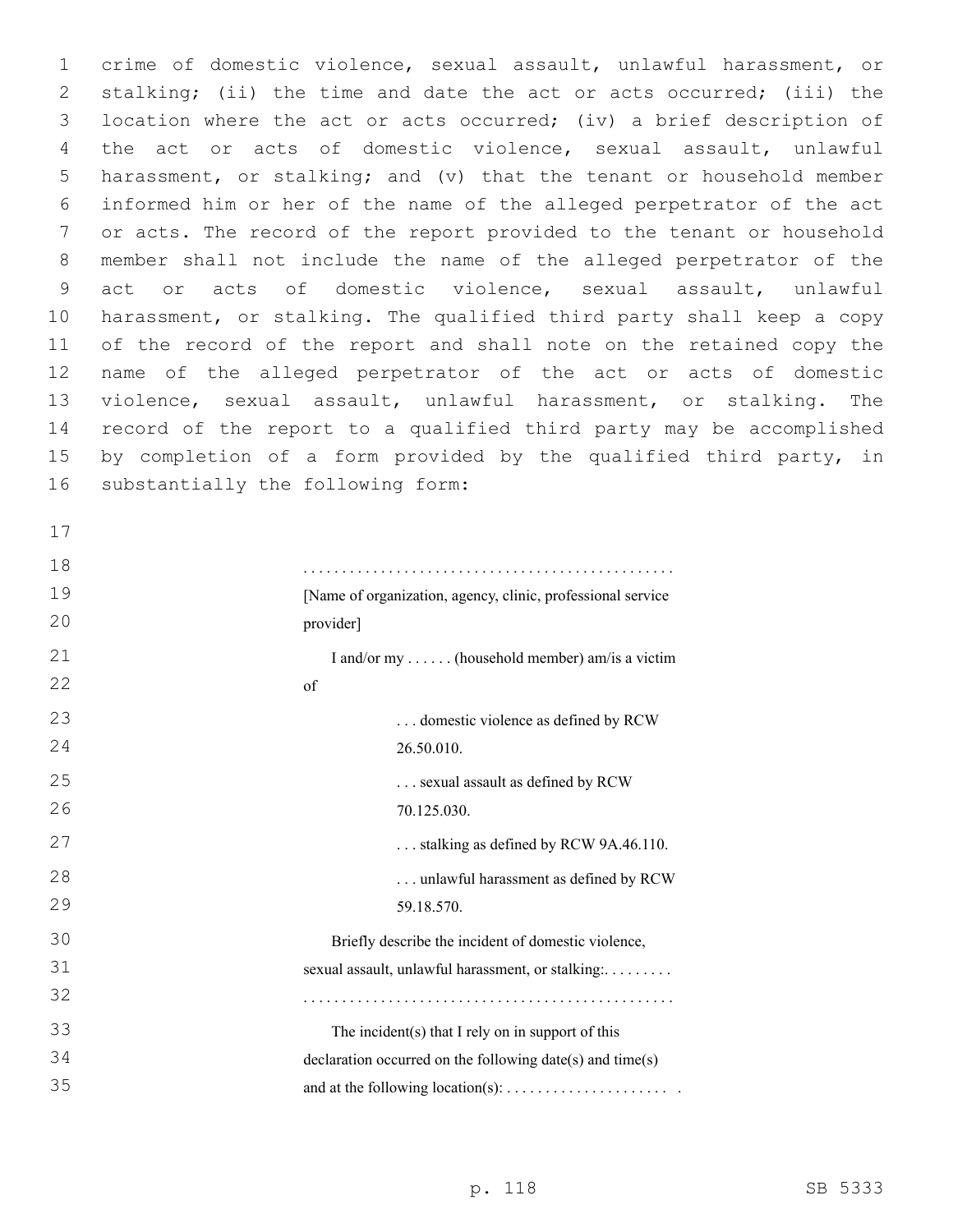| $\mathbf 1$  | The incident(s) that I rely on in support of this             |
|--------------|---------------------------------------------------------------|
| $\mathbf{2}$ | declaration were committed by the following person(s):        |
| 3            |                                                               |
| 4            | I state under penalty of perjury under the laws of the        |
| 5            | state of Washington that the foregoing is true and correct.   |
| 6            | Dated at (city), Washington, this day                         |
| 7            | of, $((20))$ (year)                                           |
| 8            |                                                               |
| 9            | Signature of Tenant or                                        |
| 10           | Household Member                                              |
| 11           | I verify that I have provided to the person whose             |
| 12           | signature appears above the statutes cited in RCW             |
| 13           | 59.18.575 and that the individual was a victim of an act that |
| 14           | constitutes a crime of domestic violence, sexual assault,     |
| 15           | unlawful harassment, or stalking, and that the individual     |
| 16           | informed me of the name of the alleged perpetrator of the     |
| 17           | act.                                                          |
| 18           | Dated this day of , $((20))$ (year)                           |
| 19           |                                                               |
| 20           | Signature of authorized                                       |
| 21           | officer/employee of                                           |
| 22           | (Organization, agency, clinic,                                |
| 23           | professional service provider)                                |

 (2) A tenant who terminates a rental agreement under this section is discharged from the payment of rent for any period following the last day of the month of the quitting date. The tenant shall remain liable for the rent for the month in which he or she terminated the rental agreement unless the termination is in accordance with RCW 59.18.200(1). Notwithstanding lease provisions that allow for forfeiture of a deposit for early termination, a tenant who terminates under this section is entitled to the return of the full deposit, subject to RCW 59.18.020 and 59.18.280. Other tenants who are parties to the rental agreement, except household members who are the victims of sexual assault, stalking, unlawful harassment, or domestic violence, are not released from their obligations under the rental agreement or other obligations under this chapter.

 (3)(a) Notwithstanding any other provision under this section, if a tenant or a household member is a victim of sexual assault,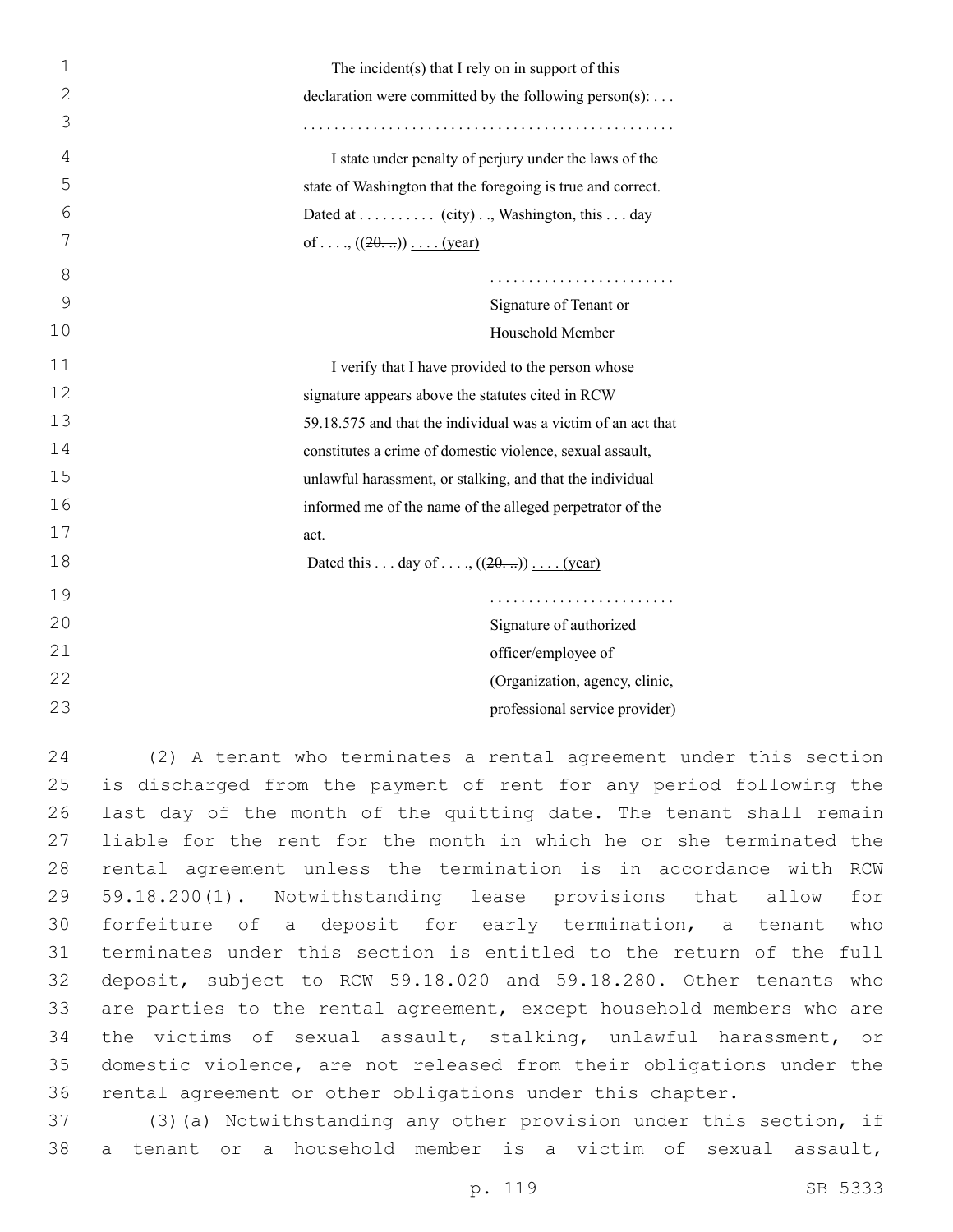stalking, or unlawful harassment by a landlord, the tenant may terminate the rental agreement and quit the premises without further obligation under the rental agreement or under this chapter prior to making a copy of a valid order for protection or a written record of a report signed by a qualified third party available to the landlord, provided that:6

 (i) The tenant must deliver a copy of a valid order for protection or written record of a report signed by a qualified third party to the landlord by mail, fax, or personal delivery by a third 10 party within seven days of quitting the tenant's dwelling unit; and

 (ii) A written record of a report signed by the qualified third party must be substantially in the form specified under subsection (1)(b) of this section. The record of the report provided to the landlord must not include the name of the alleged perpetrator of the 15 act. On written request by the landlord, the qualified third party shall, within seven days, provide the name of the alleged perpetrator of the act to the landlord only if the alleged perpetrator was a person meeting the definition of the term "landlord" under RCW 19 59.18.570.

 (b) A tenant who terminates his or her rental agreement under this subsection is discharged from the payment of rent for any period following the latter of: (i) The date the tenant vacates the unit; or (ii) the date the record of the report of the qualified third party and the written notice that the tenant has vacated are delivered to the landlord by mail, fax, or personal delivery by a third party. The tenant is entitled to a pro rata refund of any prepaid rent and must receive a full and specific statement of the basis for retaining any of the deposit together with any refund due in accordance with RCW 59.18.280.29

 (4) If a tenant or a household member is a victim of sexual assault, stalking, or unlawful harassment by a landlord, the tenant may change or add locks to the tenant's dwelling unit at the tenant's expense. If a tenant exercises his or her rights to change or add 34 locks, the following rules apply:

 (a) Within seven days of changing or adding locks, the tenant must deliver to the landlord by mail, fax, or personal delivery by a third party: (i) Written notice that the tenant has changed or added locks; and (ii) a copy of a valid order for protection or a written record of a report signed by a qualified third party. A written record of a report signed by a qualified third party must be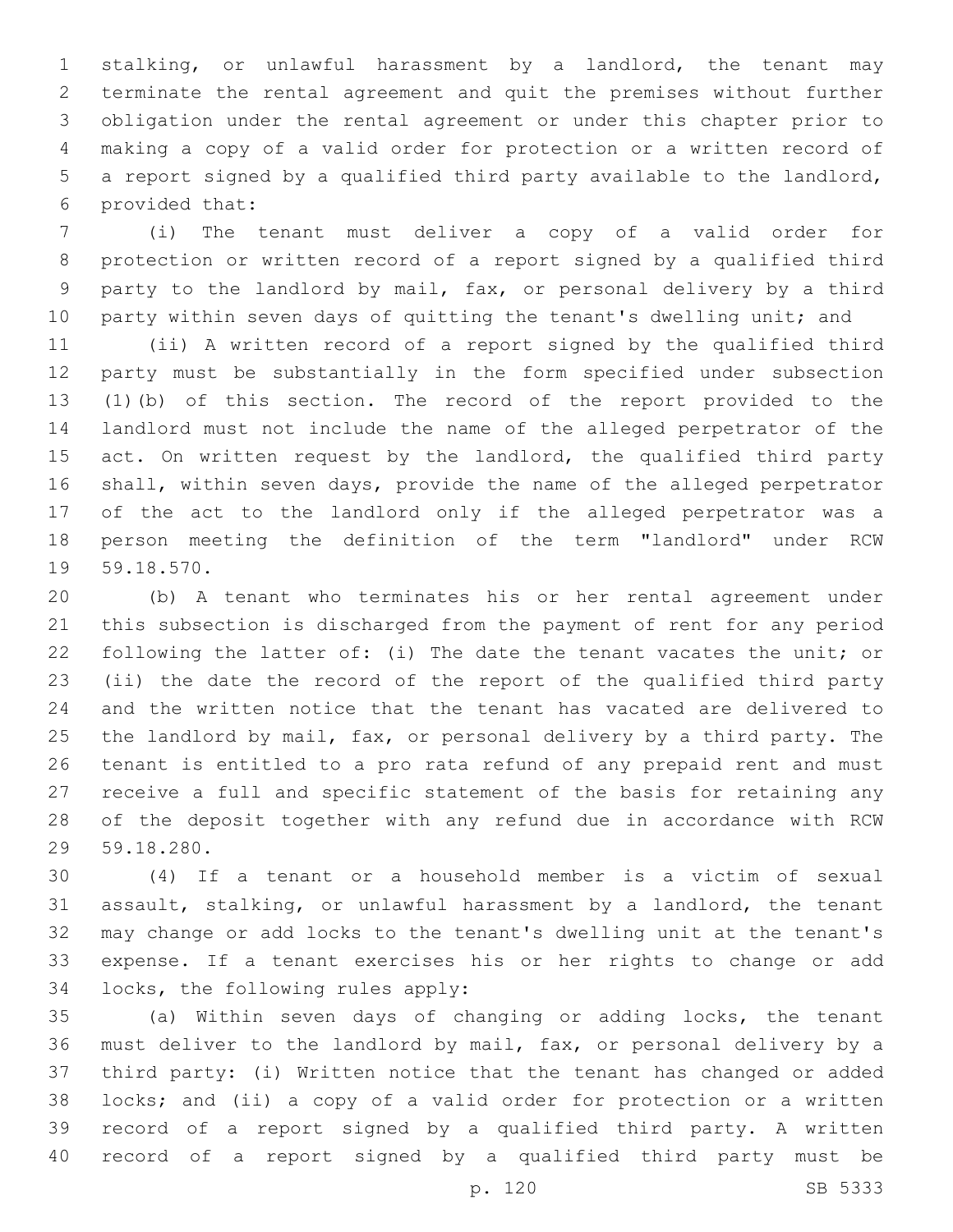substantially in the form specified under subsection (1)(b) of this section. The record of the report provided to the landlord must not include the name of the alleged perpetrator of the act. On written request by the landlord, the qualified third party shall, within seven days, provide the name of the alleged perpetrator to the landlord only if the alleged perpetrator was a person meeting the definition of the term "landlord" under RCW 59.18.570.

 (b) After the tenant provides notice to the landlord that the tenant has changed or added locks, the tenant's rental agreement shall terminate on the ninetieth day after providing such notice, 11 unless:

 (i) Within sixty days of providing notice that the tenant has changed or added locks, the tenant notifies the landlord in writing that the tenant does not wish to terminate his or her rental agreement. If the perpetrator has been identified by the qualified third party and is no longer an employee or agent of the landlord or owner and does not reside at the property, the tenant shall provide the owner or owner's designated agent with a copy of the key to the new locks at the same time as providing notice that the tenant does not wish to terminate his or her rental agreement. A tenant who has a valid protection, antiharassment, or other protective order against the owner of the premises or against an employee or agent of the landlord or owner is not required to provide a key to the new locks 24 until the protective order expires or the tenant vacates; or

 (ii) The tenant exercises his or her rights to terminate the rental agreement under subsection (3) of this section within sixty days of providing notice that the tenant has changed or added locks.

 (c) After a landlord receives notice that a tenant has changed or added locks to his or her dwelling unit under (a) of this subsection, the landlord may not enter the tenant's dwelling unit except as 31 follows:

 (i) In the case of an emergency, the landlord may enter the unit if accompanied by a law enforcement or fire official acting in his or her official capacity. If the landlord reasonably concludes that the circumstances require immediate entry into the unit, the landlord may, after notifying emergency services, use such force as necessary to enter the unit if the tenant is not present; or

 (ii) The landlord complies with the requirements of RCW 59.18.150 and clearly specifies in writing the time and date that the landlord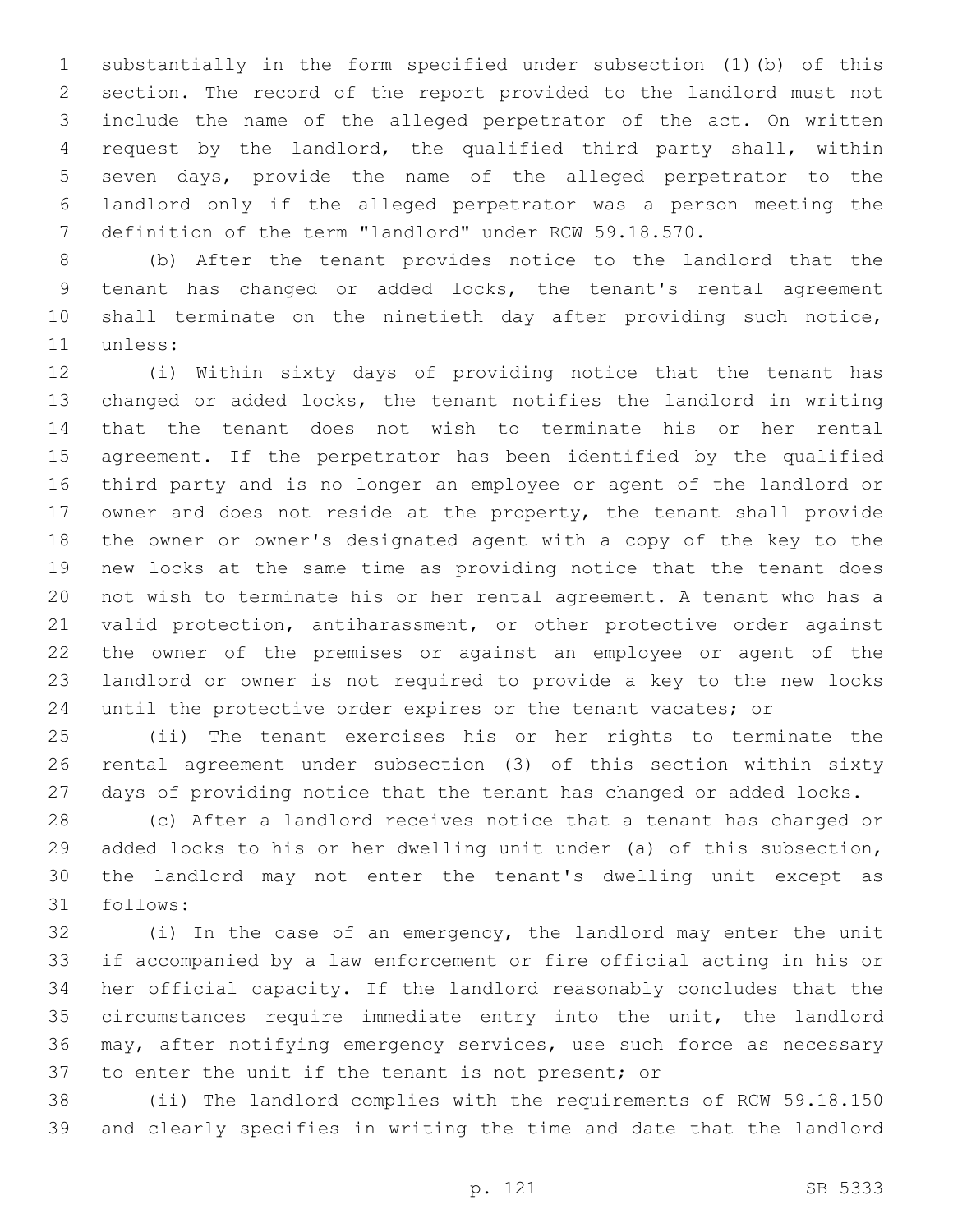intends to enter the unit and the purpose for entering the unit. The tenant must make arrangements to permit access by the landlord.

 (d) The exercise of rights to change or add locks under this subsection does not discharge the tenant from the payment of rent until the rental agreement is terminated and the tenant vacates the unit.6

 (e) The tenant may not change any locks to common areas and must make keys for new locks available to other household members.

 (f) Upon vacating the dwelling unit, the tenant must deliver the key and all copies of the key to the landlord by mail or personal 11 delivery by a third party.

 (5) A tenant's remedies under this section do not preempt any 13 other legal remedy available to the tenant.

 (6) The provision of verification of a report under subsection (1)(b) of this section does not waive the confidential or privileged nature of the communication between a victim of domestic violence, sexual assault, or stalking with a qualified third party pursuant to RCW 5.60.060, 70.123.075, or 70.125.065. No record or evidence obtained from such disclosure may be used in any civil, administrative, or criminal proceeding against the victim unless a written waiver of applicable evidentiary privilege is obtained, except that the verification itself, and no other privileged information, under subsection (1)(b) of this section may be used in 24 civil proceedings brought under this section.

 **Sec. 4043.** RCW 72.09.712 and 2009 c 521 s 166 and 2009 c 400 s 1 are each reenacted and amended to read as follows:

 (1) At the earliest possible date, and in no event later than thirty days before release except in the event of escape or emergency furloughs as defined in RCW 72.66.010, the department of corrections shall send written notice of parole, release, community custody, work release placement, furlough, or escape about a specific inmate convicted of a violent offense, a sex offense as defined by RCW 9.94A.030, a domestic violence court order violation pursuant to RCW 10.99.040, 10.99.050, 26.09.300, 26.10.220, ((26.26.138)) 26.26B.050, 26.50.110, 26.52.070, or 74.34.145, or a felony harassment offense as defined by RCW 9A.46.060 or 9A.46.110, to the following:

 (a) The chief of police of the city, if any, in which the inmate will reside or in which placement will be made in a work release 39 program; and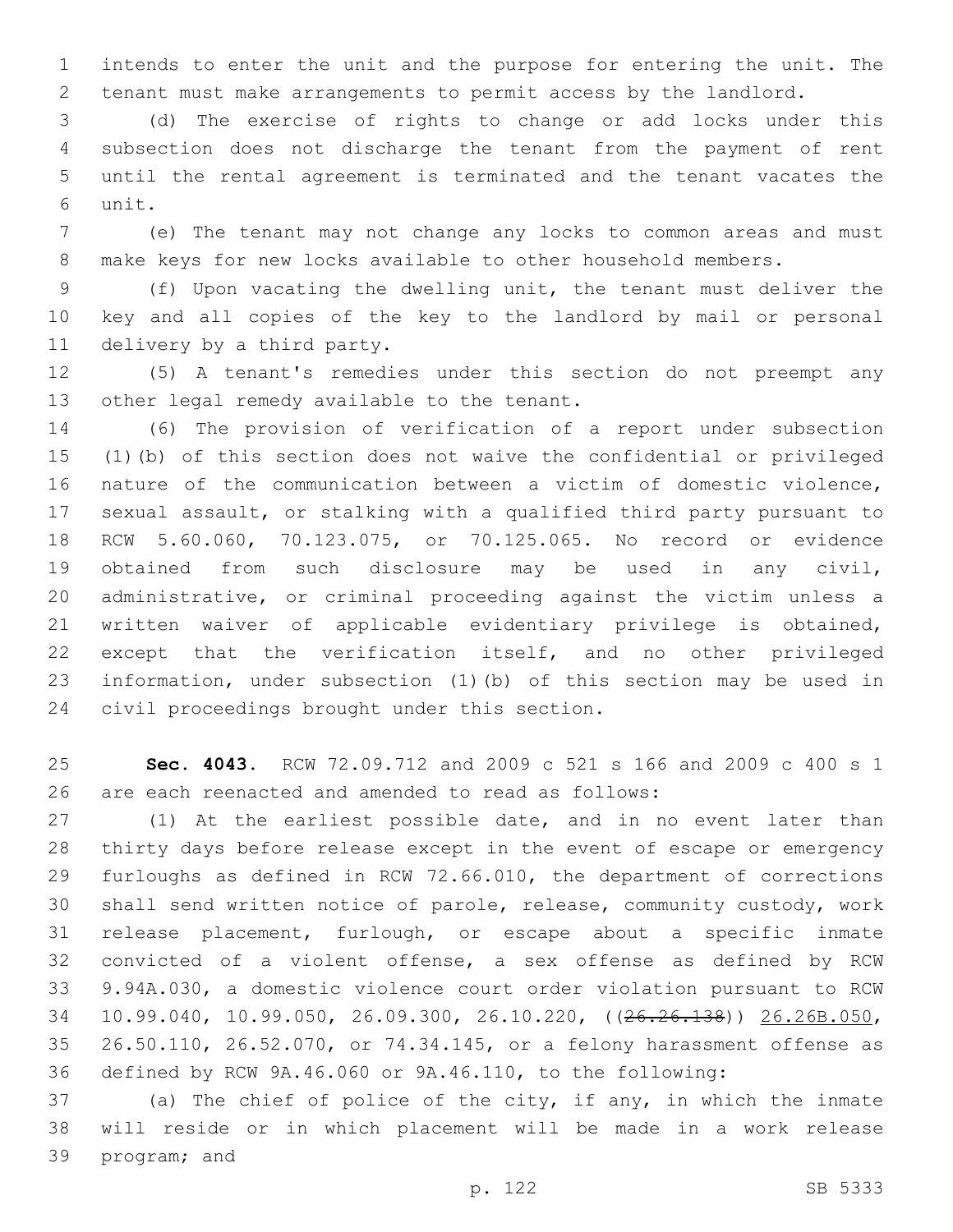(b) The sheriff of the county in which the inmate will reside or in which placement will be made in a work release program.

 The sheriff of the county where the offender was convicted shall be notified if the department does not know where the offender will reside. The department shall notify the state patrol of the release of all sex offenders, and that information shall be placed in the Washington crime information center for dissemination to all law 8 enforcement.

 (2) The same notice as required by subsection (1) of this section shall be sent to the following if such notice has been requested in writing about a specific inmate convicted of a violent offense, a sex offense as defined by RCW 9.94A.030, a domestic violence court order violation pursuant to RCW 10.99.040, 10.99.050, 26.09.300, 26.10.220, ((26.26.138)) 26.26B.050, 26.50.110, 26.52.070, or 74.34.145, or a felony harassment offense as defined by RCW 9A.46.060 or 9A.46.110:

 (a) The victim of the crime for which the inmate was convicted or the victim's next of kin if the crime was a homicide;

 (b) Any witnesses who testified against the inmate in any court 19 proceedings involving the violent offense;

 (c) Any person specified in writing by the prosecuting attorney; 21 and

 (d) Any person who requests such notice about a specific inmate convicted of a sex offense as defined by RCW 9.94A.030 from the department of corrections at least sixty days prior to the expected 25 release date of the offender.

 Information regarding victims, next of kin, or witnesses requesting the notice, information regarding any other person specified in writing by the prosecuting attorney to receive the notice, and the notice are confidential and shall not be available to the inmate. Whenever the department of corrections mails notice pursuant to this subsection and the notice is returned as undeliverable, the department shall attempt alternative methods of notification, including a telephone call to the person's last known 34 telephone number.

 (3) The existence of the notice requirements contained in subsections (1) and (2) of this section shall not require an extension of the release date in the event that the release plan 38 changes after notification.

 (4) If an inmate convicted of a violent offense, a sex offense as defined by RCW 9.94A.030, a domestic violence court order violation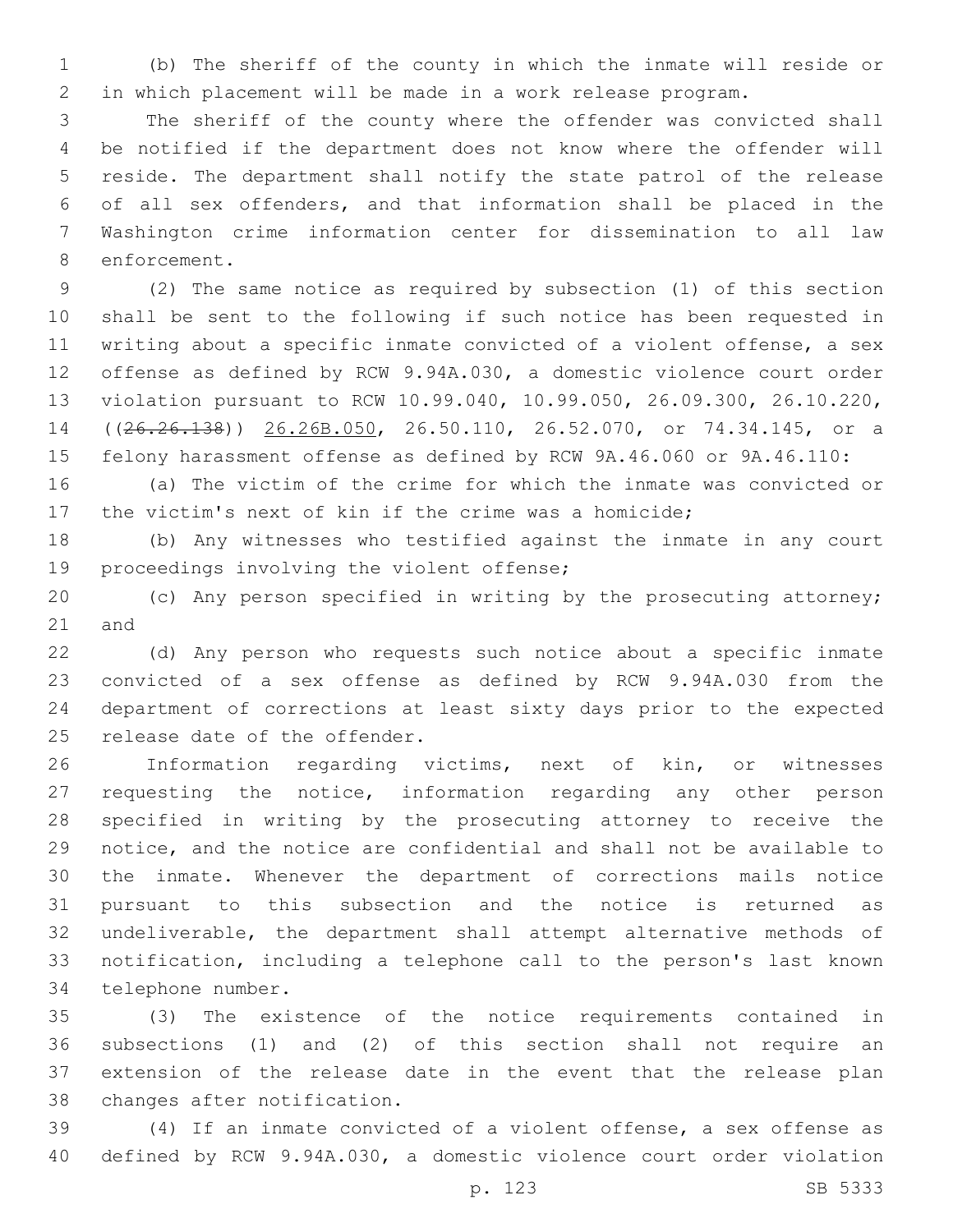pursuant to RCW 10.99.040, 10.99.050, 26.09.300, 26.10.220, ((26.26.138)) 26.26B.050, 26.50.110, 26.52.070, or 74.34.145, or a felony harassment offense as defined by RCW 9A.46.060 or 9A.46.110, escapes from a correctional facility, the department of corrections shall immediately notify, by the most reasonable and expedient means available, the chief of police of the city and the sheriff of the county in which the inmate resided immediately before the inmate's arrest and conviction. If previously requested, the department shall also notify the witnesses and the victim of the crime for which the inmate was convicted or the victim's next of kin if the crime was a homicide. If the inmate is recaptured, the department shall send notice to the persons designated in this subsection as soon as possible but in no event later than two working days after the 14 department learns of such recapture.

 (5) If the victim, the victim's next of kin, or any witness is under the age of sixteen, the notice required by this section shall be sent to the parents or legal guardian of the child.

 (6) The department of corrections shall send the notices required by this chapter to the last address provided to the department by the requesting party. The requesting party shall furnish the department 21 with a current address.

 (7) The department of corrections shall keep, for a minimum of two years following the release of an inmate, the following:

 (a) A document signed by an individual as proof that that person is registered in the victim or witness notification program; and

 (b) A receipt showing that an individual registered in the victim or witness notification program was mailed a notice, at the individual's last known address, upon the release or movement of an 29 inmate.

 (8) For purposes of this section the following terms have the 31 following meanings:

 (a) "Violent offense" means a violent offense under RCW 33 9.94A.030;

 (b) "Next of kin" means a person's spouse, state registered 35 domestic partner, parents, siblings and children.

 (9) Nothing in this section shall impose any liability upon a chief of police of a city or sheriff of a county for failing to request in writing a notice as provided in subsection (1) of this 39 section.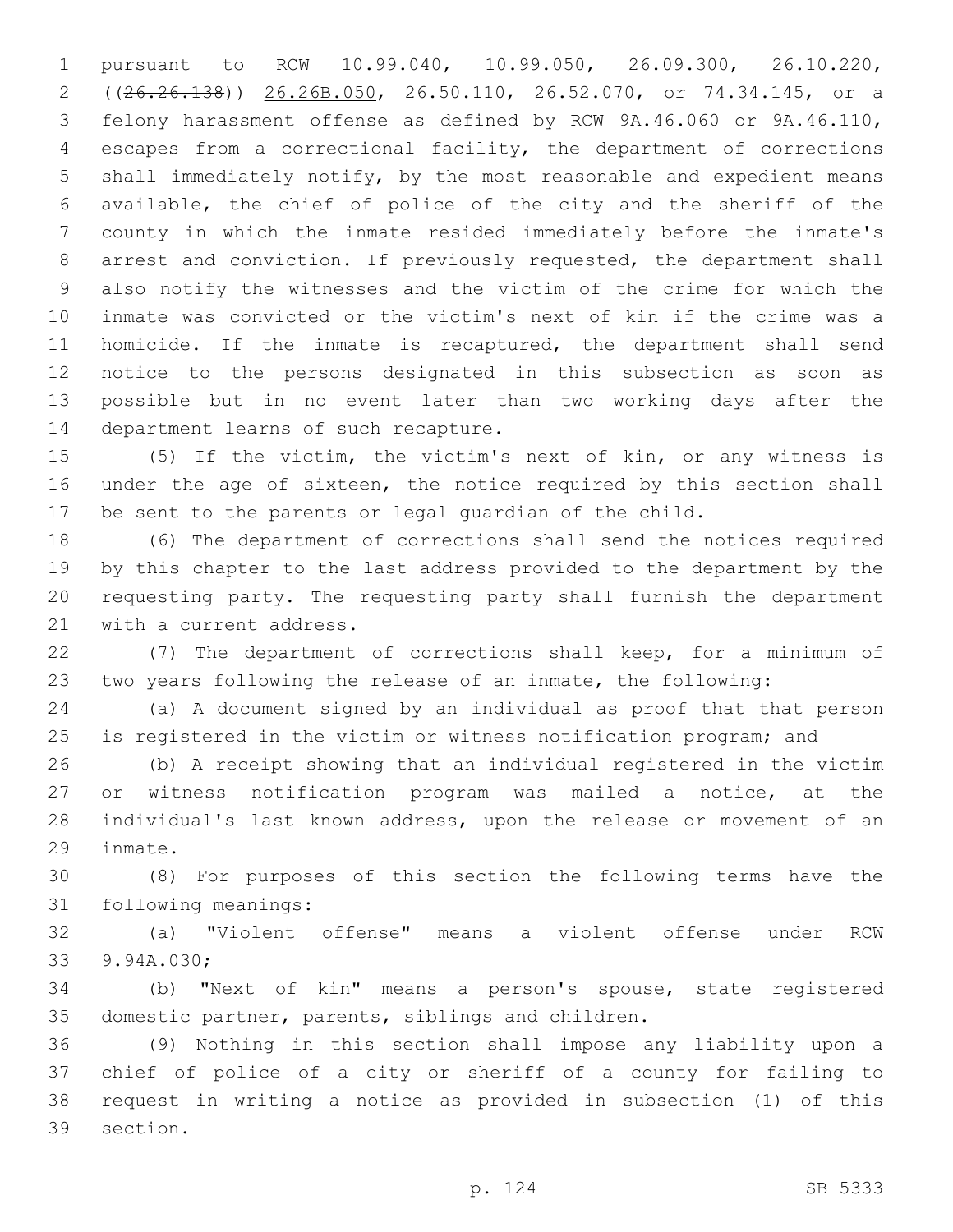**Sec. 4044.** RCW 72.09.714 and 2009 c 400 s 2 and 2009 c 28 s 37 are each reenacted and amended to read as follows:2

 The department of corrections shall provide the victims, witnesses, and next of kin in the case of a homicide and victims and witnesses involved in violent offense cases, sex offenses as defined by RCW 9.94A.030, a domestic violence court order violation pursuant to RCW 10.99.040, 10.99.050, 26.09.300, 26.10.220, ((26.26.138)) 26.26B.050, 26.50.110, 26.52.070, or 74.34.145, or a felony harassment pursuant to RCW 9A.46.060 or 9A.46.110, a statement of the rights of victims and witnesses to request and receive notification 11 under RCW 72.09.712 and 72.09.716.

 **Sec. 4045.** RCW 74.13.031 and 2018 c 284 s 37, 2018 c 80 s 1, and 2018 c 34 s 5 are each reenacted and amended to read as follows:

 (1) The department shall develop, administer, supervise, and monitor a coordinated and comprehensive plan that establishes, aids, and strengthens services for the protection and care of runaway, 17 dependent, or neglected children.

 (2) Within available resources, the department shall recruit an adequate number of prospective adoptive and foster homes, both regular and specialized, i.e. homes for children of ethnic minority, including Indian homes for Indian children, sibling groups, handicapped and emotionally disturbed, teens, pregnant and parenting teens, and the department shall annually report to the governor and the legislature concerning the department's success in: (a) Meeting the need for adoptive and foster home placements; (b) reducing the foster parent turnover rate; (c) completing home studies for legally free children; and (d) implementing and operating the passport program required by RCW 74.13.285. The report shall include a section entitled "Foster Home Turn-Over, Causes and Recommendations."

 (3) The department shall investigate complaints of any recent act or failure to act on the part of a parent or caretaker that results in death, serious physical or emotional harm, or sexual abuse or exploitation, or that presents an imminent risk of serious harm, and on the basis of the findings of such investigation, offer child welfare services in relation to the problem to such parents, legal custodians, or persons serving in loco parentis, and/or bring the situation to the attention of an appropriate court, or another community agency. An investigation is not required of nonaccidental injuries which are clearly not the result of a lack of care or

p. 125 SB 5333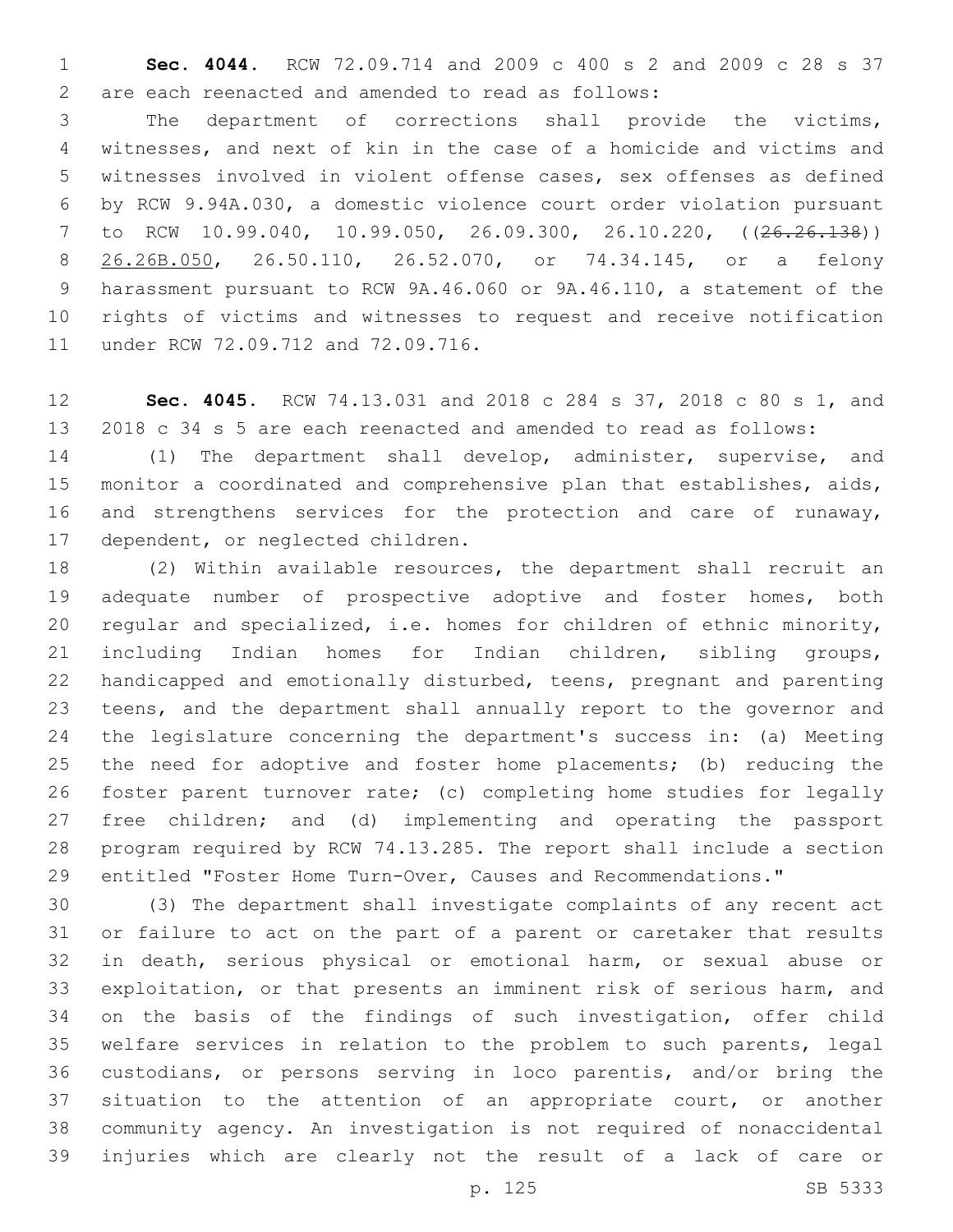supervision by the child's parents, legal custodians, or persons serving in loco parentis. If the investigation reveals that a crime against a child may have been committed, the department shall notify 4 the appropriate law enforcement agency.

 (4) As provided in RCW 26.44.030(11), the department may respond to a report of child abuse or neglect by using the family assessment 7 response.

 (5) The department shall offer, on a voluntary basis, family reconciliation services to families who are in conflict.

 (6) The department shall monitor placements of children in out- of-home care and in-home dependencies to assure the safety, well- being, and quality of care being provided is within the scope of the intent of the legislature as defined in RCW 74.13.010 and 74.15.010. Under this section children in out-of-home care and in-home dependencies and their caregivers shall receive a private and individual face-to-face visit each month. The department shall randomly select no less than ten percent of the caregivers currently providing care to receive one unannounced face-to-face visit in the caregiver's home per year. No caregiver will receive an unannounced visit through the random selection process for two consecutive years. If the caseworker makes a good faith effort to conduct the unannounced visit to a caregiver and is unable to do so, that month's visit to that caregiver need not be unannounced. The department is encouraged to group monthly visits to caregivers by geographic area 25 so that in the event an unannounced visit cannot be completed, the caseworker may complete other required monthly visits. The department shall use a method of random selection that does not cause a fiscal 28 impact to the department.

 The department shall conduct the monthly visits with children and caregivers to whom it is providing child welfare services.

 (7) The department shall have authority to accept custody of children from parents and to accept custody of children from juvenile courts, where authorized to do so under law, to provide child welfare services including placement for adoption, to provide for the routine and necessary medical, dental, and mental health care, or necessary emergency care of the children, and to provide for the physical care of such children and make payment of maintenance costs if needed. Except where required by Public Law 95-608 (25 U.S.C. Sec. 1915), no private adoption agency which receives children for adoption from the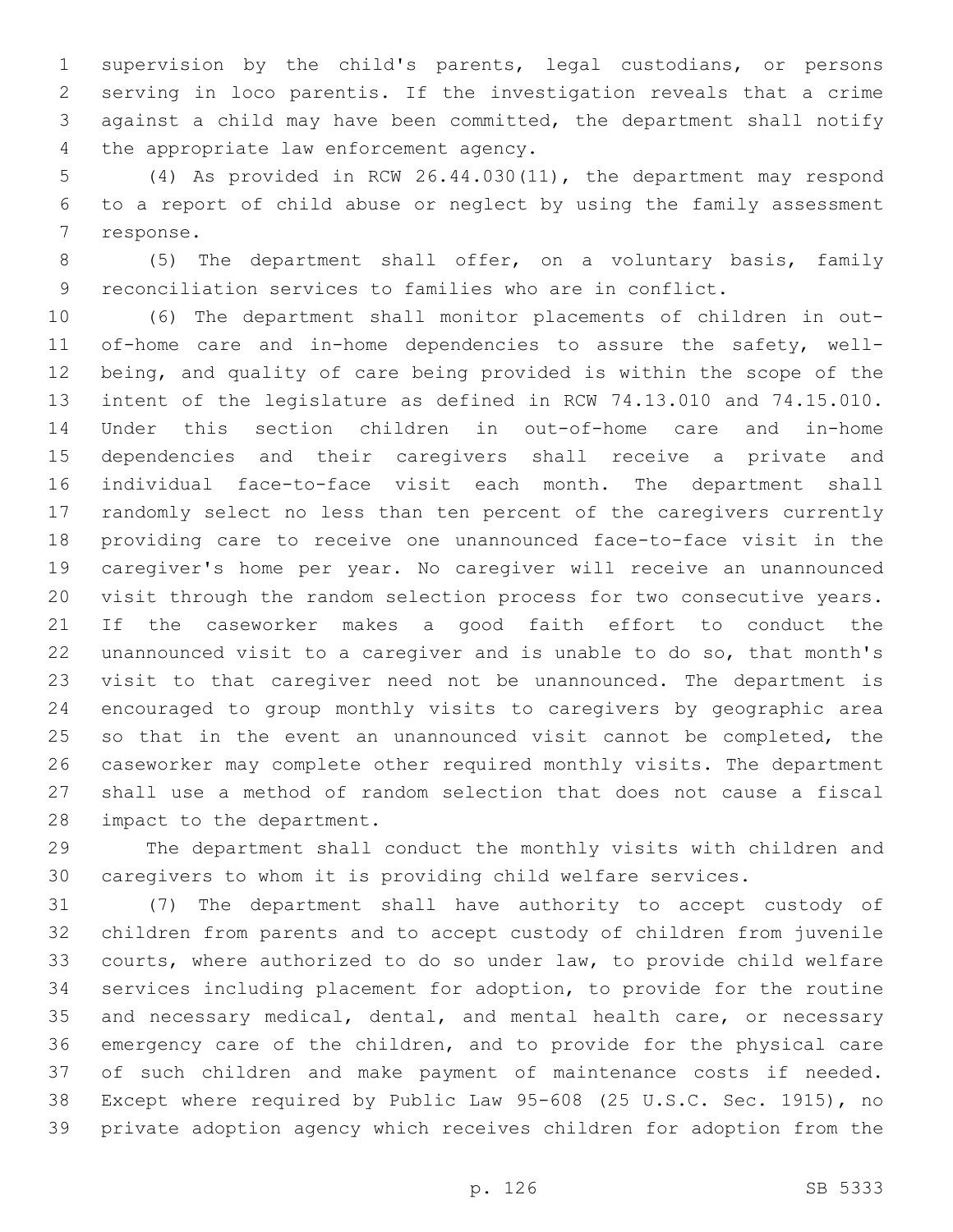department shall discriminate on the basis of race, creed, or color when considering applications in their placement for adoption.

 (8) The department shall have authority to provide temporary shelter to children who have run away from home and who are admitted 5 to crisis residential centers.

 (9) The department shall have authority to purchase care for children.7

 (10) The department shall establish a children's services advisory committee which shall assist the secretary in the development of a partnership plan for utilizing resources of the public and private sectors, and advise on all matters pertaining to child welfare, licensing of child care agencies, adoption, and services related thereto. At least one member shall represent the 14 adoption community.

 (11)(a) The department shall provide continued extended foster 16 care services to nonminor dependents who are:

 (i) Enrolled in a secondary education program or a secondary 18 education equivalency program;

 (ii) Enrolled and participating in a postsecondary academic or 20 postsecondary vocational education program;

 (iii) Participating in a program or activity designed to promote 22 employment or remove barriers to employment;

(iv) Engaged in employment for eighty hours or more per month; or

 (v) Not able to engage in any of the activities described in (a)(i) through (iv) of this subsection due to a documented medical 26 condition.

 (b) To be eligible for extended foster care services, the nonminor dependent must have been dependent at the time that he or she reached age eighteen years. If the dependency case of the nonminor dependent was dismissed pursuant to RCW 13.34.267, he or she may receive extended foster care services pursuant to a voluntary placement agreement under RCW 74.13.336 or pursuant to an order of dependency issued by the court under RCW 13.34.268. A nonminor dependent whose dependency case was dismissed by the court may request extended foster care services before reaching age twenty-one years. Eligible nonminor dependents may unenroll and reenroll in extended foster care through a voluntary placement agreement an unlimited number of times between ages eighteen and twenty-one.

 (c) The department shall develop and implement rules regarding 40 youth eligibility requirements.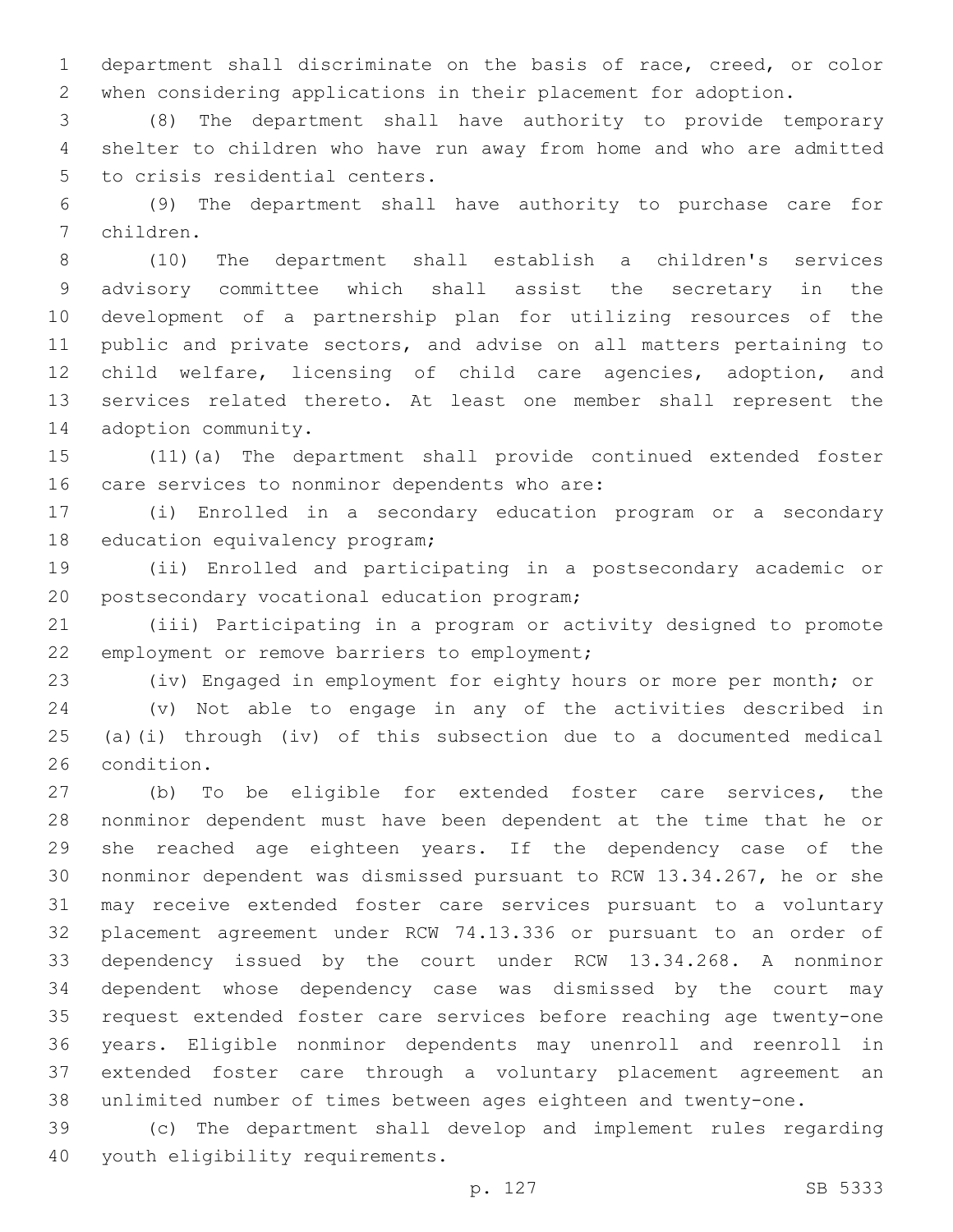(d) The department shall make efforts to ensure that extended foster care services maximize medicaid reimbursements. This must include the department ensuring that health and mental health extended foster care providers participate in medicaid, unless the condition of the extended foster care youth requires specialty care that is not available among participating medicaid providers or there are no participating medicaid providers in the area. The department shall coordinate other services to maximize federal resources and the most cost-efficient delivery of services to extended foster care 10 youth.

 (e) The department shall allow a youth who has received extended foster care services, but lost his or her eligibility, to reenter the extended foster care program an unlimited number of times through a voluntary placement agreement when he or she meets the eligibility 15 criteria again.

 (12) The department shall have authority to provide adoption support benefits, or relative guardianship subsidies on behalf of youth ages eighteen to twenty-one years who achieved permanency through adoption or a relative guardianship at age sixteen or older and who meet the criteria described in subsection (11) of this 21 section.

 (13) The department shall refer cases to the division of child support whenever state or federal funds are expended for the care and maintenance of a child, including a child with a developmental disability who is placed as a result of an action under chapter 13.34 RCW, unless the department finds that there is good cause not to pursue collection of child support against the parent or parents of the child. Cases involving individuals age eighteen through twenty shall not be referred to the division of child support unless 30 required by federal law.

 (14) The department shall have authority within funds appropriated for foster care services to purchase care for Indian children who are in the custody of a federally recognized Indian tribe or tribally licensed child-placing agency pursuant to parental consent, tribal court order, or state juvenile court order. The purchase of such care is exempt from the requirements of chapter 74.13B RCW and may be purchased from the federally recognized Indian tribe or tribally licensed child-placing agency, and shall be subject to the same eligibility standards and rates of support applicable to other children for whom the department purchases care.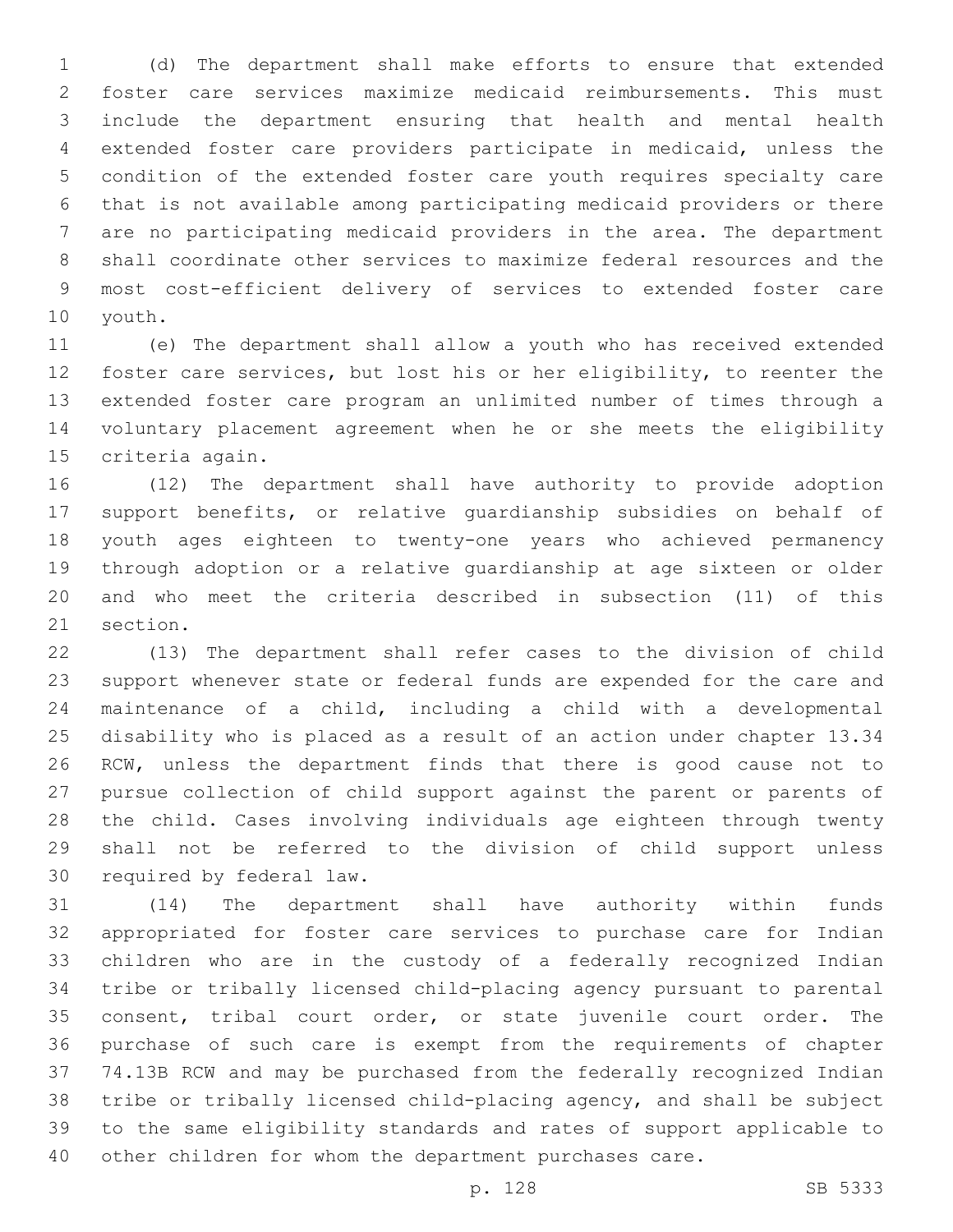Notwithstanding any other provision of RCW 13.32A.170 through 13.32A.200, 43.185C.295, 74.13.035, and 74.13.036, or of this section 3 all services to be provided by the department under subsections (4), (7), and (8) of this section, subject to the limitations of these subsections, may be provided by any program offering such services funded pursuant to Titles II and III of the federal juvenile justice 7 and delinquency prevention act of 1974.

 (15) Within amounts appropriated for this specific purpose, the department shall provide preventive services to families with children that prevent or shorten the duration of an out-of-home 11 placement.

 (16) The department shall have authority to provide independent living services to youths, including individuals who have attained eighteen years of age, and have not attained twenty-one years of age 15 who are or have been in foster care.

 (17) The department shall consult at least quarterly with foster parents, including members of the foster parent association of Washington state, for the purpose of receiving information and comment regarding how the department is performing the duties and meeting the obligations specified in this section and RCW 74.13.250 21 regarding the recruitment of foster homes, reducing foster parent turnover rates, providing effective training for foster parents, and administering a coordinated and comprehensive plan that strengthens services for the protection of children. Consultation shall occur at 25 the regional and statewide levels.

 (18)(a) The department shall, within current funding levels, place on its public web site a document listing the duties and responsibilities the department has to a child subject to a dependency petition including, but not limited to, the following:

 (i) Reasonable efforts, including the provision of services, toward reunification of the child with his or her family;

 (ii) Sibling visits subject to the restrictions in RCW 33  $13.34.136(2)(b)(ii);$ 

34 (iii) Parent-child visits;

 (iv) Statutory preference for placement with a relative or other 36 suitable person, if appropriate; and

 (v) Statutory preference for an out-of-home placement that allows the child to remain in the same school or school district, if 39 practical and in the child's best interests.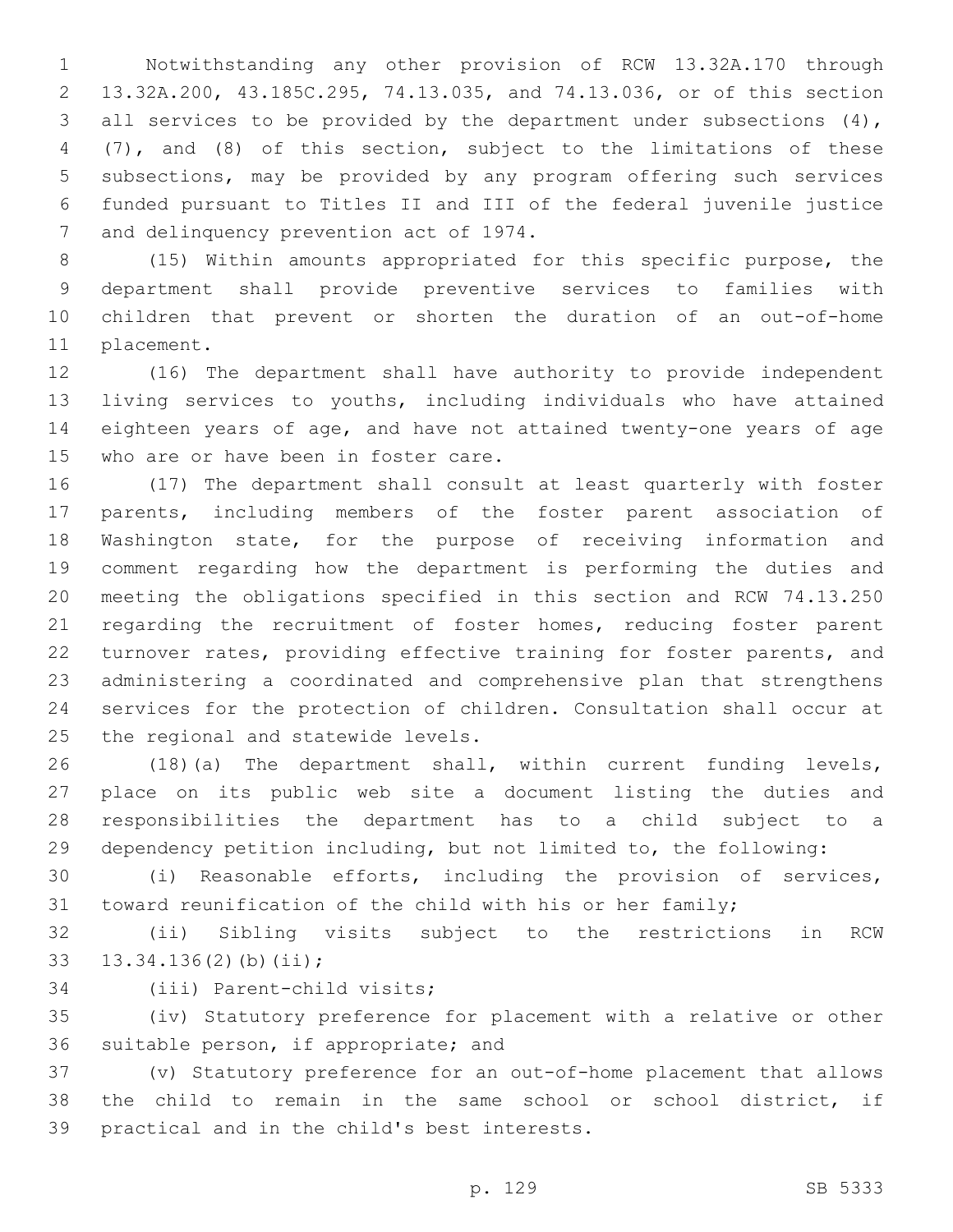(b) The document must be prepared in conjunction with a community-based organization and must be updated as needed.

 (19)(a) The department shall have the authority to purchase legal representation for parents or kinship caregivers, or both, of children who are at risk of being dependent, or who are dependent, to establish or modify a parenting plan under RCW 13.34.155 or chapter 26.09 ((or 26.26)), 26.26A, or 26.26B RCW or secure orders establishing other relevant civil legal relationships authorized by law, when it is necessary for the child's safety, permanence, or well-being. The department's purchase of legal representation for kinship caregivers must be within the department's appropriations. This subsection does not create an entitlement to legal representation purchased by the department and does not create judicial authority to order the department to purchase legal representation for a parent or kinship caregiver. Such determinations are solely within the department's discretion. The term "kinship caregiver" as used in this section means a caregiver who meets the definition of "kin" in RCW 74.13.600(1), unless the child is an Indian child as defined in RCW 13.38.040 and 25 U.S.C. Sec. 1903. For an Indian child as defined in RCW 13.38.040 and 25 U.S.C. Sec. 1903, the term "kinship caregiver" as used in this section means a caregiver who is an "extended family member" as defined in RCW 13.38.040(8).23

 (b) The department is encouraged to work with the office of public defense parent representation program and the office of civil legal aid to develop a cost-effective system for providing effective civil legal representation for parents and kinship caregivers if it 28 exercises its authority under this subsection.

 **Sec. 4046.** RCW 74.20.040 and 2012 1st sp.s. c 4 s 1 are each 30 amended to read as follows:

 (1) Whenever the department receives an application for public assistance on behalf of a child, the department shall take appropriate action under the provisions of this chapter, chapter 74.20A RCW, or other appropriate statutes of this state to establish or enforce support obligations against the parent or other persons 36 owing a duty to pay support moneys.

 (2) The secretary may accept a request for support enforcement services on behalf of persons who are not recipients of public assistance and may take appropriate action to establish or enforce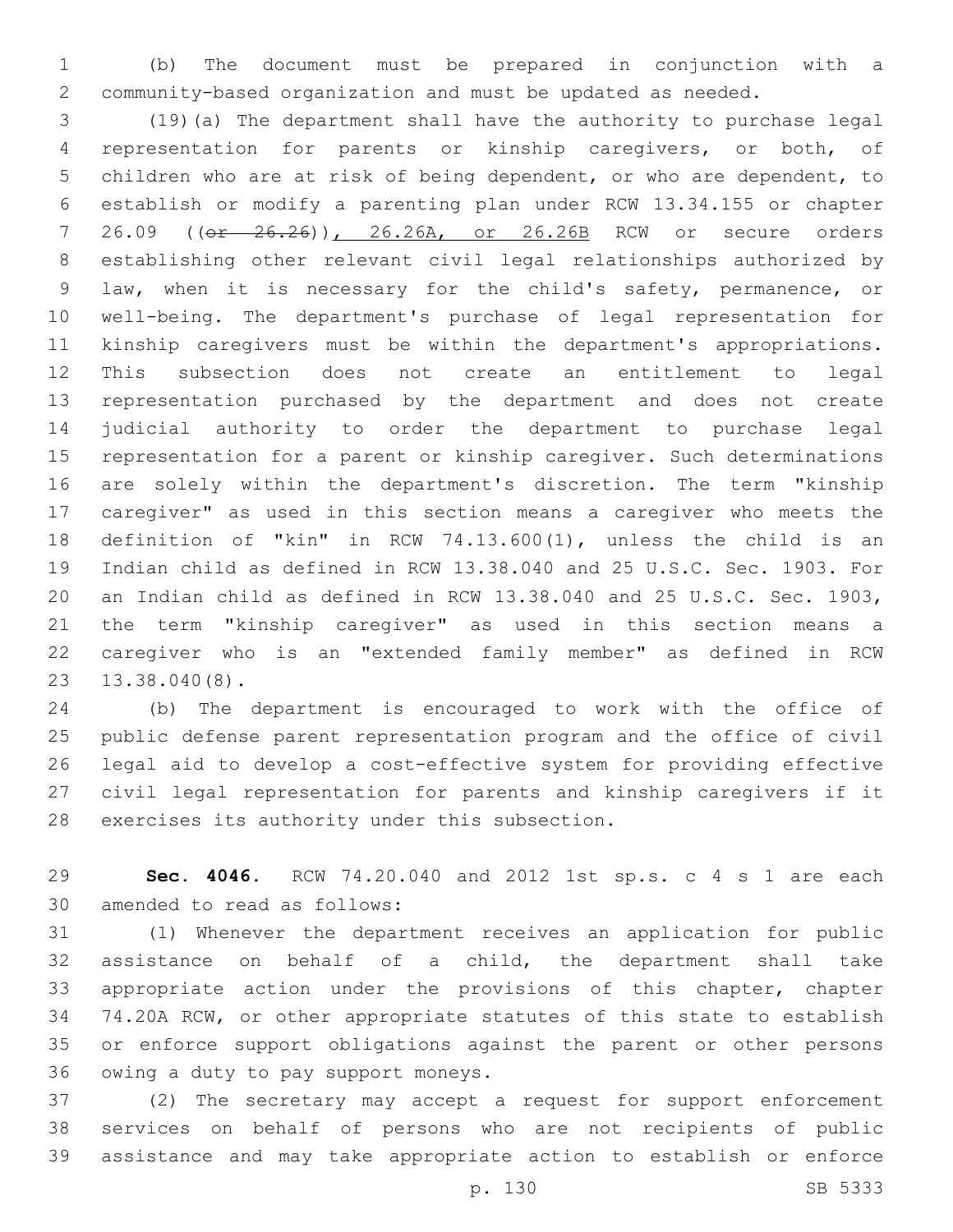support obligations against the parent or other persons owing a duty to pay moneys. Requests accepted under this subsection may be conditioned upon the payment of a fee as required by subsection (6) of this section or through regulation issued by the secretary. The secretary may establish by regulation, reasonable standards and qualifications for support enforcement services under this 7 subsection.

 (3) The secretary may accept requests for support enforcement services from child support enforcement agencies in other states operating child support programs under Title IV-D of the social 11 security act or from foreign countries, and may take appropriate action to establish and enforce support obligations, or to enforce subpoenas, information requests, orders for genetic testing, and collection actions issued by the other agency against the parent or 15 other person owing a duty to pay support moneys, the parent or other person's employer, or any other person or entity properly subject to child support collection or information-gathering processes. The request shall contain and be accompanied by such information and documentation as the secretary may by rule require, and be signed by an authorized representative of the agency. The secretary may adopt rules setting forth the duration and nature of services provided 22 under this subsection.

 (4) The department may take action to establish, enforce, and collect a support obligation, including performing related services, 25 under this chapter and chapter 74.20A RCW, or through the attorney general or prosecuting attorney for action under chapter 26.09, 27 26.18, 26.20, 26.21A, (( $\sigma$ r 26.26)) 26.26A, or 26.26B RCW or other appropriate statutes or the common law of this state.

 (5) Whenever a support order is filed with the Washington state support registry under chapter 26.23 RCW, the department may take appropriate action under the provisions of this chapter, chapter 26.23 or 74.20A RCW, or other appropriate law of this state to establish or enforce the support obligations contained in that order against the responsible parent or other persons owing a duty to pay 35 support moneys.

 (6) The secretary, in the case of an individual who has never received assistance under a state program funded under part A and for whom the state has collected at least five hundred dollars of support, shall impose an annual fee of twenty-five dollars for each case in which services are furnished, which shall be retained by the

p. 131 SB 5333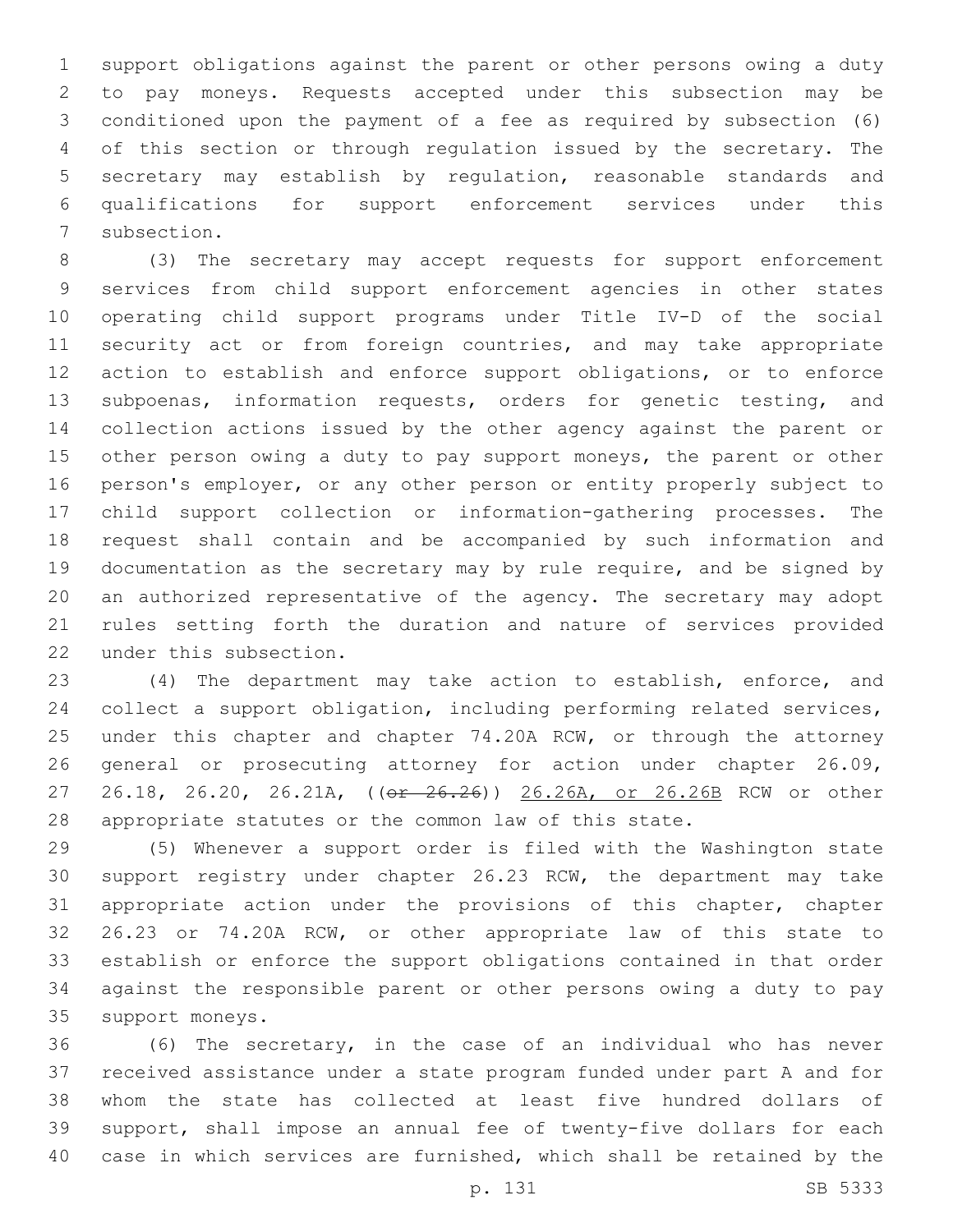state from support collected on behalf of the individual, but not from the first five hundred dollars of support. The secretary may, on showing of necessity, waive or defer any such fee or cost.

 (7) Fees, due and owing, may be retained from support payments directly or collected as delinquent support moneys utilizing any of 6 the remedies in this chapter ((74.20 RCW)), chapter 74.20A RCW, chapter 26.21A RCW, or any other remedy at law or equity available to the department or any agencies with whom it has a cooperative or contractual arrangement to establish, enforce, or collect support 10 moneys or support obligations.

11 (8) The secretary may waive the fee, or any portion thereof, as a part of a compromise of disputed claims or may grant partial or total charge off of said fee if the secretary finds there are no available, practical, or lawful means by which said fee may be collected or to facilitate payment of the amount of delinquent support moneys or fees 16 owed.

 (9) The secretary shall adopt rules conforming to federal laws, including but not limited to complying with section 7310 of the federal deficit reduction act of 2005, 42 U.S.C. Sec. 654, and rules and regulations required to be observed in maintaining the state child support enforcement program required under Title IV-D of the federal social security act. The adoption of these rules shall be calculated to promote the cost-effective use of the agency's resources and not otherwise cause the agency to divert its resources 25 from its essential functions.

 **Sec. 4047.** RCW 74.20.225 and 1997 c 58 s 898 are each amended to 27 read as follows:

 In carrying out the provisions of this chapter or chapters 26.18, 29 26.23, ((26.26)) 26.26A, 26.26B, and 74.20A RCW, the secretary and other duly authorized officers of the department may subpoena witnesses, take testimony, and compel the production of such papers, books, records, and documents as they may deem relevant to the performance of their duties. The division of child support may enforce subpoenas issued under this power according to RCW 35 74.20A.350.

 **Sec. 4048.** RCW 74.20.310 and 2002 c 302 s 705 are each amended 37 to read as follows: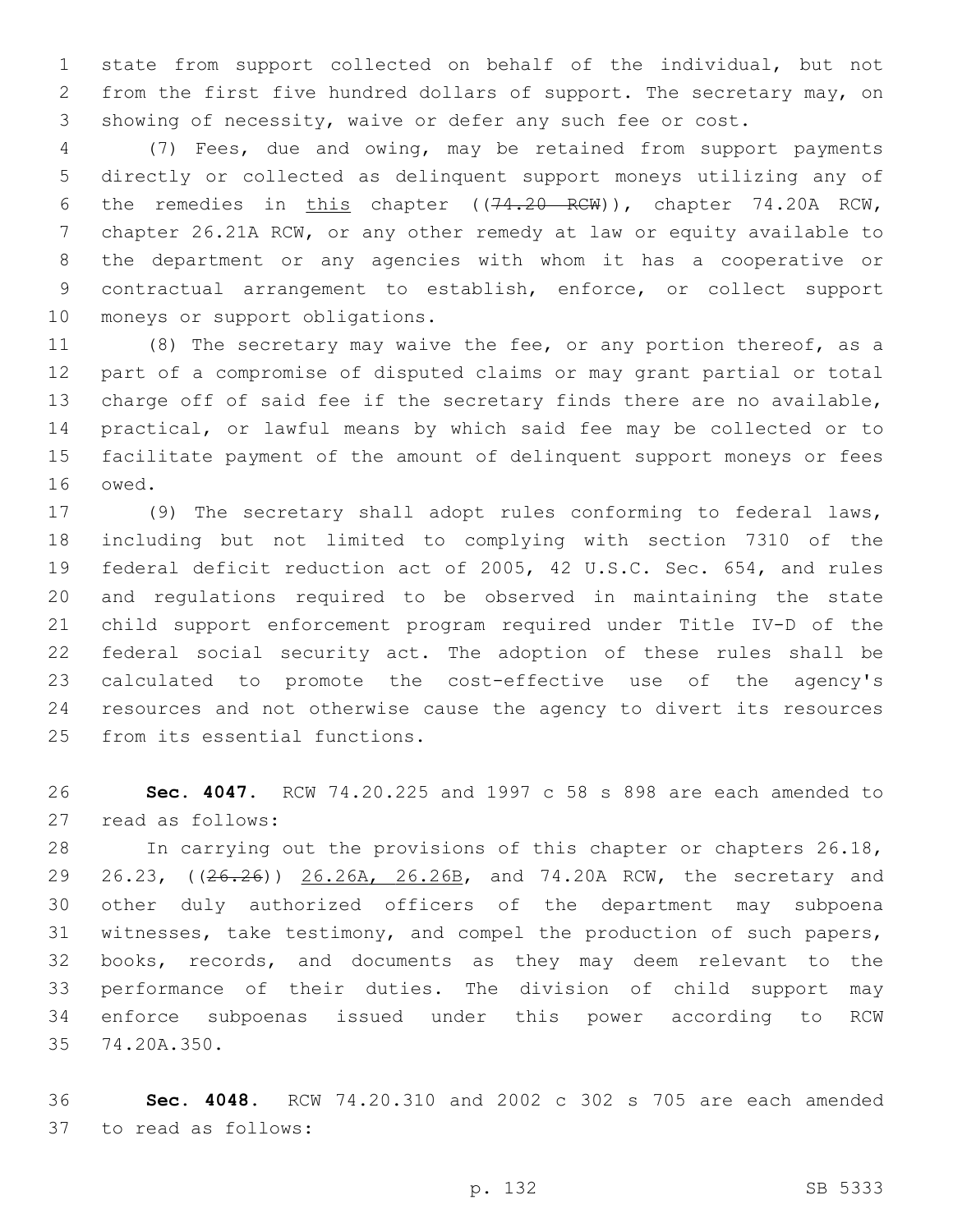(1) The provisions of RCW ((26.26.555)) 26.26A.485 requiring appointment of a guardian ad litem to represent the child in an action brought to determine the parent and child relationship do not 4 apply to actions brought under chapter ((26.26)) 26.26A or 26.26B RCW if:5

 (a) The action is brought by the attorney general on behalf of the department of social and health services and the child; or

 (b) The action is brought by any prosecuting attorney on behalf of the state and the child when referral has been made to the prosecuting attorney by the department of social and health services 11 requesting such action.

 (2) On the issue of parentage, the attorney general or prosecuting attorney functions as the child's guardian ad litem provided the interests of the state and the child are not in 15 conflict.

 (3) The court, on its own motion or on motion of a party, may 17 appoint a quardian ad litem when necessary.

 (4) The summons shall contain a notice to the parents that 19 pursuant to RCW ((26.26.555)) 26.26A.485 the parents have a right to move the court for a guardian ad litem for the child other than the prosecuting attorney or the attorney general subject to subsection 22 (2) of this section.

 **Sec. 4049.** RCW 74.20.350 and 1979 ex.s. c 171 s 19 are each 24 amended to read as follows:

 In order to facilitate and ensure compliance with Title IV-D of the federal social security act, now existing or hereafter amended, 27 wherein the state is required to undertake to establish ((paternity)) parentage of such children as are born out of wedlock, the secretary of social and health services may pay the reasonable and proper fees of attorneys admitted to practice before the courts of this state, who are engaged in private practice for the purpose of maintaining actions under chapter ((26.26)) 26.26A or 26.26B RCW on behalf of such children, to the end that parent and child relationships be determined and financial support obligations be established by superior court order. The secretary or the secretary's designee shall make the determination in each case as to which cases shall be referred for representation by such private attorneys. The secretary may advance, pay, or reimburse for payment of, such reasonable costs 39 as may be attendant to an action under chapter ((26.26)) 26.26A or

p. 133 SB 5333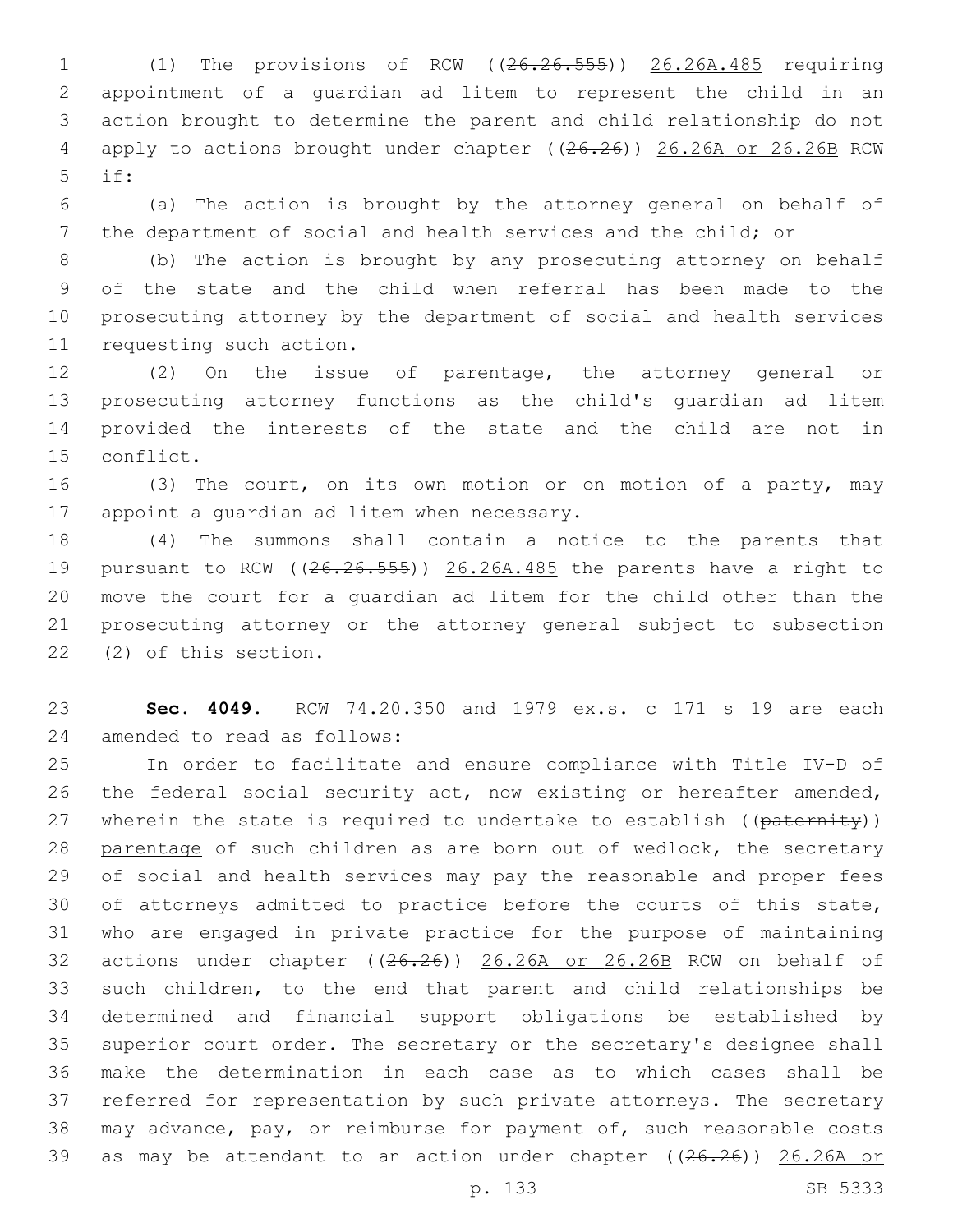1 26.26B RCW. The representation by a private attorney shall be only on behalf of the subject child, the custodial natural parent, and the child's personal representative or guardian ad litem, and shall not in any manner be, or be construed to be, in representation of the department of social and health services or the state of Washington, such representation being restricted to that provided pursuant to 7 chapters 43.10 and 36.27 RCW.

 **Sec. 4050.** RCW 74.20.360 and 2002 c 302 s 706 are each amended 9 to read as follows:

 (1) The division of child support may issue an order for genetic testing when providing services under this chapter and Title IV-D of the federal social security act if genetic testing:

 (a) Is appropriate in an action under chapter ((26.26)) 26.26A 14 RCW, the uniform parentage act;

 (b) Is appropriate in an action to establish support under RCW 74.20A.056; or16

 (c) Would assist the parties or the division of child support in determining whether it is appropriate to proceed with an action to 19 establish or disestablish ((paternity)) parentage.

 (2) The order for genetic testing shall be served on the alleged genetic parent or parents and the legal parent by personal service or 22 by any form of mail requiring a return receipt.

 (3) Within twenty days of the date of service of an order for 24 genetic testing, any party required to appear for genetic testing, the child, or a guardian on the child's behalf, may petition in superior court under chapter ((26.26)) 26.26A RCW to bar or postpone 27 genetic testing.

(4) The order for genetic testing shall contain:

 (a) An explanation of the right to proceed in superior court 30 under subsection (3) of this section;

 (b) Notice that if no one proceeds under subsection (3) of this section, the agency issuing the order will schedule genetic testing and will notify the parties of the time and place of testing by 34 regular mail;

 (c) Notice that the parties must keep the agency issuing the order for genetic testing informed of their residence address and that mailing a notice of time and place for genetic testing to the last known address of the parties by regular mail constitutes valid 39 service of the notice of time and place;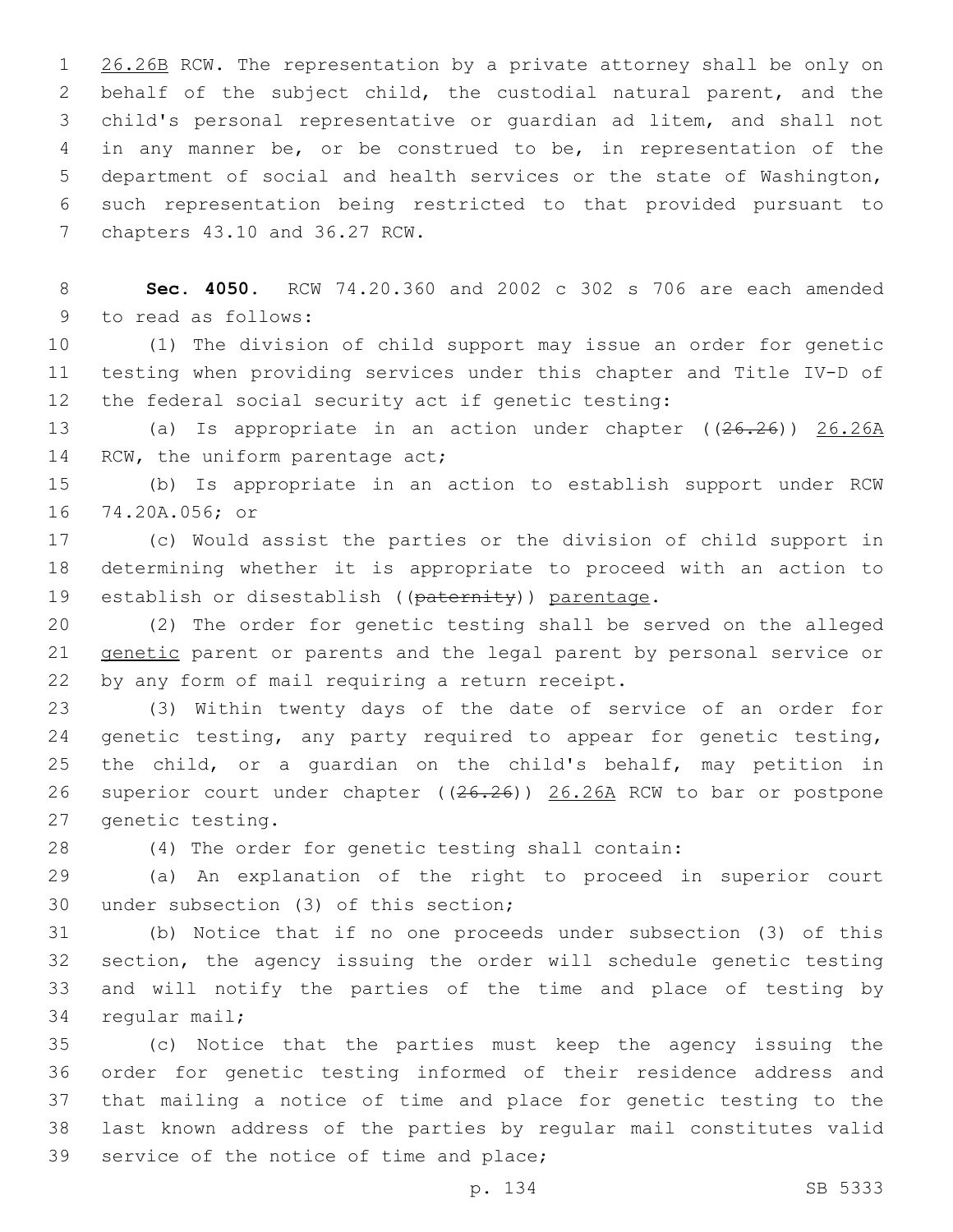(d) Notice that the order for genetic testing may be enforced 2 through:

 (i) Public assistance grant reduction for noncooperation, pursuant to agency rule, if the child and custodian are receiving 5 public assistance;

 (ii) Termination of support enforcement services under Title IV-D of the federal social security act if the child and custodian are not 8 receiving public assistance;

 (iii) A referral to superior court for an appropriate action 10 under chapter ((26.26)) 26.26A RCW; or

 (iv) A referral to superior court for remedial sanctions under 12 RCW 7.21.060.

 (5) The department may advance the costs of genetic testing under 14 this section.

 (6) If an action is pending under chapter ((26.26)) 26.26A RCW, a judgment for reimbursement of the cost of genetic testing may be 17 awarded under RCW ((26.26.570)) 26.26A.330.

 (7) If no action is pending in superior court, the department may impose an obligation to reimburse costs of genetic testing according to rules adopted by the department to implement RCW 74.20A.056.

 **Sec. 4051.** RCW 74.20A.030 and 2007 c 143 s 7 are each amended to 22 read as follows:

 (1) The department shall be subrogated to the right of any 24 dependent child or children or person having the care, custody, and control of said child or children, if public assistance money is paid to or for the benefit of the child, or for the care and maintenance of a child, including a child with a developmental disability if the child has been placed into care as a result of an action under chapter 13.34 RCW, under a state-funded program, or a program funded under Title IV-A or IV-E of the federal social security act as amended by the personal responsibility and work opportunity reconciliation act of 1996, and the federal deficit reduction act of 2005, to prosecute or maintain any support action or execute any administrative remedy existing under the laws of the state of Washington to obtain reimbursement of moneys expended, based on the support obligation of the responsible parent established by a child support order. Distribution of any support moneys shall be made in 38 accordance with RCW 26.23.035.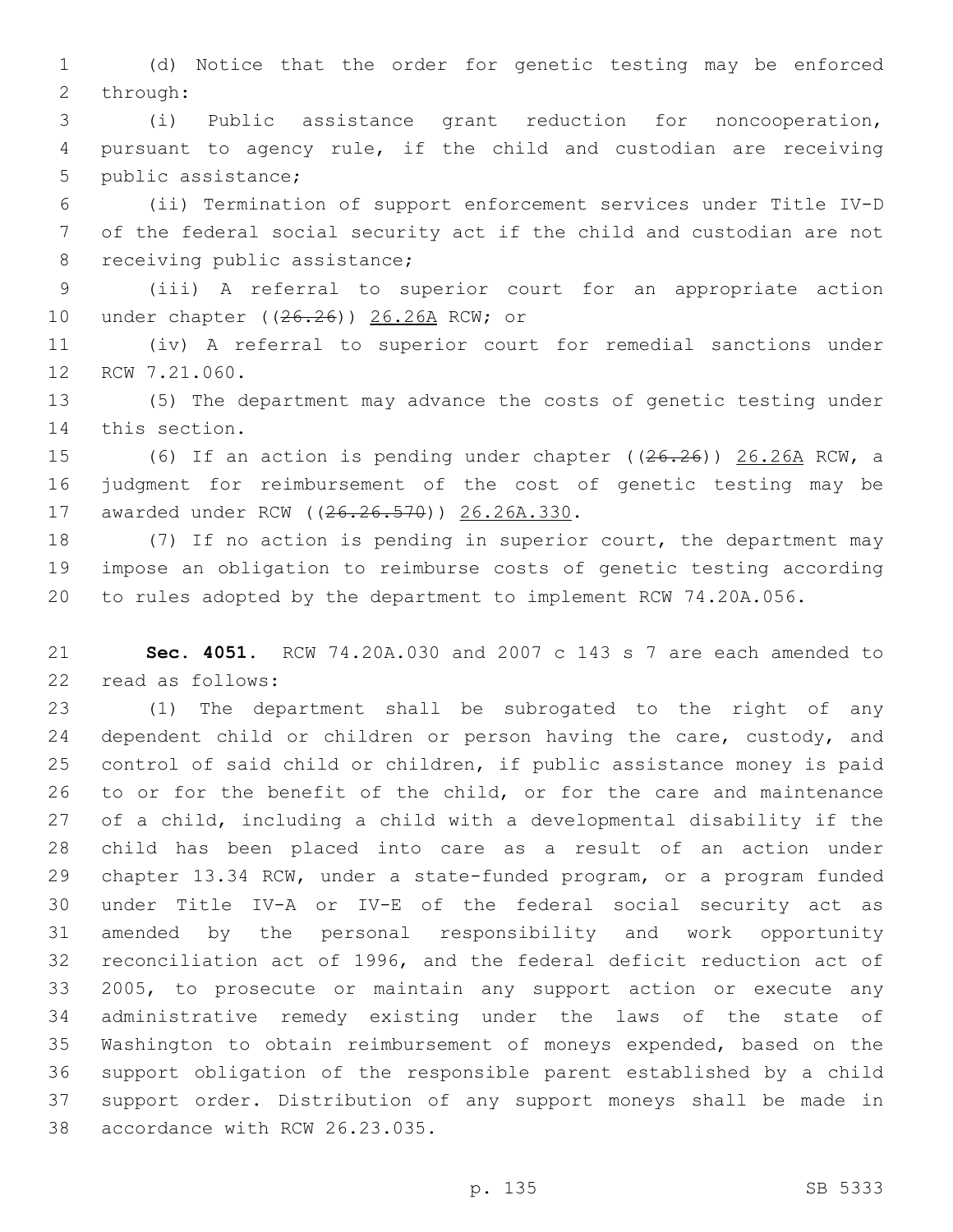(2) The department may initiate, continue, maintain, or execute an action to establish, enforce, and collect a support obligation, including establishing ((paternity)) parentage and performing related services, under this chapter and chapter 74.20 RCW, or through the attorney general or prosecuting attorney under chapter 26.09, 26.18, 26.20, 26.21A, 26.23, ((or 26.26)) 26.26A, or 26.26B RCW or other appropriate statutes or the common law of this state, for so long as and under such conditions as the department may establish by 9 requlation.

 (3) Public assistance moneys shall be exempt from collection action under this chapter except as provided in RCW 74.20A.270.

 (4) No collection action shall be taken against parents of children eligible for admission to, or children who have been discharged from, a residential habilitation center as defined by RCW 15 71A.10.020( $(48)$ )) unless the child with a developmental disability is placed as a result of an action under chapter 13.34 RCW. The child support obligation shall be calculated pursuant to chapter 26.19 RCW.

 **Sec. 4052.** RCW 74.20A.055 and 2018 c 150 s 107 are each amended 19 to read as follows:

 (1) The secretary may, if there is no order that establishes the responsible parent's support obligation or specifically relieves the responsible parent of a support obligation or pursuant to an 23 establishment of ((paternity)) parentage under chapter ((26.26)) 24 26.26A or 26.26B RCW, serve on the responsible parent or parents and custodial parent a notice and finding of financial responsibility requiring the parents to appear and show cause in an adjudicative proceeding why the finding of responsibility and/or the amount thereof is incorrect, should not be finally ordered, but should be rescinded or modified. This notice and finding shall relate to the support debt accrued and/or accruing under this chapter and/or RCW 26.16.205, including periodic payments to be made in the future. The hearing shall be held pursuant to this section, chapter 34.05 RCW, the Administrative Procedure Act, and the rules of the department. A custodian who has physical custody of a child has the same rights 35 that a custodial parent has under this section.

 (2) The notice and finding of financial responsibility shall be served in the same manner prescribed for the service of a summons in a civil action or may be served on the responsible parent by certified mail, return receipt requested. The receipt shall be prima

p. 136 SB 5333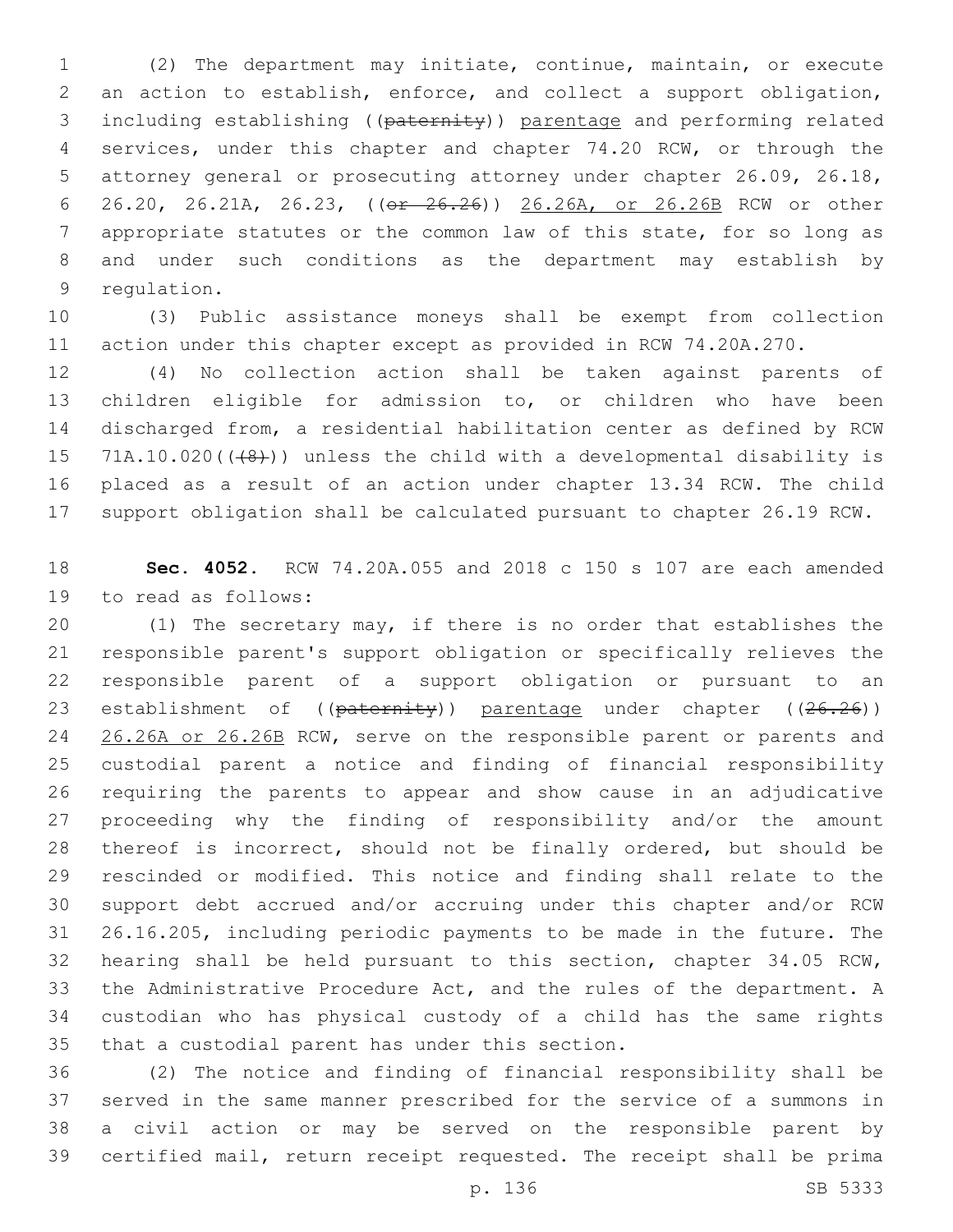facie evidence of service. The notice shall be served upon the debtor within sixty days from the date the state assumes responsibility for the support of the dependent child or children on whose behalf support is sought. If the notice is not served within sixty days from such date, the department shall lose the right to reimbursement of payments made after the sixty-day period and before the date of notification: PROVIDED, That if the department exercises reasonable efforts to locate the debtor and is unable to do so the entire sixty- day period is tolled until such time as the debtor can be located. The notice may be served upon the custodial parent who is the nonassistance applicant or public assistance recipient by first-class mail to the last known address. If the custodial parent is not the nonassistance applicant or public assistance recipient, service shall be in the same manner as for the responsible parent.

 (3) The notice and finding of financial responsibility shall set forth the amount the department has determined the responsible parent owes, the support debt accrued and/or accruing, and periodic payments to be made in the future. The notice and finding shall also include:

 (a) A statement of the name of the custodial parent and the name 20 of the child or children for whom support is sought;

 (b) A statement of the amount of periodic future support payments 22 as to which financial responsibility is alleged;

 (c) A statement that the responsible parent or custodial parent may object to all or any part of the notice and finding, and file an application for an adjudicative proceeding to show cause why the 26 terms set forth in the notice should not be ordered;

 (d) A statement that, if neither the responsible parent nor the custodial parent files in a timely fashion an application for an adjudicative proceeding, the support debt and payments stated in the notice and finding, including periodic support payments in the future, shall be assessed and determined and ordered by the department and that this debt and amounts due under the notice shall 33 be subject to collection action;

 (e) A statement that the property of the debtor, without further advance notice or hearing, will be subject to lien and foreclosure, distraint, seizure and sale, order to withhold and deliver, notice of payroll deduction or other collection action to satisfy the debt and enforce the support obligation established under the notice;

 (f) A statement that one or both parents are responsible for 40 either: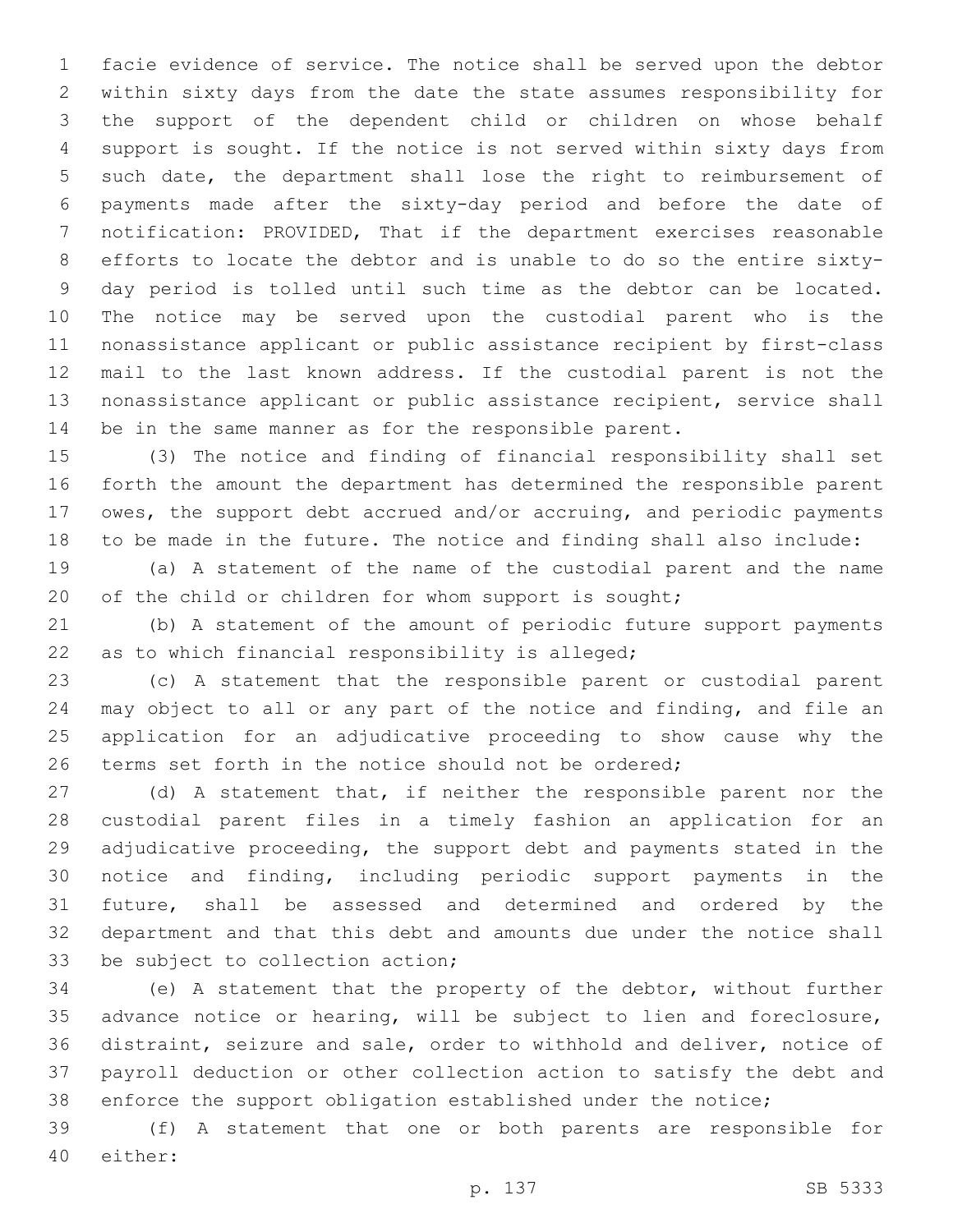(i) Providing health care coverage for the child if accessible 2 coverage that can cover the child:

 (A) Is available through health insurance or public health care 4 coverage; or

 (B) Is or becomes available to the parent through that parent's 6 employment or union; or

 (ii) Paying a monthly payment toward the premium if no such coverage is available, as provided under RCW 26.09.105.

 (4) A responsible parent or custodial parent who objects to the notice and finding of financial responsibility may file an application for an adjudicative proceeding within twenty days of the date of service of the notice or thereafter as provided under this 13 subsection.

 (a) If the responsible parent or custodial parent files the application within twenty days, the office of administrative hearings shall schedule an adjudicative proceeding to hear the parent's or parents' objection and determine the support obligation for the entire period covered by the notice and finding of financial responsibility. The filing of the application stays collection action pending the entry of a final administrative order;

 (b) If both the responsible parent and the custodial parent fail to file an application within twenty days, the notice and finding shall become a final administrative order. The amounts for current and future support and the support debt stated in the notice are final and subject to collection, except as provided under (c) and (d) 26 of this subsection;

 (c) If the responsible parent or custodial parent files the application more than twenty days after, but within one year of the date of service, the office of administrative hearings shall schedule an adjudicative proceeding to hear the parent's or parents' objection and determine the support obligation for the entire period covered by the notice and finding of financial responsibility. The filing of the application does not stay further collection action, pending the entry of a final administrative order, and does not affect any prior 35 collection action;

 (d) If the responsible parent or custodial parent files the application more than one year after the date of service, the office of administrative hearings shall schedule an adjudicative proceeding at which the parent who requested the late hearing must show good cause for failure to file a timely application. The filing of the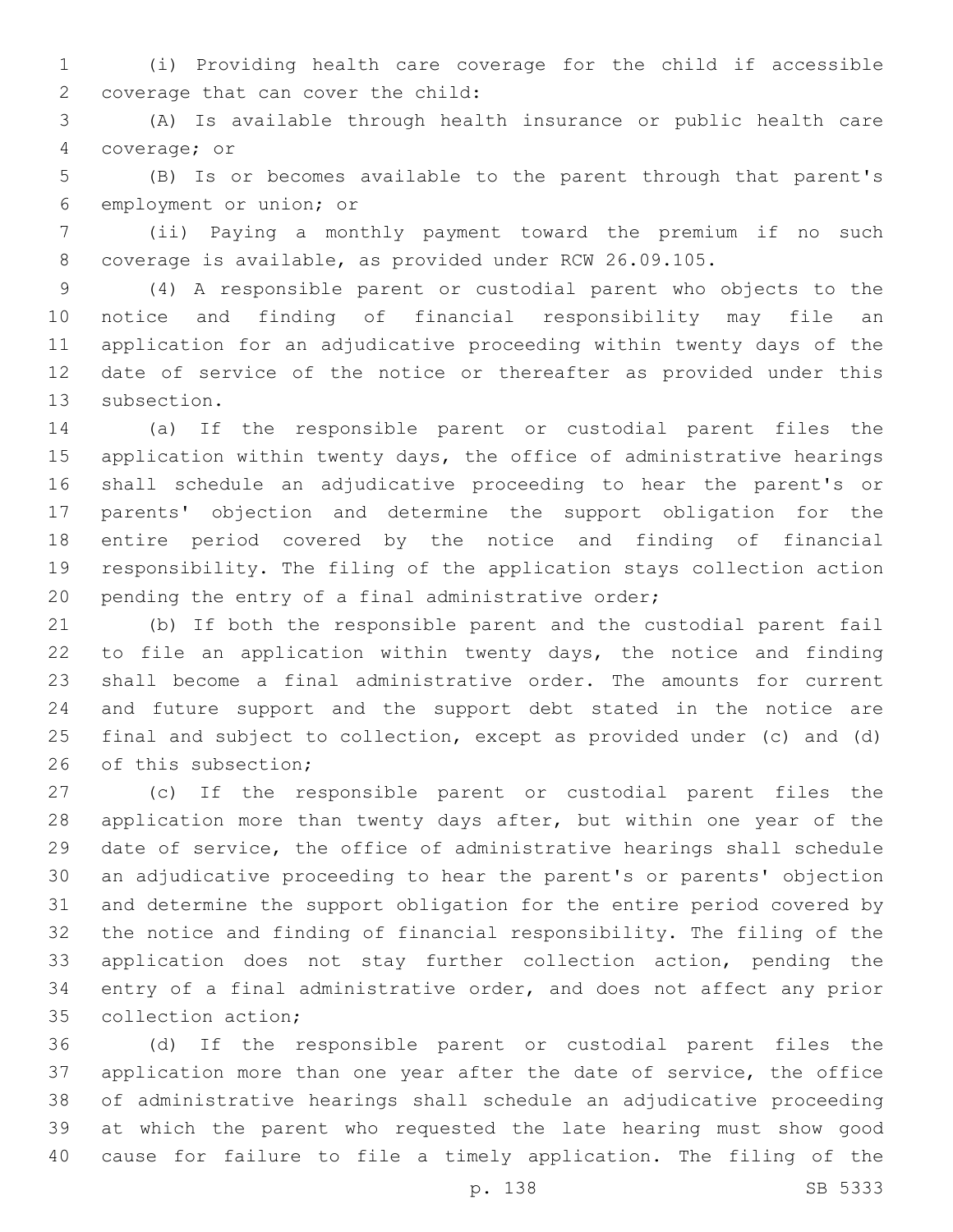application does not stay future collection action and does not 2 affect prior collection action:

 (i) If the presiding officer finds that good cause exists, the presiding officer shall proceed to hear the parent's objection to the 5 notice and determine the support obligation;

 (ii) If the presiding officer finds that good cause does not exist, the presiding officer shall treat the application as a petition for prospective modification of the amount for current and future support established under the notice and finding. In the modification proceeding, the presiding officer shall set current and future support under chapter 26.19 RCW. The petitioning parent need show neither good cause nor a substantial change of circumstances to 13 justify modification of current and future support;

 (e) If the responsible parent's support obligation was based upon 15 imputed median net income, the grant standard, or the family need standard, the division of child support may file an application for adjudicative proceeding more than twenty days after the date of service of the notice. The office of administrative hearings shall schedule an adjudicative proceeding and provide notice of the hearing to the responsible parent and the custodial parent. The presiding officer shall determine the support obligation for the entire period covered by the notice, based upon credible evidence presented by the division of child support, the responsible parent, or the custodial parent, or may determine that the support obligation set forth in the notice is correct. The division of child support demonstrates good cause by showing that the responsible parent's support obligation was based upon imputed median net income, the grant standard, or the family need standard. The filing of the application by the division of child support does not stay further collection action, pending the entry of a final administrative order, and does not affect any prior 31 collection action.

 (f) The department shall retain and/or shall not refund support money collected more than twenty days after the date of service of the notice. Money withheld as the result of collection action shall be delivered to the department. The department shall distribute such 36 money, as provided in published rules.

 (5) If an application for an adjudicative proceeding is filed, the presiding or reviewing officer shall determine the past liability and responsibility, if any, of the alleged responsible parent and shall also determine the amount of periodic payments to be made in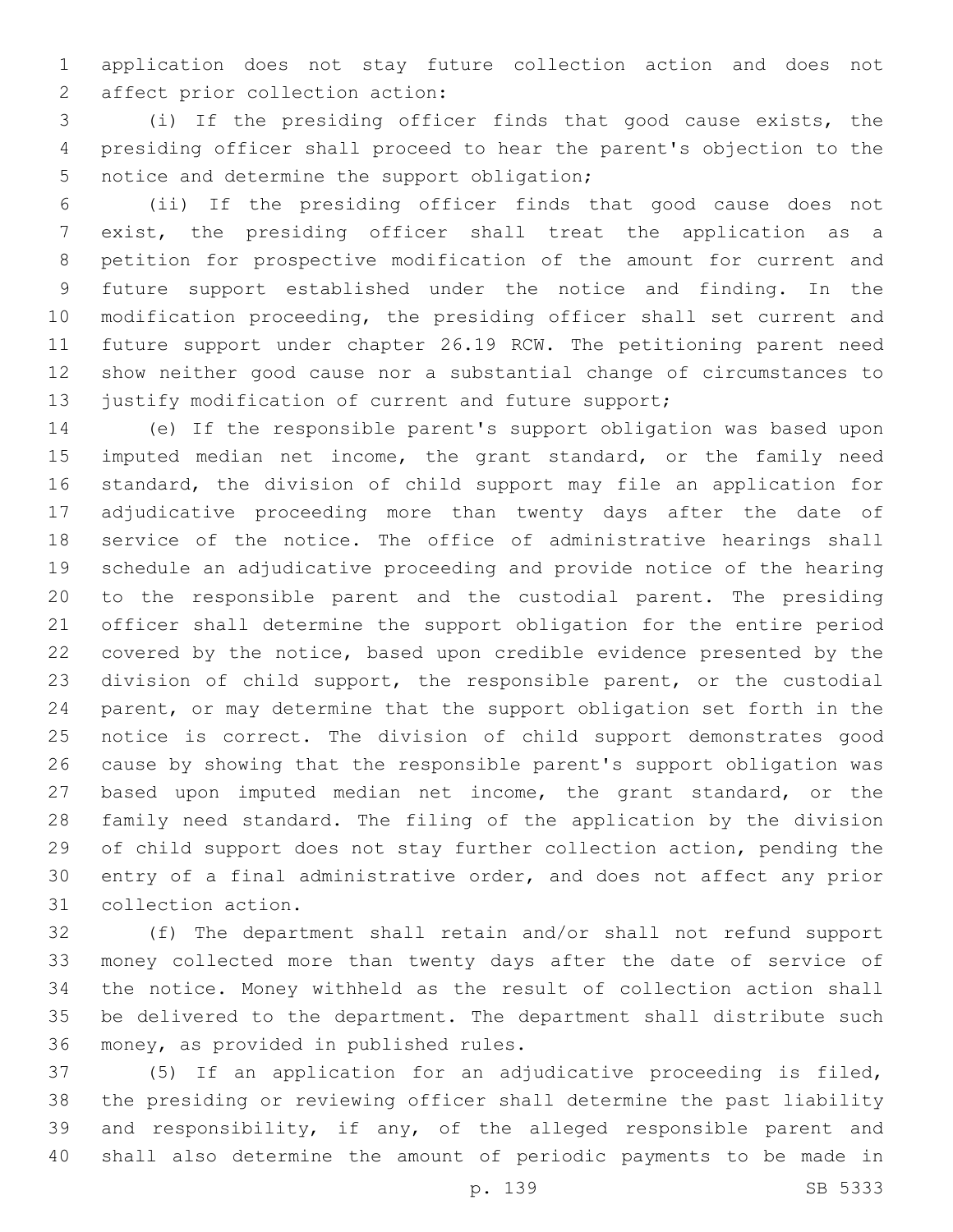the future, which amount is not limited by the amount of any public assistance payment made to or for the benefit of the child. If deviating from the child support schedule in making these determinations, the presiding or reviewing officer shall apply the standards contained in the child support schedule and enter written 6 findings of fact supporting the deviation.

 (6) If either the responsible parent or the custodial parent fails to attend or participate in the hearing or other stage of an adjudicative proceeding, upon a showing of valid service, the presiding officer shall enter an order of default against each party who did not appear and may enter an administrative order declaring the support debt and payment provisions stated in the notice and finding of financial responsibility to be assessed and determined and subject to collection action. The parties who appear may enter an 15 agreed settlement or consent order, which may be different than the terms of the department's notice. Any party who appears may choose to proceed to the hearing, after the conclusion of which the presiding officer or reviewing officer may enter an order that is different than the terms stated in the notice, if the obligation is supported by credible evidence presented by any party at the hearing.

 (7) The final administrative order establishing liability and/or future periodic support payments shall be superseded upon entry of a superior court order for support to the extent the superior court order is inconsistent with the administrative order.

 (8) Debts determined pursuant to this section, accrued and not paid, are subject to collection action under this chapter without further necessity of action by a presiding or reviewing officer.

 (9) The department has rule-making authority to enact rules consistent with 42 U.S.C. Sec. 652(f) and 42 U.S.C. Sec. 666(a)(19) as amended by section 7307 of the deficit reduction act of 2005. Additionally, the department has rule-making authority to implement regulations required under 45 C.F.R. Parts 302, 303, 304, 305, and 308.

 **Sec. 4053.** RCW 74.20A.056 and 2018 c 150 s 108 are each amended to read as follows:35

 (1) ((If an alleged father has signed an affidavit acknowledging paternity which has been filed with the state registrar of vital statistics before July 1, 1997, the division of child support may serve a notice and finding of parental responsibility on him and the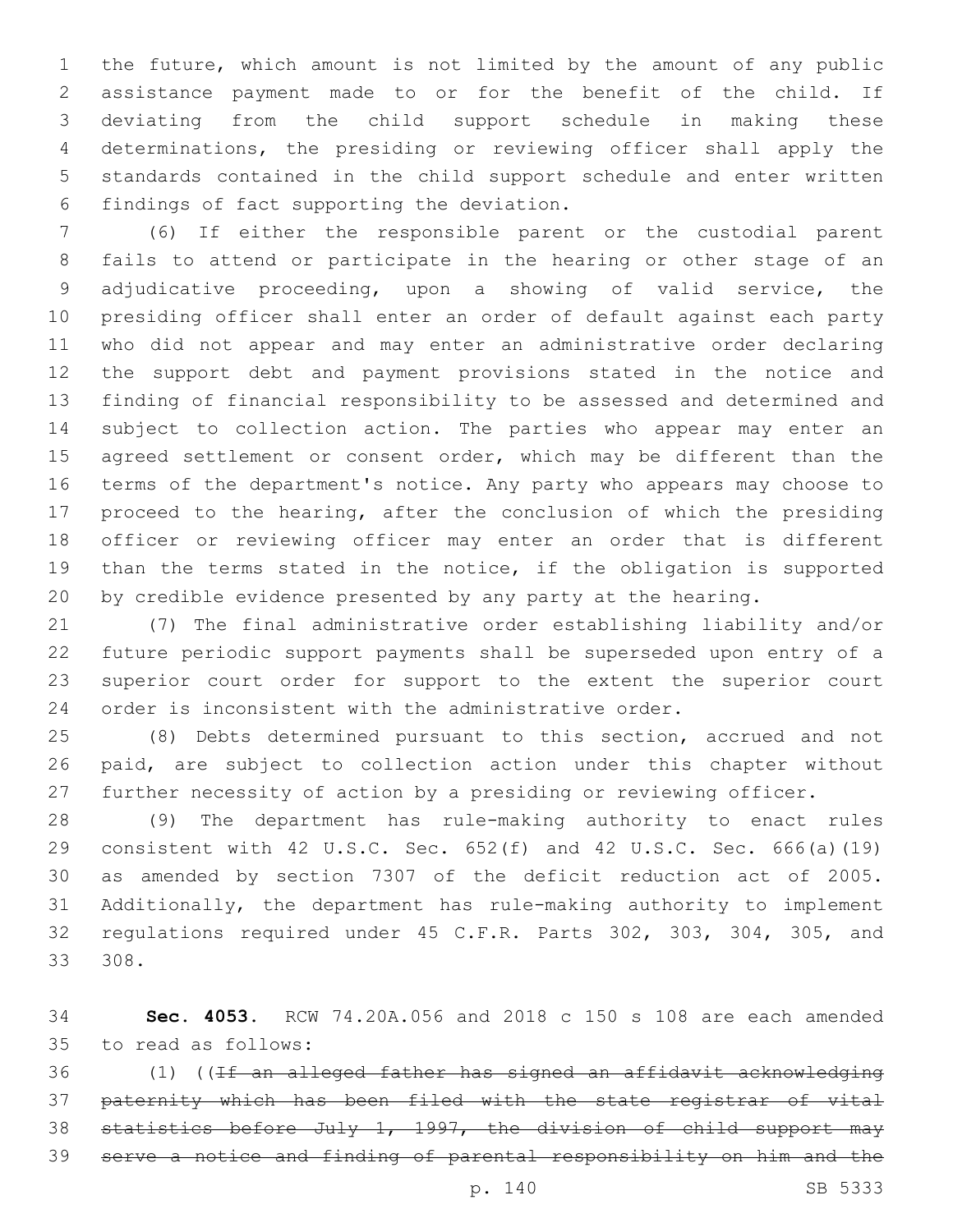1 custodial parent. Procedures for and responsibility resulting from 2 acknowledgments filed after July 1, 1997, are in subsections (8) and 3 (9) of this section. Service of the notice shall be in the same 4 manner as a summons in a civil action or by certified mail, return 5 receipt requested, on the alleged father. The custodial parent shall 6 be served by first-class mail to the last known address. If the 7 custodial parent is not the nonassistance applicant or public 8 assistance recipient, service shall be in the same manner as for the 9 responsible parent. The notice shall have attached to it a copy of 10 the affidavit or certification of birth record information advising 11 of the existence of a filed affidavit, provided by the state 12 registrar of vital statistics, and shall state that:

13 (a) Either or both parents are responsible for providing health 14 care coverage for their child either through health insurance or 15 public health care coverage, which is accessible to the child, or 16 through coverage that if coverage that can be extended to cover the 17 child is or becomes available to the parent through employment or is 18 union-related, or for paying a monthly payment toward the premium if 19 no such coverage is available, as provided under RCW 26.09.105;

20 (b) The alleged father or custodial parent may file an 21 application for an adjudicative proceeding at which they both will be 22 required to appear and show cause why the amount stated in the notice 23 as to support is incorrect and should not be ordered;

24 (c) An alleged father or mother, if she is also the custodial 25 parent, may request that a blood or genetic test be administered to 26 determine whether such test would exclude him from being a natural 27 parent and, if not excluded, may subsequently request that the 28 division of child support initiate an action in superior court to 29 determine the existence of the parent-child relationship; and

 (d) If neither the alleged father nor the custodial parent requests that a blood or genetic test be administered or files an application for an adjudicative proceeding, the amount of support stated in the notice and finding of parental responsibility shall become final, subject only to a subsequent determination under RCW 26.26.500 through 26.26.630 that the parent-child relationship does not exist.

 (2) An alleged father or custodial parent who objects to the amount of support requested in the notice may file an application for an adjudicative proceeding up to twenty days after the date the 40 notice was served. An application for an adjudicative proceeding may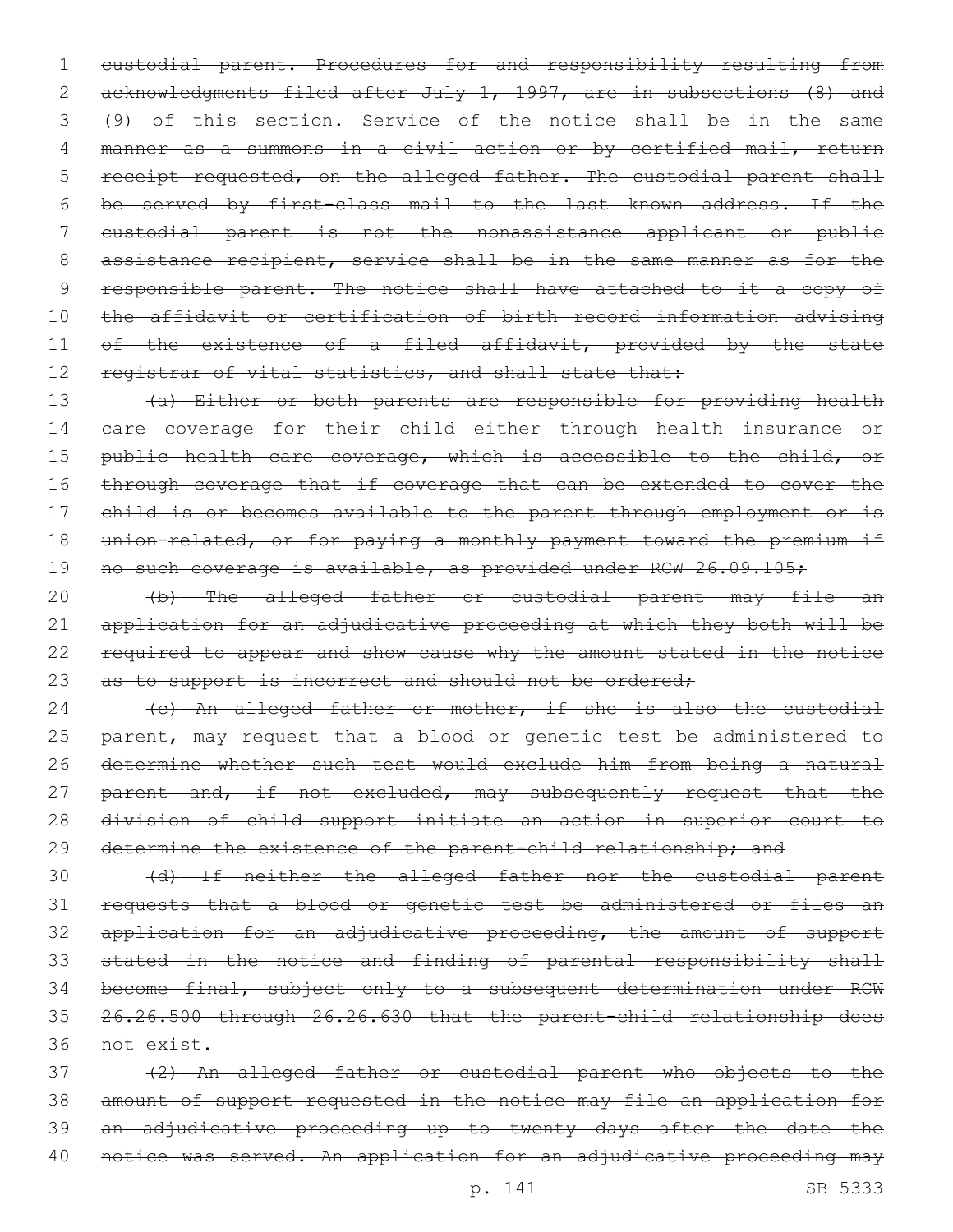1 be filed within one year of service of the notice and finding of 2 parental responsibility without the necessity for a showing of good 3 cause or upon a showing of good cause thereafter. An adjudicative 4 proceeding under this section shall be pursuant to RCW 74.20A.055. 5 The only issues shall be the amount of the accrued debt, the amount 6 of the current and future support obligation, and the reimbursement 7 of the costs of blood or genetic tests if advanced by the department. 8 A custodian who is not the parent of a child and who has physical 9 custody of a child has the same notice and hearing rights that a 10 eustodial parent has under this section.

11 (3) If the application for an adjudicative proceeding is filed 12 within twenty days of service of the notice, collection action shall 13 be stayed pending a final decision by the department. If no 14 application is filed within twenty days:

15 (a) The amounts in the notice shall become final and the debt 16 created therein shall be subject to collection action; and

17 (b) Any amounts so collected shall neither be refunded nor 18 returned if the alleged father is later found not to be a responsible 19 parent.

20 (4) An alleged father or the mother, if she is also the custodial 21 parent, may request that a blood or genetic test be administered at 22 any time. The request for testing shall be in writing, or as the 23 department may specify by rule, and served on the division of child 24 support. If a request for testing is made, the department shall 25 arrange for the test and, pursuant to rules adopted by the 26 department, may advance the cost of such testing. The department 27 shall mail a copy of the test results by certified mail, return 28 receipt requested, to the alleged father's and mother's, if she is 29 also the custodial parent, last known address.

 (5) If the test excludes the alleged father from being a natural parent, the division of child support shall file a copy of the results with the state registrar of vital statistics and shall dismiss any pending administrative collection proceedings based upon 34 the affidavit in issue. The state registrar of vital statistics shall remove the alleged father's name from the birth certificate and change the child's surname to be the same as the mother's maiden name 37 as stated on the birth certificate, or any other name which the mother may select.

39 (6) The alleged father or mother, if she is also the custodial 40 parent, may, within twenty days after the date of receipt of the test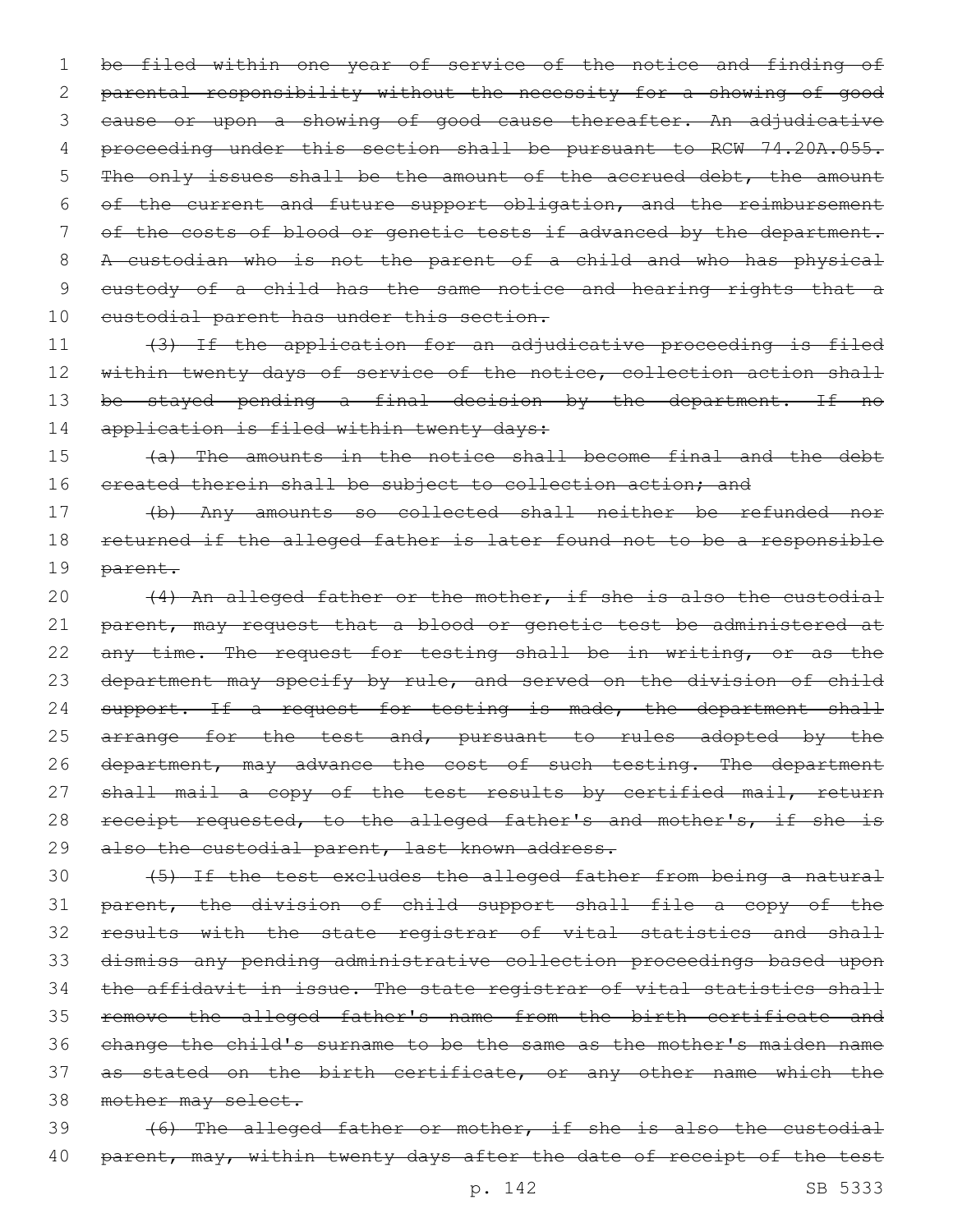results, request the division of child support to initiate an action under RCW 26.26.500 through 26.26.630 to determine the existence of the parent-child relationship. If the division of child support initiates a superior court action at the request of the alleged father or mother and the decision of the court is that the alleged father is a natural parent, the parent who requested the test shall 7 be liable for court costs incurred.

8 (7) If the alleged father or mother, if she is also the custodial 9 parent, does not request the division of child support to initiate a 10 superior court action, or fails to appear and cooperate with blood or 11 genetic testing, the notice of parental responsibility shall become 12 final for all intents and purposes and may be overturned only by a 13 subsequent superior court order entered under RCW 26.26.500 through 14 26.26.630.

15 (8)(a) Subsections (1) through (7) of this section do not apply 16 to acknowledgments of paternity filed with the state registrar of 17 vital statistics after July 1, 1997.

18 (b))) (a) If an acknowledged ((father)) parent has signed an 19 acknowledgment of ((paternity)) parentage that has been filed with 20 the state registrar of vital statistics (( $\text{after July 1, 1997}$ ):

 (i) The division of child support may serve a notice and finding of financial responsibility under RCW 74.20A.055 based on the acknowledgment. The division of child support shall attach a copy of the acknowledgment or certification of the birth record information 25 advising of the existence of a filed acknowledgment of ((paternity)) 26 parentage to the notice;

27 (ii) The notice shall include a statement that the acknowledged 28 ((father)) parent or any other signatory may commence a proceeding in 29 court to rescind or challenge the acknowledgment or denial of 30 ((paternity)) parentage under RCW ((26.26.330)) 26.26A.235 and  $(26.26.335)$ ) 26.26A.240;

 (iii) A statement that either or both parents are responsible for providing health care coverage for the child if accessible coverage that can be extended to cover the child is or becomes available to the parent through employment or is union-related as provided under 36 RCW 26.09.105; and

 (iv) The party commencing the action to rescind or challenge the acknowledgment or denial must serve notice on the division of child support and the office of the prosecuting attorney in the county in which the proceeding is commenced. Commencement of a proceeding to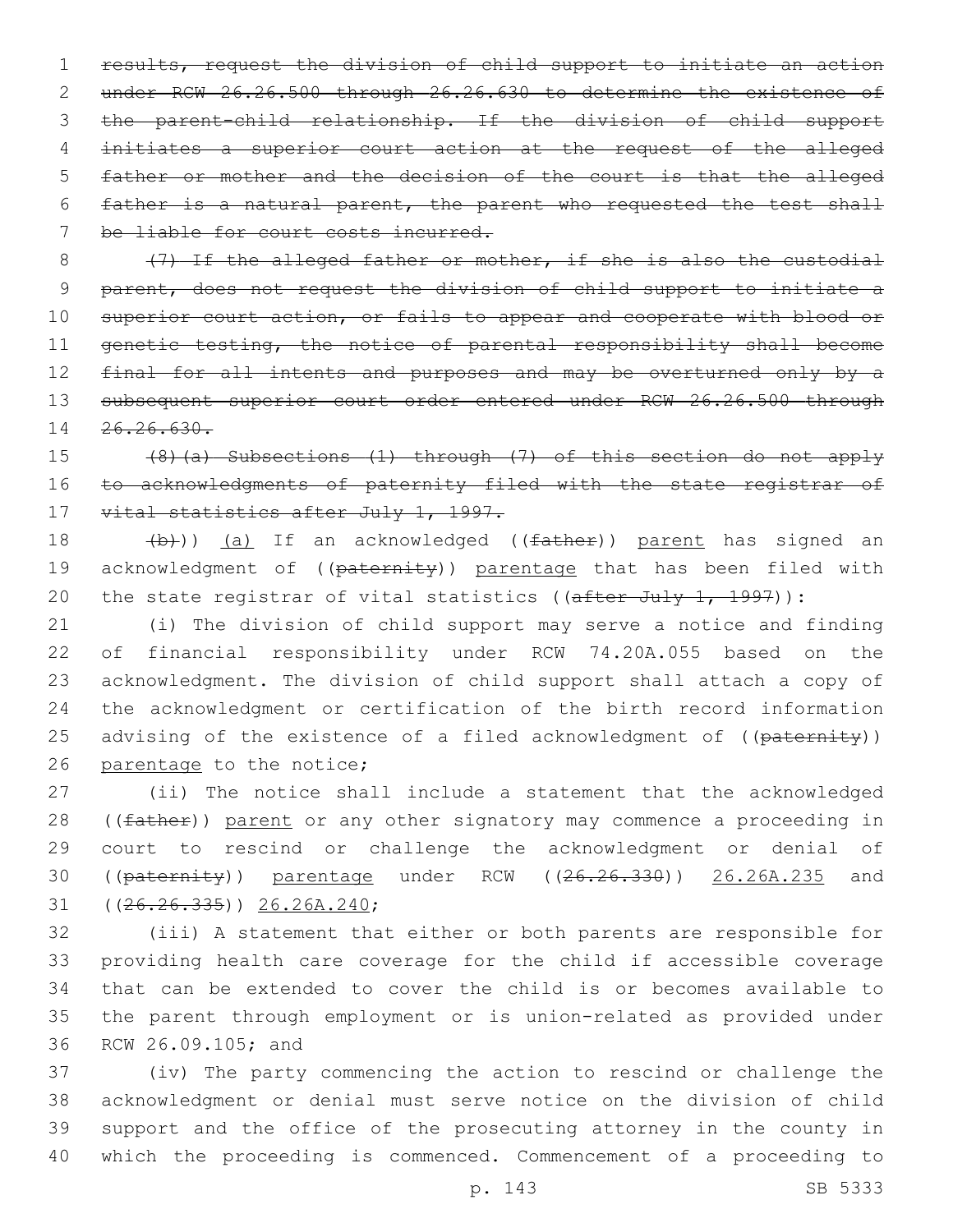rescind or challenge the acknowledgment or denial stays the establishment of the notice and finding of financial responsibility, 3 if the notice has not yet become a final order.

4 (((+e)) (b) If neither the acknowledged ((father)) parent nor the other party to the notice files an application for an adjudicative proceeding or the signatories to the acknowledgment or denial do not commence a proceeding to rescind or challenge the acknowledgment of 8 ((paternity)) parentage, the amount of support stated in the notice and finding of financial responsibility becomes final, subject only 10 to a subsequent determination under RCW ((26.26.500)) 26.26A.400 11 through ((26.26.630)) 26.26A.515 that the parent-child relationship does not exist. The division of child support does not refund nor return any amounts collected under a notice that becomes final under this section or RCW 74.20A.055, even if a court later determines that 15 the acknowledgment is void.

16 (((d))) (c) An acknowledged ((father)) parent or other party to the notice who objects to the amount of support requested in the notice may file an application for an adjudicative proceeding up to twenty days after the date the notice was served. An application for an adjudicative proceeding may be filed within one year of service of the notice and finding of parental responsibility without the necessity for a showing of good cause or upon a showing of good cause thereafter. An adjudicative proceeding under this section shall be pursuant to RCW 74.20A.055. The only issues shall be the amount of the accrued debt and the amount of the current and future support 26 obligation.

 (i) If the application for an adjudicative proceeding is filed within twenty days of service of the notice, collection action shall be stayed pending a final decision by the department.

 (ii) If the application for an adjudicative proceeding is not filed within twenty days of the service of the notice, any amounts collected under the notice shall be neither refunded nor returned if 33 the alleged ((father)) genetic parent is later found not to be a 34 responsible parent.

 $((+e))$   $(d)$  If neither the acknowledged (( $f$ ather)) parent nor the custodial parent requests an adjudicative proceeding, or if no timely action is brought to rescind or challenge the acknowledgment or denial after service of the notice, the notice of financial responsibility becomes final for all intents and purposes and may be